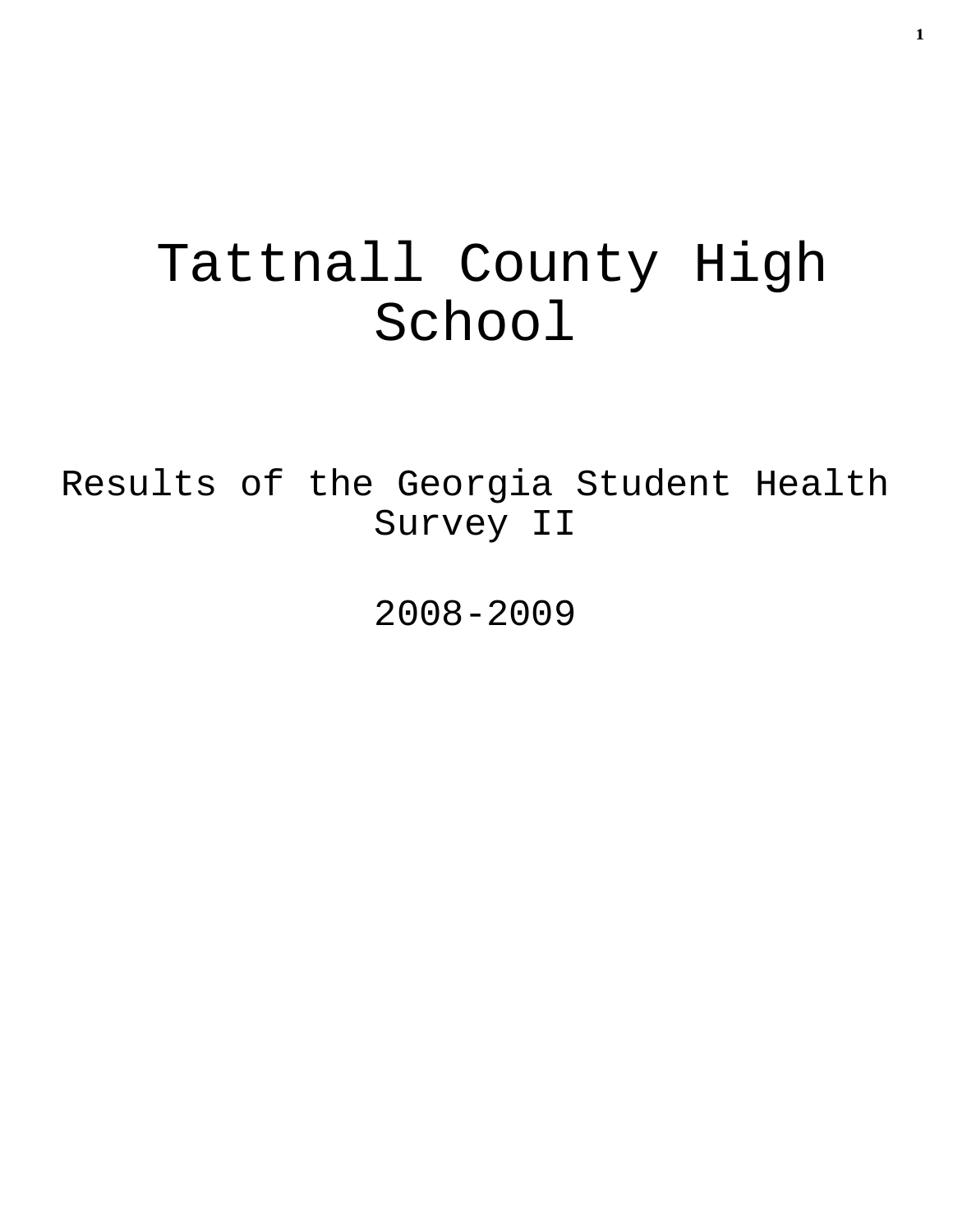### *Demographics* **2**

| Grade                    |     |  |  |
|--------------------------|-----|--|--|
| <b>Grade   Frequency</b> |     |  |  |
| 10                       | 253 |  |  |
| 12                       | 119 |  |  |

| <b>Frequency</b> | <b>Table of Gender by Grade</b> |              |             |              |  |
|------------------|---------------------------------|--------------|-------------|--------------|--|
| <b>Col Pct</b>   |                                 | Grade(Grade) |             |              |  |
|                  | Gender(Gender)                  | 10           | 12          | <b>Total</b> |  |
|                  | <b>Female</b>                   | 113<br>44.66 | 57<br>47.90 | 170          |  |
|                  | <b>Male</b>                     | 140<br>55.34 | 62<br>52.10 | 202          |  |
|                  | <b>Total</b>                    | 253          | 119         | 372          |  |

| <b>Frequency</b> |
|------------------|
| <b>Col Pct</b>   |

| <b>Table of Ethnicity by Grade</b> |              |             |              |  |  |  |
|------------------------------------|--------------|-------------|--------------|--|--|--|
|                                    | Grade(Grade) |             |              |  |  |  |
| <b>Ethnicity</b> (Ethnicity)       | 10           | 12          | <b>Total</b> |  |  |  |
| <b>Black</b>                       | 80<br>31.62  | 31<br>26.05 | 111          |  |  |  |
| <b>Hispanic</b>                    | 23<br>9.09   | 15<br>12.61 | 38           |  |  |  |
| White                              | 139<br>54.94 | 67<br>56.30 | 206          |  |  |  |
| <b>Asian</b>                       | 2<br>0.79    | 0<br>0.00   | 2            |  |  |  |
| <b>Other</b>                       | 9<br>3.56    | 6<br>5.04   | 15           |  |  |  |
| <b>Total</b>                       | 253          | 119         | 372          |  |  |  |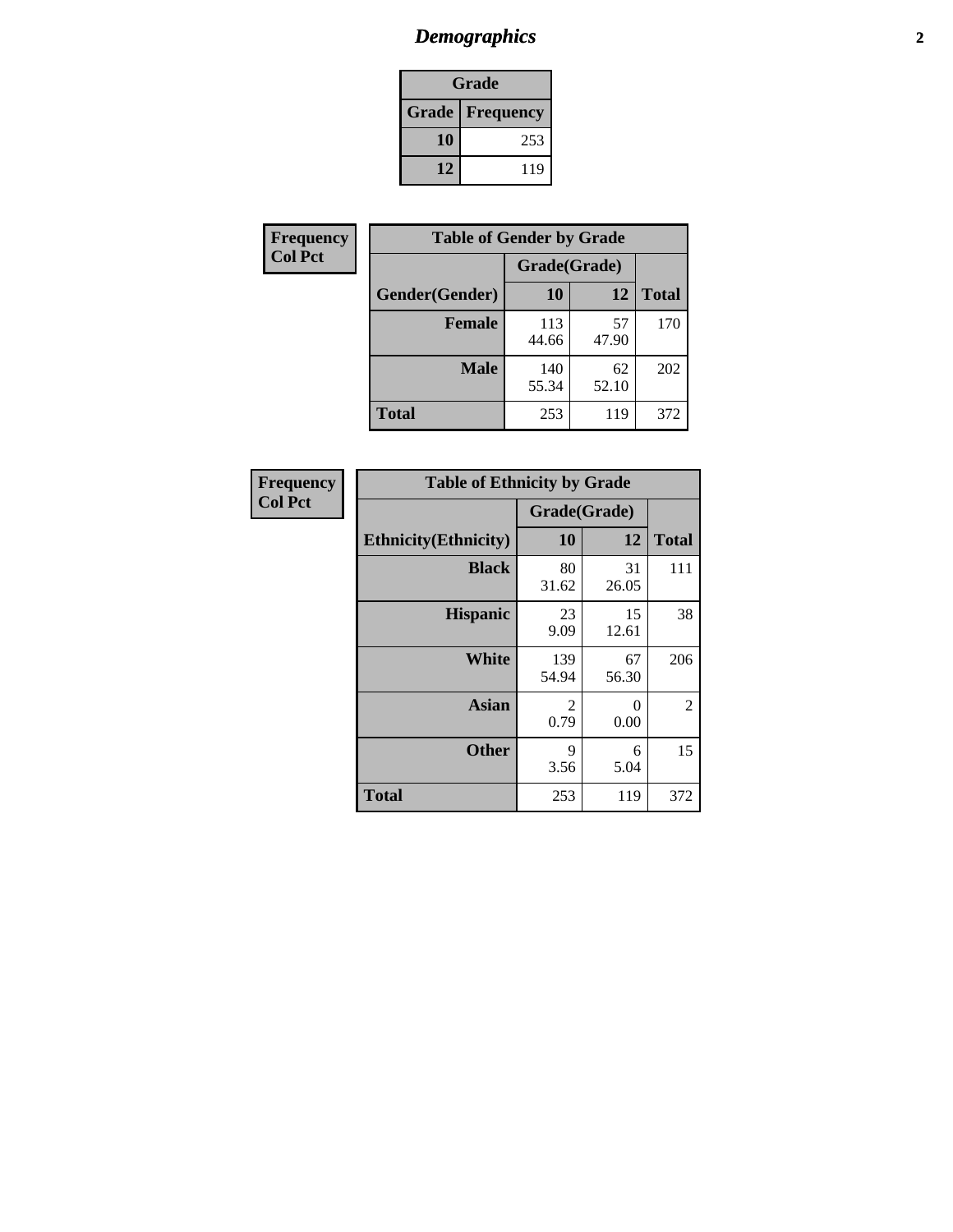#### *Title IV, Part A, Schedule A* **3** *Goal 1: Ensure that all schools are drug-free Baseline Data: Year 2008-2009 Prevalence of Drug Use*

| Frequency<br><b>Col Pct</b> | <b>Table of AlcoholAlt by Grade</b> |              |             |              |  |  |
|-----------------------------|-------------------------------------|--------------|-------------|--------------|--|--|
|                             | AlcoholAlt(Alcohol                  | Grade(Grade) |             |              |  |  |
|                             | use, past 30 days)                  | 10           | 12          | <b>Total</b> |  |  |
|                             | Yes                                 | 60<br>23.72  | 33<br>27.73 | 93           |  |  |
|                             | N <sub>0</sub>                      | 193<br>76.28 | 86<br>72.27 | 279          |  |  |
|                             | <b>Total</b>                        | 253          | 119         | 372          |  |  |

| <b>Frequency</b> | <b>Table of TobaccoAny by Grade</b> |              |             |              |  |  |
|------------------|-------------------------------------|--------------|-------------|--------------|--|--|
| <b>Col Pct</b>   | TobaccoAny(Tobacco                  | Grade(Grade) |             |              |  |  |
|                  | use, past 30 days)                  | 10           | 12          | <b>Total</b> |  |  |
|                  | Yes                                 | 48<br>18.97  | 27<br>22.69 | 75           |  |  |
|                  | N <sub>0</sub>                      | 205<br>81.03 | 92<br>77.31 | 297          |  |  |
|                  | Total                               | 253          | 119         | 372          |  |  |

| Frequency      | <b>Table of MarijuanaAlt by Grade</b> |              |              |              |  |
|----------------|---------------------------------------|--------------|--------------|--------------|--|
| <b>Col Pct</b> | MarijuanaAlt(Marijuana                | Grade(Grade) |              |              |  |
|                | use, past 30 days)                    | <b>10</b>    | 12           | <b>Total</b> |  |
|                | <b>Yes</b>                            | 22<br>8.70   | 11<br>9.24   | 33           |  |
|                | N <sub>0</sub>                        | 231<br>91.30 | 108<br>90.76 | 339          |  |
|                | <b>Total</b>                          | 253          | 119          | 372          |  |

| Frequency<br><b>Col Pct</b> | <b>Table of OtherDrugAny by Grade</b>  |              |                        |              |  |
|-----------------------------|----------------------------------------|--------------|------------------------|--------------|--|
|                             | <b>OtherDrugAny(Other</b><br>drug use, | Grade(Grade) |                        |              |  |
|                             | past 30 days)                          | 10           | 12                     | <b>Total</b> |  |
|                             | Yes                                    | 22<br>8.70   | $\mathfrak{D}$<br>1.68 | 24           |  |
|                             | N <sub>0</sub>                         | 231<br>91.30 | 117<br>98.32           | 348          |  |
|                             | <b>Total</b>                           | 253          | 119                    | 372          |  |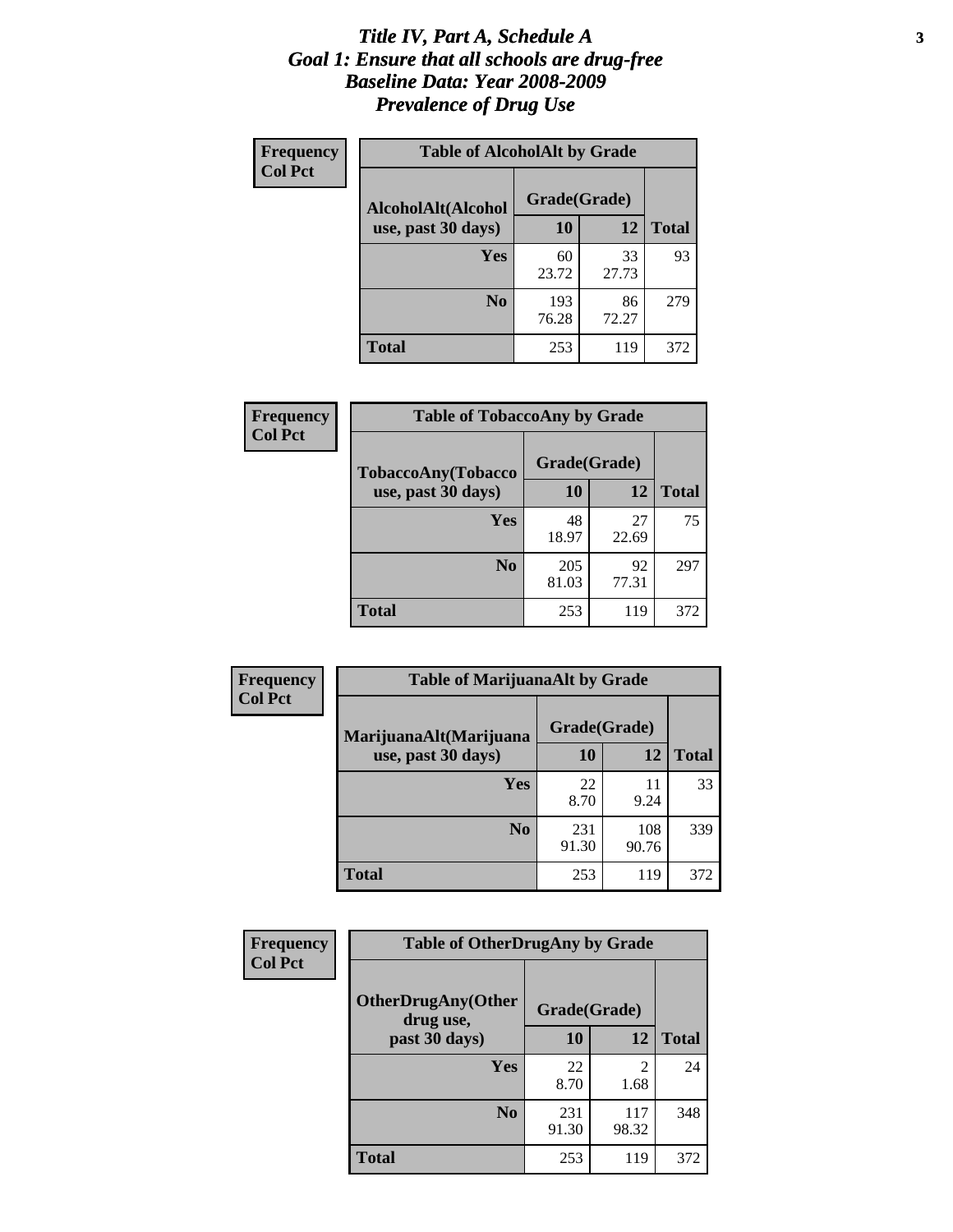#### *Average Age of Onset of Use* **4** *Results for "Average Age of Onset of Use" questions exclude students who said they did not use that substance*

| <b>Variable</b>       | Label                                                              | <b>Mean</b> |
|-----------------------|--------------------------------------------------------------------|-------------|
| Alcoholinit2          | I started using alcohol when I was                                 | 13.60       |
| Cigarettesinit2       | I started smoking tobacco when I was                               | 13.38       |
| Smokelessinit2        | I started chewing tobacco when I was                               | 13.45       |
| Marijuanainit2        | I started using marijuana when I was                               | 14.08       |
| Cocaineinit2          | I started using cocaine when I was                                 | 13.71       |
| Inhalantsinit2        | I started using inhalants when I was                               | 11.91       |
| Steroidsinit2         | I started using steroids when I was                                | 13.50       |
| Ecstasyinit2          | I started using ecstasy when I was                                 | 16.25       |
| Methinit <sub>2</sub> | I started using methamphetamines when I was                        | 14.67       |
| Hallucinogensinit2    | I started using hallucinogens when I was                           | 14.75       |
| Prescriptioninit2     | I started using prescription drugs not prescribed to me when I was | 13.63       |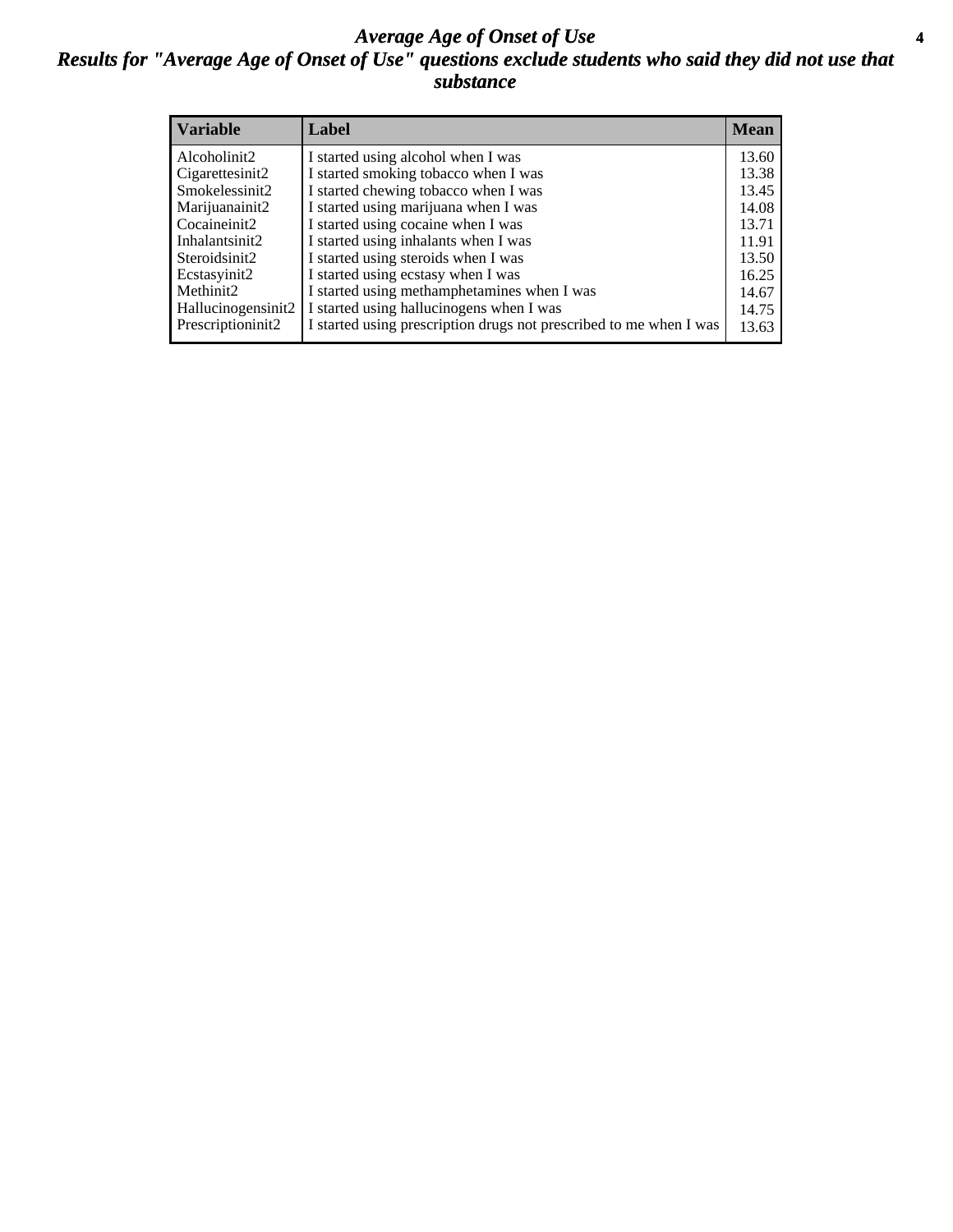### *Perception of Health Risk* **5**

| Frequency      | <b>Table of Alcoholharmdich by Grade</b> |              |             |              |  |
|----------------|------------------------------------------|--------------|-------------|--------------|--|
| <b>Col Pct</b> | Alcoholharmdich(I<br>think alcohol is    | Grade(Grade) |             |              |  |
|                | harmful)                                 | 10           | 12          | <b>Total</b> |  |
|                | Yes                                      | 206<br>81.42 | 98<br>82.35 | 304          |  |
|                | N <sub>0</sub>                           | 47<br>18.58  | 21<br>17.65 | 68           |  |
|                | <b>Total</b>                             | 253          | 119         | 372          |  |

| Frequency      | <b>Table of Tobaccoharmdich by Grade</b> |              |              |              |  |
|----------------|------------------------------------------|--------------|--------------|--------------|--|
| <b>Col Pct</b> | Tobaccoharmdich(I<br>think tobacco is    | Grade(Grade) |              |              |  |
|                | harmful)                                 | 10           | 12           | <b>Total</b> |  |
|                | Yes                                      | 237<br>93.68 | 111<br>93.28 | 348          |  |
|                | N <sub>0</sub>                           | 16<br>6.32   | 8<br>6.72    | 24           |  |
|                | Total                                    | 253          | 119          | 372          |  |

| Frequency      | <b>Table of Marijuanaharmdich by Grade</b> |              |              |              |  |  |
|----------------|--------------------------------------------|--------------|--------------|--------------|--|--|
| <b>Col Pct</b> | Marijuanaharmdich(I<br>think marijuana is  | Grade(Grade) |              |              |  |  |
|                | harmful)                                   | <b>10</b>    | 12           | <b>Total</b> |  |  |
|                | Yes                                        | 217<br>85.77 | 104<br>87.39 | 321          |  |  |
|                | N <sub>0</sub>                             | 36<br>14.23  | 15<br>12.61  | 51           |  |  |
|                | <b>Total</b>                               | 253          | 119          | 372          |  |  |

| Frequency      | <b>Table of Otherdrugharmdich by Grade</b>                   |              |              |              |  |  |  |  |
|----------------|--------------------------------------------------------------|--------------|--------------|--------------|--|--|--|--|
| <b>Col Pct</b> | Otherdrugharmdich(I<br>Grade(Grade)<br>think other drugs are |              |              |              |  |  |  |  |
|                | harmful)                                                     | <b>10</b>    | 12           | <b>Total</b> |  |  |  |  |
|                | <b>Yes</b>                                                   | 242<br>95.65 | 114<br>95.80 | 356          |  |  |  |  |
|                | N <sub>0</sub>                                               | 11<br>4.35   | 5<br>4.20    | 16           |  |  |  |  |
|                | <b>Total</b>                                                 | 253          | 119          | 372          |  |  |  |  |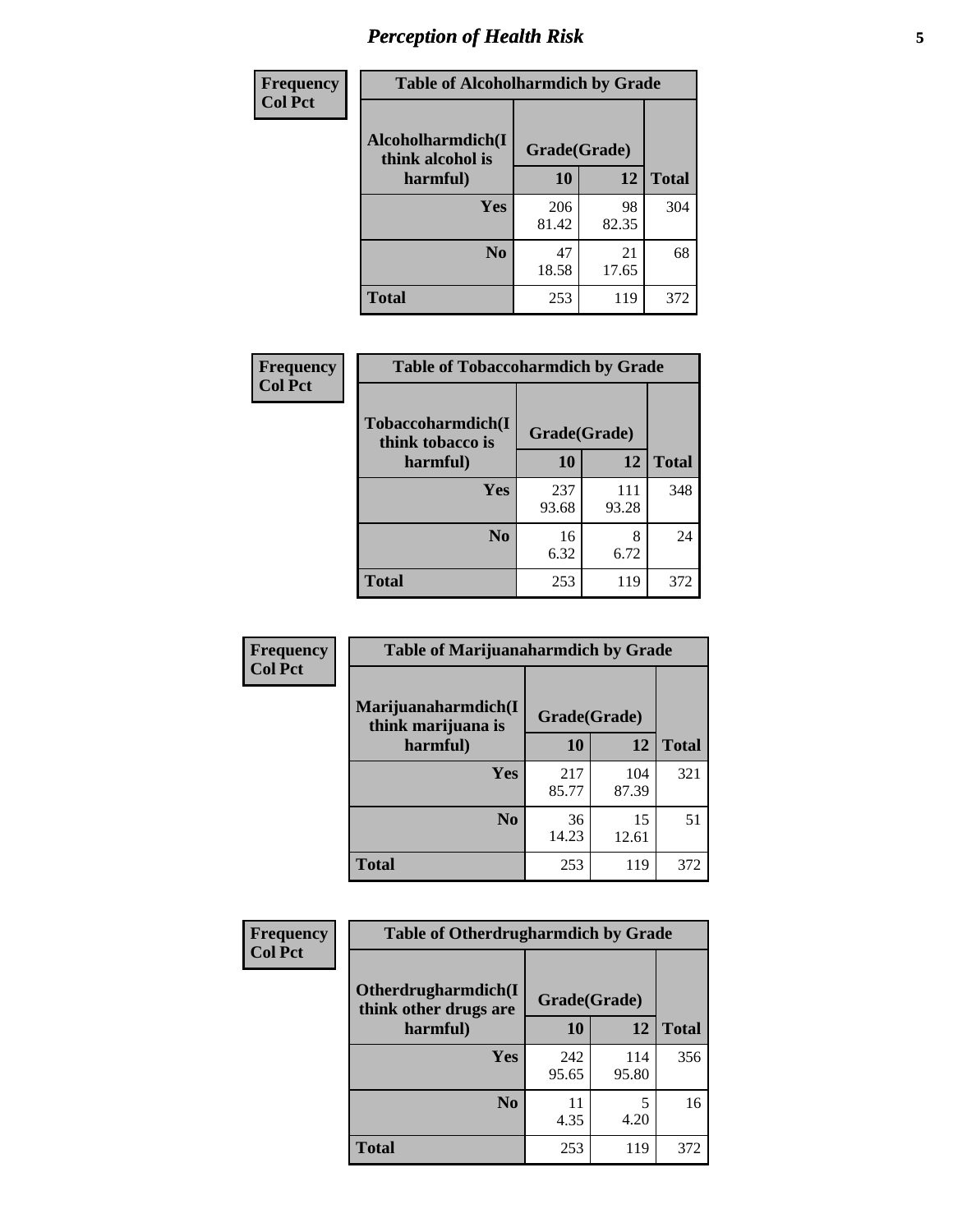### *Social Disapproval* **6**

| Frequency      | <b>Table of Alcoholpeerdich by Grade</b>                    |              |              |     |
|----------------|-------------------------------------------------------------|--------------|--------------|-----|
| <b>Col Pct</b> | Alcoholpeerdich(My<br>friends would<br>disapprove if I used | Grade(Grade) |              |     |
|                | alcohol)                                                    | 10           | <b>Total</b> |     |
|                | <b>Yes</b>                                                  | 137<br>54.15 | 47<br>39.50  | 184 |
|                | N <sub>0</sub>                                              | 116<br>45.85 | 72<br>60.50  | 188 |
|                | <b>Total</b>                                                | 253          | 119          | 372 |

| <b>Frequency</b> |
|------------------|
| <b>Col Pct</b>   |

| <b>Table of Tobaccopeerdich by Grade</b>                    |              |             |              |  |  |  |  |
|-------------------------------------------------------------|--------------|-------------|--------------|--|--|--|--|
| Tobaccopeerdich(My<br>friends would<br>disapprove if I used | Grade(Grade) |             |              |  |  |  |  |
| tobacco)                                                    | 10           | 12          | <b>Total</b> |  |  |  |  |
| Yes                                                         | 178<br>70.36 | 59<br>49.58 | 237          |  |  |  |  |
| N <sub>0</sub>                                              | 75<br>29.64  | 60<br>50.42 | 135          |  |  |  |  |
| <b>Total</b>                                                | 253          | 119         | 372          |  |  |  |  |

| Frequency      | <b>Table of Marijuanapeerdich by Grade</b>                    |              |             |              |  |  |  |  |
|----------------|---------------------------------------------------------------|--------------|-------------|--------------|--|--|--|--|
| <b>Col Pct</b> | Marijuanapeerdich(My<br>friends would<br>disapprove if I used | Grade(Grade) |             |              |  |  |  |  |
|                | marijuana)                                                    | 10           | 12          | <b>Total</b> |  |  |  |  |
|                | <b>Yes</b>                                                    | 192<br>75.89 | 77<br>64.71 | 269          |  |  |  |  |
|                | N <sub>0</sub>                                                | 61<br>24.11  | 42<br>35.29 | 103          |  |  |  |  |
|                | <b>Total</b>                                                  | 253          | 119         | 372          |  |  |  |  |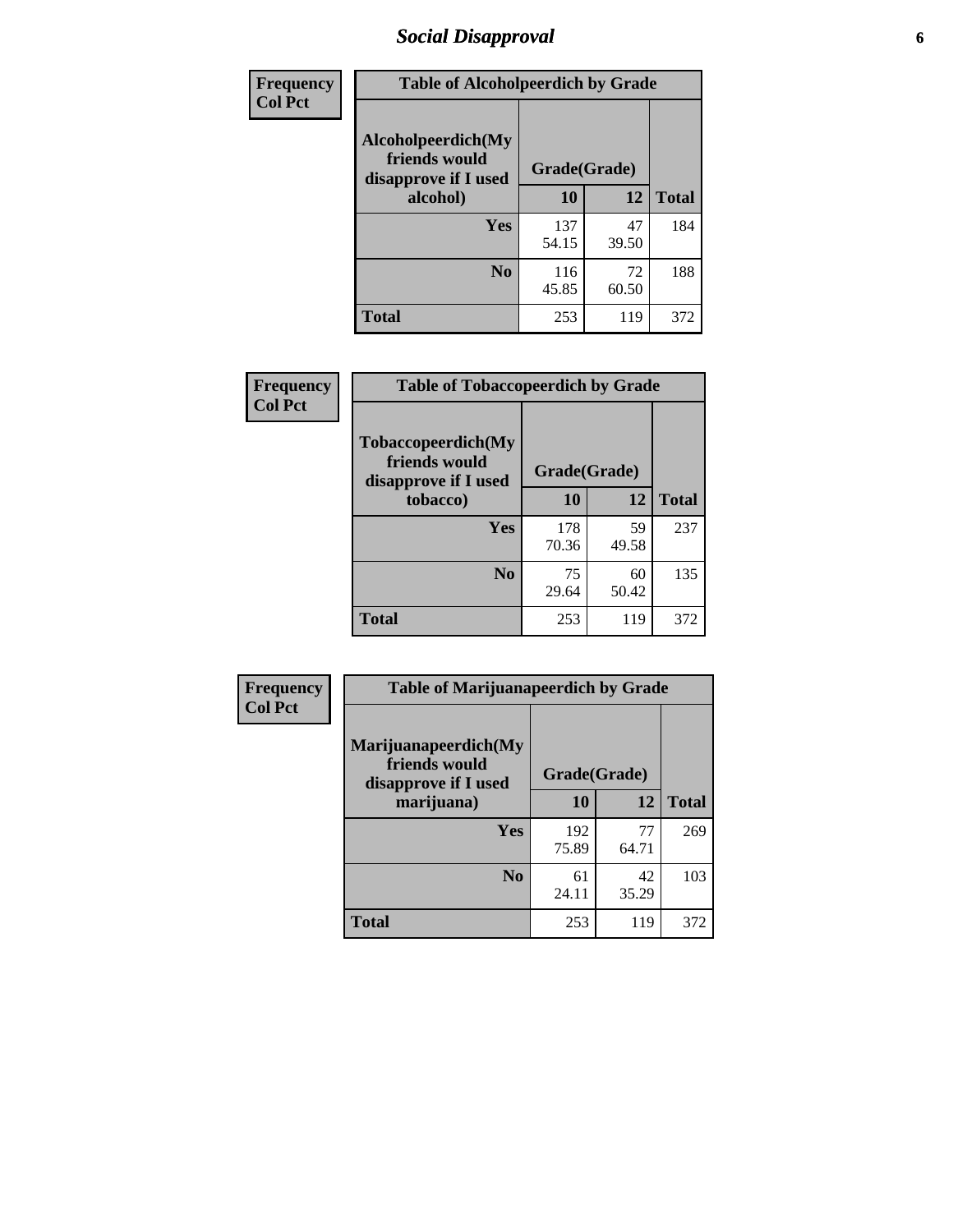### *Social Disapproval* **7**

| Frequency      | <b>Table of Otherdrugpeerdich by Grade</b>                    |              |             |              |  |  |  |  |
|----------------|---------------------------------------------------------------|--------------|-------------|--------------|--|--|--|--|
| <b>Col Pct</b> | Otherdrugpeerdich(My<br>friends would<br>disapprove if I used | Grade(Grade) |             |              |  |  |  |  |
|                | other drugs)                                                  | 10           | 12          | <b>Total</b> |  |  |  |  |
|                | Yes                                                           | 208<br>82.21 | 87<br>73.11 | 295          |  |  |  |  |
|                | N <sub>0</sub>                                                | 45<br>17.79  | 32<br>26.89 | 77           |  |  |  |  |
|                | <b>Total</b>                                                  | 253          | 119         | 372          |  |  |  |  |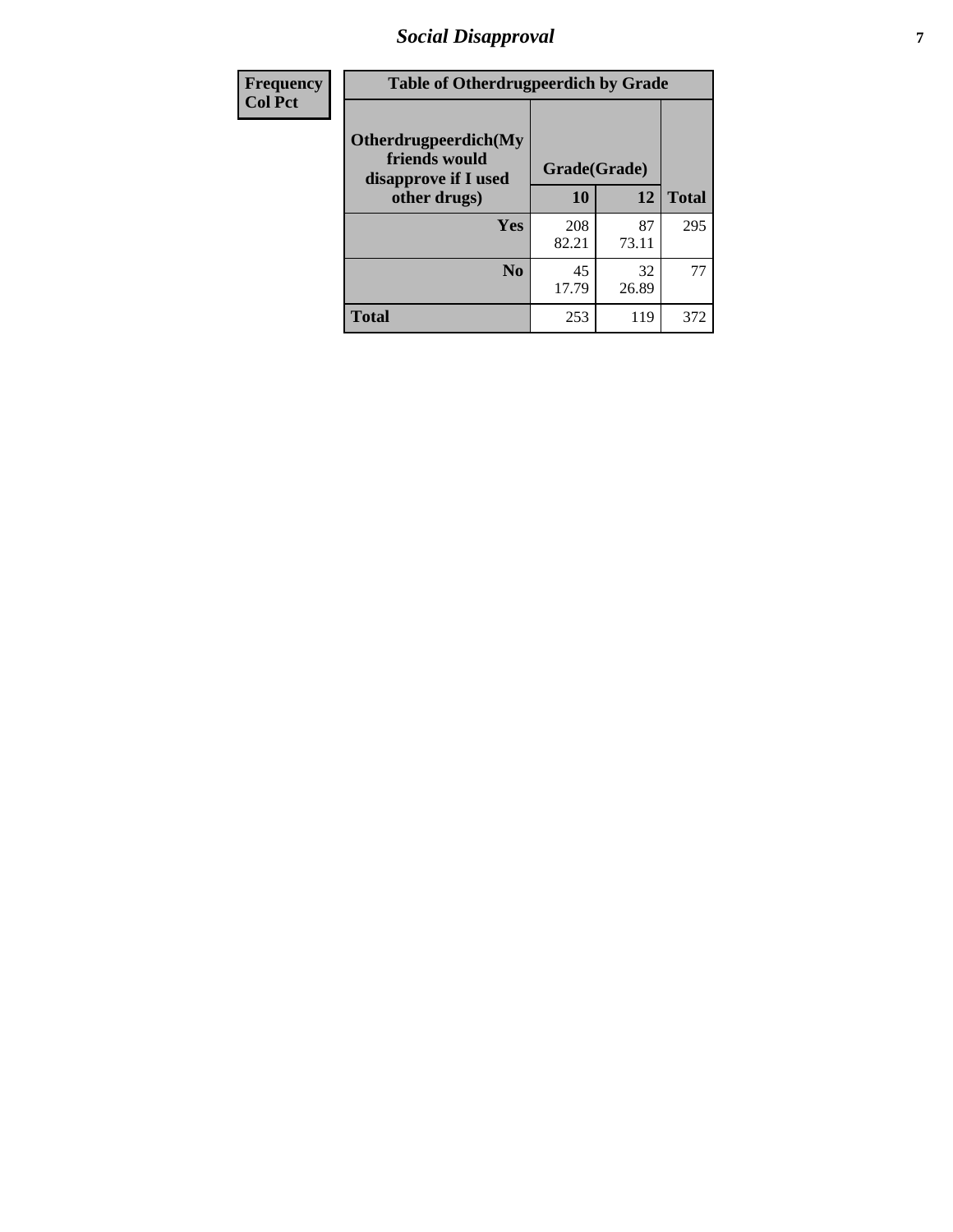#### Title IV, Part A, Schedule A **8** *Goal 2: To help ensure that all schools are safe and disciplined Baseline Data: Year 2008-2009 Student Involvement in Gang Activity*

| Frequency      |                                                                                                   | <b>Table of Gangself by Grade</b> |              |              |
|----------------|---------------------------------------------------------------------------------------------------|-----------------------------------|--------------|--------------|
| <b>Col Pct</b> | Gangself(I<br>have<br>participated<br>in illegal<br>gang<br>activities in<br>the past 30<br>days) | Grade(Grade)<br>10                | 12           | <b>Total</b> |
|                | Yes                                                                                               | 15<br>5.93                        | 3<br>2.52    | 18           |
|                | N <sub>0</sub>                                                                                    | 238<br>94.07                      | 116<br>97.48 | 354          |
|                | <b>Total</b>                                                                                      | 253                               | 119          | 372          |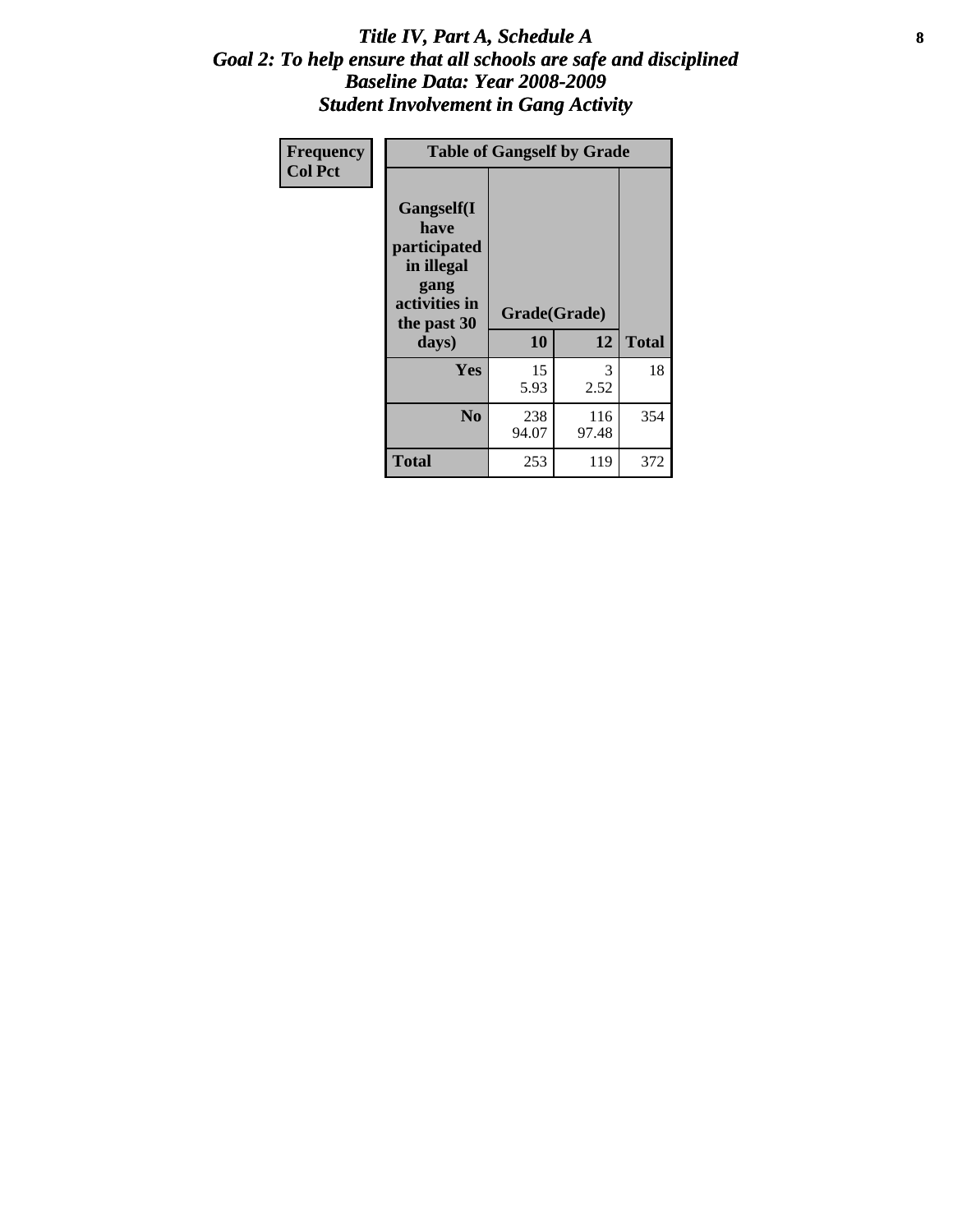### *Student Perception of School Safety* **9**

| <b>Frequency</b><br>Row Pct |
|-----------------------------|
|                             |

| <b>Table of Grade by Safeschool</b> |                                                        |              |                                 |                                    |              |  |  |  |
|-------------------------------------|--------------------------------------------------------|--------------|---------------------------------|------------------------------------|--------------|--|--|--|
|                                     | Safeschool (School is a place at which I feel<br>safe) |              |                                 |                                    |              |  |  |  |
| Grade(Grade)                        | <b>Strongly</b><br>Agree                               | Agree        | Somewhat   Somewhat<br>Disagree | <b>Strongly</b><br><b>Disagree</b> | <b>Total</b> |  |  |  |
| 10                                  | 52<br>20.55                                            | 137<br>54.15 | 38<br>15.02                     | 26<br>10.28                        | 253          |  |  |  |
| 12                                  | 34<br>28.57                                            | 55<br>46.22  | 23<br>19.33                     | 5.88                               | 119          |  |  |  |
| <b>Total</b>                        | 86                                                     | 192          | 61                              | 33                                 | 372          |  |  |  |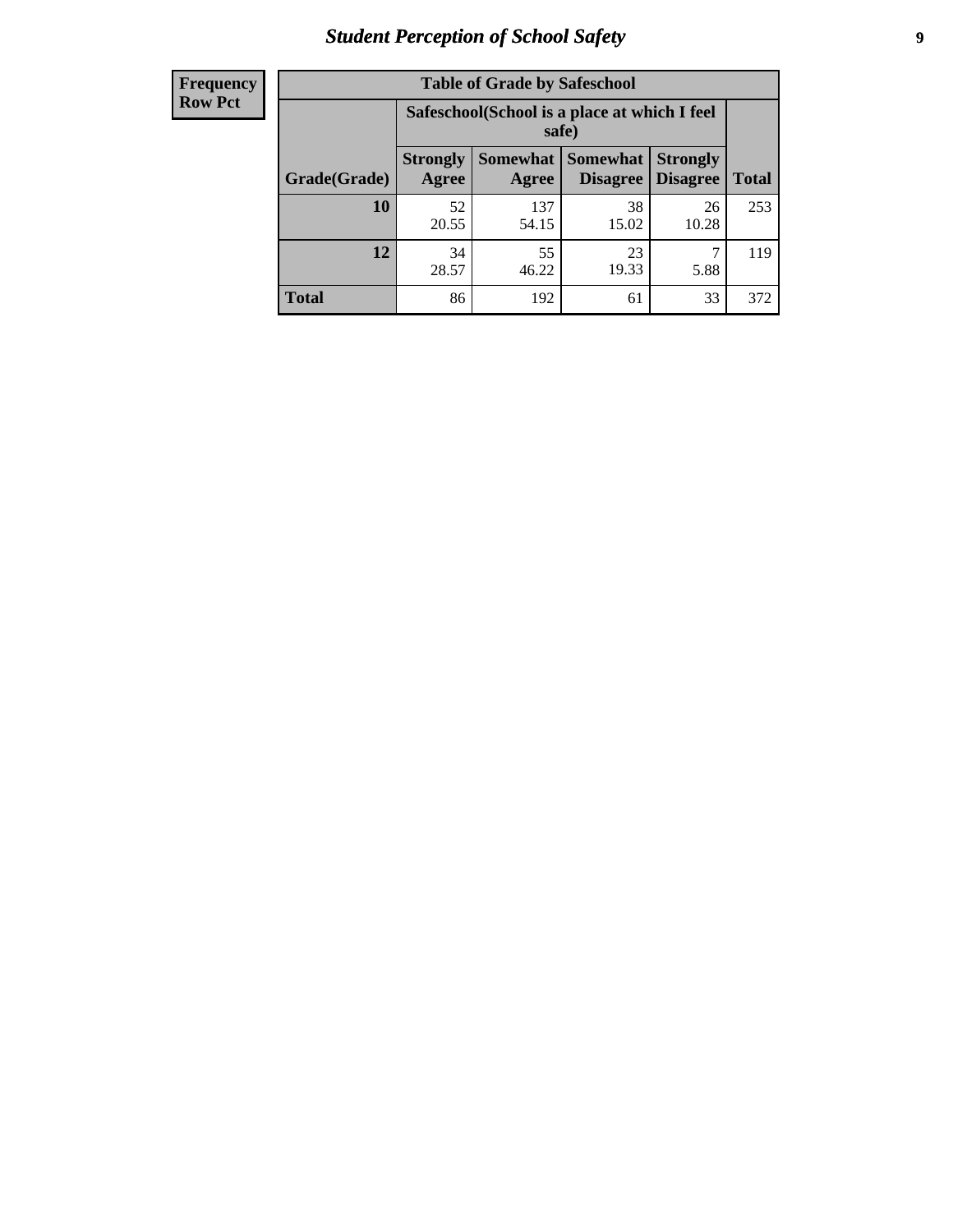#### *Students Who Have Been Bullied* **10**

| Frequency |
|-----------|
| Row Pct   |

| <b>Table of Grade by Bullied</b> |                             |                                                                               |                   |                          |                               |                               |                          |              |
|----------------------------------|-----------------------------|-------------------------------------------------------------------------------|-------------------|--------------------------|-------------------------------|-------------------------------|--------------------------|--------------|
|                                  |                             | <b>Bullied</b> (I have been bullied by other<br>students in the past 30 days) |                   |                          |                               |                               |                          |              |
| Grade(Grade)                     | $\mathbf{0}$<br><b>Days</b> | 1 or<br>2<br>days                                                             | 3 to<br>5<br>days | <b>6 to</b><br>9<br>days | <b>10</b><br>to<br>19<br>days | <b>20</b><br>to<br>29<br>days | <b>All</b><br>30<br>days | <b>Total</b> |
| 10                               | 222<br>87.75                | 4<br>1.58                                                                     | 14<br>5.53        | 2<br>0.79                | 4<br>1.58                     | 3<br>1.19                     | 4<br>1.58                | 253          |
| 12                               | 107<br>89.92                | 3<br>2.52                                                                     | 0.84              | 0.84                     | 3<br>2.52                     | 3<br>2.52                     | 0.84                     | 119          |
| <b>Total</b>                     | 329                         | 7                                                                             | 15                | 3                        |                               | 6                             | 5                        | 372          |

 $\blacksquare$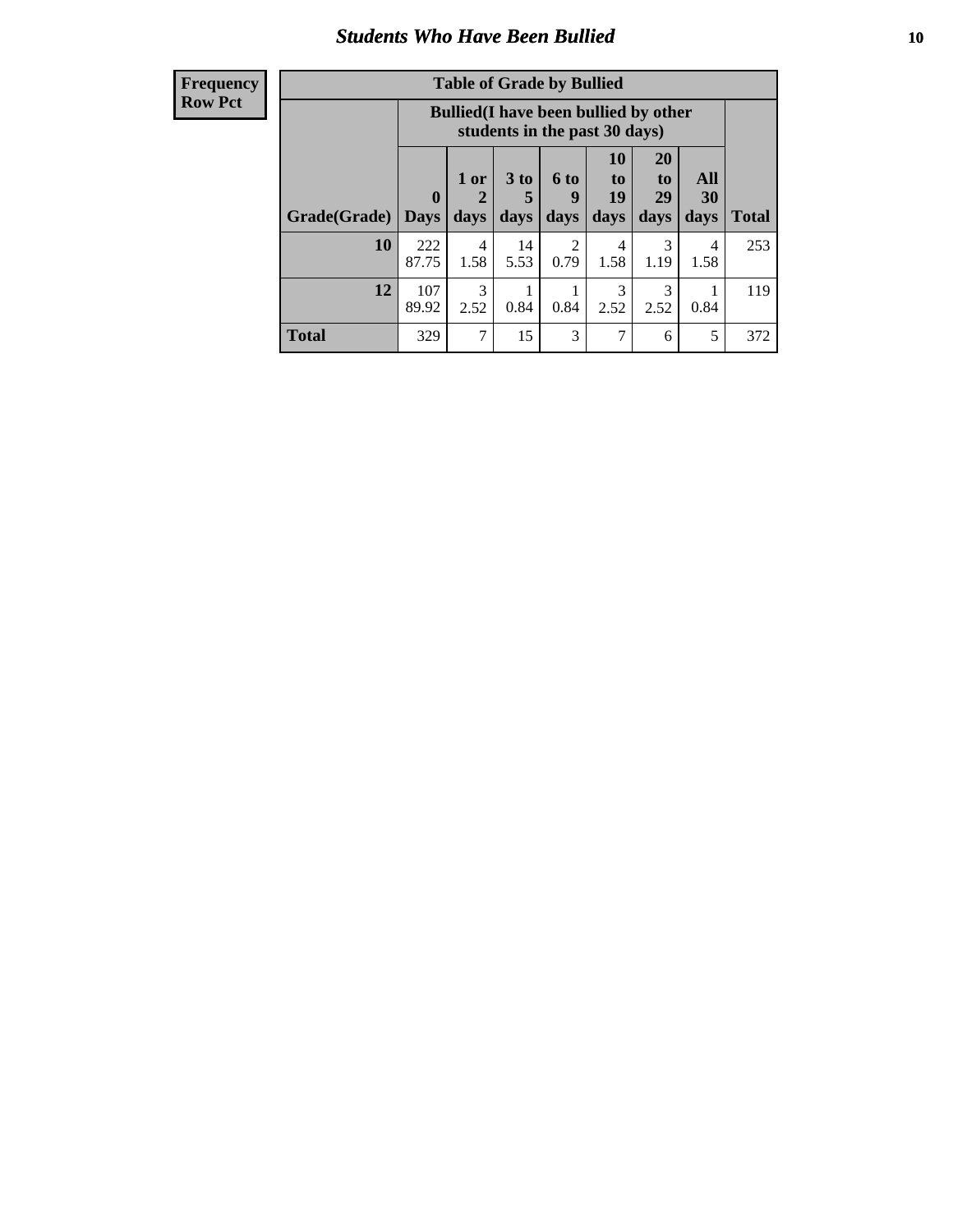### *School Climate* **11**

| Frequency      | <b>Table of SchoolClimate1 by Grade</b> |                    |             |              |  |  |  |
|----------------|-----------------------------------------|--------------------|-------------|--------------|--|--|--|
| <b>Col Pct</b> | SchoolClimate1(I<br>like school)        | Grade(Grade)<br>10 | 12          | <b>Total</b> |  |  |  |
|                | <b>Strongly Agree</b>                   | 45<br>17.79        | 32<br>26.89 | 77           |  |  |  |
|                | <b>Somewhat Agree</b>                   | 145<br>57.31       | 54<br>45.38 | 199          |  |  |  |
|                | <b>Somewhat Disagree</b>                | 45<br>17.79        | 24<br>20.17 | 69           |  |  |  |
|                | <b>Strongly Disagree</b>                | 18<br>7.11         | 9<br>7.56   | 27           |  |  |  |
|                | <b>Total</b>                            | 253                | 119         | 372          |  |  |  |

| <b>Frequency</b> |
|------------------|
| <b>Col Pct</b>   |

| <b>Table of SchoolClimate2 by Grade</b>           |                    |             |              |  |  |
|---------------------------------------------------|--------------------|-------------|--------------|--|--|
| SchoolClimate2(I<br>feel successful at<br>school) | Grade(Grade)<br>10 | 12          | <b>Total</b> |  |  |
| <b>Strongly Agree</b>                             | 80<br>31.62        | 25<br>21.01 | 105          |  |  |
| <b>Somewhat Agree</b>                             | 138<br>54.55       | 80<br>67.23 | 218          |  |  |
| <b>Somewhat Disagree</b>                          | 25<br>9.88         | 11<br>9.24  | 36           |  |  |
| <b>Strongly Disagree</b>                          | 10<br>3.95         | 3<br>2.52   | 13           |  |  |
| <b>Total</b>                                      | 253                | 119         | 372          |  |  |

| Frequency      | <b>Table of SchoolClimate3 by Grade</b>                                      |                                 |             |              |  |
|----------------|------------------------------------------------------------------------------|---------------------------------|-------------|--------------|--|
| <b>Col Pct</b> | <b>SchoolClimate3(My</b><br>school has high<br>standards for<br>achievement) | Grade(Grade)<br><b>10</b><br>12 |             | <b>Total</b> |  |
|                |                                                                              |                                 |             |              |  |
|                | <b>Strongly Agree</b>                                                        | 110<br>43.48                    | 50<br>42.02 | 160          |  |
|                | <b>Somewhat Agree</b>                                                        | 107<br>42.29                    | 59<br>49.58 | 166          |  |
|                | <b>Somewhat Disagree</b>                                                     | 27<br>10.67                     | 8<br>6.72   | 35           |  |
|                | <b>Strongly Disagree</b>                                                     | 9<br>3.56                       | 2<br>1.68   | 11           |  |
|                | Total                                                                        | 253                             | 119         | 372          |  |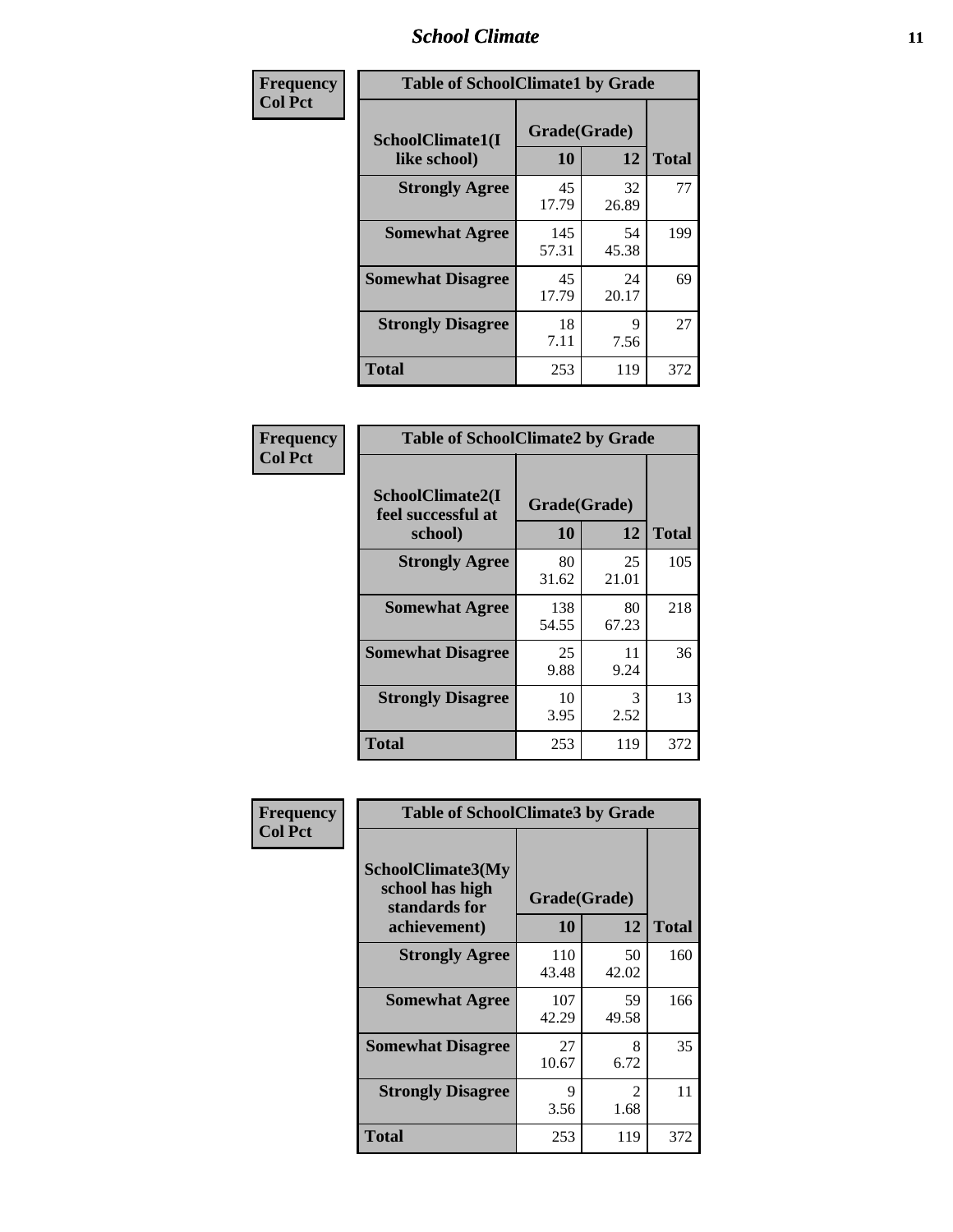### *School Climate* **12**

| Frequency      | <b>Table of SchoolClimate4 by Grade</b>                              |                    |             |              |
|----------------|----------------------------------------------------------------------|--------------------|-------------|--------------|
| <b>Col Pct</b> | <b>SchoolClimate4(My</b><br>school sets clear<br>rules for behavior) | Grade(Grade)<br>10 | 12          | <b>Total</b> |
|                | <b>Strongly Agree</b>                                                | 134<br>52.96       | 62<br>52.10 | 196          |
|                | <b>Somewhat Agree</b>                                                | 88<br>34.78        | 48<br>40.34 | 136          |
|                | <b>Somewhat Disagree</b>                                             | 20<br>7.91         | 6<br>5.04   | 26           |
|                | <b>Strongly Disagree</b>                                             | 11<br>4.35         | 3<br>2.52   | 14           |
|                | <b>Total</b>                                                         | 253                | 119         | 372          |

| <b>Table of SchoolClimate5 by Grade</b>                              |                    |             |              |  |  |
|----------------------------------------------------------------------|--------------------|-------------|--------------|--|--|
| SchoolClimate5(I<br>know what to do in<br>an emergency at<br>school) | Grade(Grade)<br>10 | 12          | <b>Total</b> |  |  |
| <b>Strongly Agree</b>                                                | 150<br>59.29       | 76<br>63.87 | 226          |  |  |
| <b>Somewhat Agree</b>                                                | 82<br>32.41        | 32<br>26.89 | 114          |  |  |
| <b>Somewhat Disagree</b>                                             | 14<br>5.53         | 9<br>7.56   | 23           |  |  |
| <b>Strongly Disagree</b>                                             | 7<br>2.77          | 2<br>1.68   | 9            |  |  |
| Total                                                                | 253                | 119         | 372          |  |  |

| Frequency      | <b>Table of SchoolClimate6 by Grade</b>                  |                    |             |              |  |
|----------------|----------------------------------------------------------|--------------------|-------------|--------------|--|
| <b>Col Pct</b> | <b>SchoolClimate6(Teachers</b><br>treat me with respect) | Grade(Grade)<br>10 | 12          | <b>Total</b> |  |
|                | <b>Strongly Agree</b>                                    | 78<br>30.83        | 54<br>45.38 | 132          |  |
|                | <b>Somewhat Agree</b>                                    | 110<br>43.48       | 40<br>33.61 | 150          |  |
|                | <b>Somewhat Disagree</b>                                 | 44<br>17.39        | 12<br>10.08 | 56           |  |
|                | <b>Strongly Disagree</b>                                 | 21<br>8.30         | 13<br>10.92 | 34           |  |
|                | <b>Total</b>                                             | 253                | 119         | 372          |  |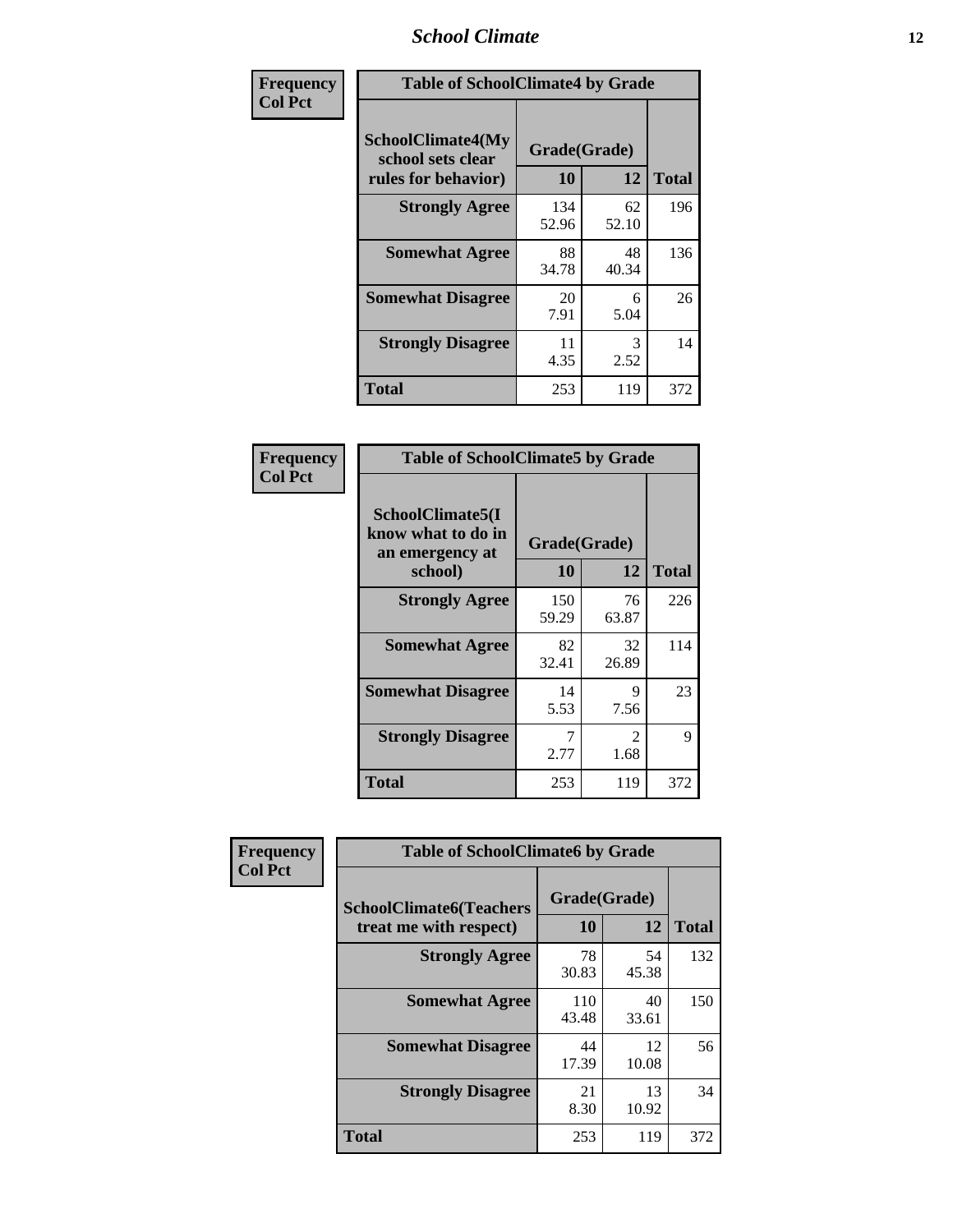### *School Climate* **13**

| Frequency      | <b>Table of SchoolClimate7 by Grade</b>                                       |                           |             |              |  |
|----------------|-------------------------------------------------------------------------------|---------------------------|-------------|--------------|--|
| <b>Col Pct</b> | <b>SchoolClimate7(Behaviors</b><br>in my class allow the<br>teacher to teach) | Grade(Grade)<br><b>10</b> | 12          | <b>Total</b> |  |
|                | <b>Strongly Agree</b>                                                         | 49<br>19.37               | 26<br>21.85 | 75           |  |
|                | <b>Somewhat Agree</b>                                                         | 112<br>44.27              | 66<br>55.46 | 178          |  |
|                | <b>Somewhat Disagree</b>                                                      | 77<br>30.43               | 21<br>17.65 | 98           |  |
|                | <b>Strongly Disagree</b>                                                      | 15<br>5.93                | 6<br>5.04   | 21           |  |
|                | <b>Total</b>                                                                  | 253                       | 119         | 372          |  |

| Frequency      | <b>Table of SchoolClimate8 by Grade</b>                                              |                    |             |              |  |
|----------------|--------------------------------------------------------------------------------------|--------------------|-------------|--------------|--|
| <b>Col Pct</b> | <b>SchoolClimate8(Students</b><br>are frequently<br>recognized for good<br>behavior) | Grade(Grade)<br>10 | 12          | <b>Total</b> |  |
|                | <b>Strongly Agree</b>                                                                | 47<br>18.58        | 26<br>21.85 | 73           |  |
|                | <b>Somewhat Agree</b>                                                                | 127<br>50.20       | 53<br>44.54 | 180          |  |
|                | <b>Somewhat Disagree</b>                                                             | 48<br>18.97        | 25<br>21.01 | 73           |  |
|                | <b>Strongly Disagree</b>                                                             | 31<br>12.25        | 15<br>12.61 | 46           |  |
|                | <b>Total</b>                                                                         | 253                | 119         | 372          |  |

| Frequency<br><b>Col Pct</b> | <b>Table of SchoolClimate9 by Grade</b>                                           |                    |             |              |  |
|-----------------------------|-----------------------------------------------------------------------------------|--------------------|-------------|--------------|--|
|                             | SchoolClimate9(School<br>counselor would be<br>helpful if I needed<br>assistance) | Grade(Grade)<br>10 | 12          | <b>Total</b> |  |
|                             | <b>Strongly Agree</b>                                                             | 149<br>58.89       | 82<br>68.91 | 231          |  |
|                             | <b>Somewhat Agree</b>                                                             | 75<br>29.64        | 24<br>20.17 | 99           |  |
|                             | <b>Somewhat Disagree</b>                                                          | 19<br>7.51         | 8<br>6.72   | 27           |  |
|                             | <b>Strongly Disagree</b>                                                          | 10<br>3.95         | 5<br>4.20   | 15           |  |
|                             | Total                                                                             | 253                | 119         | 372          |  |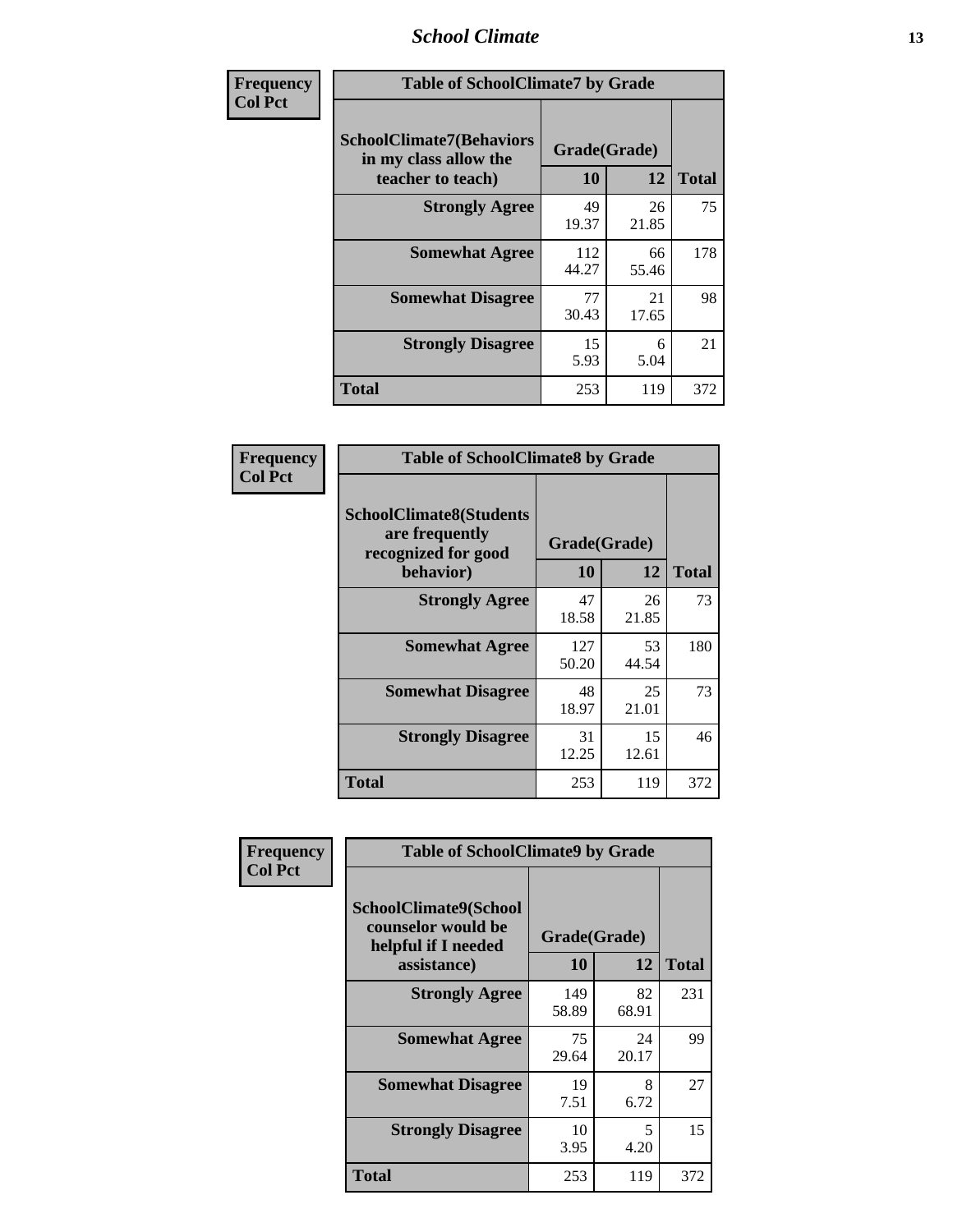### *Reasons for Dropping Out* **14**

| Frequency      | <b>Table of Dropoutreason by Grade</b>                                   |              |                        |              |  |
|----------------|--------------------------------------------------------------------------|--------------|------------------------|--------------|--|
| <b>Col Pct</b> | Dropoutreason(If<br>I dropped out the<br>reason would<br>most likely be) | <b>10</b>    | Grade(Grade)<br>12     | <b>Total</b> |  |
|                | Won't Drop out                                                           | 140<br>55.34 | 57<br>47.90            | 197          |  |
|                | <b>Bored</b>                                                             | 30<br>11.86  | 16<br>13.45            | 46           |  |
|                | <b>Family Reasons</b>                                                    | 30<br>11.86  | 17<br>14.29            | 47           |  |
|                | <b>Being Bullied</b>                                                     | 3<br>1.19    | $\mathfrak{D}$<br>1.68 | 5            |  |
|                | <b>Other</b>                                                             | 50<br>19.76  | 27<br>22.69            | 77           |  |
|                | <b>Total</b>                                                             | 253          | 119                    | 372          |  |

| Frequency<br><b>Col Pct</b> | <b>Table of Dropout by Grade</b>                            |              |             |              |  |  |
|-----------------------------|-------------------------------------------------------------|--------------|-------------|--------------|--|--|
|                             | Dropout(I<br>have<br>thought<br>about<br>dropping<br>out of | Grade(Grade) |             |              |  |  |
|                             | school)                                                     | 10           | 12          | <b>Total</b> |  |  |
|                             | <b>Yes</b>                                                  | 90<br>35.57  | 51<br>42.86 | 141          |  |  |
|                             | N <sub>0</sub>                                              | 163<br>64.43 | 68<br>57.14 | 231          |  |  |
|                             | <b>Total</b>                                                | 253          | 119         | 372          |  |  |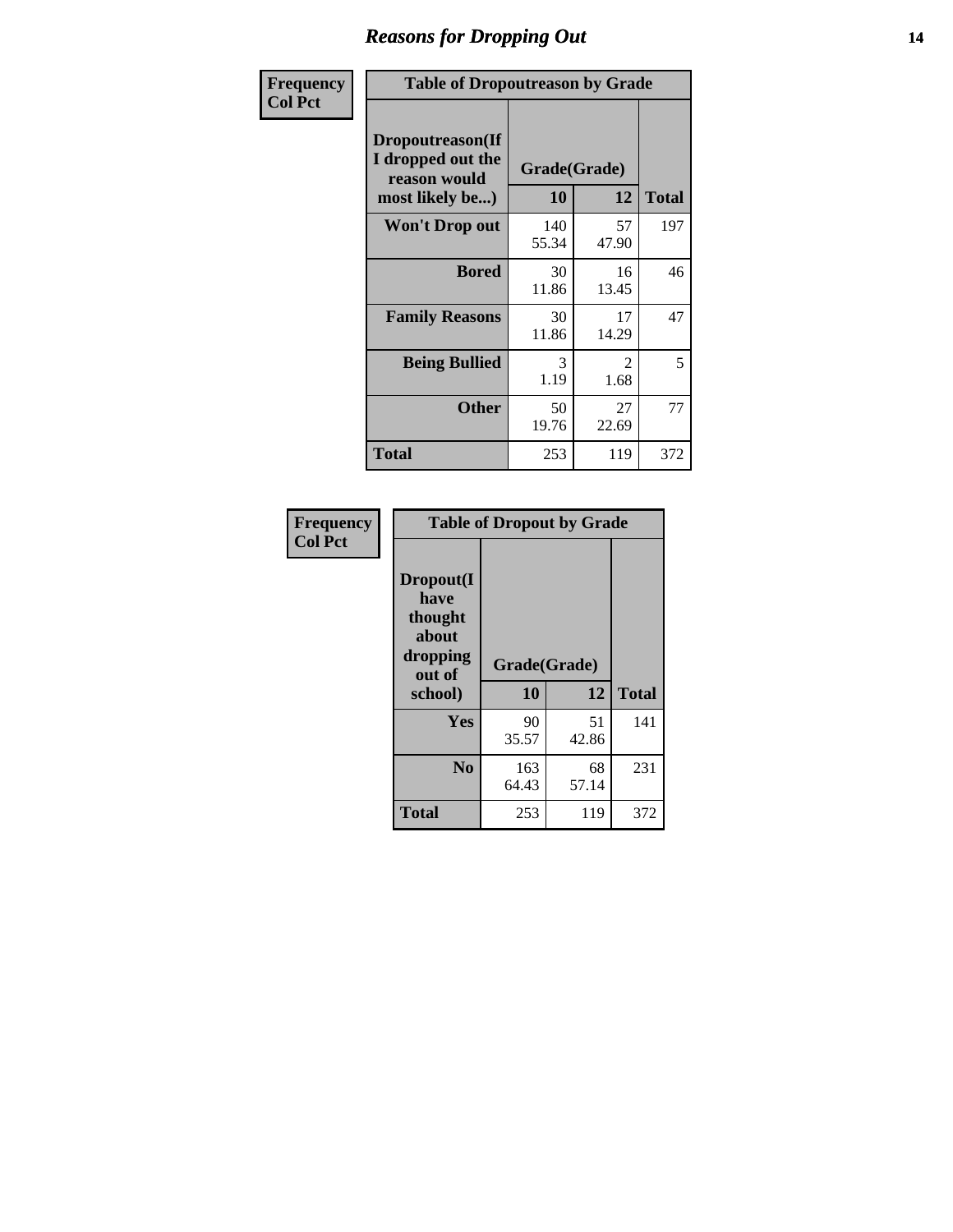*School Safety* **15**

| Frequency      | <b>Table of Gangself by Grade</b>                                                                 |                    |              |              |  |
|----------------|---------------------------------------------------------------------------------------------------|--------------------|--------------|--------------|--|
| <b>Col Pct</b> | Gangself(I<br>have<br>participated<br>in illegal<br>gang<br>activities in<br>the past 30<br>days) | Grade(Grade)<br>10 | 12           | <b>Total</b> |  |
|                | Yes                                                                                               | 15<br>5.93         | 3<br>2.52    | 18           |  |
|                | N <sub>0</sub>                                                                                    | 238<br>94.07       | 116<br>97.48 | 354          |  |
|                | <b>Total</b>                                                                                      | 253                | 119          | 372          |  |

| Frequency<br><b>Col Pct</b> | <b>Table of Gangpeers by Grade</b>                                                                                             |                    |             |              |  |  |  |  |  |
|-----------------------------|--------------------------------------------------------------------------------------------------------------------------------|--------------------|-------------|--------------|--|--|--|--|--|
|                             | <b>Gangpeers</b> (I<br>have friends<br>who have<br>participated<br>in illegal<br>gang<br>activities in<br>the past 30<br>days) | Grade(Grade)<br>10 | 12          | <b>Total</b> |  |  |  |  |  |
|                             | <b>Yes</b>                                                                                                                     | 73<br>28.85        | 35<br>29.41 | 108          |  |  |  |  |  |
|                             | N <sub>0</sub>                                                                                                                 | 180<br>71.15       | 84<br>70.59 | 264          |  |  |  |  |  |
|                             | <b>Total</b>                                                                                                                   | 253                | 119         | 372          |  |  |  |  |  |

| Frequency      | <b>Table of Pickedon by Grade</b>                                  |              |             |              |
|----------------|--------------------------------------------------------------------|--------------|-------------|--------------|
| <b>Col Pct</b> | <b>Pickedon(I have</b><br>been picked on or<br>teased at school in | Grade(Grade) |             |              |
|                | the past 30 days)                                                  | 10           | 12          | <b>Total</b> |
|                | <b>Strongly Agree</b>                                              | 37<br>14.62  | 17<br>14.29 | 54           |
|                | <b>Somewhat Agree</b>                                              | 45<br>17.79  | 23<br>19.33 | 68           |
|                | <b>Somewhat Disagree</b>                                           | 38<br>15.02  | 17<br>14.29 | 55           |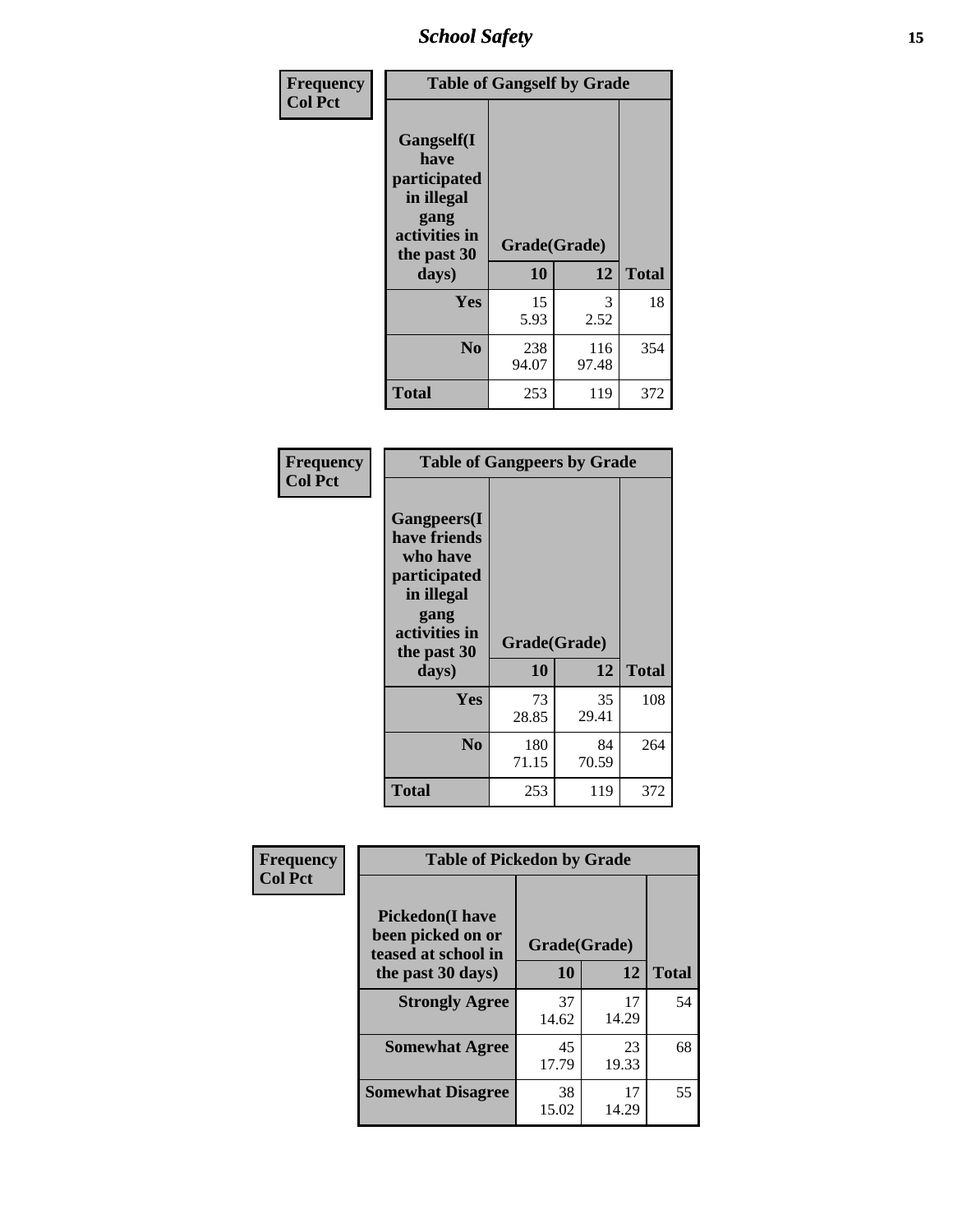### *School Safety* **16**

| Frequency      | <b>Table of Pickedon by Grade</b>                                                        |                    |             |              |
|----------------|------------------------------------------------------------------------------------------|--------------------|-------------|--------------|
| <b>Col Pct</b> | <b>Pickedon</b> (I have<br>been picked on or<br>teased at school in<br>the past 30 days) | Grade(Grade)<br>10 | 12          | <b>Total</b> |
|                | <b>Strongly Disagree</b>                                                                 | 133<br>52.57       | 62<br>52.10 | 195          |
|                | Total                                                                                    | 253                | 119         | 372          |

| Frequency      | <b>Table of Safeschool by Grade</b>                      |                    |              |     |
|----------------|----------------------------------------------------------|--------------------|--------------|-----|
| <b>Col Pct</b> | Safeschool(School<br>is a place at which I<br>feel safe) | Grade(Grade)<br>10 | <b>Total</b> |     |
|                | <b>Strongly Agree</b>                                    | 52<br>20.55        | 34<br>28.57  | 86  |
|                | <b>Somewhat Agree</b>                                    | 137<br>54.15       | 55<br>46.22  | 192 |
|                | <b>Somewhat Disagree</b>                                 | 38<br>15.02        | 23<br>19.33  | 61  |
|                | <b>Strongly Disagree</b>                                 | 26<br>10.28        | 5.88         | 33  |
|                | <b>Total</b>                                             | 253                | 119          | 372 |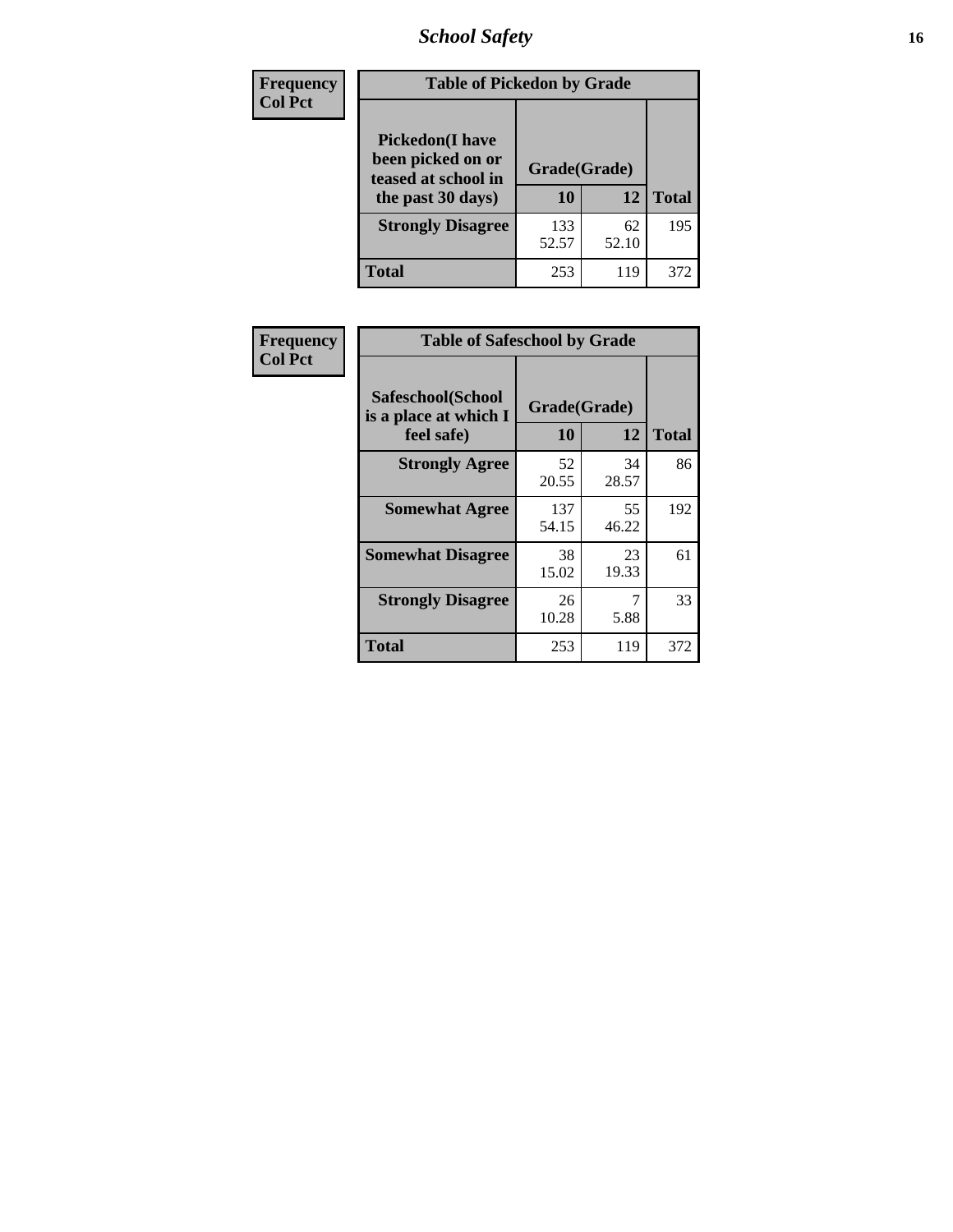*School Safety* **17**

**Frequency Row Pct**

| <b>Table of Grade by Bullied</b> |              |                                                                               |                              |                   |                        |                               |                          |              |  |  |
|----------------------------------|--------------|-------------------------------------------------------------------------------|------------------------------|-------------------|------------------------|-------------------------------|--------------------------|--------------|--|--|
|                                  |              | <b>Bullied</b> (I have been bullied by other<br>students in the past 30 days) |                              |                   |                        |                               |                          |              |  |  |
| <b>Grade</b> (Grade)   Days      | $\mathbf 0$  | 1 or<br>days                                                                  | 3 <sub>to</sub><br>5<br>days | 6 to<br>g<br>days | 10<br>to<br>19<br>days | <b>20</b><br>to<br>29<br>days | All<br><b>30</b><br>days | <b>Total</b> |  |  |
| 10                               | 222<br>87.75 | 4<br>1.58                                                                     | 14<br>5.53                   | 2<br>0.79         | 4<br>1.58              | 3<br>1.19                     | 4<br>1.58                | 253          |  |  |
| 12                               | 107<br>89.92 | $\mathcal{F}$<br>2.52                                                         | 0.84                         | 0.84              | 3<br>2.52              | 3<br>2.52                     | 0.84                     | 119          |  |  |
| Total                            | 329          | 7                                                                             | 15                           | 3                 | 7                      | 6                             | 5                        | 372          |  |  |

| <b>Frequency</b> |
|------------------|
| <b>Row Pct</b>   |

| <b>Table of Grade by Bulliedothers</b> |                                                                |             |                        |                |                       |                  |           |              |  |  |
|----------------------------------------|----------------------------------------------------------------|-------------|------------------------|----------------|-----------------------|------------------|-----------|--------------|--|--|
|                                        | <b>Bulliedothers</b> (I bullied others in the past<br>30 days) |             |                        |                |                       |                  |           |              |  |  |
|                                        | 0                                                              | $1$ or<br>2 | 3 <sub>to</sub><br>5   | 6 to<br>9      | <b>10</b><br>to<br>19 | 20<br>to<br>29   | All<br>30 |              |  |  |
| <b>Grade</b> (Grade) Days              |                                                                | days        | days                   | days           | days                  | days             | days      | <b>Total</b> |  |  |
| 10                                     | 233<br>92.09                                                   | 2.77        | 6<br>2.37              | 0.40           | 2<br>0.79             | 3<br>1.19        | 0.40      | 253          |  |  |
| 12                                     | 114<br>95.80                                                   | 0.84        | $\overline{2}$<br>1.68 | 0.84           | 0.84                  | $\Omega$<br>0.00 | 0<br>0.00 | 119          |  |  |
| <b>Total</b>                           | 347                                                            | 8           | 8                      | $\mathfrak{D}$ | 3                     | 3                |           | 372          |  |  |

| Frequency      |              | <b>Table of Grade by Weaponschool</b>                               |              |                   |                        |                        |              |
|----------------|--------------|---------------------------------------------------------------------|--------------|-------------------|------------------------|------------------------|--------------|
| <b>Row Pct</b> |              | <b>Weaponschool</b> (I brought a<br>weapon to school in the past 30 |              |                   |                        |                        |              |
|                | Grade(Grade) | 0<br><b>Days</b>                                                    | 1 or<br>days | 6 to<br>9<br>days | 10<br>to<br>19<br>days | 20<br>to<br>29<br>days | <b>Total</b> |
|                | 10           | 248<br>98.02                                                        | 0.40         | 0.40              | 2<br>0.79              | 0.40                   | 253          |
|                | 12           | 119<br>100.00                                                       | 0<br>0.00    | $\Omega$<br>0.00  | 0<br>0.00              | 0<br>0.00              | 119          |
|                | <b>Total</b> | 367                                                                 |              | 1                 | 2                      |                        | 372          |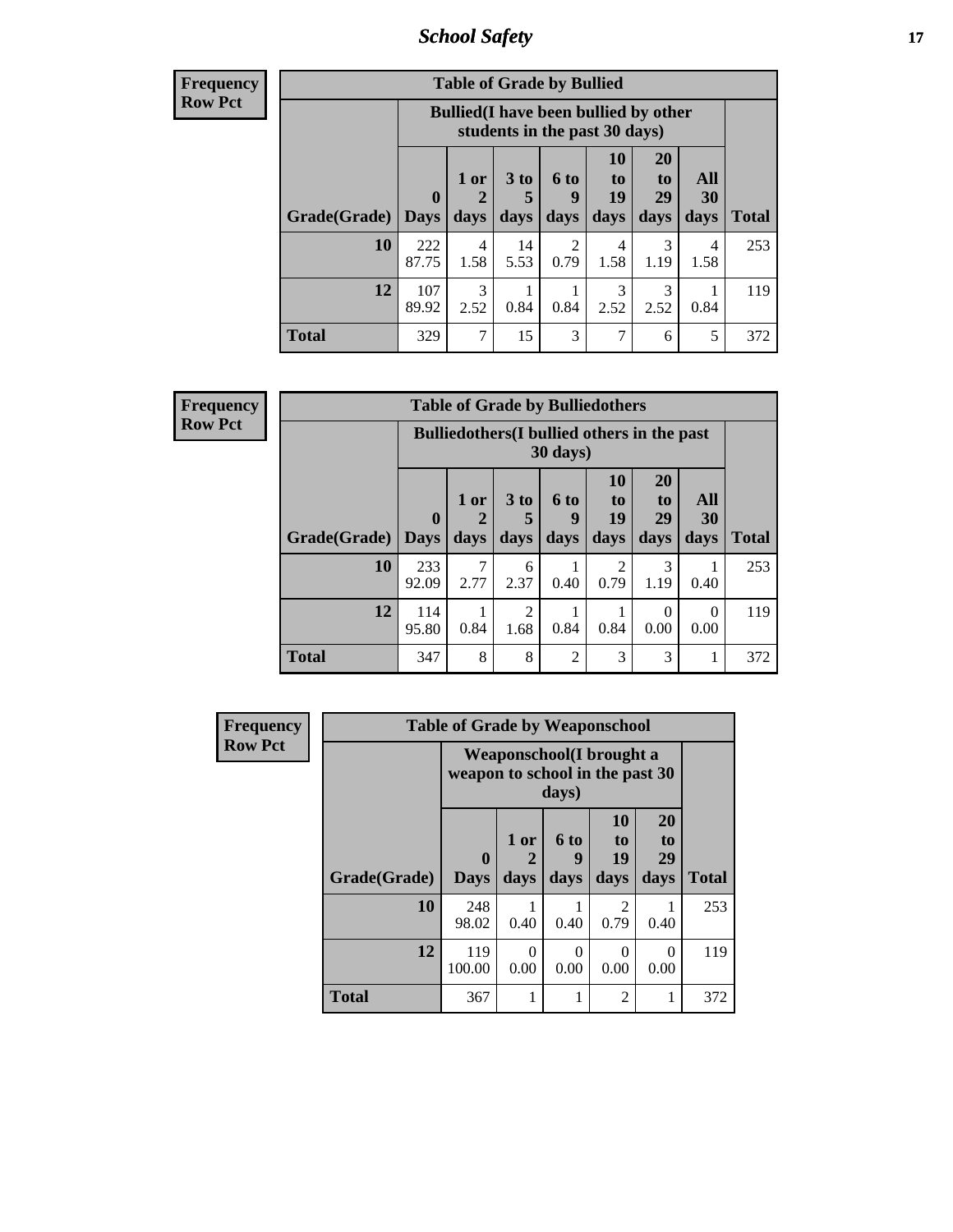*School Safety* **18**

| <b>Frequency</b> | <b>Table of Grade by Absentunsafe</b> |                                                                                  |                                     |                              |                   |                        |                        |              |  |  |
|------------------|---------------------------------------|----------------------------------------------------------------------------------|-------------------------------------|------------------------------|-------------------|------------------------|------------------------|--------------|--|--|
| <b>Row Pct</b>   |                                       | <b>Absentunsafe(I have missed school</b><br>because I felt unsafe in the past 30 |                                     |                              |                   |                        |                        |              |  |  |
|                  | Grade(Grade)                          | $\mathbf 0$<br><b>Days</b>                                                       | 1 or<br>$\mathbf 2$<br>days         | 3 <sub>to</sub><br>5<br>days | 6 to<br>9<br>days | 10<br>to<br>19<br>days | 20<br>to<br>29<br>days | <b>Total</b> |  |  |
|                  | 10                                    | 244<br>96.44                                                                     | $\mathcal{D}_{\mathcal{A}}$<br>0.79 | 3<br>1.19                    | 0.40              | 0.40                   | 2<br>0.79              | 253          |  |  |
|                  | 12                                    | 117<br>98.32                                                                     | 0.84                                | 0.84                         | 0<br>0.00         | $\Omega$<br>0.00       | $\Omega$<br>0.00       | 119          |  |  |
|                  | <b>Total</b>                          | 361                                                                              | 3                                   | 4                            |                   |                        | 2                      | 372          |  |  |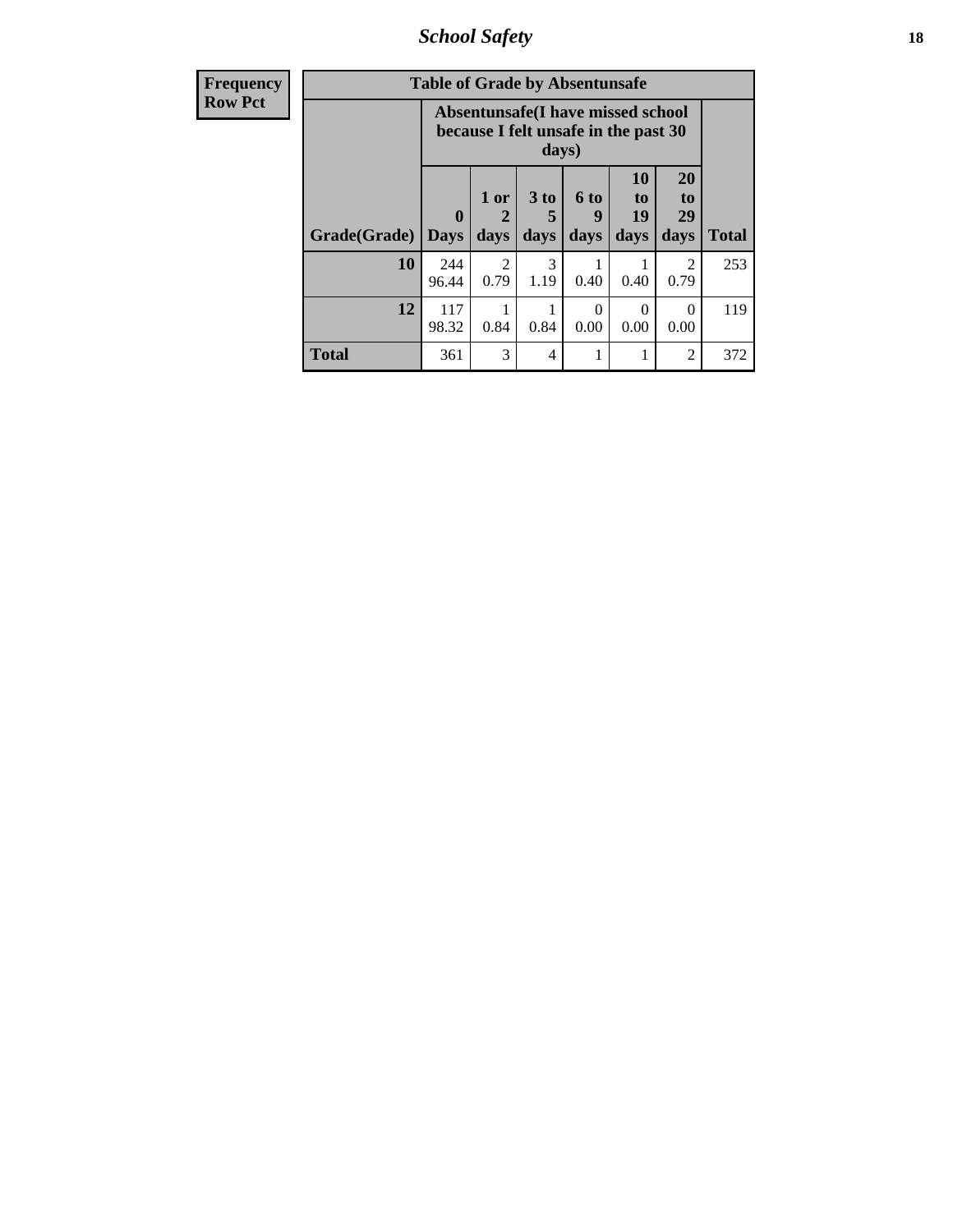### *Drug Use During Last 30 Days* **19**

#### **Frequency Row Pct**

| <b>Table of Grade by Alcohol</b> |                          |                                    |                 |               |                 |                        |                  |              |  |  |  |  |
|----------------------------------|--------------------------|------------------------------------|-----------------|---------------|-----------------|------------------------|------------------|--------------|--|--|--|--|
|                                  |                          | Alcohol(Alcohol use, past 30 days) |                 |               |                 |                        |                  |              |  |  |  |  |
| Grade(Grade)                     | <b>Did</b><br>not<br>use | $1 - 2$<br>days                    | $3 - 5$<br>days | $6-9$<br>days | $10-19$<br>days | 20-29<br>days          | Every<br>day     | <b>Total</b> |  |  |  |  |
| 10                               | 193<br>76.28             | 17<br>6.72                         | 10<br>3.95      | 6<br>2.37     | 12<br>4.74      | 11<br>4.35             | 4<br>1.58        | 253          |  |  |  |  |
| 12                               | 86<br>72.27              | 9<br>7.56                          | 12<br>10.08     | 5<br>4.20     | 5<br>4.20       | $\overline{2}$<br>1.68 | $\Omega$<br>0.00 | 119          |  |  |  |  |
| <b>Total</b>                     | 279                      | 26                                 | 22              | 11            | 17              | 13                     | 4                | 372          |  |  |  |  |

#### **Frequency Row Pct**

| <b>Table of Grade by Cigarettes</b> |                                                |                 |                 |                        |                 |                   |                     |              |  |  |  |
|-------------------------------------|------------------------------------------------|-----------------|-----------------|------------------------|-----------------|-------------------|---------------------|--------------|--|--|--|
|                                     | Cigarettes (Smoking tobacco use, past 30 days) |                 |                 |                        |                 |                   |                     |              |  |  |  |
| Grade(Grade)                        | Did<br>not<br><b>use</b>                       | $1 - 2$<br>days | $3 - 5$<br>days | $6 - 9$<br>days        | $10-19$<br>days | $20 - 29$<br>days | <b>Every</b><br>day | <b>Total</b> |  |  |  |
| 10                                  | 216<br>85.38                                   | 15<br>5.93      | 2.77            | $\overline{2}$<br>0.79 | 4<br>1.58       | 4<br>1.58         | 5<br>1.98           | 253          |  |  |  |
| 12                                  | 96<br>80.67                                    | 12<br>10.08     | 3<br>2.52       | 0.84                   | 3<br>2.52       | 0.00              | 4<br>3.36           | 119          |  |  |  |
| <b>Total</b>                        | 312                                            | 27              | 10              | 3                      | 7               | 4                 | 9                   | 372          |  |  |  |

**Frequency Row Pct**

|              | <b>Table of Grade by Smokeless</b> |                                                         |                 |                 |                  |                   |                        |              |  |  |  |
|--------------|------------------------------------|---------------------------------------------------------|-----------------|-----------------|------------------|-------------------|------------------------|--------------|--|--|--|
|              |                                    | <b>Smokeless</b> (Chewing tobacco use,<br>past 30 days) |                 |                 |                  |                   |                        |              |  |  |  |
| Grade(Grade) | <b>Did</b><br>not<br><b>use</b>    | $1 - 2$<br>days                                         | $3 - 5$<br>days | $6 - 9$<br>days | $10-19$<br>days  | $20 - 29$<br>days | Every<br>day           | <b>Total</b> |  |  |  |
| 10           | 229<br>90.51                       | 8<br>3.16                                               | 3<br>1.19       | 2<br>0.79       | 4<br>1.58        | 4<br>1.58         | 3<br>1.19              | 253          |  |  |  |
| 12           | 108<br>90.76                       | 6<br>5.04                                               | 0.84            | 0.84            | $\Omega$<br>0.00 | 0.84              | $\mathfrak{D}$<br>1.68 | 119          |  |  |  |
| <b>Total</b> | 337                                | 14                                                      | 4               | 3               | $\overline{4}$   | 5                 | 5                      | 372          |  |  |  |

**Frequency Row Pct**

| <b>Table of Grade by Marijuana</b> |                                 |                                         |                 |               |                 |                   |                        |              |  |
|------------------------------------|---------------------------------|-----------------------------------------|-----------------|---------------|-----------------|-------------------|------------------------|--------------|--|
|                                    |                                 | Marijuana (Marijuana use, past 30 days) |                 |               |                 |                   |                        |              |  |
| Grade(Grade)                       | <b>Did</b><br>not<br><b>use</b> | $1 - 2$<br>days                         | $3 - 5$<br>days | $6-9$<br>days | $10-19$<br>days | $20 - 29$<br>days | <b>Every</b><br>day    | <b>Total</b> |  |
| 10                                 | 231<br>91.30                    | 2<br>0.79                               | 6<br>2.37       | 6<br>2.37     | 3<br>1.19       | 1.19              | $\overline{c}$<br>0.79 | 253          |  |
| 12                                 | 108<br>90.76                    | 5<br>4.20                               | 0.84            | 0.84          | 2<br>1.68       | 0.84              | 0.84                   | 119          |  |
| <b>Total</b>                       | 339                             | 7                                       | $\overline{7}$  | 7             | 5               | 4                 | 3                      | 372          |  |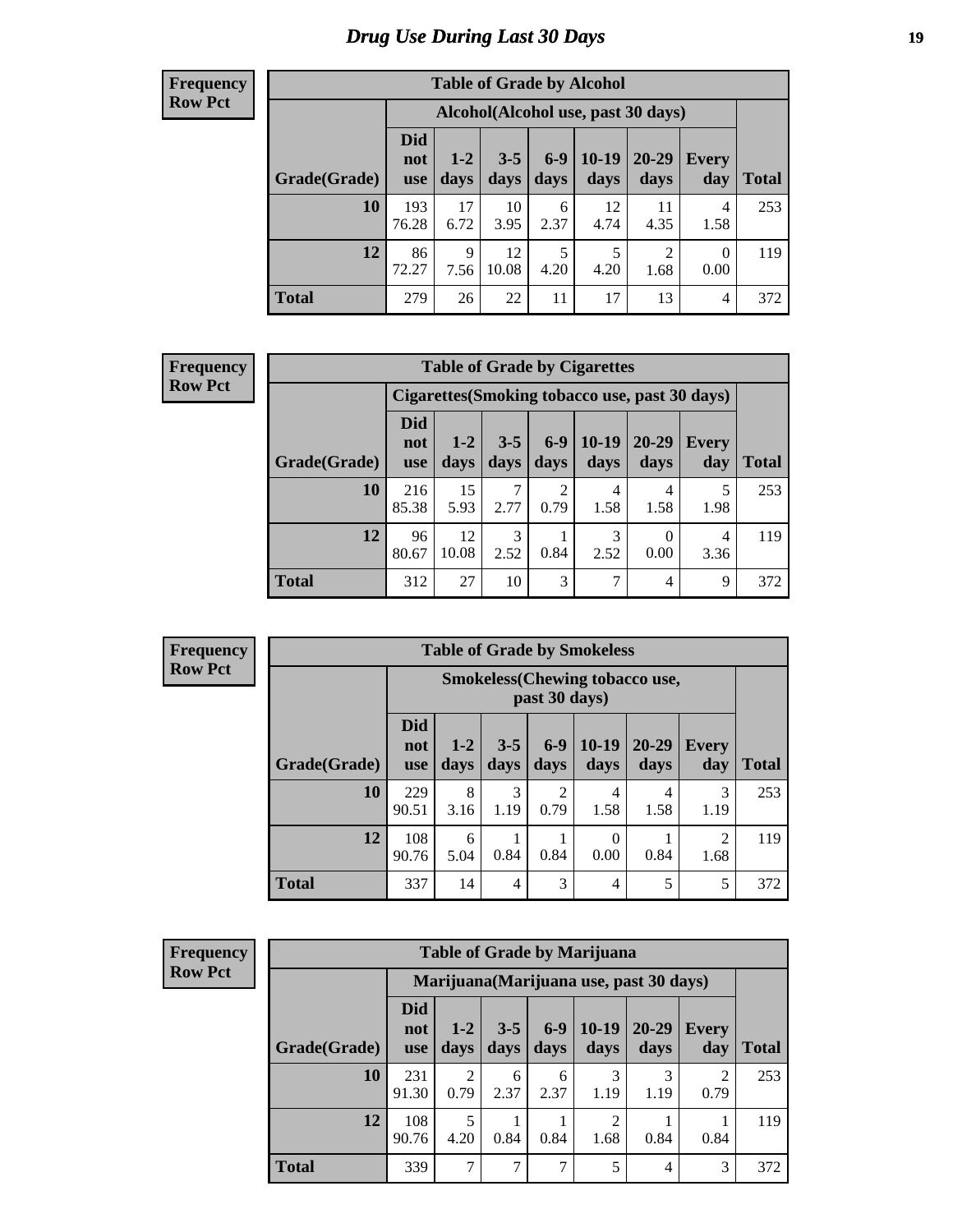### **Frequency**  $Row$

## **Table of Grade by Cocaine**

| uvuvy |              | Table of Graue by Cocanic       |                  |                 |                              |                     |       |
|-------|--------------|---------------------------------|------------------|-----------------|------------------------------|---------------------|-------|
| Pct   |              |                                 |                  | past 30 days)   | <b>Cocaine</b> (Cocaine use, |                     |       |
|       | Grade(Grade) | <b>Did</b><br>not<br><b>use</b> | $6-9$<br>days    | $10-19$<br>days | $20 - 29$<br>days            | <b>Every</b><br>day | Total |
|       | 10           | 245<br>96.84                    | 2<br>0.79        | 2<br>0.79       | 0.40                         | 3<br>1.19           | 253   |
|       | 12           | 119<br>100.00                   | $\theta$<br>0.00 | 0<br>0.00       | 0<br>0.00                    | 0<br>0.00           | 119   |
|       | <b>Total</b> | 364                             | $\overline{2}$   | $\overline{2}$  |                              | 3                   | 372   |

| Frequency      |              | <b>Table of Grade by Inhalants</b> |               |                  |                                 |                        |              |
|----------------|--------------|------------------------------------|---------------|------------------|---------------------------------|------------------------|--------------|
| <b>Row Pct</b> |              |                                    |               | past 30 days)    | <b>Inhalants</b> (Inhalant use, |                        |              |
|                | Grade(Grade) | <b>Did</b><br>not<br><b>use</b>    | $1-2$<br>days | $6 - 9$<br>days  | $10-19$<br>days                 | <b>Every</b><br>day    | <b>Total</b> |
|                | 10           | 248<br>98.02                       | 0.40          | 0.40             | 0.40                            | $\mathfrak{D}$<br>0.79 | 253          |
|                | 12           | 119<br>100.00                      | 0<br>0.00     | $\theta$<br>0.00 | 0<br>0.00                       | $\Omega$<br>0.00       | 119          |
|                | <b>Total</b> | 367                                |               |                  |                                 | 2                      | 372          |

| Frequency      | <b>Table of Grade by Steroids</b> |                                 |                                         |                   |              |              |  |  |
|----------------|-----------------------------------|---------------------------------|-----------------------------------------|-------------------|--------------|--------------|--|--|
| <b>Row Pct</b> |                                   |                                 | Steroids (Steroid use,<br>past 30 days) |                   |              |              |  |  |
|                | Grade(Grade)                      | <b>Did</b><br>not<br><b>use</b> | $3 - 5$<br>days                         | $20 - 29$<br>days | Every<br>day | <b>Total</b> |  |  |
|                | 10                                | 248<br>98.02                    | 0.40                                    | 3<br>1.19         | 0.40         | 253          |  |  |
|                | 12                                | 119<br>100.00                   | 0<br>0.00                               | 0<br>0.00         | 0<br>0.00    | 119          |  |  |
|                | <b>Total</b>                      | 367                             |                                         | 3                 | 1            | 372          |  |  |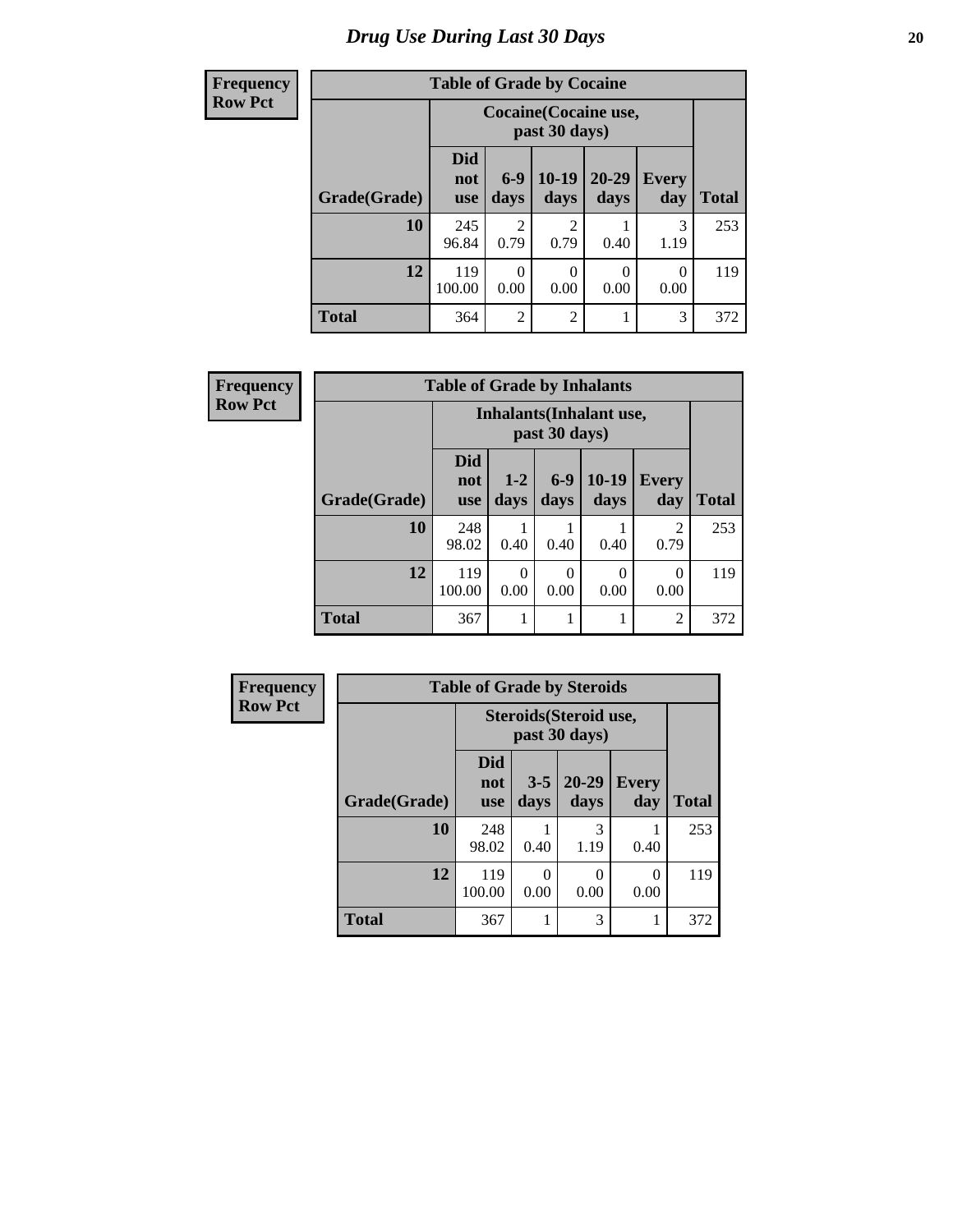### *Drug Use During Last 30 Days* **21**

| <b>Frequency</b> | <b>Table of Grade by Ecstasy</b> |                                 |                 |                                        |                     |              |
|------------------|----------------------------------|---------------------------------|-----------------|----------------------------------------|---------------------|--------------|
| <b>Row Pct</b>   |                                  |                                 |                 | Ecstasy (Ecstasy use,<br>past 30 days) |                     |              |
|                  | Grade(Grade)                     | <b>Did</b><br>not<br><b>use</b> | $10-19$<br>days | $20 - 29$<br>days                      | <b>Every</b><br>day | <b>Total</b> |
|                  | 10                               | 248<br>98.02                    | 0.40            | 0.40                                   | 3<br>1.19           | 253          |
|                  | 12                               | 119<br>100.00                   | 0<br>0.00       | 0<br>0.00                              | $\Omega$<br>0.00    | 119          |
|                  | <b>Total</b>                     | 367                             | 1               | 1                                      | 3                   | 372          |

| Frequency      |              | <b>Table of Grade by Meth</b>                      |                 |                          |              |
|----------------|--------------|----------------------------------------------------|-----------------|--------------------------|--------------|
| <b>Row Pct</b> |              | <b>Meth</b> (Methamphetamine<br>use, past 30 days) |                 |                          |              |
|                | Grade(Grade) | Did not<br><b>use</b>                              | $10-19$<br>days | <b>Every</b><br>day      | <b>Total</b> |
|                | 10           | 249<br>98.42                                       | 2<br>0.79       | 2<br>0.79                | 253          |
|                | 12           | 119<br>100.00                                      | 0<br>0.00       | $\left( \right)$<br>0.00 | 119          |
|                | <b>Total</b> | 368                                                | 2               | 2                        | 372          |

| Frequency      |              | <b>Table of Grade by Hallucinogens</b> |                 |                 |                        |              |              |  |
|----------------|--------------|----------------------------------------|-----------------|-----------------|------------------------|--------------|--------------|--|
| <b>Row Pct</b> |              | Hallucinogens(Hallucinogen use,        |                 |                 |                        |              |              |  |
|                | Grade(Grade) | <b>Did</b><br>not<br><b>use</b>        | $1 - 2$<br>days | $3 - 5$<br>days | $10-19$<br>days        | Every<br>day | <b>Total</b> |  |
|                | 10           | 248<br>98.02                           | 0.40            | 0.40            | $\overline{c}$<br>0.79 | 0.40         | 253          |  |
|                | 12           | 119<br>100.00                          | 0.00            | 0<br>0.00       | 0<br>0.00              | 0<br>0.00    | 119          |  |
|                | <b>Total</b> | 367                                    |                 |                 | $\overline{c}$         | 1            | 372          |  |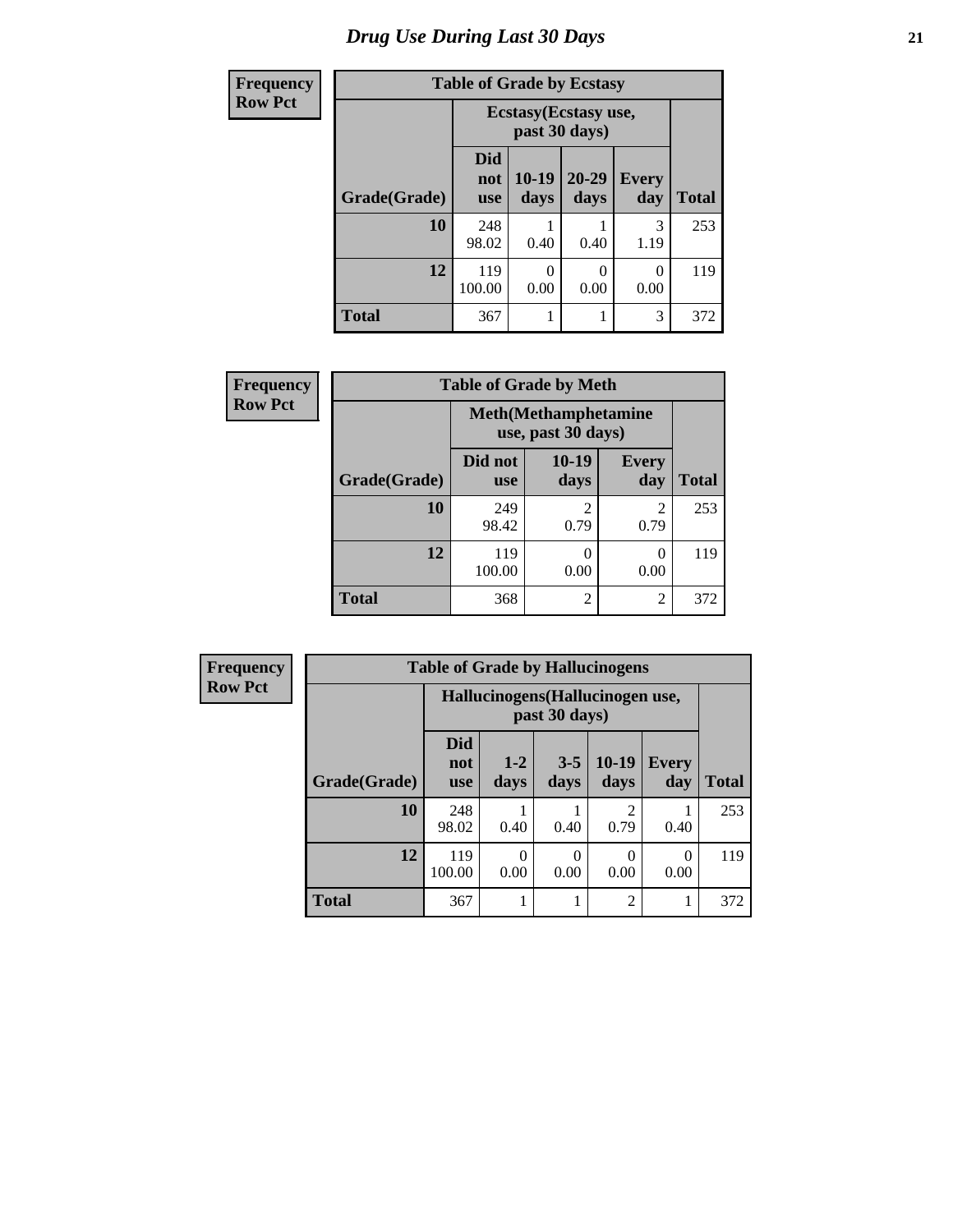#### **Frequency Row Pct**

| <b>Table of Grade by Prescription</b> |                          |                                                                                |                  |               |                   |                     |              |  |
|---------------------------------------|--------------------------|--------------------------------------------------------------------------------|------------------|---------------|-------------------|---------------------|--------------|--|
|                                       |                          | <b>Prescription</b> (Prescription drugs not<br>prescribed to me, past 30 days) |                  |               |                   |                     |              |  |
| Grade(Grade)                          | Did<br>not<br><b>use</b> | $1 - 2$<br>days                                                                | $3 - 5$<br>days  | $6-9$<br>days | $20 - 29$<br>days | <b>Every</b><br>day | <b>Total</b> |  |
| 10                                    | 235<br>92.89             | 5<br>1.98                                                                      | 5<br>1.98        | 3<br>1.19     | 2<br>0.79         | 3<br>1.19           | 253          |  |
| 12                                    | 117<br>98.32             | $\overline{2}$<br>1.68                                                         | $\theta$<br>0.00 | 0.00          | 0<br>0.00         | 0<br>0.00           | 119          |  |
| <b>Total</b>                          | 352                      | 7                                                                              | 5                | 3             | $\mathfrak{D}$    | 3                   | 372          |  |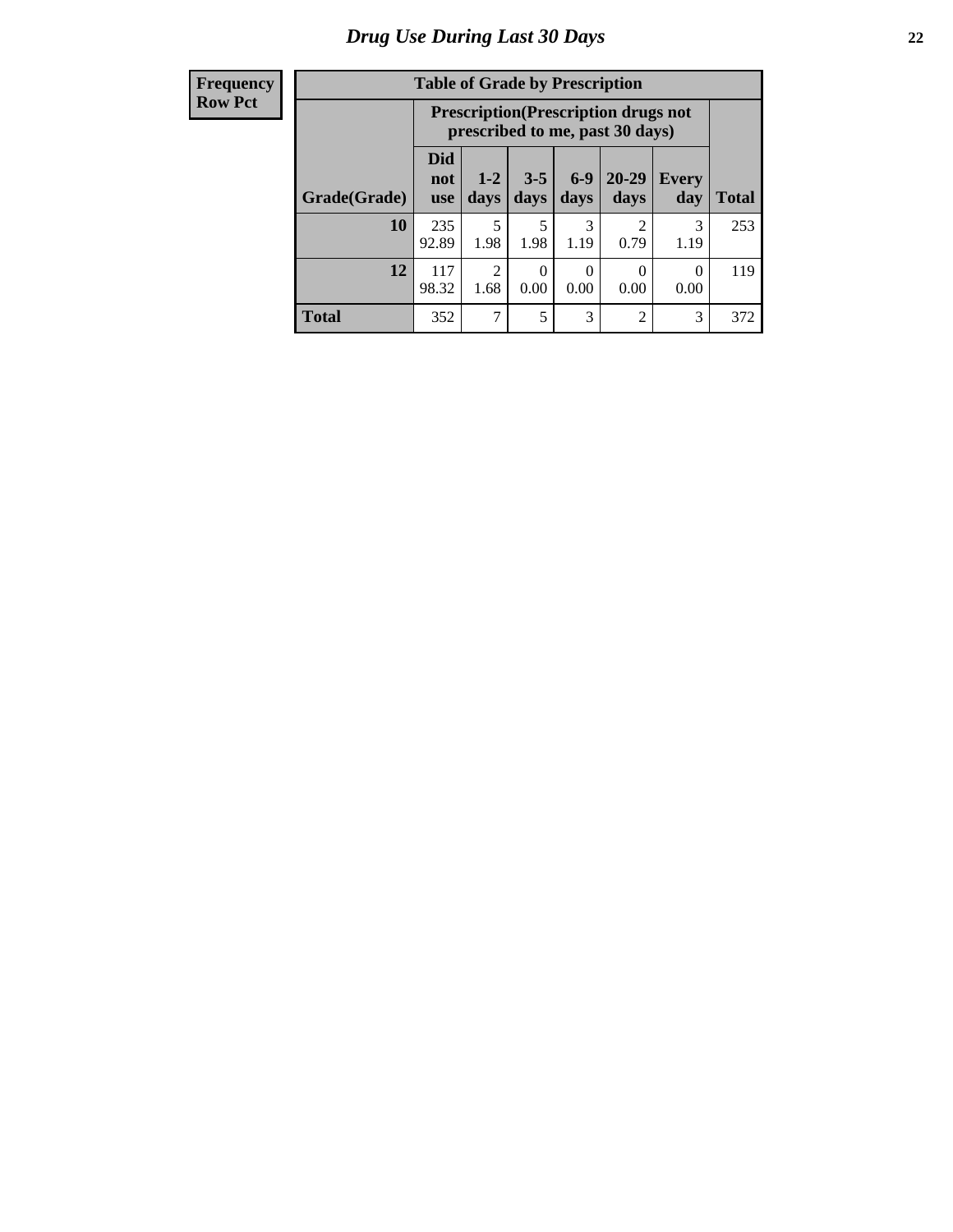| Frequency      | <b>Table of Alcoholease by Grade</b>              |                    |             |              |  |  |
|----------------|---------------------------------------------------|--------------------|-------------|--------------|--|--|
| <b>Col Pct</b> | <b>Alcoholease</b> (It is<br>easy to get alcohol) | Grade(Grade)<br>10 | 12          | <b>Total</b> |  |  |
|                | <b>Strongly Agree</b>                             | 67<br>26.48        | 47<br>39.50 | 114          |  |  |
|                | <b>Somewhat Agree</b>                             | 82<br>32.41        | 35<br>29.41 | 117          |  |  |
|                | <b>Somewhat Disagree</b>                          | 35<br>13.83        | 13<br>10.92 | 48           |  |  |
|                | <b>Strongly Disagree</b>                          | 69<br>27.27        | 24<br>20.17 | 93           |  |  |
|                | <b>Total</b>                                      | 253                | 119         | 372          |  |  |

| Frequency      | <b>Table of Cigarettesease by Grade</b>                 |             |                    |              |  |  |
|----------------|---------------------------------------------------------|-------------|--------------------|--------------|--|--|
| <b>Col Pct</b> | Cigarettesease(It is<br>easy to get smoking<br>tobacco) | 10          | Grade(Grade)<br>12 | <b>Total</b> |  |  |
|                | <b>Strongly Agree</b>                                   | 70<br>27.67 | 58<br>48.74        | 128          |  |  |
|                | <b>Somewhat Agree</b>                                   | 71<br>28.06 | 27<br>22.69        | 98           |  |  |
|                | <b>Somewhat Disagree</b>                                | 33<br>13.04 | 8<br>6.72          | 41           |  |  |
|                | <b>Strongly Disagree</b>                                | 79<br>31.23 | 26<br>21.85        | 105          |  |  |
|                | <b>Total</b>                                            | 253         | 119                | 372          |  |  |

| Frequency      | <b>Table of Smokelessease by Grade</b>             |              |             |              |
|----------------|----------------------------------------------------|--------------|-------------|--------------|
| <b>Col Pct</b> | <b>Smokelessease</b> (It is<br>easy to get chewing | Grade(Grade) |             |              |
|                | tobacco)                                           | 10           | 12          | <b>Total</b> |
|                | <b>Strongly Agree</b>                              | 80<br>31.62  | 52<br>43.70 | 132          |
|                | <b>Somewhat Agree</b>                              | 52<br>20.55  | 27<br>22.69 | 79           |
|                | <b>Somewhat Disagree</b>                           | 32<br>12.65  | 8<br>6.72   | 40           |
|                | <b>Strongly Disagree</b>                           | 89<br>35.18  | 32<br>26.89 | 121          |
|                | <b>Total</b>                                       | 253          | 119         | 372          |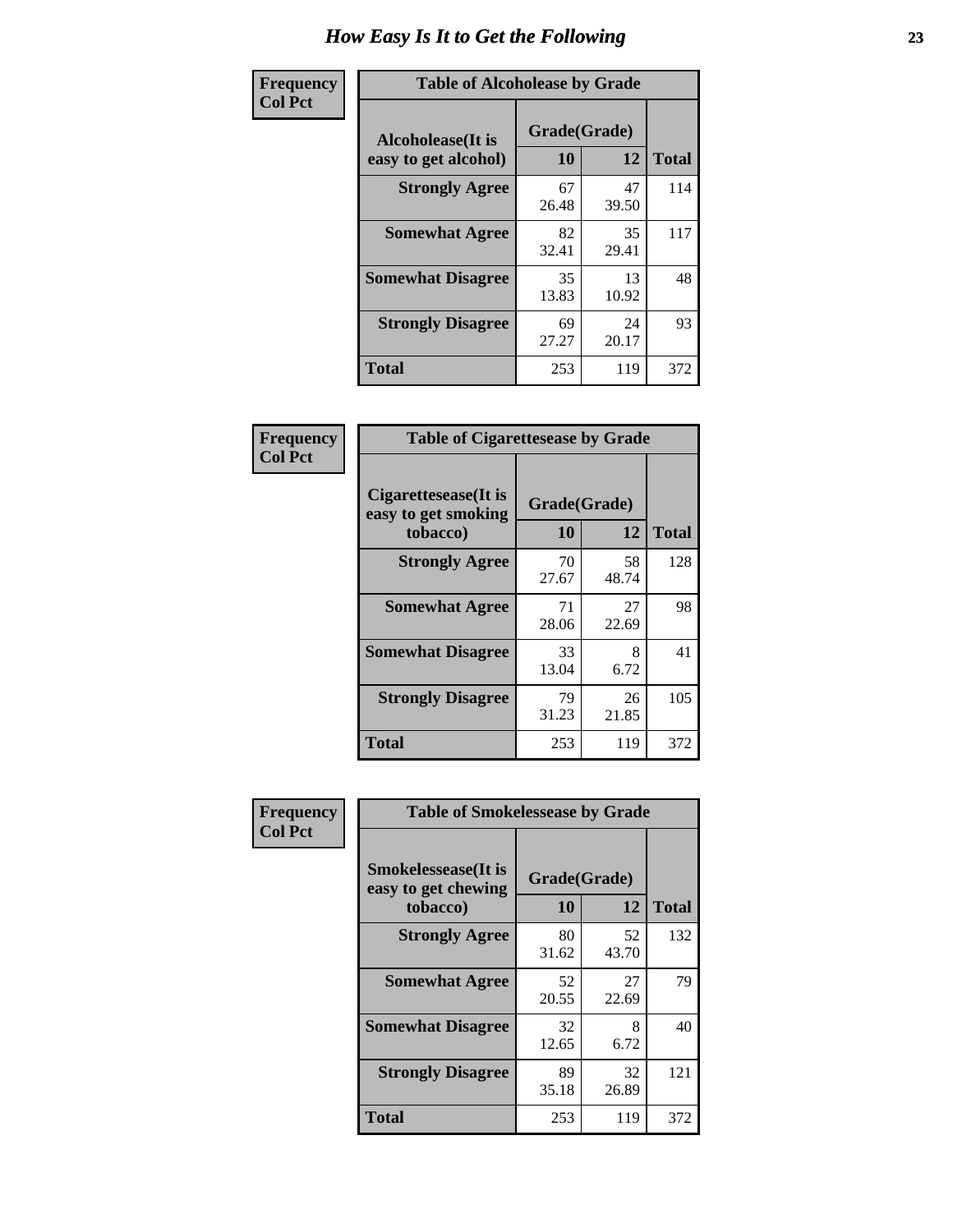| Frequency      | <b>Table of Marijuanaease by Grade</b>           |                    |             |              |  |
|----------------|--------------------------------------------------|--------------------|-------------|--------------|--|
| <b>Col Pct</b> | Marijuanaease(It is<br>easy to get<br>marijuana) | Grade(Grade)<br>10 | 12          | <b>Total</b> |  |
|                | <b>Strongly Agree</b>                            | 55<br>21.74        | 35<br>29.41 | 90           |  |
|                | <b>Somewhat Agree</b>                            | 61<br>24.11        | 34<br>28.57 | 95           |  |
|                | <b>Somewhat Disagree</b>                         | 29<br>11.46        | 10<br>8.40  | 39           |  |
|                | <b>Strongly Disagree</b>                         | 108<br>42.69       | 40<br>33.61 | 148          |  |
|                | <b>Total</b>                                     | 253                | 119         | 372          |  |

| <b>Table of Cocaineease by Grade</b>              |              |                                    |     |  |  |  |  |  |  |  |  |
|---------------------------------------------------|--------------|------------------------------------|-----|--|--|--|--|--|--|--|--|
| <b>Cocaineease</b> (It is<br>easy to get cocaine) | 10           | Grade(Grade)<br>12<br><b>Total</b> |     |  |  |  |  |  |  |  |  |
| <b>Strongly Agree</b>                             | 42<br>16.60  | 19<br>15.97                        | 61  |  |  |  |  |  |  |  |  |
| <b>Somewhat Agree</b>                             | 40<br>15.81  | 24<br>20.17                        | 64  |  |  |  |  |  |  |  |  |
| <b>Somewhat Disagree</b>                          | 43<br>17.00  | 18<br>15.13                        | 61  |  |  |  |  |  |  |  |  |
| <b>Strongly Disagree</b>                          | 128<br>50.59 | 58<br>48.74                        | 186 |  |  |  |  |  |  |  |  |
| <b>Total</b>                                      | 253          | 119                                | 372 |  |  |  |  |  |  |  |  |

| Frequency      | <b>Table of Inhalantsease by Grade</b>                   |                    |              |     |
|----------------|----------------------------------------------------------|--------------------|--------------|-----|
| <b>Col Pct</b> | <b>Inhalantsease</b> (It is<br>easy to get<br>inhalants) | Grade(Grade)<br>10 | <b>Total</b> |     |
|                | <b>Strongly Agree</b>                                    | 67<br>26.48        | 42<br>35.29  | 109 |
|                | <b>Somewhat Agree</b>                                    | 47<br>18.58        | 23<br>19.33  | 70  |
|                | <b>Somewhat Disagree</b>                                 | 34<br>13.44        | 9<br>7.56    | 43  |
|                | <b>Strongly Disagree</b>                                 | 105<br>41.50       | 45<br>37.82  | 150 |
|                | <b>Total</b>                                             | 253                | 119          | 372 |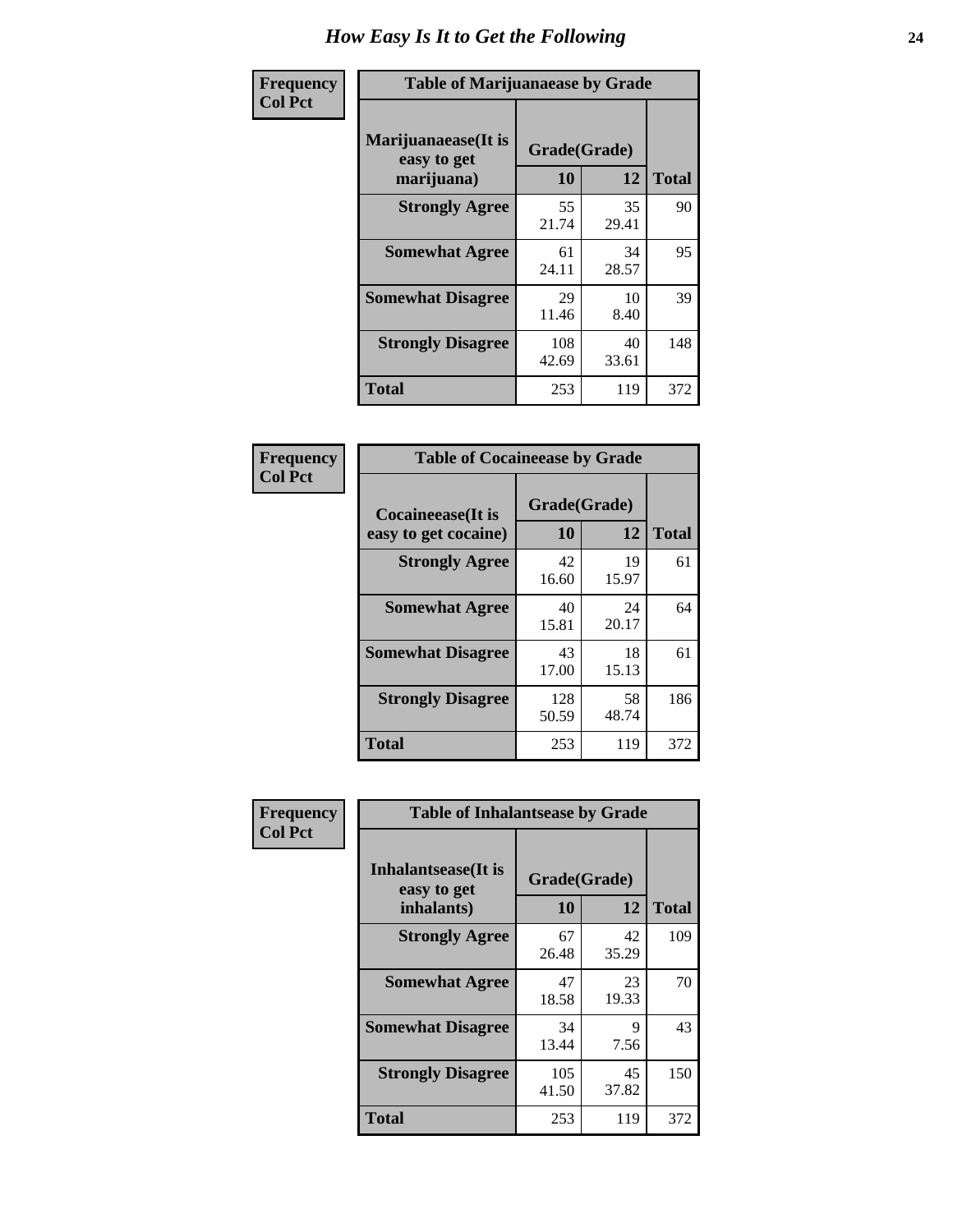| Frequency      | <b>Table of Steroidsease by Grade</b>               |                    |              |     |  |  |  |  |  |
|----------------|-----------------------------------------------------|--------------------|--------------|-----|--|--|--|--|--|
| <b>Col Pct</b> | <b>Steroidsease</b> (It is<br>easy to get steroids) | Grade(Grade)<br>10 | <b>Total</b> |     |  |  |  |  |  |
|                | <b>Strongly Agree</b>                               | 29<br>11.46        | 17<br>14.29  | 46  |  |  |  |  |  |
|                | <b>Somewhat Agree</b>                               | 35<br>13.83        | 19<br>15.97  | 54  |  |  |  |  |  |
|                | <b>Somewhat Disagree</b>                            | 51<br>20.16        | 17<br>14.29  | 68  |  |  |  |  |  |
|                | <b>Strongly Disagree</b>                            | 138<br>54.55       | 66<br>55.46  | 204 |  |  |  |  |  |
|                | Total                                               | 253                | 119          | 372 |  |  |  |  |  |

| Frequency      | <b>Table of Ecstasyease by Grade</b>              |                    |              |     |
|----------------|---------------------------------------------------|--------------------|--------------|-----|
| <b>Col Pct</b> | <b>Ecstasyease</b> (It is<br>easy to get ecstasy) | Grade(Grade)<br>10 | <b>Total</b> |     |
|                | <b>Strongly Agree</b>                             | 28<br>11.07        | 16<br>13.45  | 44  |
|                | <b>Somewhat Agree</b>                             | 38<br>15.02        | 19<br>15.97  | 57  |
|                | <b>Somewhat Disagree</b>                          | 38<br>15.02        | 21<br>17.65  | 59  |
|                | <b>Strongly Disagree</b>                          | 149<br>58.89       | 63<br>52.94  | 212 |
|                | <b>Total</b>                                      | 253                | 119          | 372 |

| Frequency      | <b>Table of Methease by Grade</b>                          |                    |             |              |
|----------------|------------------------------------------------------------|--------------------|-------------|--------------|
| <b>Col Pct</b> | <b>Methease</b> (It is easy<br>to get<br>methamphetamines) | Grade(Grade)<br>10 | 12          | <b>Total</b> |
|                | <b>Strongly Agree</b>                                      | 23<br>9.09         | 12<br>10.08 | 35           |
|                | <b>Somewhat Agree</b>                                      | 39<br>15.42        | 18<br>15.13 | 57           |
|                | <b>Somewhat Disagree</b>                                   | 39<br>15.42        | 24<br>20.17 | 63           |
|                | <b>Strongly Disagree</b>                                   | 152<br>60.08       | 65<br>54.62 | 217          |
|                | <b>Total</b>                                               | 253                | 119         | 372          |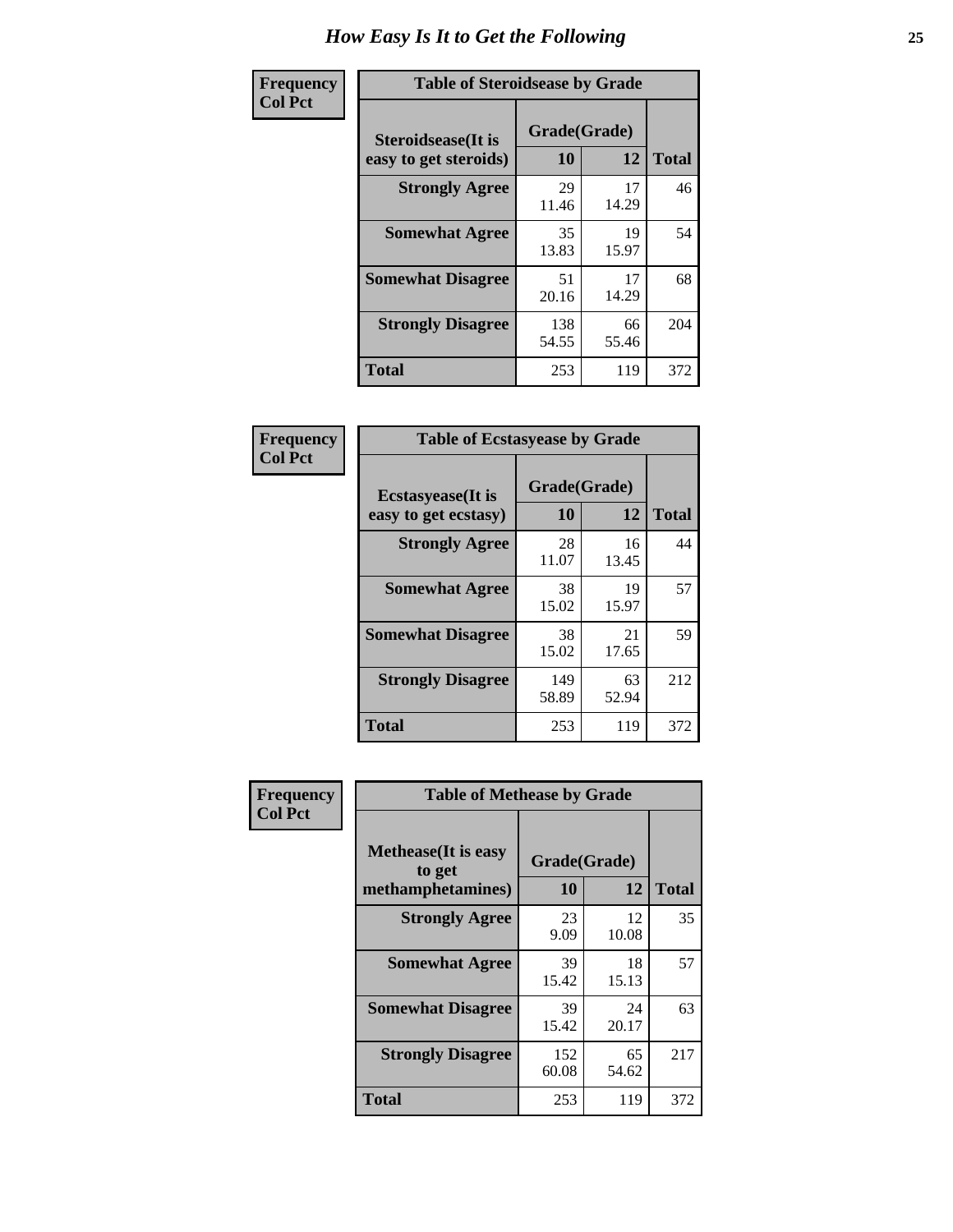| <b>Frequency</b> | <b>Table of Hallucinogensease by Grade</b>               |                    |              |     |  |  |  |  |  |  |
|------------------|----------------------------------------------------------|--------------------|--------------|-----|--|--|--|--|--|--|
| <b>Col Pct</b>   | Hallucinogensease(It<br>is easy to get<br>hallucinogens) | Grade(Grade)<br>10 | <b>Total</b> |     |  |  |  |  |  |  |
|                  | <b>Strongly Agree</b>                                    | 25<br>9.88         | 14<br>11.76  | 39  |  |  |  |  |  |  |
|                  | <b>Somewhat Agree</b>                                    | 32<br>12.65        | 19<br>15.97  | 51  |  |  |  |  |  |  |
|                  | <b>Somewhat Disagree</b>                                 | 43<br>17.00        | 21<br>17.65  | 64  |  |  |  |  |  |  |
|                  | <b>Strongly Disagree</b>                                 | 153<br>60.47       | 65<br>54.62  | 218 |  |  |  |  |  |  |
|                  | <b>Total</b>                                             | 253                | 119          | 372 |  |  |  |  |  |  |

| Frequency<br>Col Pct |
|----------------------|
|                      |

| <b>Table of Prescriptionease by Grade</b>                                                |             |              |              |  |  |  |  |  |  |  |
|------------------------------------------------------------------------------------------|-------------|--------------|--------------|--|--|--|--|--|--|--|
| <b>Prescriptionease</b> (It<br>is easy to get<br>prescription drugs<br>not prescribed to |             | Grade(Grade) |              |  |  |  |  |  |  |  |
| me)                                                                                      | 10          | 12           | <b>Total</b> |  |  |  |  |  |  |  |
| <b>Strongly Agree</b>                                                                    | 80<br>31.62 | 44<br>36.97  | 124          |  |  |  |  |  |  |  |
| <b>Somewhat Agree</b>                                                                    | 51<br>20.16 | 24<br>20.17  | 75           |  |  |  |  |  |  |  |
| <b>Somewhat Disagree</b>                                                                 | 29<br>11.46 | 10<br>8.40   | 39           |  |  |  |  |  |  |  |
| <b>Strongly Disagree</b>                                                                 | 93<br>36.76 | 41<br>34.45  | 134          |  |  |  |  |  |  |  |
| Total                                                                                    | 253         | 119          | 372          |  |  |  |  |  |  |  |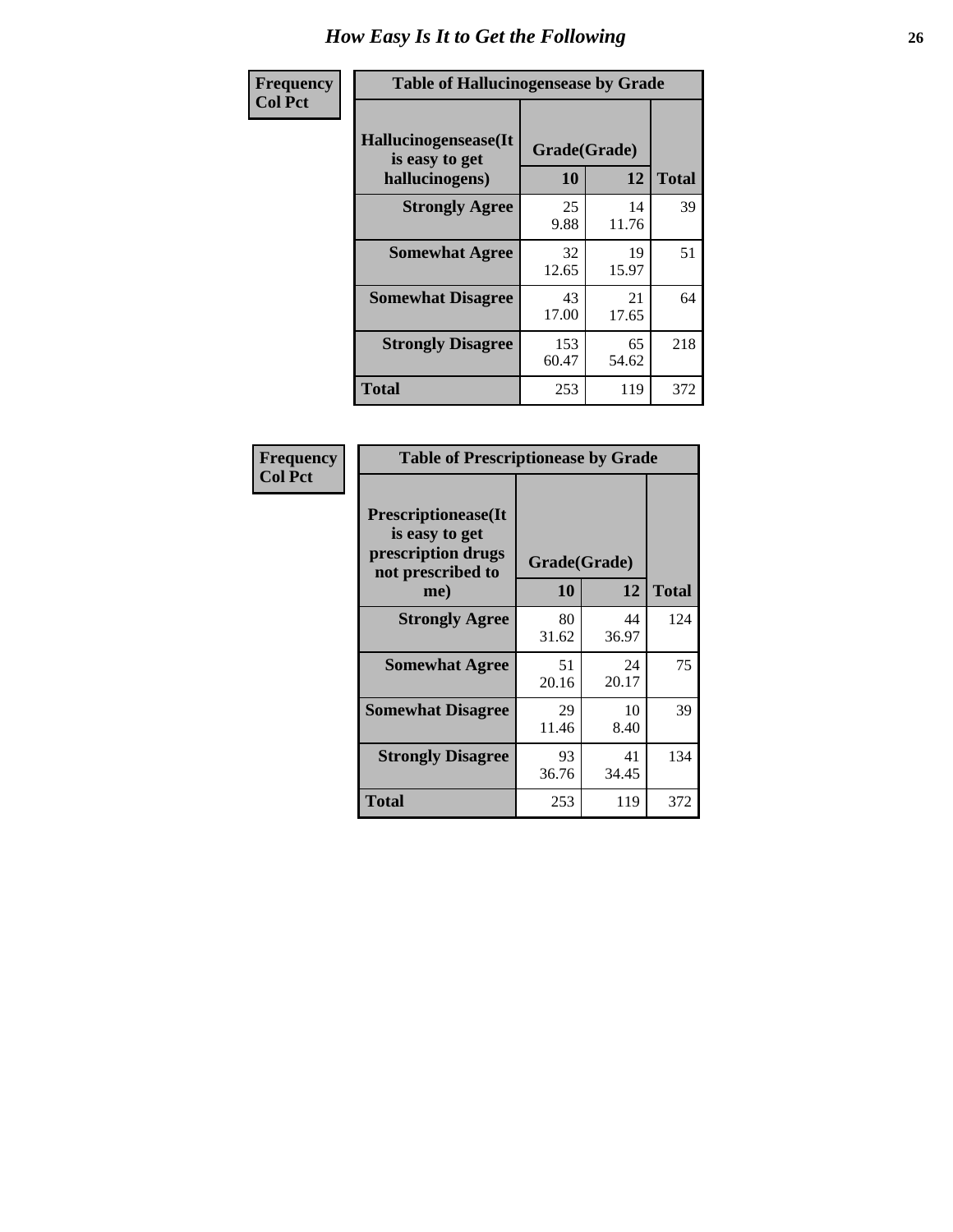#### *Age at Onset of Use* **27** *Results for "Age at Onset of Use" questions exclude students who said they did not use that substance*

| Frequency      | <b>Table of Grade by Alcoholinit</b> |                                                  |           |                 |                        |                |                           |             |             |             |                        |              |
|----------------|--------------------------------------|--------------------------------------------------|-----------|-----------------|------------------------|----------------|---------------------------|-------------|-------------|-------------|------------------------|--------------|
| <b>Row Pct</b> |                                      | Alcoholinit (I started using alcohol when I was) |           |                 |                        |                |                           |             |             |             |                        |              |
|                | Grade(Grade)                         | <b>8 or</b><br>younger                           | 9         | 10 <sup>1</sup> | 11                     | 12             | 13                        | 14          | 15          | 16          | 17                     | <b>Total</b> |
|                | 10                                   | 12<br>11.21                                      | 2<br>1.87 | 0.93            | $\overline{2}$         | 8<br>1.87 7.48 | 15<br>14.02               | 29<br>27.10 | 31<br>28.97 | 4.67        | $\overline{2}$<br>1.87 | 107          |
|                | 12                                   | 6<br>9.23                                        | 2<br>3.08 | 1.54            | $\overline{2}$<br>3.08 | 3<br>4.62      | $\overline{4}$<br>6.15    | 8<br>12.31  | 13<br>20.00 | 18<br>27.69 | 8<br>12.31             | 65           |
|                | <b>Total</b>                         | 18                                               | 4         | $\overline{2}$  | 4                      | 11             | 19                        | 37          | 44          | 23          | 10                     | 172          |
|                |                                      |                                                  |           |                 |                        |                | Frequency Missing $= 200$ |             |             |             |                        |              |

| <b>Frequency</b> |
|------------------|
| <b>Row Pct</b>   |

|              | <b>Table of Grade by Cigarettesinit</b> |                |           |           |           |                           |             |             |                                                      |                  |              |  |  |  |
|--------------|-----------------------------------------|----------------|-----------|-----------|-----------|---------------------------|-------------|-------------|------------------------------------------------------|------------------|--------------|--|--|--|
|              |                                         |                |           |           |           |                           |             |             | Cigarettesinit(I started smoking tobacco when I was) |                  |              |  |  |  |
| Grade(Grade) | 8 or<br>vounger                         | 9              | 10        | 11        | 12        | 13                        | 14          | 15          | 16                                                   | 17               | <b>Total</b> |  |  |  |
| 10           | 9.43                                    | 1.89           | 2<br>3.77 | 4<br>7.55 | 4<br>7.55 | 2<br>3.77                 | 11<br>20.75 | 20<br>37.74 | 4<br>7.55                                            | $\Omega$<br>0.00 | 53           |  |  |  |
| 12           | 4<br>10.53                              | 2.63           | 3<br>7.89 | 2.63      | 2.63      | 4<br>10.53                | 7<br>18.42  | 6<br>15.79  | 8<br>21.05                                           | 3<br>7.89        | 38           |  |  |  |
| <b>Total</b> | 9                                       | $\overline{2}$ | 5         | 5         | 5         | 6                         | 18          | 26          | 12                                                   | 3                | 91           |  |  |  |
|              |                                         |                |           |           |           | Frequency Missing $= 281$ |             |             |                                                      |                  |              |  |  |  |

**Frequency Row Pct**

|              | <b>Table of Grade by Smokelessinit</b> |                  |                         |                      |                           |            |            |                                                      |       |            |                  |             |  |  |  |
|--------------|----------------------------------------|------------------|-------------------------|----------------------|---------------------------|------------|------------|------------------------------------------------------|-------|------------|------------------|-------------|--|--|--|
|              |                                        |                  |                         |                      |                           |            |            | Smokelessinit (I started chewing tobacco when I was) |       |            |                  |             |  |  |  |
| Grade(Grade) | 8 or<br>younger                        | 9                | 10                      | <b>11</b>            | 12                        | 13         | 14         | 15                                                   | 16    | 17         | <b>18 or</b>     | older Total |  |  |  |
| 10           | 0.00                                   | 6.25             | 3.13                    | 2<br>6.25            | 4<br>12.50                | 9<br>28.13 | 8<br>25.00 | 5<br>15.63                                           | 3.13  | 0<br>0.00  | $\theta$<br>0.00 | 32          |  |  |  |
| 12           | ↑<br>10.53                             | $\Omega$<br>0.00 | $\Omega$<br>$0.00\vert$ | $\Omega$<br>$0.00\,$ | 3<br>15.79                | 5.26       | 3<br>15.79 | 4<br>21.05                                           | 10.53 | 3<br>15.79 | 5.26             | 19          |  |  |  |
| <b>Total</b> | $\mathfrak{D}$                         | ↑                |                         | $\overline{2}$       | 7                         | 10         | 11         | $\mathbf Q$                                          | 3     | 3          |                  | .51         |  |  |  |
|              |                                        |                  |                         |                      | Frequency Missing $= 321$ |            |            |                                                      |       |            |                  |             |  |  |  |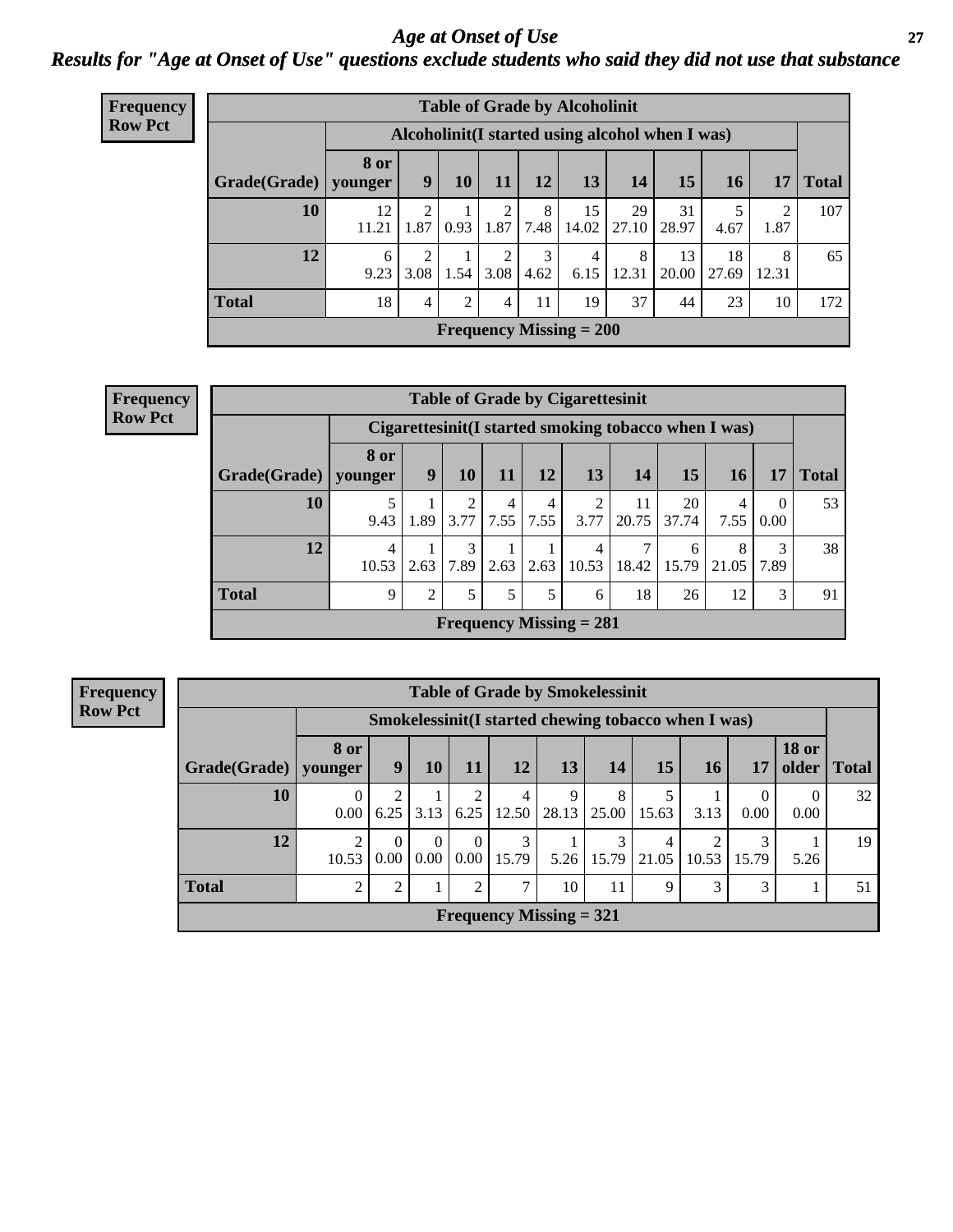#### *Age at Onset of Use* **28**

*Results for "Age at Onset of Use" questions exclude students who said they did not use that substance*

| <b>Frequency</b> | <b>Table of Grade by Marijuanainit</b> |                  |                |                  |                  |           |                           |                                                      |            |            |                  |                                |              |
|------------------|----------------------------------------|------------------|----------------|------------------|------------------|-----------|---------------------------|------------------------------------------------------|------------|------------|------------------|--------------------------------|--------------|
| <b>Row Pct</b>   |                                        |                  |                |                  |                  |           |                           | Marijuanainit (I started using marijuana when I was) |            |            |                  |                                |              |
|                  | Grade(Grade)   younger                 | <b>8 or</b>      | 9              | 10               | 11               | 12        | 13                        | 14                                                   | 15         | <b>16</b>  | 17               | <b>18 or</b><br>$\alpha$ older | <b>Total</b> |
|                  | 10                                     | 2.94             | 2.94           | $\theta$<br>0.00 | 2<br>5.88        | 3<br>8.82 | 3<br>8.82                 | 9<br>26.47                                           | 9<br>26.47 | 14.71      | $\theta$<br>0.00 | 2.94                           | 34           |
|                  | 12                                     | $\theta$<br>0.00 | 3.70           | 3.70             | $\Omega$<br>0.00 | 2<br>7.41 | $\overline{4}$<br>14.81   | 18.52                                                | 6<br>22.22 | 6<br>22.22 | 3.70             | 3.70                           | 27           |
|                  | <b>Total</b>                           |                  | $\overline{c}$ | 1                | 2                | 5         | 7                         | 14                                                   | 15         | 11         |                  | $\overline{2}$                 | 61           |
|                  |                                        |                  |                |                  |                  |           | Frequency Missing $= 311$ |                                                      |            |            |                  |                                |              |

| Frequency      |              | <b>Table of Grade by Cocaineinit</b>                 |                  |                  |                          |                |  |  |  |
|----------------|--------------|------------------------------------------------------|------------------|------------------|--------------------------|----------------|--|--|--|
| <b>Row Pct</b> |              | <b>Cocaineinit(I started</b><br>using cocaine when I |                  |                  |                          |                |  |  |  |
|                | Grade(Grade) | 9                                                    | 13               | 14               | 15                       | <b>Total</b>   |  |  |  |
|                | 10           | 20.00                                                | 20.00            | 20.00            | $\mathfrak{D}$<br>40.00  | 5              |  |  |  |
|                | 12           | ∩<br>0.00                                            | $\Omega$<br>0.00 | $\Omega$<br>0.00 | $\mathfrak{D}$<br>100.00 | $\mathfrak{D}$ |  |  |  |
|                | <b>Total</b> |                                                      |                  |                  | 4                        |                |  |  |  |
|                |              | Frequency Missing $= 365$                            |                  |                  |                          |                |  |  |  |

| <b>Frequency</b> | <b>Table of Grade by Inhalantsinit</b> |                  |                                                         |                  |                           |                          |           |                |  |  |  |
|------------------|----------------------------------------|------------------|---------------------------------------------------------|------------------|---------------------------|--------------------------|-----------|----------------|--|--|--|
| <b>Row Pct</b>   |                                        |                  | Inhalantsinit (I started using inhalants<br>when I was) |                  |                           |                          |           |                |  |  |  |
|                  | Grade(Grade)   younger                 | 8 or             | <b>10</b>                                               | <b>11</b>        | <b>13</b>                 | 15                       | <b>16</b> | <b>Total</b>   |  |  |  |
|                  | 10                                     | 2<br>22.22       | 3<br>33.33                                              | 11.11            | 11.11                     | 11.1                     |           | 9              |  |  |  |
|                  | 12                                     | $\Omega$<br>0.00 | $\Omega$<br>0.00                                        | $\Omega$<br>0.00 | $\left( \right)$<br>0.00  | $\mathfrak{D}$<br>100.00 | 0<br>0.00 | $\mathfrak{D}$ |  |  |  |
|                  | <b>Total</b>                           | $\overline{c}$   | 3                                                       |                  |                           | 3                        |           | 11             |  |  |  |
|                  |                                        |                  |                                                         |                  | Frequency Missing $= 361$ |                          |           |                |  |  |  |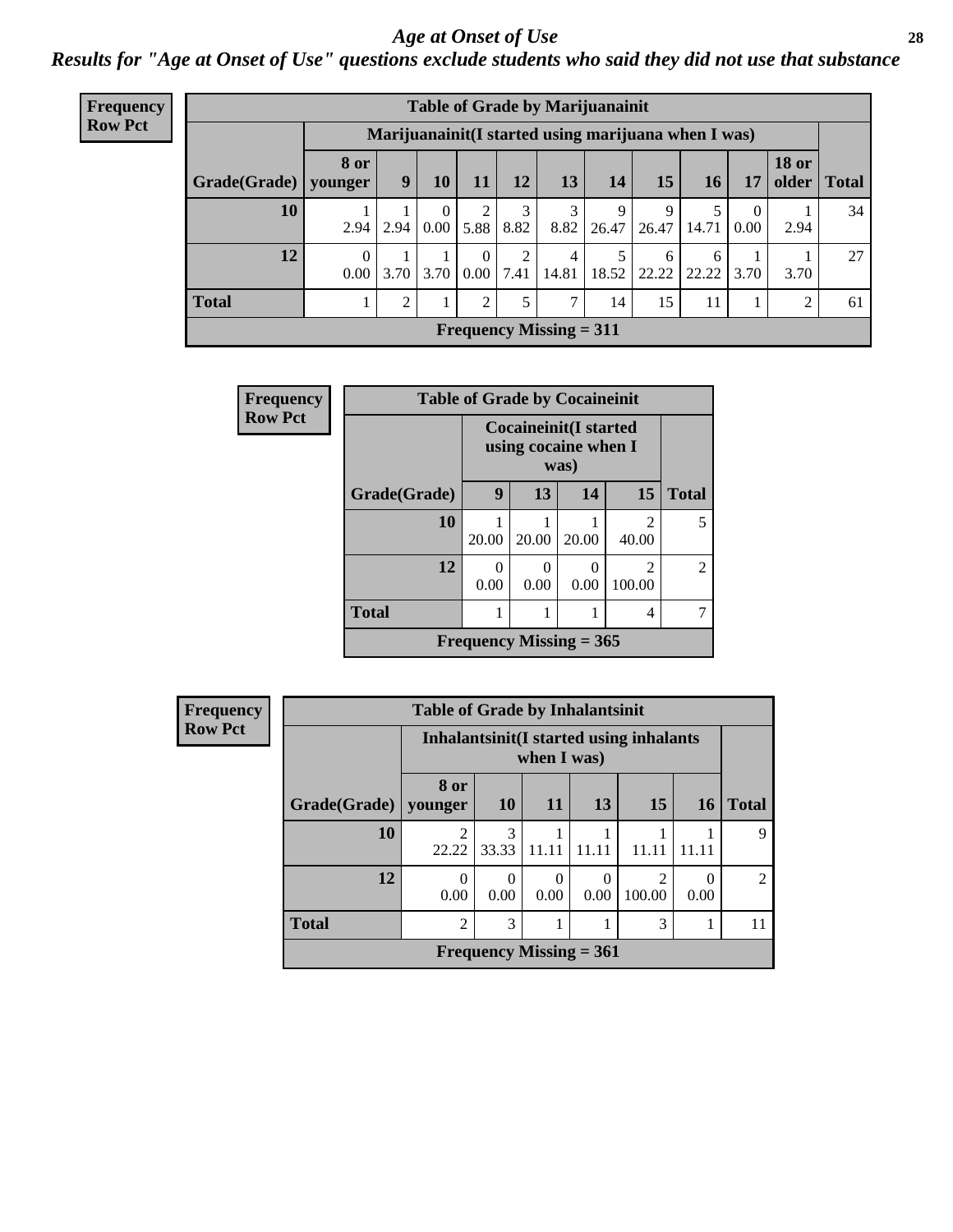#### *Age at Onset of Use* **29**

*Results for "Age at Onset of Use" questions exclude students who said they did not use that substance*

| Frequency      | <b>Table of Grade by Steroidsinit</b> |                                                            |       |                |  |  |  |  |
|----------------|---------------------------------------|------------------------------------------------------------|-------|----------------|--|--|--|--|
| <b>Row Pct</b> |                                       | Steroidsinit(I<br>started using<br>steroids when<br>I was) |       |                |  |  |  |  |
|                | Grade(Grade)                          | 13                                                         | 14    | <b>Total</b>   |  |  |  |  |
|                | 10                                    | 50.00                                                      | 50.00 | $\overline{2}$ |  |  |  |  |
|                | 12                                    | 0<br>٠                                                     | 0     | 0              |  |  |  |  |
|                | <b>Total</b>                          |                                                            |       | 2              |  |  |  |  |
|                | <b>Frequency Missing = 370</b>        |                                                            |       |                |  |  |  |  |

| Frequency      | <b>Table of Grade by Ecstasyinit</b> |           |                                                            |                           |                       |              |  |  |  |
|----------------|--------------------------------------|-----------|------------------------------------------------------------|---------------------------|-----------------------|--------------|--|--|--|
| <b>Row Pct</b> |                                      |           | <b>Ecstasyinit</b> (I started<br>using ecstasy when I was) |                           |                       |              |  |  |  |
|                | Grade(Grade)                         | 14        | <b>16</b>                                                  | 17                        | <b>18 or</b><br>older | <b>Total</b> |  |  |  |
|                | 10                                   | 33.33     | 33.33                                                      | $\theta$<br>0.00          | 33.33                 | 3            |  |  |  |
|                | 12                                   | 0<br>0.00 | 0<br>0.00                                                  | 100.00                    | $\Omega$<br>0.00      |              |  |  |  |
|                | <b>Total</b>                         |           |                                                            |                           |                       | 4            |  |  |  |
|                |                                      |           |                                                            | Frequency Missing $=$ 368 |                       |              |  |  |  |

| <b>Frequency</b> | <b>Table of Grade by Methinit</b> |                                                                       |                         |              |  |  |  |  |
|------------------|-----------------------------------|-----------------------------------------------------------------------|-------------------------|--------------|--|--|--|--|
| <b>Row Pct</b>   |                                   | <b>Methinit(I started</b><br>using<br>methamphetamines<br>when I was) |                         |              |  |  |  |  |
|                  | Grade(Grade)                      | 14                                                                    | 15                      | <b>Total</b> |  |  |  |  |
|                  | 10                                | 33.33                                                                 | $\mathfrak{D}$<br>66.67 | 3            |  |  |  |  |
|                  | 12                                | 0                                                                     | $\Omega$                | 0            |  |  |  |  |
|                  | <b>Total</b>                      |                                                                       | 2                       | 3            |  |  |  |  |
|                  |                                   | <b>Frequency Missing = 369</b>                                        |                         |              |  |  |  |  |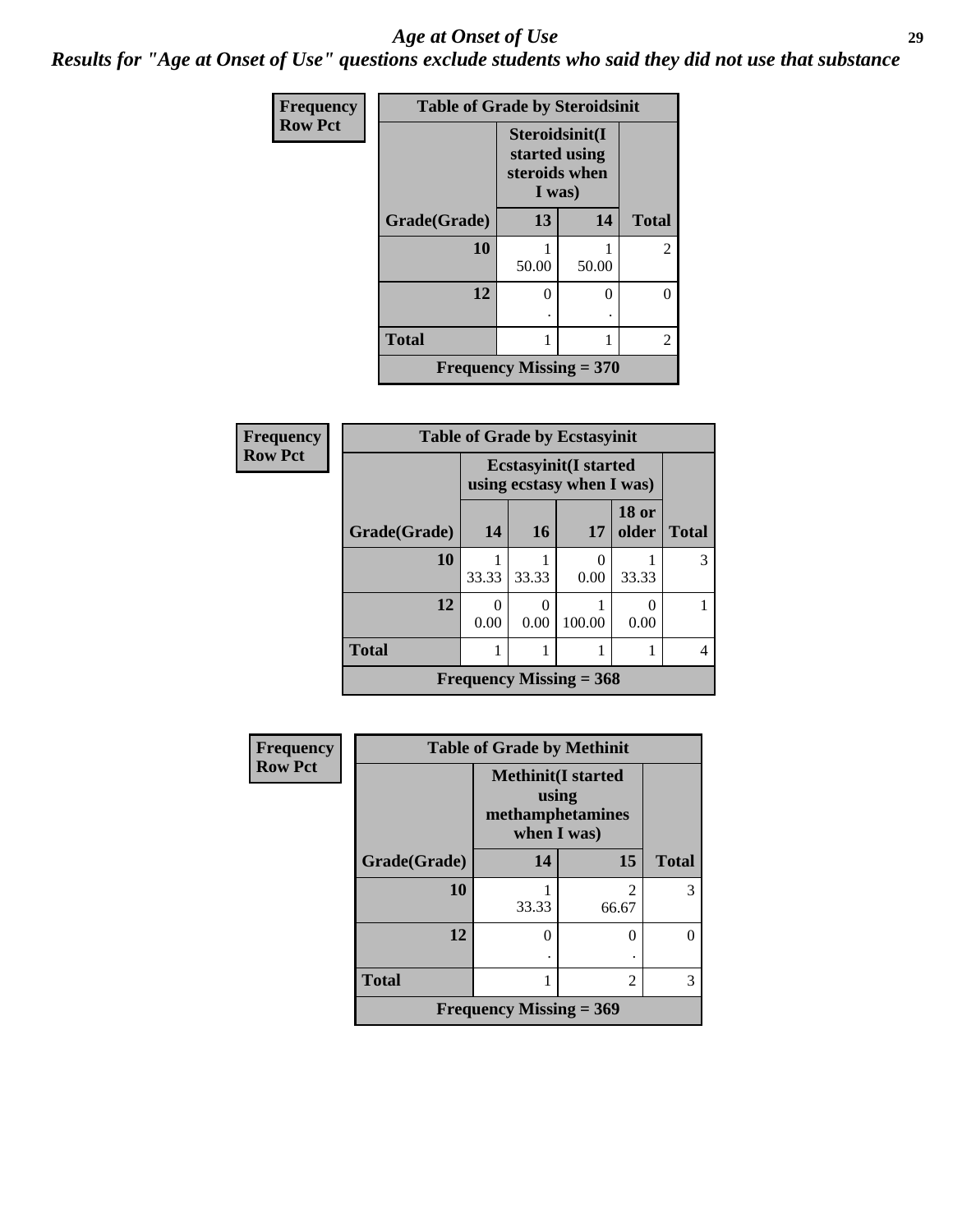#### Age at Onset of Use **30**

*Results for "Age at Onset of Use" questions exclude students who said they did not use that substance*

| Frequency      | <b>Table of Grade by Hallucinogensinit</b> |                                                              |            |       |              |  |  |  |  |
|----------------|--------------------------------------------|--------------------------------------------------------------|------------|-------|--------------|--|--|--|--|
| <b>Row Pct</b> |                                            | Hallucinogensinit(I<br>started using<br>hallucinogens when I |            |       |              |  |  |  |  |
|                | Grade(Grade)                               | 12                                                           | 15         | 17    | <b>Total</b> |  |  |  |  |
|                | 10                                         | 25.00                                                        | 2<br>50.00 | 25.00 | 4            |  |  |  |  |
|                | 12                                         | 0<br>٠                                                       | 0<br>٠     | 0     | 0            |  |  |  |  |
|                | <b>Total</b>                               |                                                              | 2          |       | 4            |  |  |  |  |
|                | Frequency Missing $=$ 368                  |                                                              |            |       |              |  |  |  |  |

| <b>Frequency</b> | <b>Table of Grade by Prescriptioninit</b> |                                                            |                         |                      |                  |                           |                              |            |            |            |              |
|------------------|-------------------------------------------|------------------------------------------------------------|-------------------------|----------------------|------------------|---------------------------|------------------------------|------------|------------|------------|--------------|
| <b>Row Pct</b>   |                                           | Prescription in it (I started using prescription drugs not |                         |                      |                  |                           | prescribed to me when I was) |            |            |            |              |
|                  | Grade(Grade)   younger                    | 8 or                                                       | 9                       | 10                   | 12               | 13                        | 14                           | <b>15</b>  | <b>16</b>  | 17         | <b>Total</b> |
|                  | 10                                        | 3<br>15.79                                                 | $\mathfrak{D}$<br>10.53 | 5.26                 | 5.26             | 5.26                      | 6<br>31.58                   | 5.26       | 3<br>15.79 | 5.26       | 19           |
|                  | 12                                        | $\Omega$<br>0.00                                           | $\Omega$<br>0.00        | $\Omega$<br>$0.00\,$ | $\Omega$<br>0.00 | $\Omega$<br>0.00          | $\theta$<br>0.00             | 3<br>37.50 | 3<br>37.50 | 2<br>25.00 | 8            |
|                  | <b>Total</b>                              | 3                                                          | $\overline{c}$          |                      |                  |                           | 6                            | 4          | 6          | 3          | 27           |
|                  |                                           |                                                            |                         |                      |                  | Frequency Missing $=$ 345 |                              |            |            |            |              |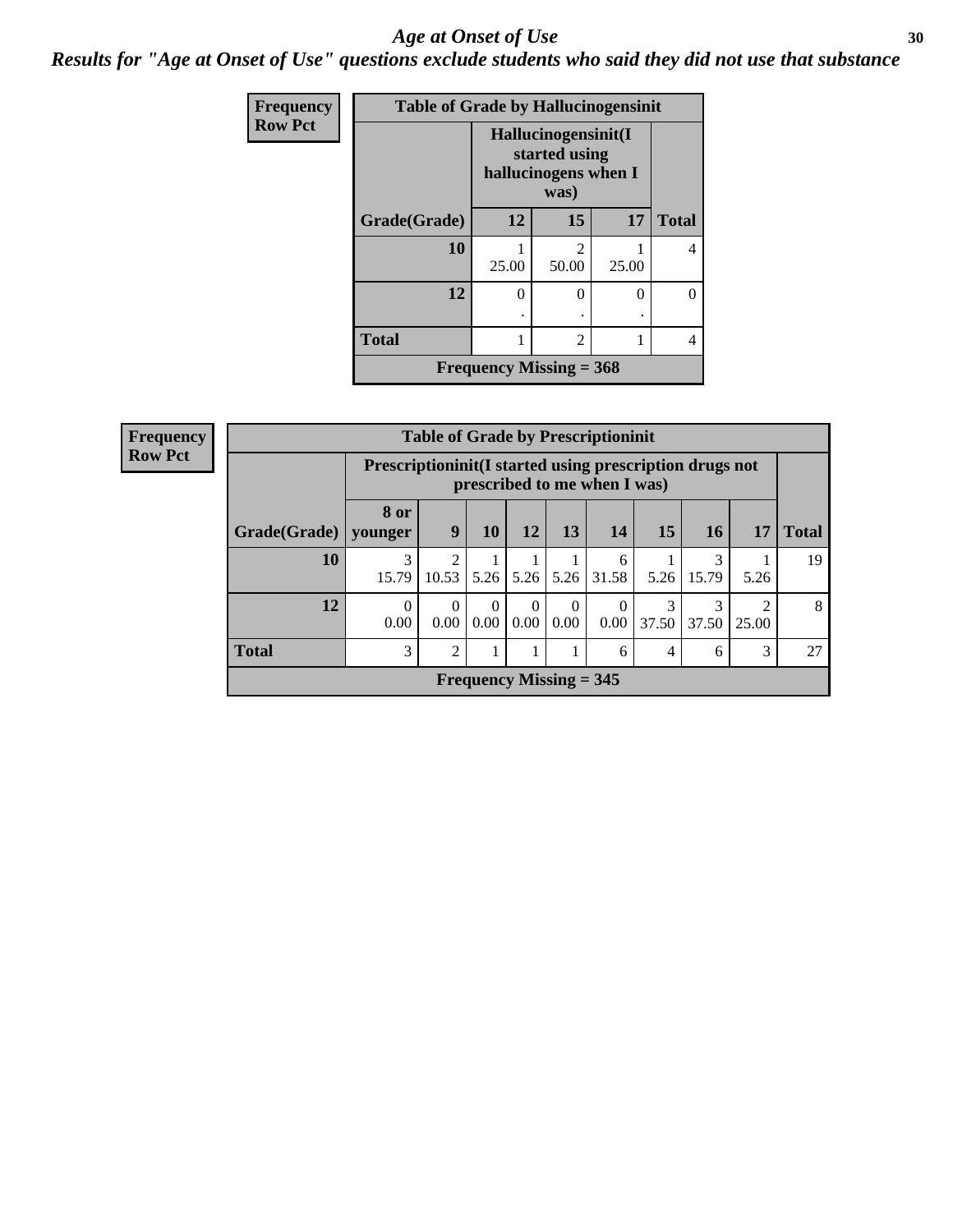| Frequency      | <b>Table of Alcoholharm by Grade</b>          |                    |             |              |  |  |  |
|----------------|-----------------------------------------------|--------------------|-------------|--------------|--|--|--|
| <b>Col Pct</b> | Alcoholharm(I<br>think alcohol is<br>harmful) | Grade(Grade)<br>10 | 12          | <b>Total</b> |  |  |  |
|                | <b>Strongly Agree</b>                         | 148<br>58.50       | 65<br>54.62 | 213          |  |  |  |
|                | <b>Somewhat Agree</b>                         | 58<br>22.92        | 33<br>27.73 | 91           |  |  |  |
|                | <b>Somewhat Disagree</b>                      | 32<br>12.65        | 15<br>12.61 | 47           |  |  |  |
|                | <b>Strongly Disagree</b>                      | 15<br>5.93         | 6<br>5.04   | 21           |  |  |  |
|                | <b>Total</b>                                  | 253                | 119         | 372          |  |  |  |

| <b>Table of Cigarettesharm by Grade</b>                  |              |                    |     |  |  |  |  |
|----------------------------------------------------------|--------------|--------------------|-----|--|--|--|--|
| Cigarettesharm(I<br>think smoking<br>tobacco is harmful) | 10           | Grade(Grade)<br>12 |     |  |  |  |  |
| <b>Strongly Agree</b>                                    | 211<br>83.40 | 94<br>78.99        | 305 |  |  |  |  |
| <b>Somewhat Agree</b>                                    | 25<br>9.88   | 17<br>14.29        | 42  |  |  |  |  |
| <b>Somewhat Disagree</b>                                 | 7<br>2.77    | 4<br>3.36          | 11  |  |  |  |  |
| <b>Strongly Disagree</b>                                 | 10<br>3.95   | 4<br>3.36          | 14  |  |  |  |  |
| <b>Total</b>                                             | 253          | 119                | 372 |  |  |  |  |

| Frequency      | <b>Table of Smokelessharm by Grade</b>                  |                    |              |     |  |  |  |  |
|----------------|---------------------------------------------------------|--------------------|--------------|-----|--|--|--|--|
| <b>Col Pct</b> | Smokelessharm(I<br>think chewing<br>tobacco is harmful) | Grade(Grade)<br>10 | <b>Total</b> |     |  |  |  |  |
|                | <b>Strongly Agree</b>                                   | 209<br>82.61       | 88<br>73.95  | 297 |  |  |  |  |
|                | <b>Somewhat Agree</b>                                   | 28<br>11.07        | 20<br>16.81  | 48  |  |  |  |  |
|                | <b>Somewhat Disagree</b>                                | 6<br>2.37          | 5<br>4.20    | 11  |  |  |  |  |
|                | <b>Strongly Disagree</b>                                | 10<br>3.95         | 6<br>5.04    | 16  |  |  |  |  |
|                | <b>Total</b>                                            | 253                | 119          | 372 |  |  |  |  |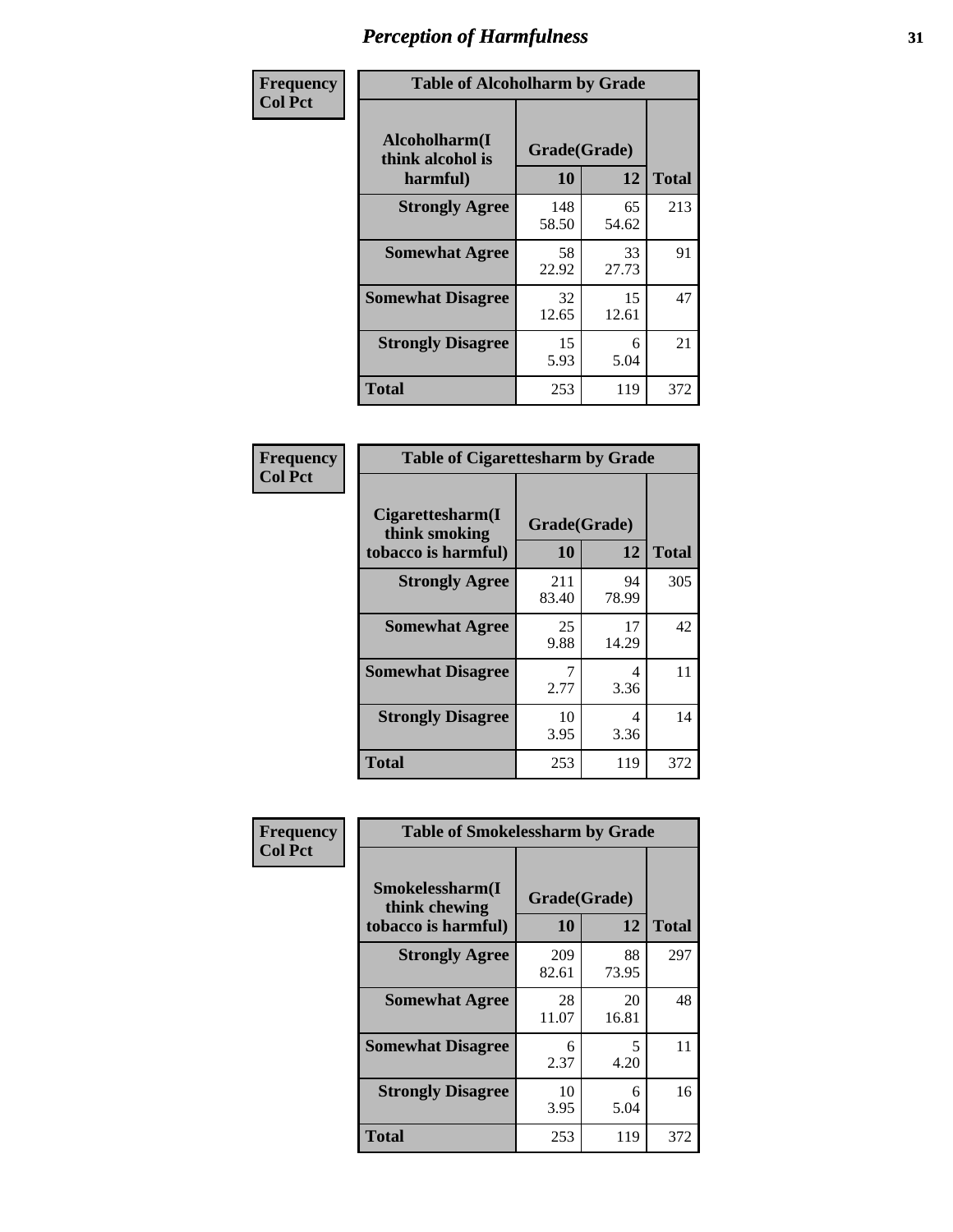| Frequency      |                                                   | <b>Table of Marijuanaharm by Grade</b> |             |              |  |  |  |  |
|----------------|---------------------------------------------------|----------------------------------------|-------------|--------------|--|--|--|--|
| <b>Col Pct</b> | Marijuanaharm(I<br>think marijuana is<br>harmful) | Grade(Grade)<br>10                     | 12          | <b>Total</b> |  |  |  |  |
|                | <b>Strongly Agree</b>                             | 196<br>77.47                           | 88<br>73.95 | 284          |  |  |  |  |
|                | <b>Somewhat Agree</b>                             | 21<br>8.30                             | 16<br>13.45 | 37           |  |  |  |  |
|                | <b>Somewhat Disagree</b>                          | 17<br>6.72                             | 4<br>3.36   | 21           |  |  |  |  |
|                | <b>Strongly Disagree</b>                          | 19<br>7.51                             | 11<br>9.24  | 30           |  |  |  |  |
|                | <b>Total</b>                                      | 253                                    | 119         | 372          |  |  |  |  |

| <b>Table of Cocaineharm by Grade</b>          |                    |              |              |  |  |
|-----------------------------------------------|--------------------|--------------|--------------|--|--|
| Cocaineharm(I<br>think cocaine is<br>harmful) | Grade(Grade)<br>10 | 12           | <b>Total</b> |  |  |
| <b>Strongly Agree</b>                         | 232<br>91.70       | 108<br>90.76 | 340          |  |  |
| <b>Somewhat Agree</b>                         | 2.77               | 5<br>4.20    | 12           |  |  |
| <b>Somewhat Disagree</b>                      | 3<br>1.19          | 0<br>0.00    | 3            |  |  |
| <b>Strongly Disagree</b>                      | 11<br>4.35         | 6<br>5.04    | 17           |  |  |
| <b>Total</b>                                  | 253                | 119          | 372          |  |  |

| Frequency      | <b>Table of Inhalantsharm by Grade</b>             |                           |              |              |  |
|----------------|----------------------------------------------------|---------------------------|--------------|--------------|--|
| <b>Col Pct</b> | Inhalantsharm(I<br>think inhalants are<br>harmful) | Grade(Grade)<br><b>10</b> | 12           | <b>Total</b> |  |
|                | <b>Strongly Agree</b>                              | 229<br>90.51              | 106<br>89.08 | 335          |  |
|                | <b>Somewhat Agree</b>                              | 9<br>3.56                 | 6<br>5.04    | 15           |  |
|                | <b>Somewhat Disagree</b>                           | 3<br>1.19                 | 0.84         | 4            |  |
|                | <b>Strongly Disagree</b>                           | 12<br>4.74                | 6<br>5.04    | 18           |  |
|                | <b>Total</b>                                       | 253                       | 119          | 372          |  |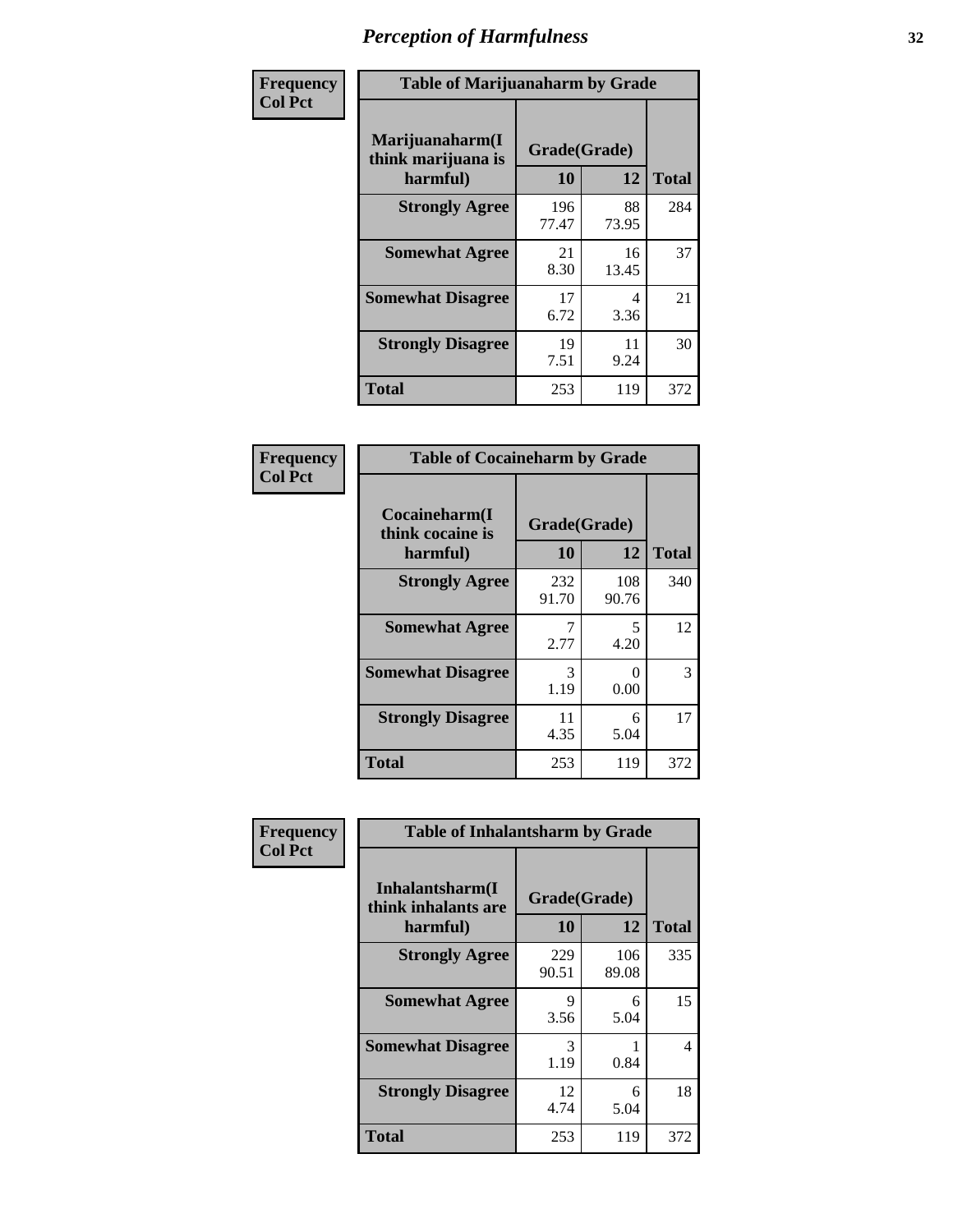| Frequency      | <b>Table of Steroidsharm by Grade</b>            |                    |              |              |  |
|----------------|--------------------------------------------------|--------------------|--------------|--------------|--|
| <b>Col Pct</b> | Steroidsharm(I<br>think steroids are<br>harmful) | Grade(Grade)<br>10 | 12           | <b>Total</b> |  |
|                | <b>Strongly Agree</b>                            | 223<br>88.14       | 103<br>86.55 | 326          |  |
|                | <b>Somewhat Agree</b>                            | 14<br>5.53         | 9<br>7.56    | 23           |  |
|                | <b>Somewhat Disagree</b>                         | 4<br>1.58          | 0.84         | 5            |  |
|                | <b>Strongly Disagree</b>                         | 12<br>4.74         | 6<br>5.04    | 18           |  |
|                | <b>Total</b>                                     | 253                | 119          | 372          |  |

| <b>Table of Ecstasyharm by Grade</b>          |                    |                           |              |  |  |
|-----------------------------------------------|--------------------|---------------------------|--------------|--|--|
| Ecstasyharm(I<br>think ecstasy is<br>harmful) | Grade(Grade)<br>10 | 12                        | <b>Total</b> |  |  |
| <b>Strongly Agree</b>                         | 226<br>89.33       | 103<br>86.55              | 329          |  |  |
| <b>Somewhat Agree</b>                         | 10<br>3.95         | 10<br>8.40                | 20           |  |  |
| <b>Somewhat Disagree</b>                      | 5<br>1.98          | $\mathbf{\Omega}$<br>0.00 | 5            |  |  |
| <b>Strongly Disagree</b>                      | 12<br>4.74         | 6<br>5.04                 | 18           |  |  |
| <b>Total</b>                                  | 253                | 119                       | 372          |  |  |

| Frequency      | <b>Table of Methharm by Grade</b>                            |                           |              |              |
|----------------|--------------------------------------------------------------|---------------------------|--------------|--------------|
| <b>Col Pct</b> | <b>Methharm</b> (I think<br>methamphetamines<br>are harmful) | Grade(Grade)<br><b>10</b> | 12           | <b>Total</b> |
|                | <b>Strongly Agree</b>                                        | 234<br>92.49              | 107<br>89.92 | 341          |
|                | <b>Somewhat Agree</b>                                        | 2.77                      | 6<br>5.04    | 13           |
|                | <b>Somewhat Disagree</b>                                     | 0.40                      | 0<br>0.00    |              |
|                | <b>Strongly Disagree</b>                                     | 11<br>4.35                | 6<br>5.04    | 17           |
|                | <b>Total</b>                                                 | 253                       | 119          | 372          |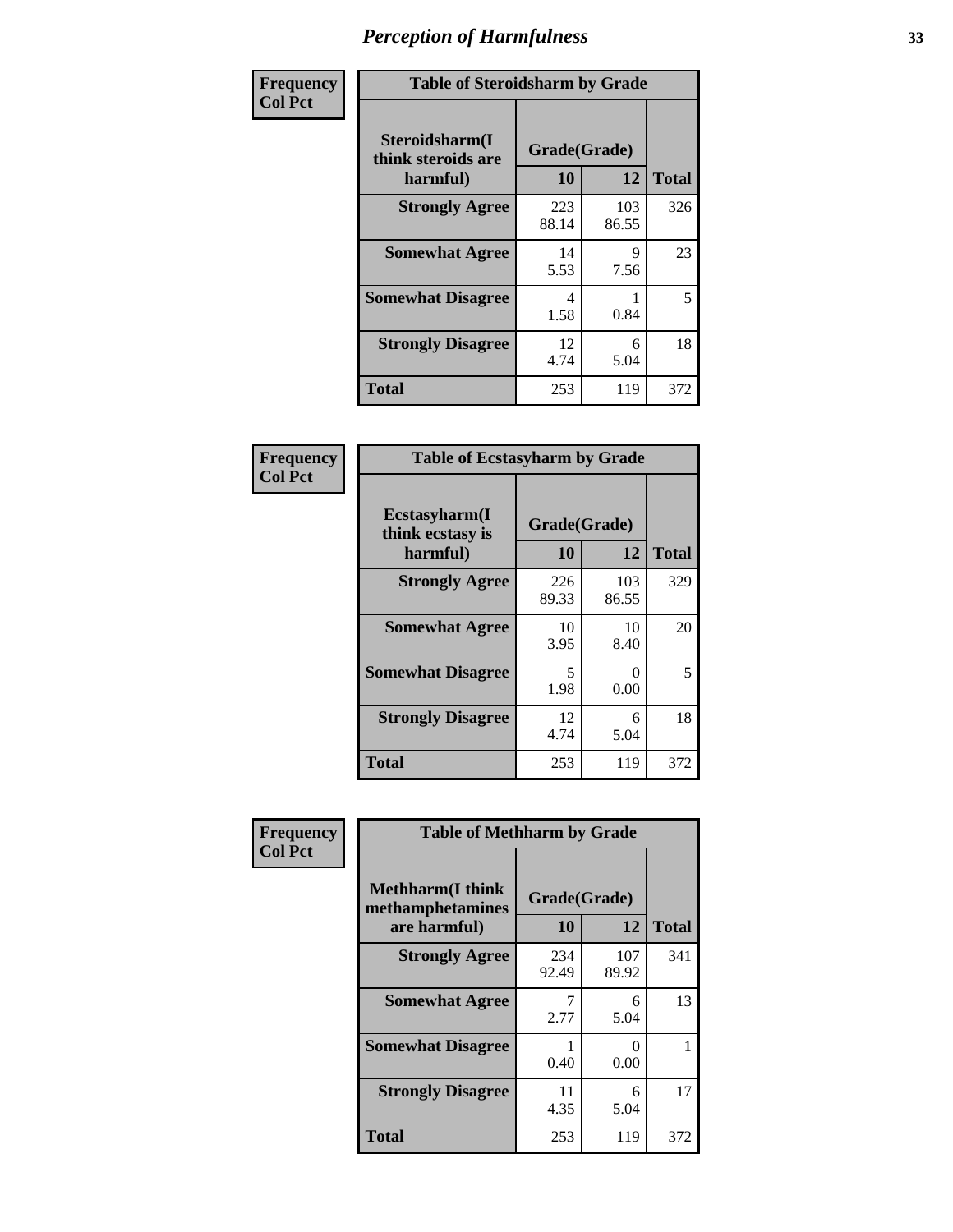| Frequency      | <b>Table of Hallucinogensharm by Grade</b>                 |                    |              |              |
|----------------|------------------------------------------------------------|--------------------|--------------|--------------|
| <b>Col Pct</b> | Hallucinogensharm(I<br>think hallucinogens<br>are harmful) | Grade(Grade)<br>10 | 12           | <b>Total</b> |
|                | <b>Strongly Agree</b>                                      | 230<br>90.91       | 107<br>89.92 | 337          |
|                | <b>Somewhat Agree</b>                                      | 9<br>3.56          | 6<br>5.04    | 15           |
|                | <b>Somewhat Disagree</b>                                   | 3<br>1.19          | 0<br>0.00    | 3            |
|                | <b>Strongly Disagree</b>                                   | 11<br>4.35         | 6<br>5.04    | 17           |
|                | <b>Total</b>                                               | 253                | 119          | 372          |

| <b>Table of Prescriptionharm by Grade</b>                                         |              |              |              |  |  |
|-----------------------------------------------------------------------------------|--------------|--------------|--------------|--|--|
| <b>Prescriptionharm</b> (I<br>think prescription<br>drugs not<br>prescribed to me |              | Grade(Grade) |              |  |  |
| are harmful)                                                                      | 10           | 12           | <b>Total</b> |  |  |
| <b>Strongly Agree</b>                                                             | 200<br>79.05 | 96<br>80.67  | 296          |  |  |
| <b>Somewhat Agree</b>                                                             | 25<br>9.88   | 15<br>12.61  | 40           |  |  |
| <b>Somewhat Disagree</b>                                                          | 14<br>5.53   | 3<br>2.52    | 17           |  |  |
| <b>Strongly Disagree</b>                                                          | 14<br>5.53   | 5<br>4.20    | 19           |  |  |
| Total                                                                             | 253          | 119          | 372          |  |  |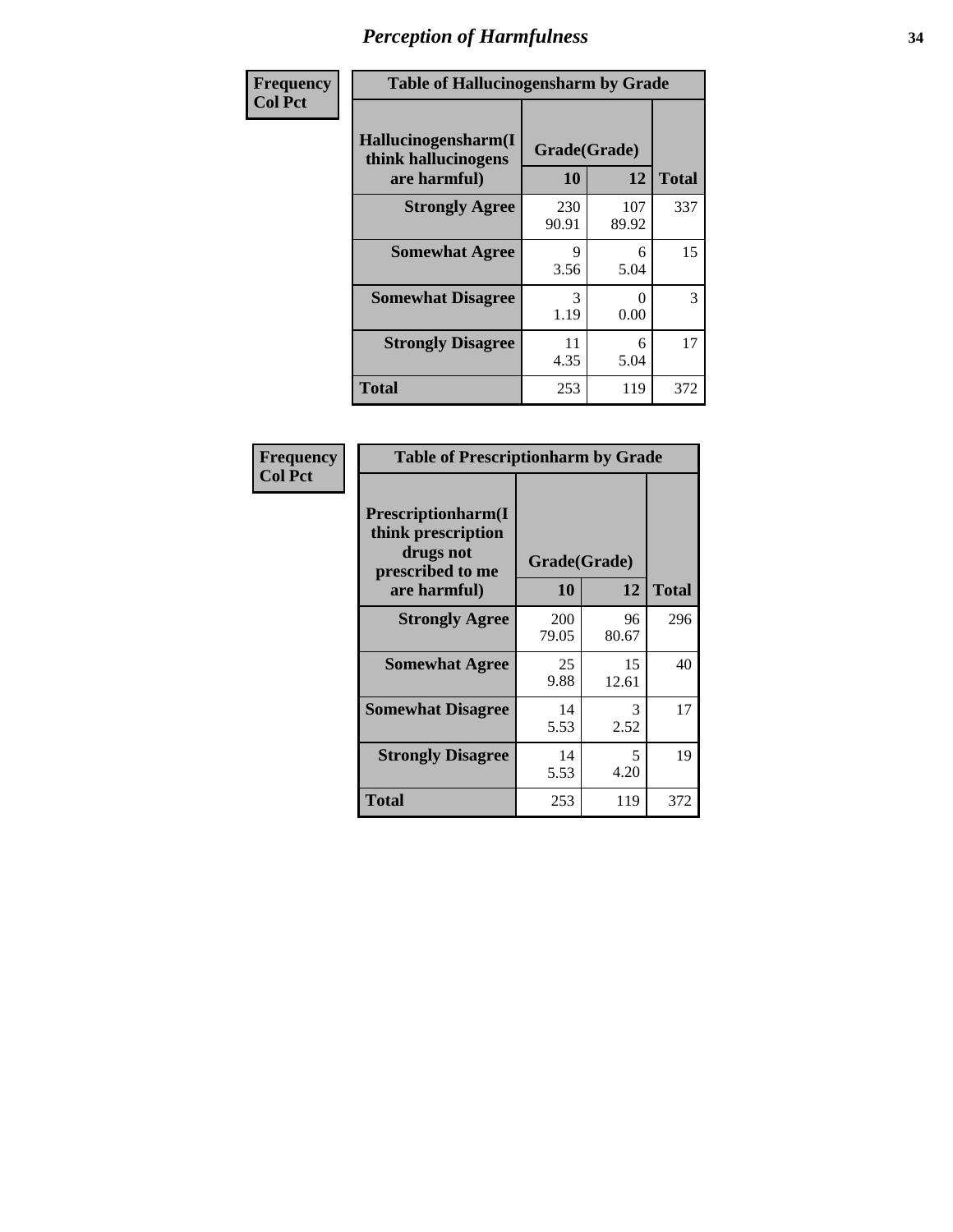### *Disapproval by Adults* **35**

| Frequency      | <b>Table of Alcoholadult by Grade</b>                                 |                    |             |              |  |
|----------------|-----------------------------------------------------------------------|--------------------|-------------|--------------|--|
| <b>Col Pct</b> | <b>Alcoholadult</b> (Adults<br>would disapprove if<br>I used alcohol) | Grade(Grade)<br>10 | 12          | <b>Total</b> |  |
|                | <b>Strongly Agree</b>                                                 | 148<br>58.50       | 63<br>52.94 | 211          |  |
|                | <b>Somewhat Agree</b>                                                 | 60<br>23.72        | 31<br>26.05 | 91           |  |
|                | <b>Somewhat Disagree</b>                                              | 27<br>10.67        | 14<br>11.76 | 41           |  |
|                | <b>Strongly Disagree</b>                                              | 18<br>7.11         | 11<br>9.24  | 29           |  |
|                | <b>Total</b>                                                          | 253                | 119         | 372          |  |

| <b>Table of Tobaccoadult by Grade</b>                                 |                    |             |              |  |  |
|-----------------------------------------------------------------------|--------------------|-------------|--------------|--|--|
| <b>Tobaccoadult</b> (Adults<br>would disapprove if<br>I used tobacco) | Grade(Grade)<br>10 | 12          | <b>Total</b> |  |  |
| <b>Strongly Agree</b>                                                 | 193<br>76.28       | 76<br>63.87 | 269          |  |  |
| <b>Somewhat Agree</b>                                                 | 27<br>10.67        | 18<br>15.13 | 45           |  |  |
| <b>Somewhat Disagree</b>                                              | 21<br>8.30         | 8<br>6.72   | 29           |  |  |
| <b>Strongly Disagree</b>                                              | 12<br>4.74         | 17<br>14.29 | 29           |  |  |
| <b>Total</b>                                                          | 253                | 119         | 372          |  |  |

| Frequency<br><b>Col Pct</b> | <b>Table of Marijuanaadult by Grade</b>                           |                    |             |              |  |
|-----------------------------|-------------------------------------------------------------------|--------------------|-------------|--------------|--|
|                             | Marijuanaadult(Adults<br>would disapprove if I<br>used marijuana) | Grade(Grade)<br>10 | 12          | <b>Total</b> |  |
|                             | <b>Strongly Agree</b>                                             | 217<br>85.77       | 97<br>81.51 | 314          |  |
|                             | <b>Somewhat Agree</b>                                             | 17<br>6.72         | 8<br>6.72   | 25           |  |
|                             | <b>Somewhat Disagree</b>                                          | 5<br>1.98          | 0.84        | 6            |  |
|                             | <b>Strongly Disagree</b>                                          | 14<br>5.53         | 13<br>10.92 | 27           |  |
|                             | <b>Total</b>                                                      | 253                | 119         | 372          |  |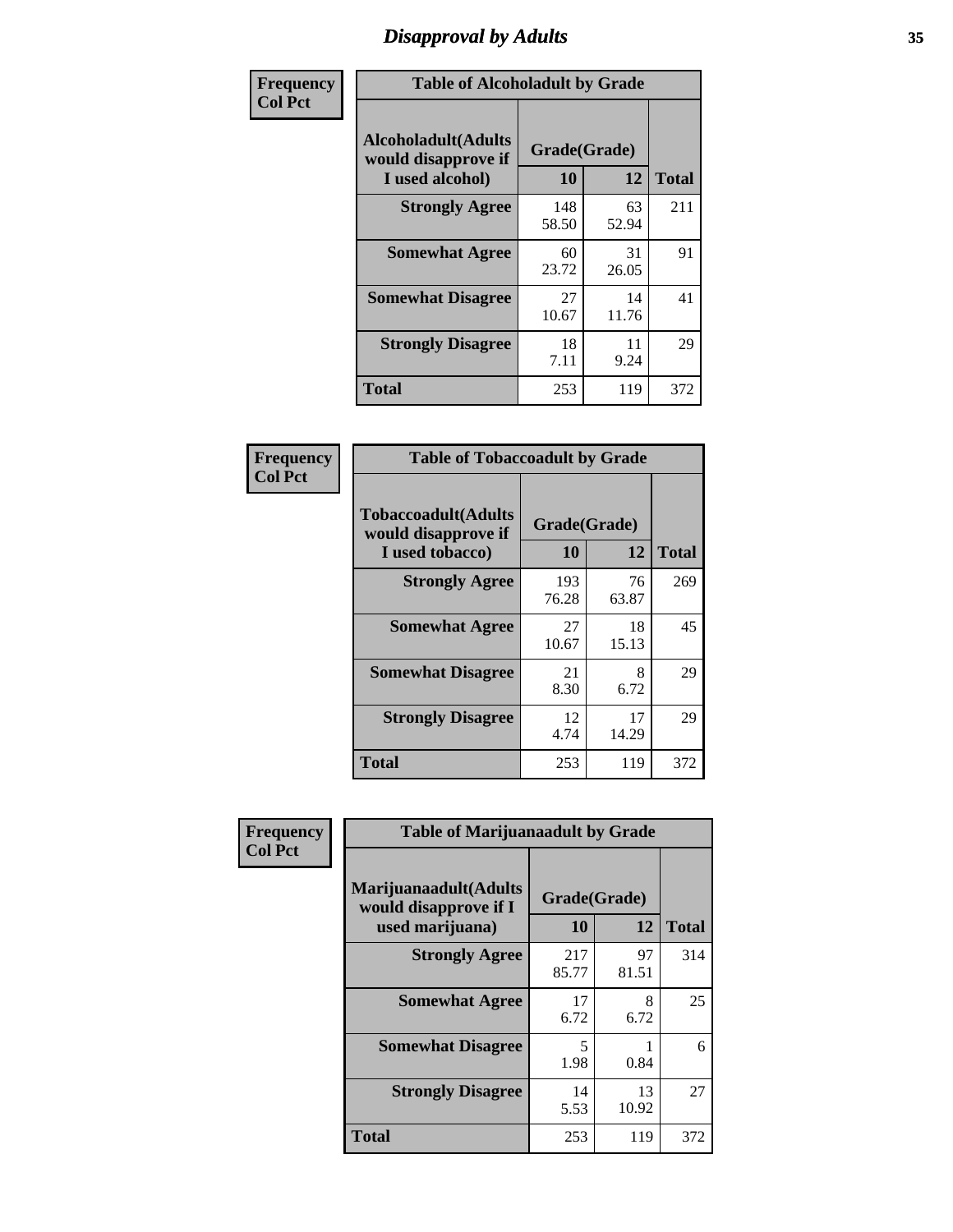### *Disapproval by Adults* **36**

| Frequency      | <b>Table of Otherdrugadult by Grade</b>                                     |                                     |              |              |
|----------------|-----------------------------------------------------------------------------|-------------------------------------|--------------|--------------|
| <b>Col Pct</b> | <b>Otherdrugadult</b> (Adults<br>would disapprove if I<br>used other drugs) | Grade(Grade)<br>10                  | 12           | <b>Total</b> |
|                | <b>Strongly Agree</b>                                                       | 227<br>89.72                        | 101<br>84.87 | 328          |
|                | <b>Somewhat Agree</b>                                                       | 11<br>4.35                          | 5<br>4.20    | 16           |
|                | <b>Somewhat Disagree</b>                                                    | $\mathcal{D}_{\mathcal{L}}$<br>0.79 | 0.84         | 3            |
|                | <b>Strongly Disagree</b>                                                    | 13<br>5.14                          | 12<br>10.08  | 25           |
|                | <b>Total</b>                                                                | 253                                 | 119          | 372          |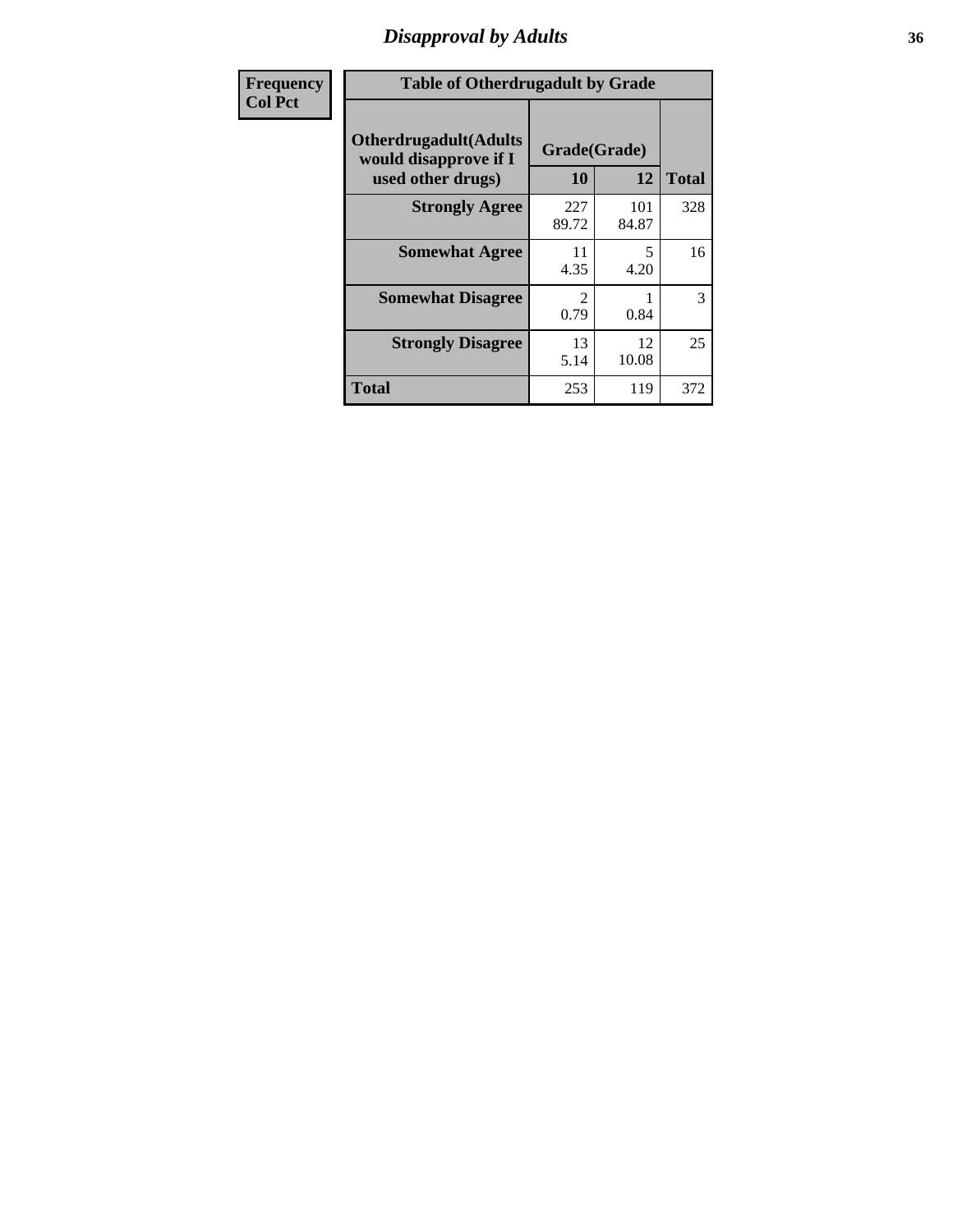# *Disapproval by Peers* **37**

| Frequency      | <b>Table of Alcoholpeer by Grade</b>                    |              |             |              |  |
|----------------|---------------------------------------------------------|--------------|-------------|--------------|--|
| <b>Col Pct</b> | Alcoholpeer(My<br>friends would<br>disapprove if I used | Grade(Grade) |             |              |  |
|                | alcohol)                                                | 10           | 12          | <b>Total</b> |  |
|                | <b>Strongly Agree</b>                                   | 71<br>28.06  | 24<br>20.17 | 95           |  |
|                | <b>Somewhat Agree</b>                                   | 66<br>26.09  | 23<br>19.33 | 89           |  |
|                | <b>Somewhat Disagree</b>                                | 62<br>24.51  | 34<br>28.57 | 96           |  |
|                | <b>Strongly Disagree</b>                                | 54<br>21.34  | 38<br>31.93 | 92           |  |
|                | Total                                                   | 253          | 119         | 372          |  |

| Frequency      | <b>Table of Tobaccopeer by Grade</b>                                |                           |             |              |
|----------------|---------------------------------------------------------------------|---------------------------|-------------|--------------|
| <b>Col Pct</b> | Tobaccopeer(My<br>friends would<br>disapprove if I used<br>tobacco) | Grade(Grade)<br><b>10</b> | 12          | <b>Total</b> |
|                | <b>Strongly Agree</b>                                               | 121<br>47.83              | 38<br>31.93 | 159          |
|                | <b>Somewhat Agree</b>                                               | 57<br>22.53               | 21<br>17.65 | 78           |
|                | <b>Somewhat Disagree</b>                                            | 36<br>14.23               | 34<br>28.57 | 70           |
|                | <b>Strongly Disagree</b>                                            | 39<br>15.42               | 26<br>21.85 | 65           |
|                | Total                                                               | 253                       | 119         | 372          |

| Frequency      | <b>Table of Marijuanapeer by Grade</b>                    |              |             |              |
|----------------|-----------------------------------------------------------|--------------|-------------|--------------|
| <b>Col Pct</b> | Marijuanapeer(My<br>friends would<br>disapprove if I used | Grade(Grade) |             |              |
|                | marijuana)                                                | 10           | 12          | <b>Total</b> |
|                | <b>Strongly Agree</b>                                     | 144<br>56.92 | 57<br>47.90 | 201          |
|                | <b>Somewhat Agree</b>                                     | 48<br>18.97  | 20<br>16.81 | 68           |
|                | <b>Somewhat Disagree</b>                                  | 24<br>9.49   | 25<br>21.01 | 49           |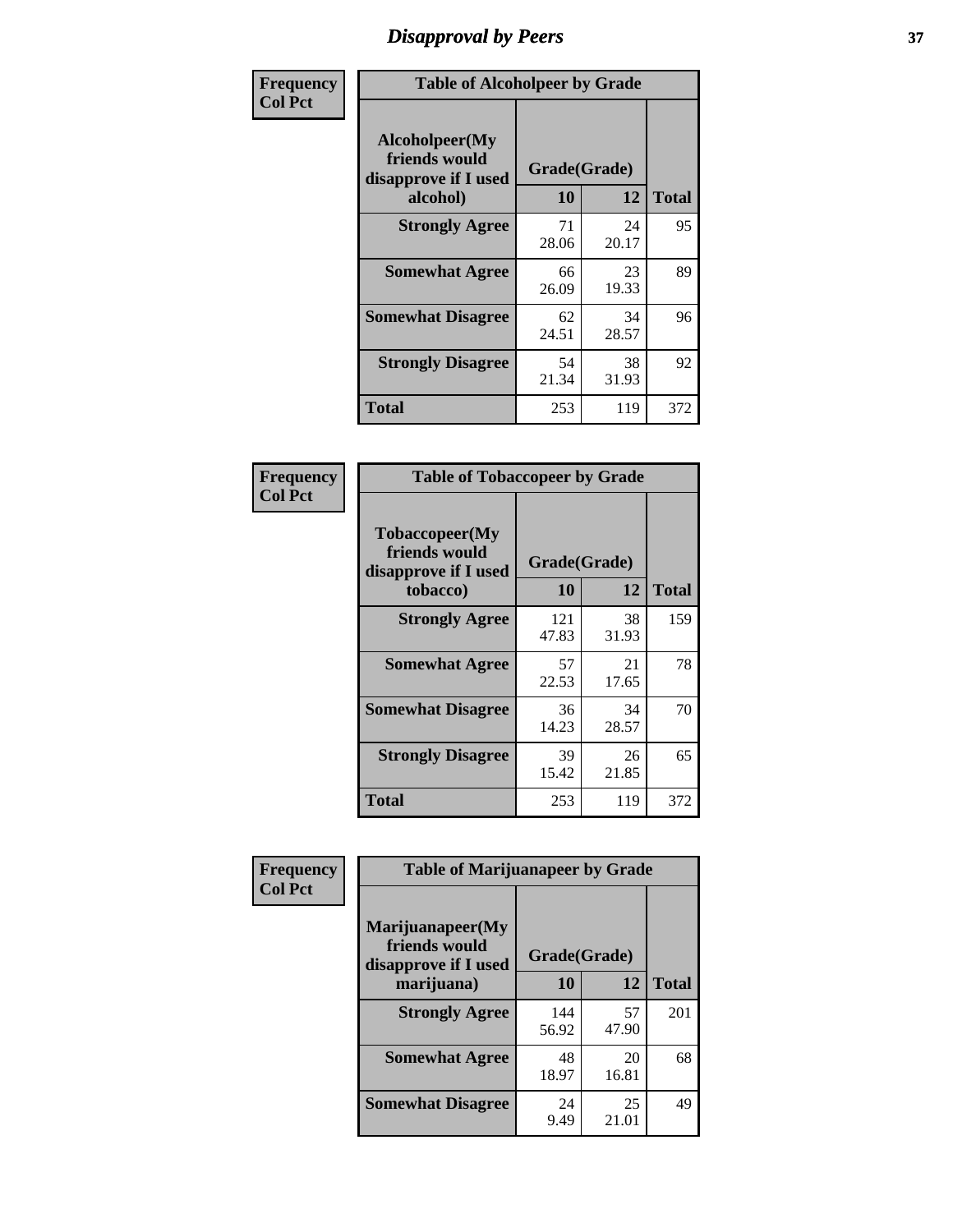# *Disapproval by Peers* **38**

| <b>Frequency</b> | <b>Table of Marijuanapeer by Grade</b>                                  |                           |             |              |  |
|------------------|-------------------------------------------------------------------------|---------------------------|-------------|--------------|--|
| <b>Col Pct</b>   | Marijuanapeer(My<br>friends would<br>disapprove if I used<br>marijuana) | Grade(Grade)<br><b>10</b> | 12          | <b>Total</b> |  |
|                  | <b>Strongly Disagree</b>                                                | 37<br>14.62               | 17<br>14.29 | 54           |  |
|                  | <b>Total</b>                                                            | 253                       | 119         | 372          |  |

| <b>Frequency</b> | <b>Table of Otherdrugpeer by Grade</b>                                    |                    |             |              |
|------------------|---------------------------------------------------------------------------|--------------------|-------------|--------------|
| <b>Col Pct</b>   | Otherdrugpeer(My<br>friends would<br>disapprove if I used<br>other drugs) | Grade(Grade)<br>10 | 12          | <b>Total</b> |
|                  |                                                                           |                    |             |              |
|                  | <b>Strongly Agree</b>                                                     | 176<br>69.57       | 72<br>60.50 | 248          |
|                  | <b>Somewhat Agree</b>                                                     | 32<br>12.65        | 15<br>12.61 | 47           |
|                  | <b>Somewhat Disagree</b>                                                  | 19<br>7.51         | 20<br>16.81 | 39           |
|                  | <b>Strongly Disagree</b>                                                  | 26<br>10.28        | 12<br>10.08 | 38           |
|                  | Total                                                                     | 253                | 119         | 372          |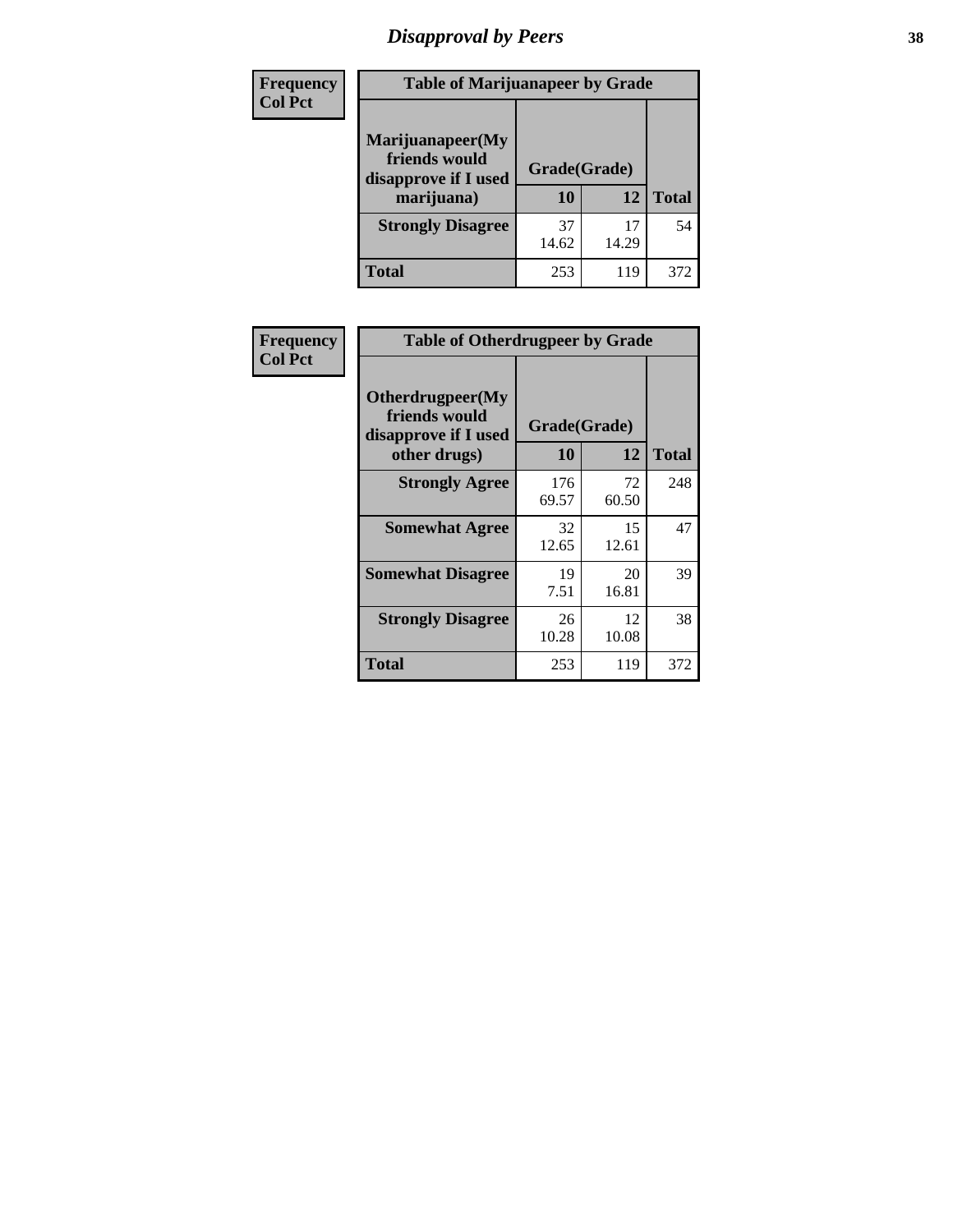| Frequency      | <b>Table of Alcohollocation1 by Grade</b> |              |             |              |
|----------------|-------------------------------------------|--------------|-------------|--------------|
| <b>Col Pct</b> | <b>Alcohollocation1(Places</b>            | Grade(Grade) |             |              |
|                | <b>Friends Use Alcohol)</b>               | 10           | 12          | <b>Total</b> |
|                |                                           | 145<br>57.31 | 85<br>71.43 | 230          |
|                | Do Not Use                                | 108<br>42.69 | 34<br>28.57 | 142          |
|                | <b>Total</b>                              | 253          | 119         | 372          |

| <b>Frequency</b> | <b>Table of Alcohollocation2 by Grade</b> |              |             |              |
|------------------|-------------------------------------------|--------------|-------------|--------------|
| <b>Col Pct</b>   | <b>Alcohollocation2(Places</b>            | Grade(Grade) |             |              |
|                  | <b>Friends Use Alcohol)</b>               | 10           | 12          | <b>Total</b> |
|                  |                                           | 168<br>66.40 | 62<br>52.10 | 230          |
|                  | Home                                      | 85<br>33.60  | 57<br>47.90 | 142          |
|                  | <b>Total</b>                              | 253          | 119         | 372          |

| <b>Frequency</b> | <b>Table of Alcohollocation3 by Grade</b> |              |              |              |
|------------------|-------------------------------------------|--------------|--------------|--------------|
| <b>Col Pct</b>   | <b>Alcohollocation3(Places</b>            | Grade(Grade) |              |              |
|                  | <b>Friends Use Alcohol)</b>               | <b>10</b>    | 12           | <b>Total</b> |
|                  |                                           | 242<br>95.65 | 116<br>97.48 | 358          |
|                  | <b>School</b>                             | 11<br>4.35   | 3<br>2.52    | 14           |
|                  | <b>Total</b>                              | 253          | 119          | 372          |

| <b>Frequency</b> | <b>Table of Alcohollocation4 by Grade</b> |              |             |              |  |
|------------------|-------------------------------------------|--------------|-------------|--------------|--|
| <b>Col Pct</b>   | <b>Alcohollocation4(Places</b>            | Grade(Grade) |             |              |  |
|                  | <b>Friends Use Alcohol)</b>               | 10           | 12          | <b>Total</b> |  |
|                  |                                           | 223<br>88.14 | 99<br>83.19 | 322          |  |
|                  | Car                                       | 30<br>11.86  | 20<br>16.81 | 50           |  |
|                  | <b>Total</b>                              | 253          | 119         | 372          |  |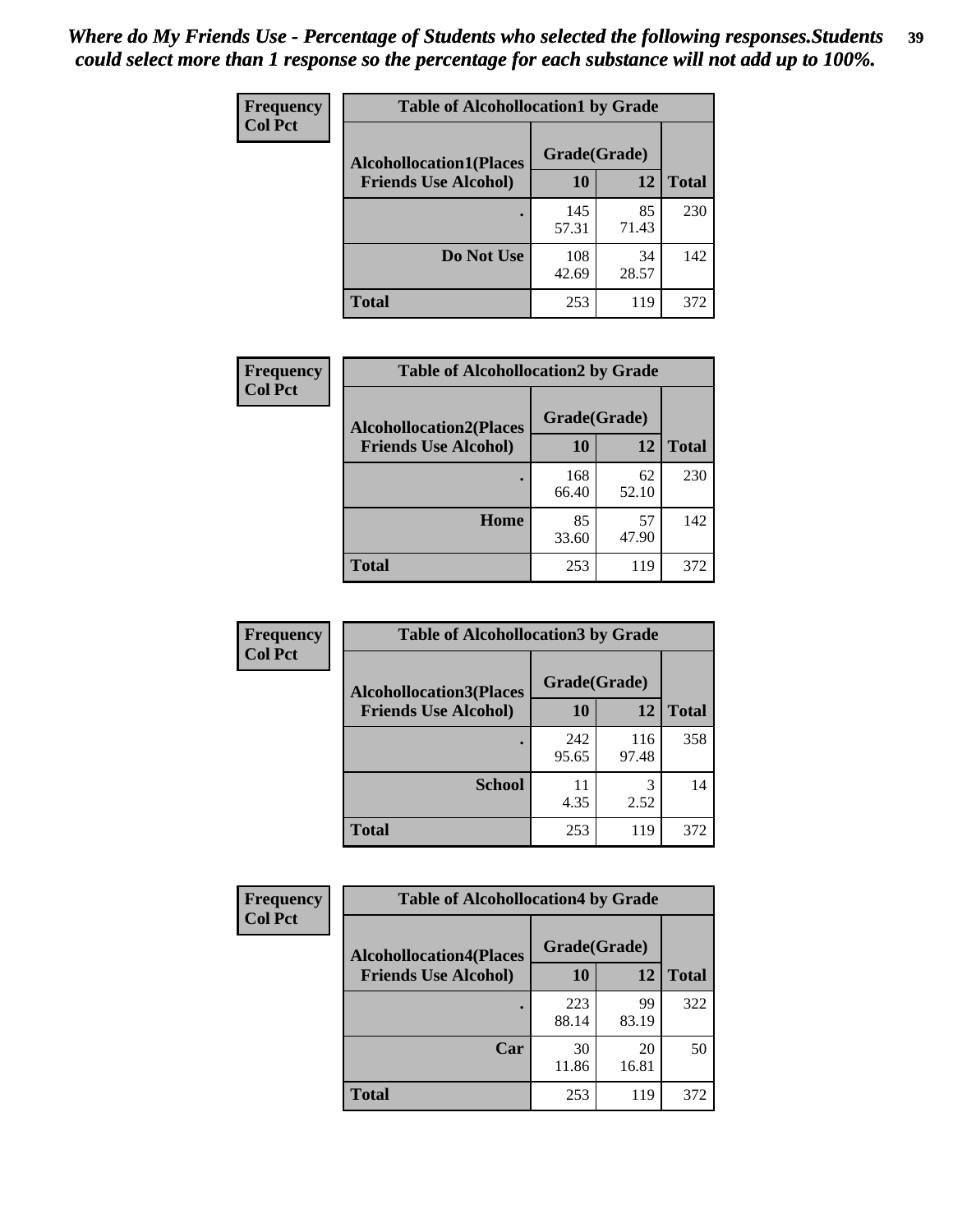| Frequency<br><b>Col Pct</b> | <b>Table of Alcohollocation5 by Grade</b> |              |             |              |  |
|-----------------------------|-------------------------------------------|--------------|-------------|--------------|--|
|                             | <b>Alcohollocation5(Places</b>            |              |             |              |  |
|                             | <b>Friends Use Alcohol)</b>               | 10           | 12          | <b>Total</b> |  |
|                             |                                           | 141<br>55.73 | 52<br>43.70 | 193          |  |
|                             | <b>Friend's House</b>                     | 112<br>44.27 | 67<br>56.30 | 179          |  |
|                             | <b>Total</b>                              | 253          | 119         | 372          |  |

| <b>Frequency</b> | <b>Table of Alcohollocation6 by Grade</b> |              |             |              |
|------------------|-------------------------------------------|--------------|-------------|--------------|
| <b>Col Pct</b>   | <b>Alcohollocation6(Places</b>            | Grade(Grade) |             |              |
|                  | <b>Friends Use Alcohol)</b>               | 10           | 12          | <b>Total</b> |
|                  |                                           | 173<br>68.38 | 73<br>61.34 | 246          |
|                  | <b>Other</b>                              | 80<br>31.62  | 46<br>38.66 | 126          |
|                  | <b>Total</b>                              | 253          | 119         | 372          |

| Frequency      | <b>Table of Tobaccolocation1 by Grade</b> |              |             |              |
|----------------|-------------------------------------------|--------------|-------------|--------------|
| <b>Col Pct</b> | <b>Tobaccolocation1(Places</b>            | Grade(Grade) |             |              |
|                | <b>Friends Use Tobacco)</b>               | 10           | <b>12</b>   | <b>Total</b> |
|                |                                           | 98<br>38.74  | 70<br>58.82 | 168          |
|                | <b>Do Not Use</b>                         | 155<br>61.26 | 49<br>41.18 | 204          |
|                | <b>Total</b>                              | 253          | 119         | 372          |

| <b>Frequency</b> | <b>Table of Tobaccolocation2 by Grade</b> |              |             |              |
|------------------|-------------------------------------------|--------------|-------------|--------------|
| <b>Col Pct</b>   | <b>Tobaccolocation2(Places</b>            | Grade(Grade) |             |              |
|                  | <b>Friends Use Tobacco)</b>               | 10           | 12          | <b>Total</b> |
|                  |                                           | 173<br>68.38 | 60<br>50.42 | 233          |
|                  | Home                                      | 80<br>31.62  | 59<br>49.58 | 139          |
|                  | <b>Total</b>                              | 253          | 119         | 372          |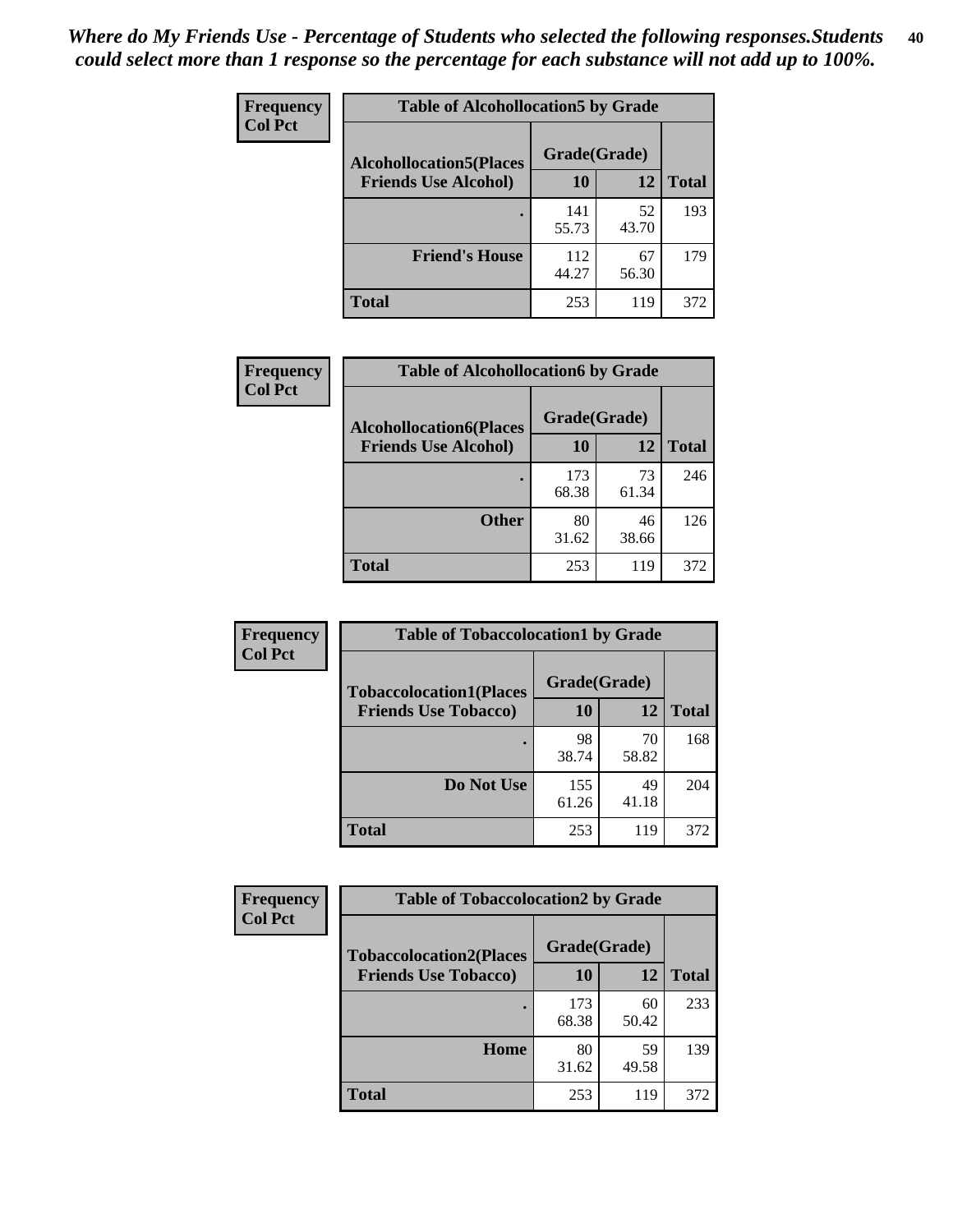| Frequency      | <b>Table of Tobaccolocation 3 by Grade</b> |              |              |              |  |
|----------------|--------------------------------------------|--------------|--------------|--------------|--|
| <b>Col Pct</b> | <b>Tobaccolocation3(Places</b>             | Grade(Grade) |              |              |  |
|                | <b>Friends Use Tobacco)</b>                | 10           | <b>12</b>    | <b>Total</b> |  |
|                |                                            | 221<br>87.35 | 104<br>87.39 | 325          |  |
|                | <b>School</b>                              | 32<br>12.65  | 15<br>12.61  | 47           |  |
|                | <b>Total</b>                               | 253          | 119          | 372          |  |

| Frequency      | <b>Table of Tobaccolocation4 by Grade</b> |              |             |              |
|----------------|-------------------------------------------|--------------|-------------|--------------|
| <b>Col Pct</b> | <b>Tobaccolocation4(Places</b>            | Grade(Grade) |             |              |
|                | <b>Friends Use Tobacco)</b>               | 10           | 12          | <b>Total</b> |
|                |                                           | 196<br>77.47 | 72<br>60.50 | 268          |
|                | Car                                       | 57<br>22.53  | 47<br>39.50 | 104          |
|                | <b>Total</b>                              | 253          | 119         | 372          |

| Frequency<br><b>Col Pct</b> | <b>Table of Tobaccolocation5 by Grade</b> |              |             |              |
|-----------------------------|-------------------------------------------|--------------|-------------|--------------|
|                             | <b>Tobaccolocation5(Places</b>            | Grade(Grade) |             |              |
|                             | <b>Friends Use Tobacco)</b>               | 10           | 12          | <b>Total</b> |
|                             |                                           | 183<br>72.33 | 69<br>57.98 | 252          |
|                             | <b>Friend's House</b>                     | 70<br>27.67  | 50<br>42.02 | 120          |
|                             | <b>Total</b>                              | 253          | 119         | 372          |

| <b>Frequency</b> | <b>Table of Tobaccolocation6 by Grade</b> |              |             |              |  |
|------------------|-------------------------------------------|--------------|-------------|--------------|--|
| <b>Col Pct</b>   | <b>Tobaccolocation6(Places</b>            | Grade(Grade) |             |              |  |
|                  | <b>Friends Use Tobacco)</b>               | 10           | 12          | <b>Total</b> |  |
|                  |                                           | 187<br>73.91 | 72<br>60.50 | 259          |  |
|                  | <b>Other</b>                              | 66<br>26.09  | 47<br>39.50 | 113          |  |
|                  | <b>Total</b>                              | 253          | 119         | 372          |  |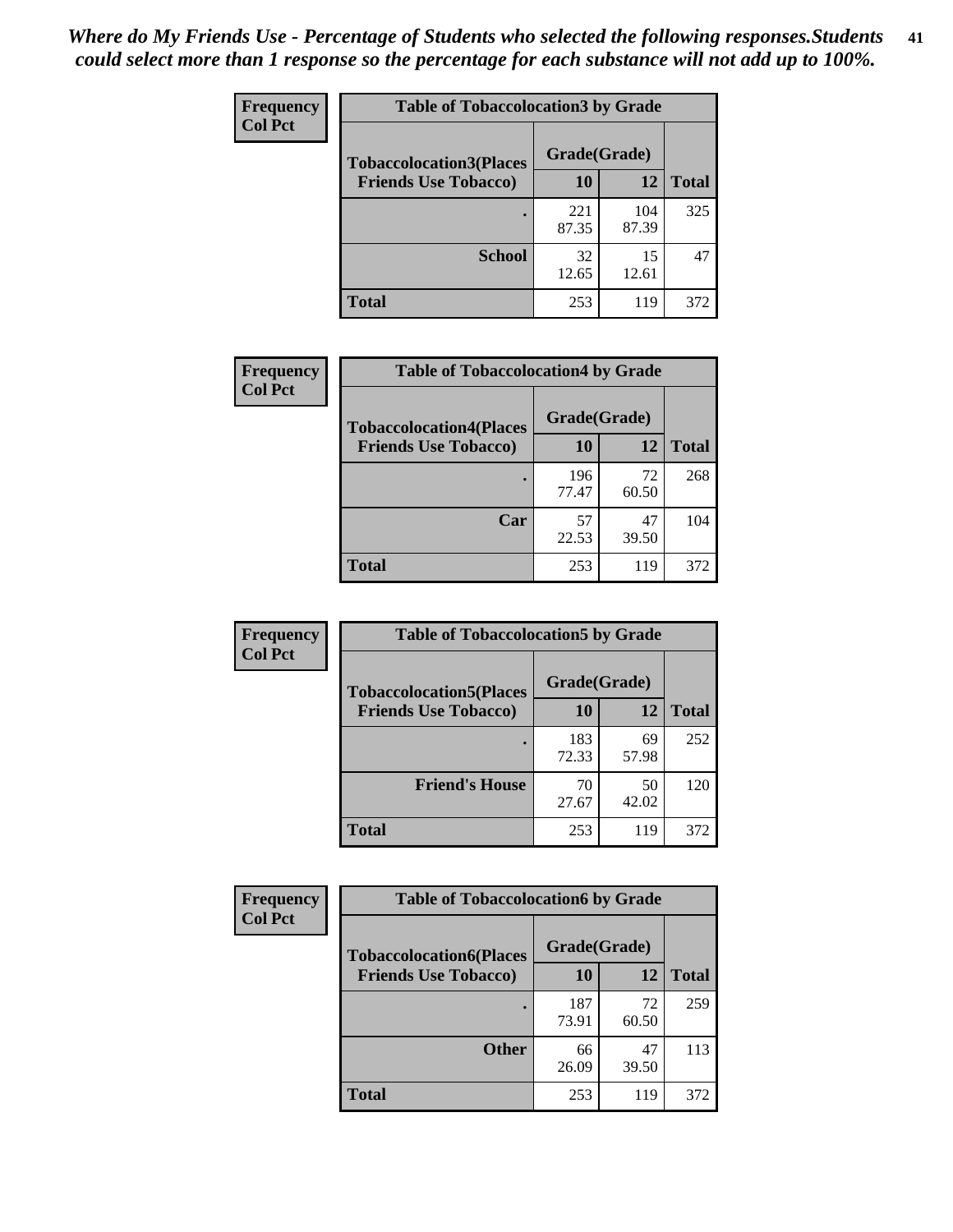| <b>Frequency</b> | <b>Table of Marijuanalocation1 by Grade</b> |              |             |              |
|------------------|---------------------------------------------|--------------|-------------|--------------|
| <b>Col Pct</b>   | <b>Marijuanalocation1(Places</b>            | Grade(Grade) |             |              |
|                  | <b>Friends Use Marijuana</b> )              | 10           | 12          | <b>Total</b> |
|                  |                                             | 74<br>29.25  | 51<br>42.86 | 125          |
|                  | Do Not Use                                  | 179<br>70.75 | 68<br>57.14 | 247          |
|                  | <b>Total</b>                                | 253          | 119         | 372          |

| <b>Frequency</b> | <b>Table of Marijuanalocation2 by Grade</b>                        |                    |             |              |
|------------------|--------------------------------------------------------------------|--------------------|-------------|--------------|
| <b>Col Pct</b>   | <b>Marijuanalocation2(Places</b><br><b>Friends Use Marijuana</b> ) | Grade(Grade)<br>10 | 12          | <b>Total</b> |
|                  |                                                                    | 205<br>81.03       | 80<br>67.23 | 285          |
|                  | Home                                                               | 48<br>18.97        | 39<br>32.77 | 87           |
|                  | <b>Total</b>                                                       | 253                | 119         | 372          |

| Frequency<br><b>Col Pct</b> | <b>Table of Marijuanalocation3 by Grade</b> |              |              |       |
|-----------------------------|---------------------------------------------|--------------|--------------|-------|
|                             | <b>Marijuanalocation3</b> (Places           | Grade(Grade) |              |       |
|                             | <b>Friends Use Marijuana</b> )              | 10           | 12           | Total |
|                             |                                             | 243<br>96.05 | 110<br>92.44 | 353   |
|                             | <b>School</b>                               | 10<br>3.95   | 9<br>7.56    | 19    |
|                             | <b>Total</b>                                | 253          | 119          | 372   |

| <b>Frequency</b><br><b>Col Pct</b> | <b>Table of Marijuanalocation4 by Grade</b> |              |             |              |  |
|------------------------------------|---------------------------------------------|--------------|-------------|--------------|--|
|                                    | <b>Marijuanalocation4(Places</b>            | Grade(Grade) |             |              |  |
|                                    | <b>Friends Use Marijuana</b> )              | <b>10</b>    | 12          | <b>Total</b> |  |
|                                    |                                             | 217<br>85.77 | 89<br>74.79 | 306          |  |
|                                    | Car                                         | 36<br>14.23  | 30<br>25.21 | 66           |  |
|                                    | <b>Total</b>                                | 253          | 119         | 372          |  |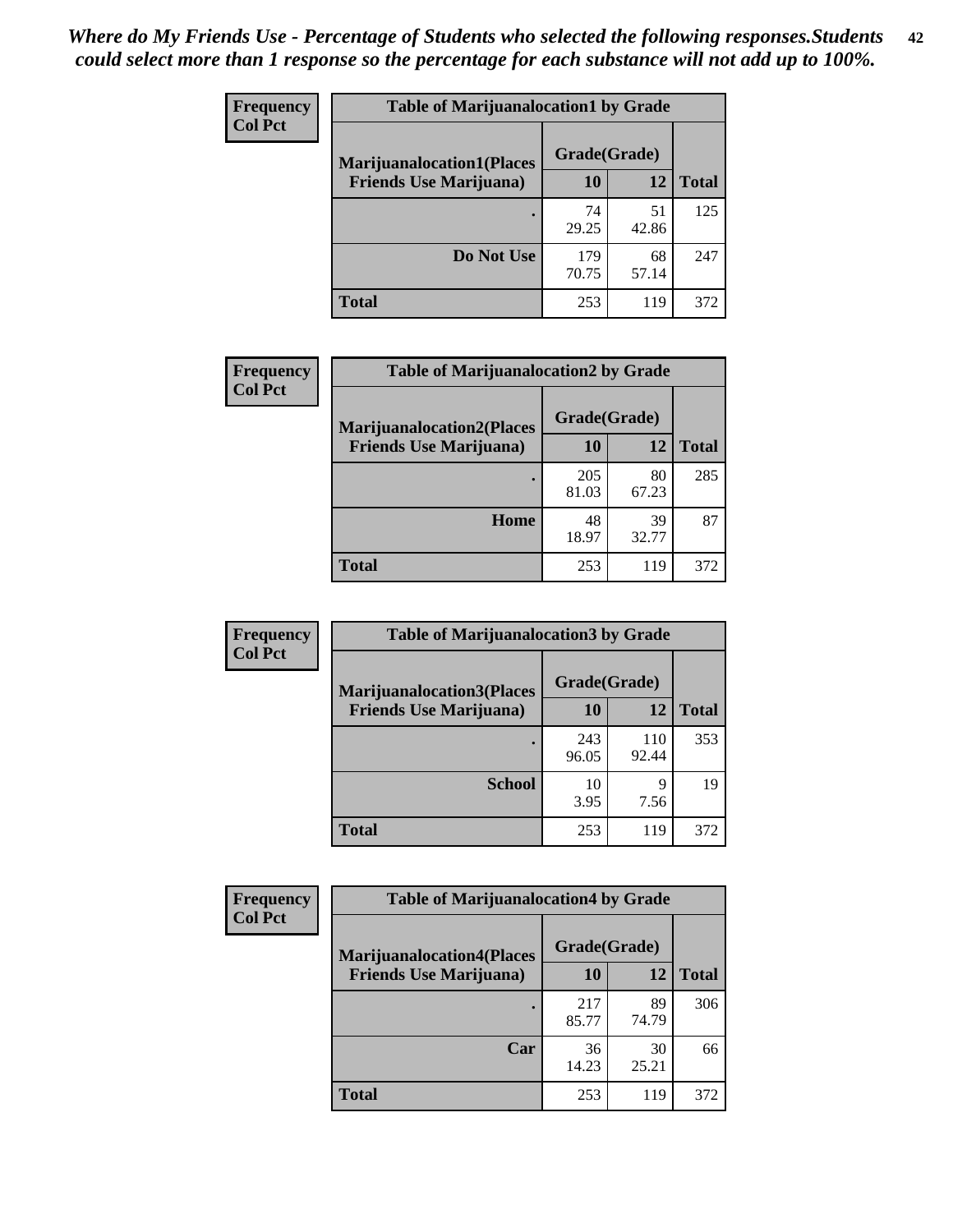| <b>Frequency</b> | <b>Table of Marijuanalocation5 by Grade</b> |              |             |              |
|------------------|---------------------------------------------|--------------|-------------|--------------|
| <b>Col Pct</b>   | <b>Marijuanalocation5</b> (Places           | Grade(Grade) |             |              |
|                  | <b>Friends Use Marijuana</b> )              | 10           | 12          | <b>Total</b> |
|                  |                                             | 204<br>80.63 | 82<br>68.91 | 286          |
|                  | <b>Friend's House</b>                       | 49<br>19.37  | 37<br>31.09 | 86           |
|                  | Total                                       | 253          | 119         | 372          |

| Frequency<br><b>Col Pct</b> | <b>Table of Marijuanalocation6 by Grade</b> |              |             |              |
|-----------------------------|---------------------------------------------|--------------|-------------|--------------|
|                             | <b>Marijuanalocation6(Places</b>            | Grade(Grade) |             |              |
|                             | <b>Friends Use Marijuana</b> )              | 10           | 12          | <b>Total</b> |
|                             |                                             | 208<br>82.21 | 82<br>68.91 | 290          |
|                             | <b>Other</b>                                | 45<br>17.79  | 37<br>31.09 | 82           |
|                             | <b>Total</b>                                | 253          | 119         | 372          |

| <b>Frequency</b> | <b>Table of Otherdruglocation1 by Grade</b>                          |              |             |              |
|------------------|----------------------------------------------------------------------|--------------|-------------|--------------|
| <b>Col Pct</b>   | <b>Otherdruglocation1(Places</b><br><b>Friends Use Other Illegal</b> | Grade(Grade) |             |              |
|                  | Drugs)                                                               | 10           | 12          | <b>Total</b> |
|                  |                                                                      | 43<br>17.00  | 25<br>21.01 | 68           |
|                  | Do Not Use                                                           | 210<br>83.00 | 94<br>78.99 | 304          |
|                  | <b>Total</b>                                                         | 253          | 119         | 372          |

| <b>Frequency</b> | <b>Table of Otherdruglocation2 by Grade</b>                           |              |             |              |
|------------------|-----------------------------------------------------------------------|--------------|-------------|--------------|
| <b>Col Pct</b>   | <b>Otherdruglocation2(Places)</b><br><b>Friends Use Other Illegal</b> | Grade(Grade) |             |              |
|                  | Drugs)                                                                | 10           | 12          | <b>Total</b> |
|                  |                                                                       | 229<br>90.51 | 96<br>80.67 | 325          |
|                  | Home                                                                  | 24<br>9.49   | 23<br>19.33 | 47           |
|                  | Total                                                                 | 253          | 119         | 372          |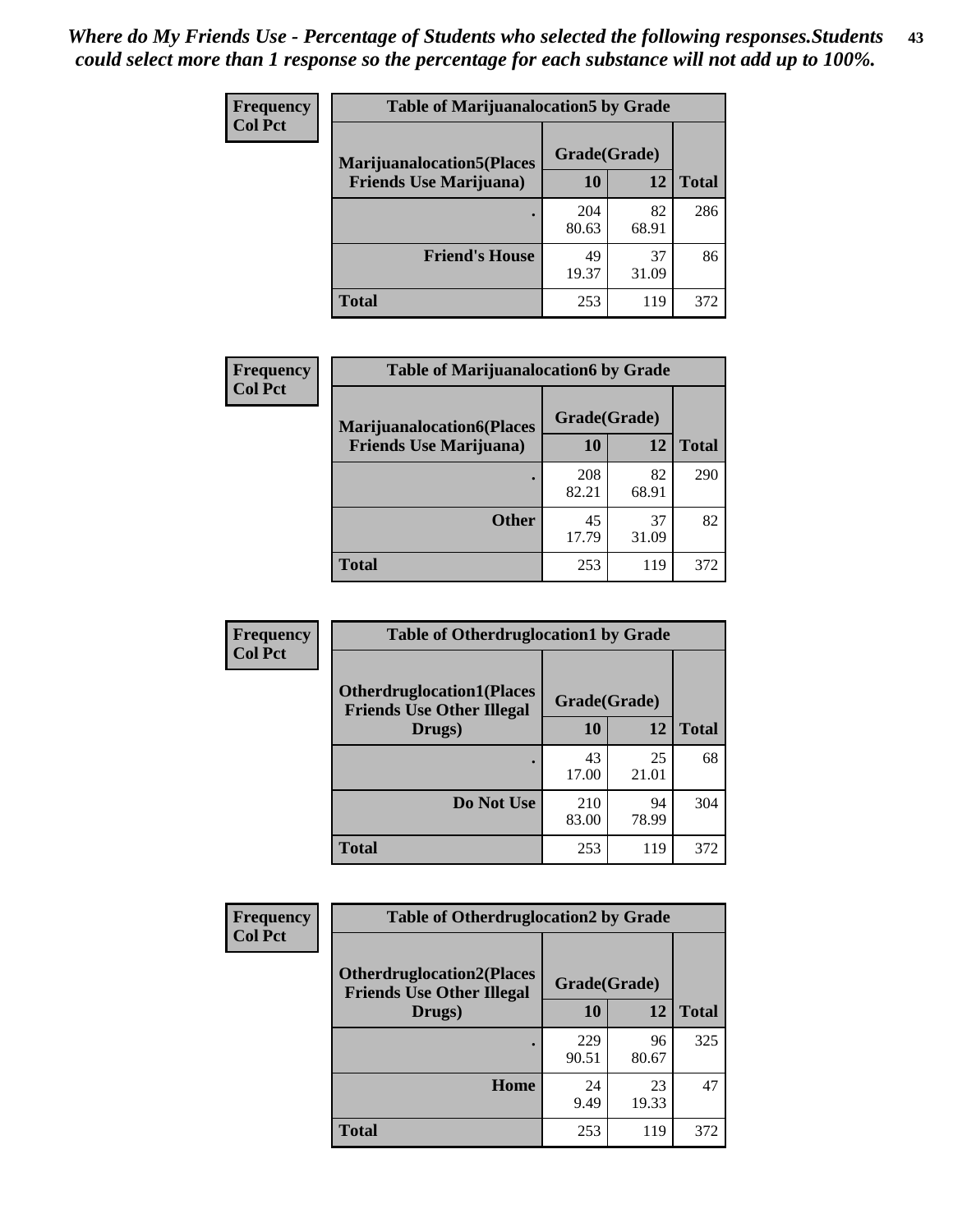| <b>Frequency</b> | <b>Table of Otherdruglocation 3 by Grade</b>                         |              |              |              |
|------------------|----------------------------------------------------------------------|--------------|--------------|--------------|
| <b>Col Pct</b>   | <b>Otherdruglocation3(Places</b><br><b>Friends Use Other Illegal</b> | Grade(Grade) |              |              |
|                  | Drugs)                                                               | 10           | 12           | <b>Total</b> |
|                  |                                                                      | 244<br>96.44 | 108<br>90.76 | 352          |
|                  | <b>School</b>                                                        | 9<br>3.56    | 11<br>9.24   | 20           |
|                  | <b>Total</b>                                                         | 253          | 119          | 372          |

| Frequency      | <b>Table of Otherdruglocation4 by Grade</b>                          |              |              |              |
|----------------|----------------------------------------------------------------------|--------------|--------------|--------------|
| <b>Col Pct</b> | <b>Otherdruglocation4(Places</b><br><b>Friends Use Other Illegal</b> | Grade(Grade) |              |              |
|                | Drugs)                                                               | 10           | 12           | <b>Total</b> |
|                |                                                                      | 234<br>92.49 | 101<br>84.87 | 335          |
|                | Car                                                                  | 19<br>7.51   | 18<br>15.13  | 37           |
|                | <b>Total</b>                                                         | 253          | 119          | 372          |

| Frequency      | <b>Table of Otherdruglocation5 by Grade</b>                          |              |             |              |
|----------------|----------------------------------------------------------------------|--------------|-------------|--------------|
| <b>Col Pct</b> | <b>Otherdruglocation5(Places</b><br><b>Friends Use Other Illegal</b> | Grade(Grade) |             |              |
|                | Drugs)                                                               | 10           | 12          | <b>Total</b> |
|                |                                                                      | 229<br>90.51 | 96<br>80.67 | 325          |
|                | <b>Friend's House</b>                                                | 24<br>9.49   | 23<br>19.33 | 47           |
|                | <b>Total</b>                                                         | 253          | 119         | 372          |

| <b>Frequency</b> | <b>Table of Otherdruglocation6 by Grade</b>                          |              |             |              |
|------------------|----------------------------------------------------------------------|--------------|-------------|--------------|
| <b>Col Pct</b>   | <b>Otherdruglocation6(Places</b><br><b>Friends Use Other Illegal</b> | Grade(Grade) |             |              |
|                  | Drugs)                                                               | <b>10</b>    | 12          | <b>Total</b> |
|                  |                                                                      | 223<br>88.14 | 96<br>80.67 | 319          |
|                  | <b>Other</b>                                                         | 30<br>11.86  | 23<br>19.33 | 53           |
|                  | <b>Total</b>                                                         | 253          | 119         | 372          |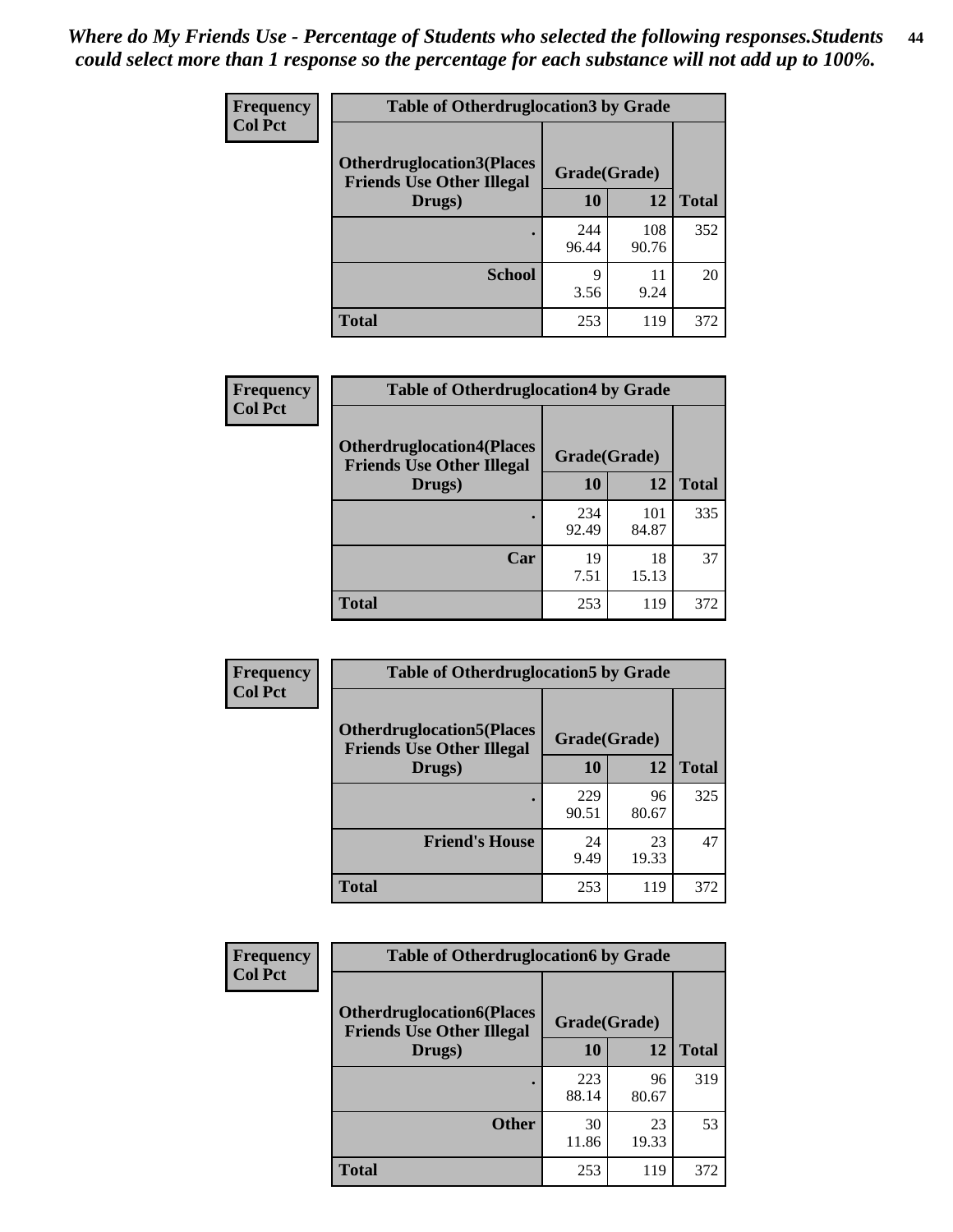| Frequency      | <b>Table of Alcoholtime1 by Grade</b>           |              |             |              |
|----------------|-------------------------------------------------|--------------|-------------|--------------|
| <b>Col Pct</b> | <b>Alcoholtime1(Times</b><br><b>Friends Use</b> | Grade(Grade) |             |              |
|                | Alcohol)                                        | 10           | 12          | <b>Total</b> |
|                |                                                 | 149<br>58.89 | 85<br>71.43 | 234          |
|                | Do Not Use                                      | 104<br>41.11 | 34<br>28.57 | 138          |
|                | <b>Total</b>                                    | 253          | 119         | 372          |

| Frequency      | <b>Table of Alcoholtime2 by Grade</b>           |              |              |              |
|----------------|-------------------------------------------------|--------------|--------------|--------------|
| <b>Col Pct</b> | <b>Alcoholtime2(Times</b><br><b>Friends Use</b> | Grade(Grade) |              |              |
|                | Alcohol)                                        | 10           | 12           | <b>Total</b> |
|                |                                                 | 243<br>96.05 | 116<br>97.48 | 359          |
|                | <b>On Way to School</b>                         | 10<br>3.95   | 3<br>2.52    | 13           |
|                | <b>Total</b>                                    | 253          | 119          | 372          |

| Frequency      | <b>Table of Alcoholtime3 by Grade</b> |                                    |                                     |              |
|----------------|---------------------------------------|------------------------------------|-------------------------------------|--------------|
| <b>Col Pct</b> | <b>Alcoholtime3(Times</b>             | Grade(Grade)<br><b>Friends Use</b> |                                     |              |
|                | Alcohol)                              | 10                                 | 12                                  | <b>Total</b> |
|                |                                       | 248<br>98.02                       | 117<br>98.32                        | 365          |
|                | <b>During School</b>                  | 5<br>1.98                          | $\mathcal{D}_{\mathcal{A}}$<br>1.68 |              |
|                | <b>Total</b>                          | 253                                | 119                                 | 372          |

| <b>Frequency</b><br><b>Col Pct</b> | <b>Table of Alcoholtime4 by Grade</b> |              |              |              |
|------------------------------------|---------------------------------------|--------------|--------------|--------------|
|                                    | <b>Alcoholtime4(Times</b>             | Grade(Grade) |              |              |
|                                    | <b>Friends Use Alcohol)</b>           | 10           | 12           | <b>Total</b> |
|                                    |                                       | 239<br>94.47 | 111<br>93.28 | 350          |
|                                    | <b>On Way Home From School</b>        | 14<br>5.53   | 8<br>6.72    | 22           |
|                                    | <b>Total</b>                          | 253          | 119          | 372          |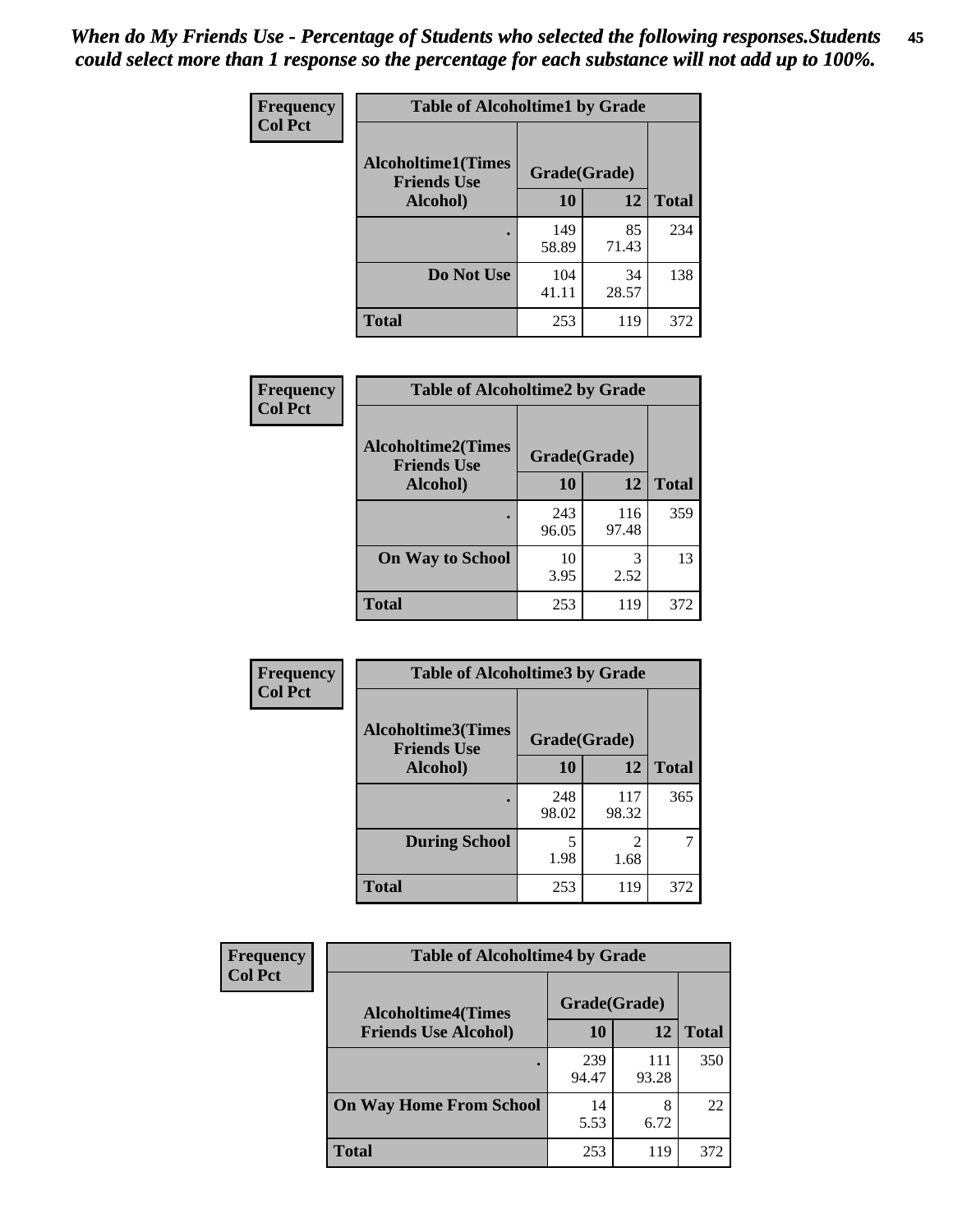*When do My Friends Use - Percentage of Students who selected the following responses.Students could select more than 1 response so the percentage for each substance will not add up to 100%.* **46**

| Frequency      | <b>Table of Alcoholtime5 by Grade</b>           |              |             |              |
|----------------|-------------------------------------------------|--------------|-------------|--------------|
| <b>Col Pct</b> | <b>Alcoholtime5(Times</b><br><b>Friends Use</b> | Grade(Grade) |             |              |
|                | Alcohol)                                        | 10           | 12          | <b>Total</b> |
|                |                                                 | 199<br>78.66 | 89<br>74.79 | 288          |
|                | <b>Weeknights</b>                               | 54<br>21.34  | 30<br>25.21 | 84           |
|                | <b>Total</b>                                    | 253          | 119         | 372          |

| <b>Frequency</b> | <b>Table of Alcoholtime6 by Grade</b>           |              |             |              |
|------------------|-------------------------------------------------|--------------|-------------|--------------|
| <b>Col Pct</b>   | <b>Alcoholtime6(Times</b><br><b>Friends Use</b> | Grade(Grade) |             |              |
|                  | Alcohol)                                        | 10           | 12          | <b>Total</b> |
|                  |                                                 | 97<br>38.34  | 31<br>26.05 | 128          |
|                  | Weekends                                        | 156<br>61.66 | 88<br>73.95 | 244          |
|                  | <b>Total</b>                                    | 253          | 119         | 372          |

| <b>Frequency</b><br><b>Col Pct</b> | <b>Table of Tobaccotime1 by Grade</b>           |              |             |              |
|------------------------------------|-------------------------------------------------|--------------|-------------|--------------|
|                                    | <b>Tobaccotime1(Times</b><br><b>Friends Use</b> | Grade(Grade) |             |              |
|                                    | <b>Tobacco</b> )                                | 10           | 12          | <b>Total</b> |
|                                    | ٠                                               | 96<br>37.94  | 69<br>57.98 | 165          |
|                                    | Do Not Use                                      | 157<br>62.06 | 50<br>42.02 | 207          |
|                                    | <b>Total</b>                                    | 253          | 119         | 372          |

| <b>Frequency</b> | <b>Table of Tobaccotime2 by Grade</b>           |              |             |              |
|------------------|-------------------------------------------------|--------------|-------------|--------------|
| <b>Col Pct</b>   | <b>Tobaccotime2(Times</b><br><b>Friends Use</b> | Grade(Grade) |             |              |
|                  | <b>Tobacco</b> )                                | 10           | 12          | <b>Total</b> |
|                  | ٠                                               | 208<br>82.21 | 79<br>66.39 | 287          |
|                  | <b>On Way to School</b>                         | 45<br>17.79  | 40<br>33.61 | 85           |
|                  | <b>Total</b>                                    | 253          | 119         | 372          |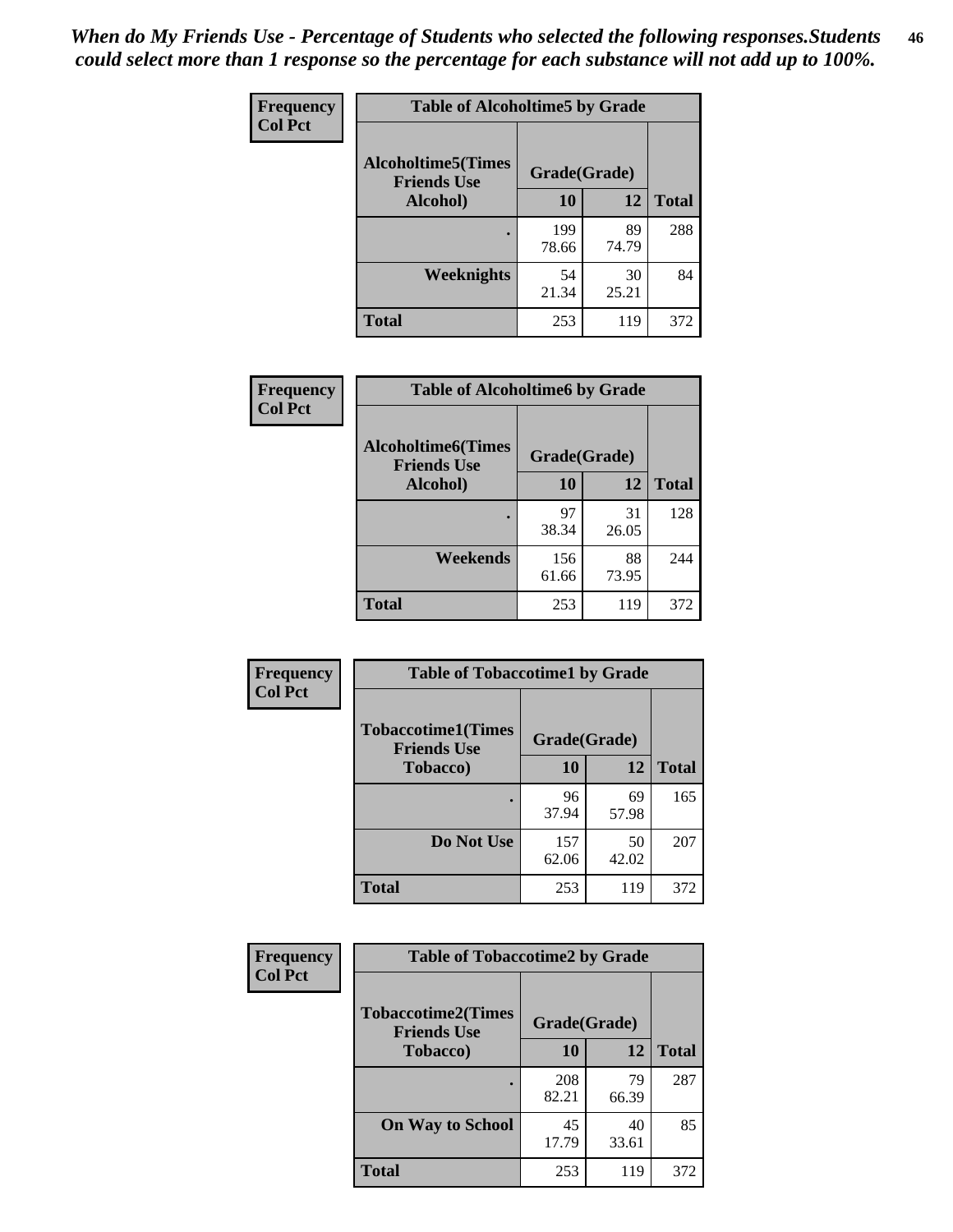*When do My Friends Use - Percentage of Students who selected the following responses.Students could select more than 1 response so the percentage for each substance will not add up to 100%.* **47**

| <b>Frequency</b> | <b>Table of Tobaccotime3 by Grade</b>           |              |              |              |
|------------------|-------------------------------------------------|--------------|--------------|--------------|
| <b>Col Pct</b>   | <b>Tobaccotime3(Times</b><br><b>Friends Use</b> | Grade(Grade) |              |              |
|                  | <b>Tobacco</b> )                                | 10           | 12           | <b>Total</b> |
|                  |                                                 | 226<br>89.33 | 107<br>89.92 | 333          |
|                  | <b>During School</b>                            | 27<br>10.67  | 12<br>10.08  | 39           |
|                  | <b>Total</b>                                    | 253          | 119          | 372          |

| Frequency<br><b>Col Pct</b> | <b>Table of Tobaccotime4 by Grade</b> |              |              |              |
|-----------------------------|---------------------------------------|--------------|--------------|--------------|
|                             | <b>Tobaccotime4(Times</b>             | Grade(Grade) |              |              |
|                             | <b>Friends Use Tobacco)</b>           | 10           | 12           | <b>Total</b> |
|                             |                                       | 239<br>94.47 | 111<br>93.28 | 350          |
|                             | <b>On Way Home From School</b>        | 14<br>5.53   | 8<br>6.72    | 22           |
|                             | <b>Total</b>                          | 253          | 119          | 372          |

| <b>Frequency</b> | <b>Table of Tobaccotime5 by Grade</b>           |              |             |              |
|------------------|-------------------------------------------------|--------------|-------------|--------------|
| <b>Col Pct</b>   | <b>Tobaccotime5(Times</b><br><b>Friends Use</b> | Grade(Grade) |             |              |
|                  | <b>Tobacco</b> )                                | 10           | 12          | <b>Total</b> |
|                  |                                                 | 178<br>70.36 | 64<br>53.78 | 242          |
|                  | Weeknights                                      | 75<br>29.64  | 55<br>46.22 | 130          |
|                  | <b>Total</b>                                    | 253          | 119         | 372          |

| Frequency      | <b>Table of Tobaccotime6 by Grade</b>           |              |             |              |
|----------------|-------------------------------------------------|--------------|-------------|--------------|
| <b>Col Pct</b> | <b>Tobaccotime6(Times</b><br><b>Friends Use</b> | Grade(Grade) |             |              |
|                | <b>Tobacco</b> )                                | 10           | 12          | <b>Total</b> |
|                |                                                 | 163<br>64.43 | 57<br>47.90 | 220          |
|                | Weekends                                        | 90<br>35.57  | 62<br>52.10 | 152          |
|                | <b>Total</b>                                    | 253          | 119         | 372          |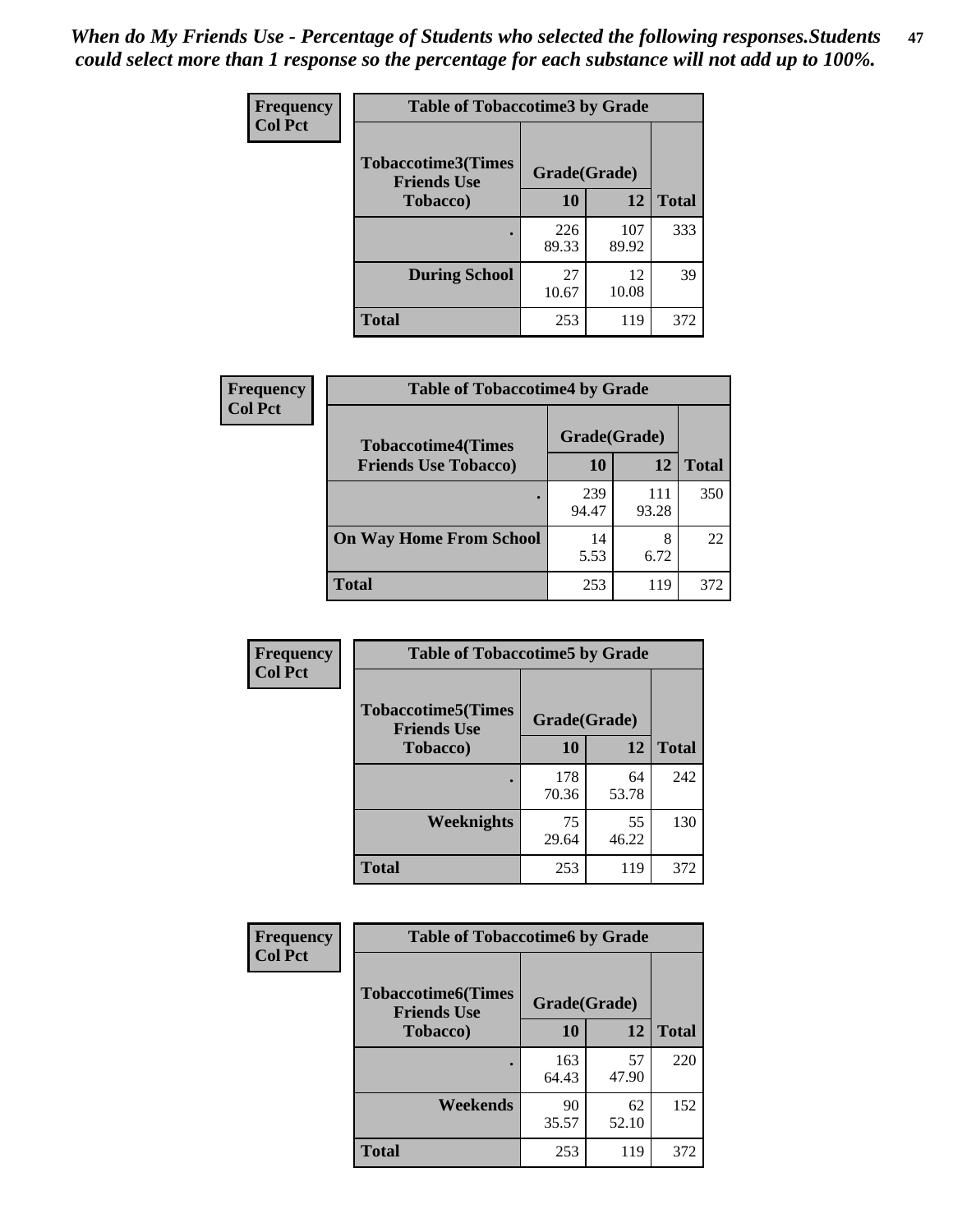| Frequency      | <b>Table of Marijuanatime1 by Grade</b>           |              |             |              |
|----------------|---------------------------------------------------|--------------|-------------|--------------|
| <b>Col Pct</b> | <b>Marijuanatime1(Times</b><br><b>Friends Use</b> | Grade(Grade) |             |              |
|                | Marijuana)                                        | 10           | 12          | <b>Total</b> |
|                |                                                   | 78<br>30.83  | 49<br>41.18 | 127          |
|                | Do Not Use                                        | 175<br>69.17 | 70<br>58.82 | 245          |
|                | <b>Total</b>                                      | 253          | 119         | 372          |

| <b>Frequency</b> | <b>Table of Marijuanatime2 by Grade</b>           |              |              |              |
|------------------|---------------------------------------------------|--------------|--------------|--------------|
| <b>Col Pct</b>   | <b>Marijuanatime2(Times</b><br><b>Friends Use</b> | Grade(Grade) |              |              |
|                  | Marijuana)                                        | 10           | 12           | <b>Total</b> |
|                  |                                                   | 233<br>92.09 | 106<br>89.08 | 339          |
|                  | <b>On Way to School</b>                           | 20<br>7.91   | 13<br>10.92  | 33           |
|                  | <b>Total</b>                                      | 253          | 119          | 372          |

| Frequency      | <b>Table of Marijuanatime3 by Grade</b>    |              |              |              |  |
|----------------|--------------------------------------------|--------------|--------------|--------------|--|
| <b>Col Pct</b> | Marijuanatime3(Times<br><b>Friends Use</b> | Grade(Grade) |              |              |  |
|                | Marijuana)                                 | 10           | 12           | <b>Total</b> |  |
|                |                                            | 243<br>96.05 | 114<br>95.80 | 357          |  |
|                | <b>During School</b>                       | 10<br>3.95   | 5<br>4.20    | 15           |  |
|                | <b>Total</b>                               | 253          | 119          | 372          |  |

| <b>Frequency</b><br><b>Col Pct</b> | <b>Table of Marijuanatime4 by Grade</b> |              |              |       |
|------------------------------------|-----------------------------------------|--------------|--------------|-------|
|                                    | <b>Marijuanatime4</b> (Times            | Grade(Grade) |              |       |
|                                    | <b>Friends Use Marijuana</b> )          | 10           | 12           | Total |
|                                    |                                         | 232<br>91.70 | 103<br>86.55 | 335   |
|                                    | <b>On Way Home From School</b>          | 21<br>8.30   | 16<br>13.45  | 37    |
|                                    | <b>Total</b>                            | 253          | 119          | 372   |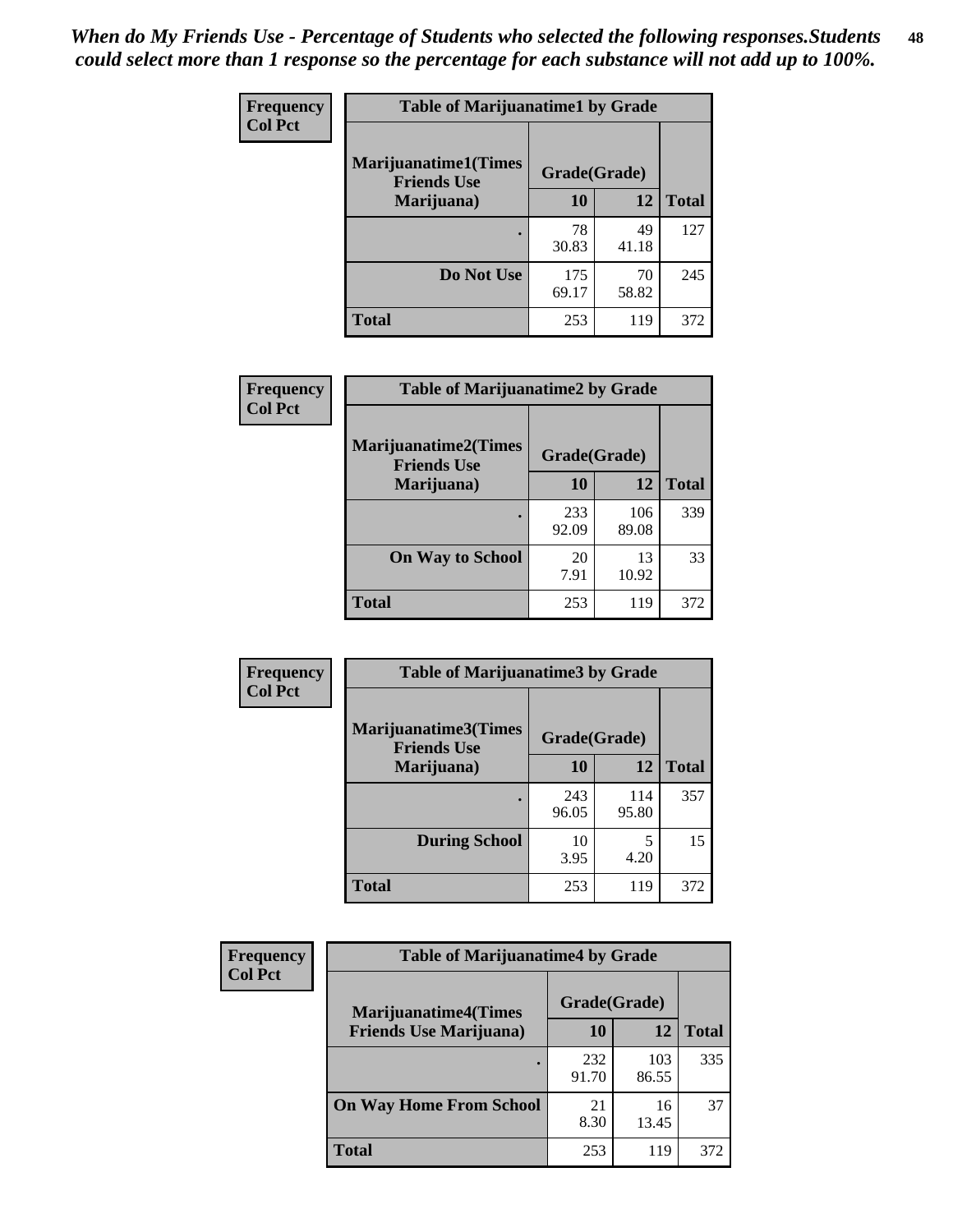| Frequency      | <b>Table of Marijuanatime5 by Grade</b>            |              |             |              |
|----------------|----------------------------------------------------|--------------|-------------|--------------|
| <b>Col Pct</b> | <b>Marijuanatime5</b> (Times<br><b>Friends Use</b> | Grade(Grade) |             |              |
|                | Marijuana)                                         | 10           | 12          | <b>Total</b> |
|                |                                                    | 205<br>81.03 | 87<br>73.11 | 292          |
|                | Weeknights                                         | 48<br>18.97  | 32<br>26.89 | 80           |
|                | <b>Total</b>                                       | 253          | 119         | 372          |

| Frequency      | <b>Table of Marijuanatime6 by Grade</b>            |              |             |              |
|----------------|----------------------------------------------------|--------------|-------------|--------------|
| <b>Col Pct</b> | <b>Marijuanatime6</b> (Times<br><b>Friends Use</b> | Grade(Grade) |             |              |
|                | Marijuana)                                         | 10           | 12          | <b>Total</b> |
|                |                                                    | 173<br>68.38 | 69<br>57.98 | 242          |
|                | Weekends                                           | 80<br>31.62  | 50<br>42.02 | 130          |
|                | <b>Total</b>                                       | 253          | 119         | 372          |

| <b>Frequency</b> | <b>Table of Otherdrugtime1 by Grade</b>                 |              |             |              |  |
|------------------|---------------------------------------------------------|--------------|-------------|--------------|--|
| <b>Col Pct</b>   | <b>Otherdrugtime1(Times</b><br><b>Friends Use Other</b> | Grade(Grade) |             |              |  |
|                  | <b>Illegal Drugs</b> )                                  | 10           | 12          | <b>Total</b> |  |
|                  |                                                         | 43<br>17.00  | 21<br>17.65 | 64           |  |
|                  | Do Not Use                                              | 210<br>83.00 | 98<br>82.35 | 308          |  |
|                  | <b>Total</b>                                            | 253          | 119         | 372          |  |

| <b>Frequency</b> | <b>Table of Otherdrugtime2 by Grade</b>                 |              |              |              |  |  |
|------------------|---------------------------------------------------------|--------------|--------------|--------------|--|--|
| <b>Col Pct</b>   | <b>Otherdrugtime2(Times</b><br><b>Friends Use Other</b> | Grade(Grade) |              |              |  |  |
|                  | <b>Illegal Drugs</b> )                                  | 10           | 12           | <b>Total</b> |  |  |
|                  |                                                         | 242<br>95.65 | 113<br>94.96 | 355          |  |  |
|                  | <b>On Way to School</b>                                 | 11<br>4.35   | 6<br>5.04    | 17           |  |  |
|                  | Total                                                   | 253          | 119          | 372          |  |  |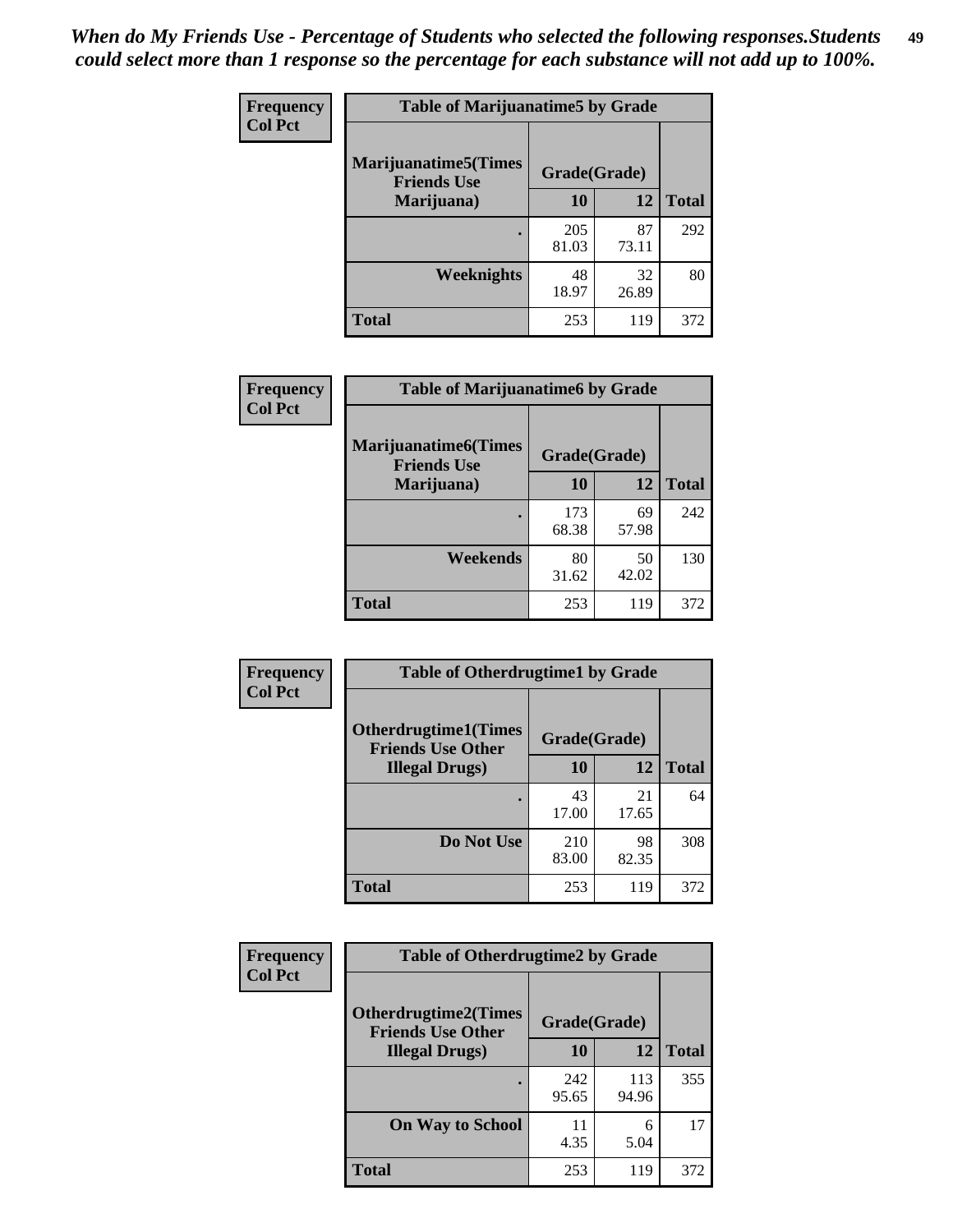| <b>Frequency</b> | <b>Table of Otherdrugtime3 by Grade</b>                          |              |              |              |  |  |
|------------------|------------------------------------------------------------------|--------------|--------------|--------------|--|--|
| <b>Col Pct</b>   | Otherdrugtime3(Times<br>Grade(Grade)<br><b>Friends Use Other</b> |              |              |              |  |  |
|                  | <b>Illegal Drugs)</b>                                            |              | 12           | <b>Total</b> |  |  |
|                  |                                                                  | 242<br>95.65 | 112<br>94.12 | 354          |  |  |
|                  | <b>During School</b>                                             | 11<br>4.35   | 7<br>5.88    | 18           |  |  |
|                  | Total                                                            | 253          | 119          | 372          |  |  |

| Frequency      | <b>Table of Otherdrugtime4 by Grade</b>                         |              |              |              |  |  |
|----------------|-----------------------------------------------------------------|--------------|--------------|--------------|--|--|
| <b>Col Pct</b> | <b>Otherdrugtime4(Times</b><br><b>Friends Use Other Illegal</b> | Grade(Grade) |              |              |  |  |
|                | Drugs)                                                          | 10           | 12           | <b>Total</b> |  |  |
|                | $\bullet$                                                       | 239<br>94.47 | 113<br>94.96 | 352          |  |  |
|                | <b>On Way Home From School</b>                                  | 14<br>5.53   | 6<br>5.04    | 20           |  |  |
|                | <b>Total</b>                                                    | 253          | 119          | 372          |  |  |

| <b>Frequency</b> | <b>Table of Otherdrugtime5 by Grade</b>                  |              |              |              |  |  |
|------------------|----------------------------------------------------------|--------------|--------------|--------------|--|--|
| <b>Col Pct</b>   | <b>Otherdrugtime5</b> (Times<br><b>Friends Use Other</b> | Grade(Grade) |              |              |  |  |
|                  | <b>Illegal Drugs</b> )                                   | 10           | 12           | <b>Total</b> |  |  |
|                  |                                                          | 226<br>89.33 | 103<br>86.55 | 329          |  |  |
|                  | <b>Weeknights</b>                                        | 27<br>10.67  | 16<br>13.45  | 43           |  |  |
|                  | <b>Total</b>                                             | 253          | 119          | 372          |  |  |

| <b>Frequency</b> | <b>Table of Otherdrugtime6 by Grade</b>                                 |              |             |              |  |  |
|------------------|-------------------------------------------------------------------------|--------------|-------------|--------------|--|--|
| <b>Col Pct</b>   | <b>Otherdrugtime6(Times</b><br>Grade(Grade)<br><b>Friends Use Other</b> |              |             |              |  |  |
|                  | <b>Illegal Drugs)</b>                                                   | 10           | 12          | <b>Total</b> |  |  |
|                  |                                                                         | 213<br>84.19 | 94<br>78.99 | 307          |  |  |
|                  | Weekends                                                                | 40<br>15.81  | 25<br>21.01 | 65           |  |  |
|                  | <b>Total</b>                                                            | 253          | 119         | 372          |  |  |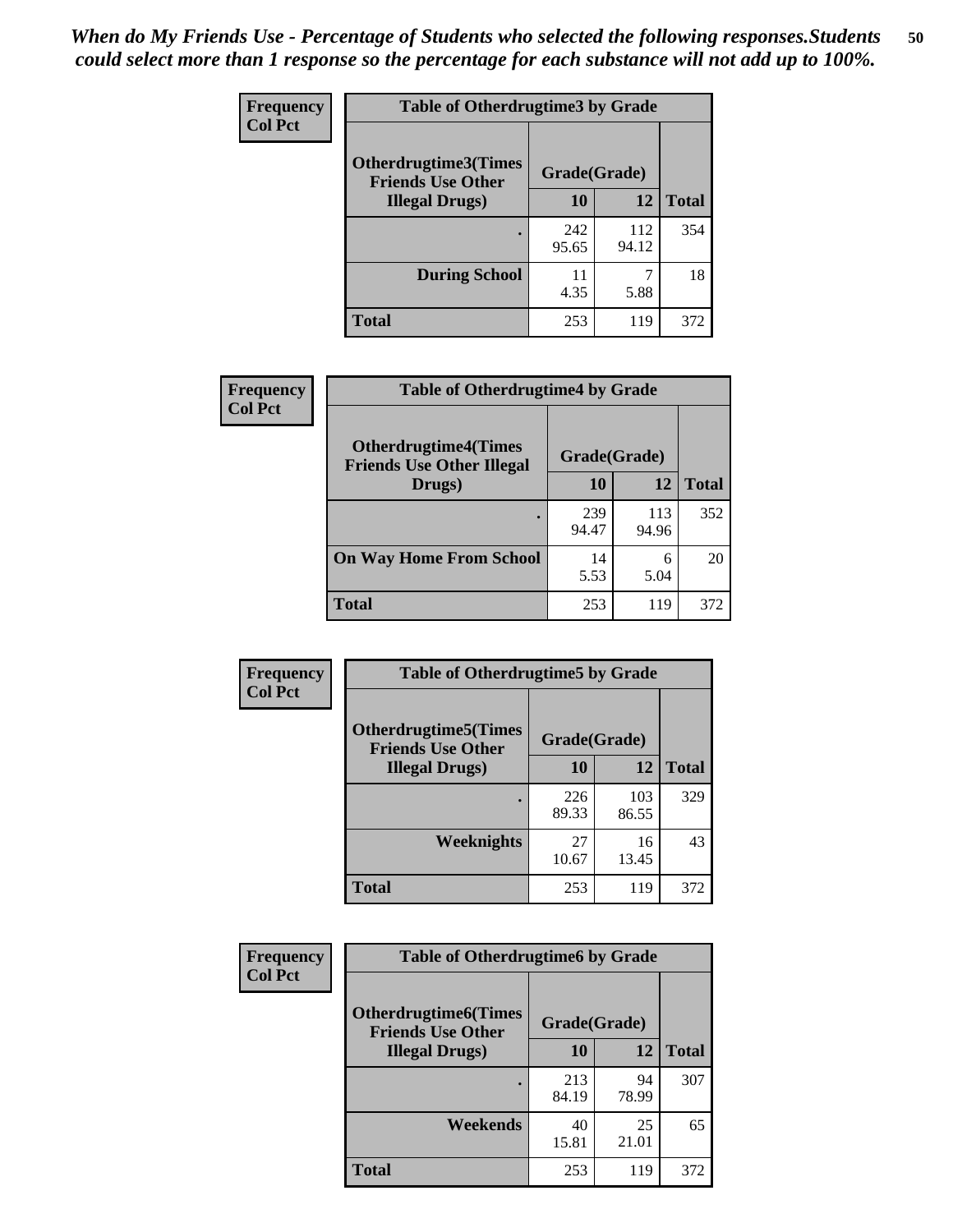| Frequency      | <b>Table of Educationalcohol by Grade</b>                                                                  |              |             |              |  |  |
|----------------|------------------------------------------------------------------------------------------------------------|--------------|-------------|--------------|--|--|
| <b>Col Pct</b> | Educationalcohol(I<br>have been taught<br>about alcohol,<br>tobacco,<br>and other drugs<br>within the last | Grade(Grade) |             |              |  |  |
|                | year at school)                                                                                            | 10           | 12          | <b>Total</b> |  |  |
|                | Yes                                                                                                        | 229<br>90.51 | 73<br>61.34 | 302          |  |  |
|                | N <sub>0</sub>                                                                                             | 24<br>9.49   | 46<br>38.66 | 70           |  |  |
|                | <b>Total</b>                                                                                               | 253          | 119         | 372          |  |  |

| Frequency      | <b>Table of Eversmoked by Grade</b>         |              |             |              |  |  |  |
|----------------|---------------------------------------------|--------------|-------------|--------------|--|--|--|
| <b>Col Pct</b> | Eversmoked(I<br>Grade(Grade)<br>have smoked |              |             |              |  |  |  |
|                | a cigarette)                                | 10           | 12          | <b>Total</b> |  |  |  |
|                | <b>Yes</b>                                  | 98<br>38.74  | 65<br>54.62 | 163          |  |  |  |
|                | N <sub>0</sub>                              | 155<br>61.26 | 54<br>45.38 | 209          |  |  |  |
|                | <b>Total</b>                                | 253          | 119         | 372          |  |  |  |

| Frequency      | <b>Table of Drovedrinking by Grade</b>                                                                              |                    |              |              |  |  |
|----------------|---------------------------------------------------------------------------------------------------------------------|--------------------|--------------|--------------|--|--|
| <b>Col Pct</b> | Drovedrinking(In<br>the past 30 days I<br>have driven a car<br>or other vehicle<br>while I was<br>drinking alcohol) | Grade(Grade)<br>10 | 12           | <b>Total</b> |  |  |
|                | <b>Yes</b>                                                                                                          | 6<br>2.37          | 9<br>7.56    | 15           |  |  |
|                | N <sub>0</sub>                                                                                                      | 247<br>97.63       | 110<br>92.44 | 357          |  |  |
|                | <b>Total</b>                                                                                                        | 253                | 119          | 372          |  |  |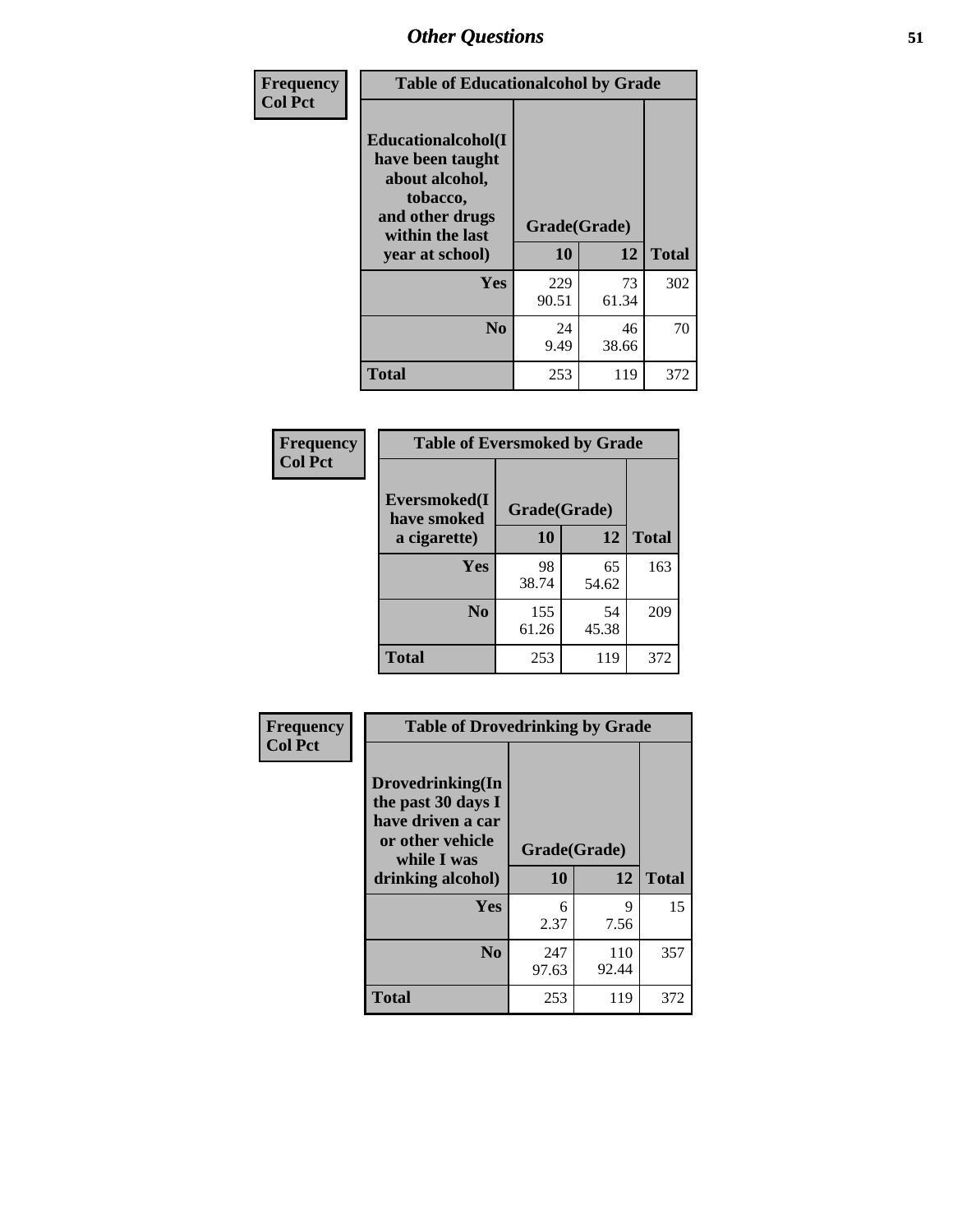| Frequency<br><b>Col Pct</b> | <b>Table of Rodedrinking by Grade</b>                                                                      |              |              |              |  |  |
|-----------------------------|------------------------------------------------------------------------------------------------------------|--------------|--------------|--------------|--|--|
|                             | Rodedrinking(In<br>the past 30 days<br>I have ridden in<br>a car with a<br>driver who had<br>been drinking | Grade(Grade) |              |              |  |  |
|                             | alcohol)                                                                                                   | 10           | 12           | <b>Total</b> |  |  |
|                             | <b>Yes</b>                                                                                                 | 39<br>15.42  | 17<br>14.29  | 56           |  |  |
|                             | N <sub>0</sub>                                                                                             | 214<br>84.58 | 102<br>85.71 | 316          |  |  |
|                             | <b>Total</b>                                                                                               | 253          | 119          | 372          |  |  |

#### **Frequency Col Pct**

| <b>Table of Drugsschool by Grade</b>                                                                                      |              |              |              |  |  |  |
|---------------------------------------------------------------------------------------------------------------------------|--------------|--------------|--------------|--|--|--|
| <b>Drugsschool</b> (During<br>the past 12 months,<br>I have been offered,<br>sold,<br>or given illegal<br>drugs on school | Grade(Grade) |              |              |  |  |  |
| property)                                                                                                                 | 10           | 12           | <b>Total</b> |  |  |  |
| Yes                                                                                                                       |              |              |              |  |  |  |
|                                                                                                                           | 53<br>20.95  | 19<br>15.97  | 72           |  |  |  |
| N <sub>0</sub>                                                                                                            | 200<br>79.05 | 100<br>84.03 | 300          |  |  |  |

| Frequency      | <b>Table of Helpbullied by Grade</b>                 |              |                        |              |  |  |  |
|----------------|------------------------------------------------------|--------------|------------------------|--------------|--|--|--|
| <b>Col Pct</b> | $Helpb$ ullied $(I$<br>would help<br>someone who was | Grade(Grade) |                        |              |  |  |  |
|                | being bullied)                                       | 10           | 12                     | <b>Total</b> |  |  |  |
|                | <b>Strongly Agree</b>                                | 131<br>51.78 | 62<br>52.10            | 193          |  |  |  |
|                | <b>Somewhat Agree</b>                                | 99<br>39.13  | 47<br>39.50            | 146          |  |  |  |
|                | <b>Somewhat Disagree</b>                             | 17<br>6.72   | 8<br>6.72              | 25           |  |  |  |
|                | <b>Strongly Disagree</b>                             | 6<br>2.37    | $\mathfrak{D}$<br>1.68 | 8            |  |  |  |
|                | <b>Total</b>                                         | 253          | 119                    | 372          |  |  |  |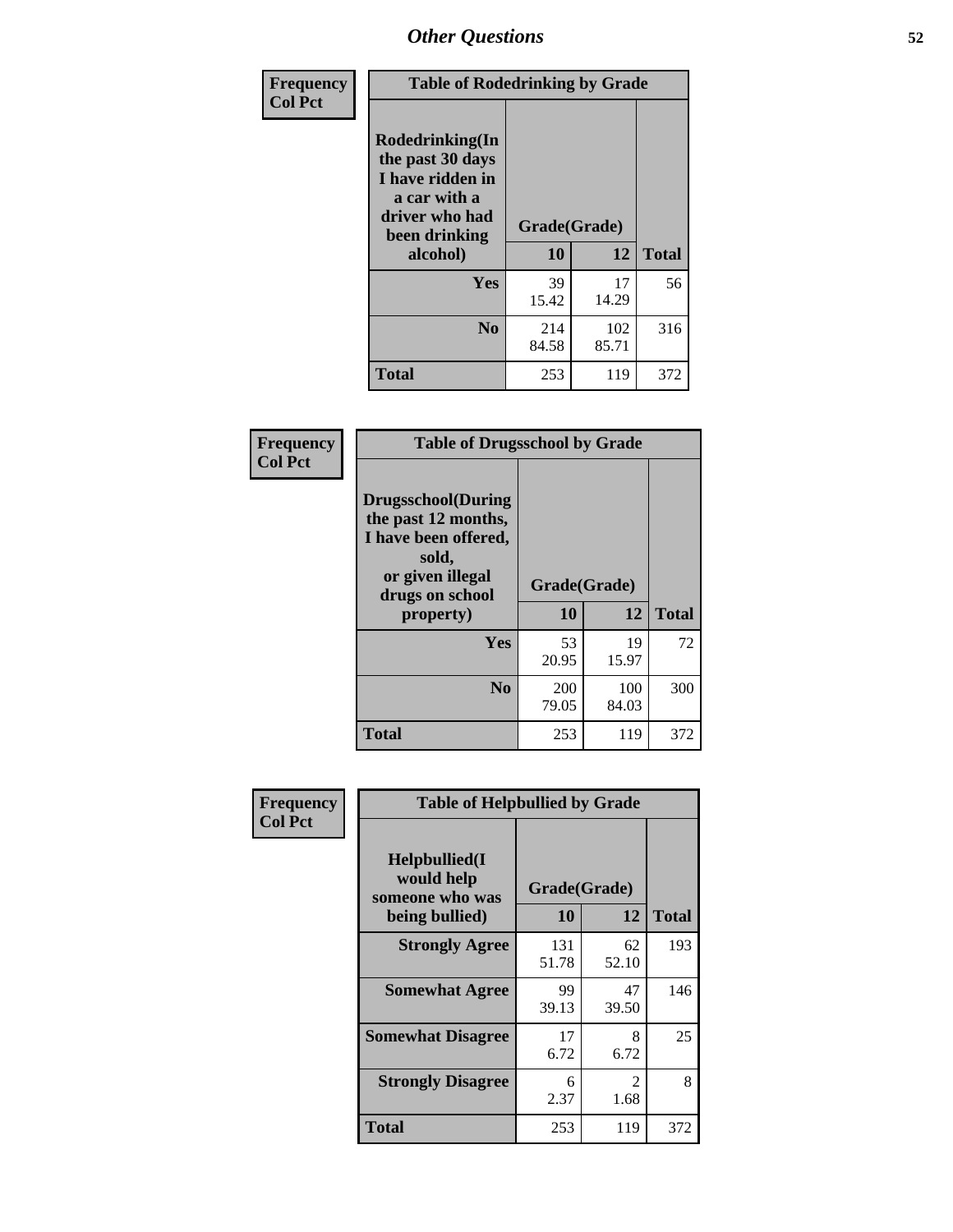| <b>Frequency</b><br><b>Row Pct</b> |                     | <b>Table of Grade by Bingedrinking</b>                                                                  |                   |                              |                             |                        |                               |                        |              |
|------------------------------------|---------------------|---------------------------------------------------------------------------------------------------------|-------------------|------------------------------|-----------------------------|------------------------|-------------------------------|------------------------|--------------|
|                                    |                     | Bingedrinking(I have drunk five or more<br>drinks of alcohol at one sitting during the<br>last 30 days) |                   |                              |                             |                        |                               |                        |              |
|                                    | Grade(Grade)   Days | $\mathbf{0}$                                                                                            | 1 or<br>2<br>days | 3 <sub>to</sub><br>5<br>days | $6 \text{ to}$<br>9<br>days | 10<br>to<br>19<br>days | <b>20</b><br>to<br>29<br>days | All<br>30<br>days      | <b>Total</b> |
|                                    | 10                  | 221<br>87.35                                                                                            | 8<br>3.16         | 2<br>0.79                    | 6<br>2.37                   | 8<br>3.16              | 4<br>1.58                     | $\overline{4}$<br>1.58 | 253          |
|                                    | 12                  | 96<br>80.67                                                                                             | 7<br>5.88         | 8<br>6.72                    | 5<br>4.20                   | 0.84                   | 0.84                          | 0.84                   | 119          |
|                                    | <b>Total</b>        | 317                                                                                                     | 15                | 10                           | 11                          | 9                      | 5                             | 5                      | 372          |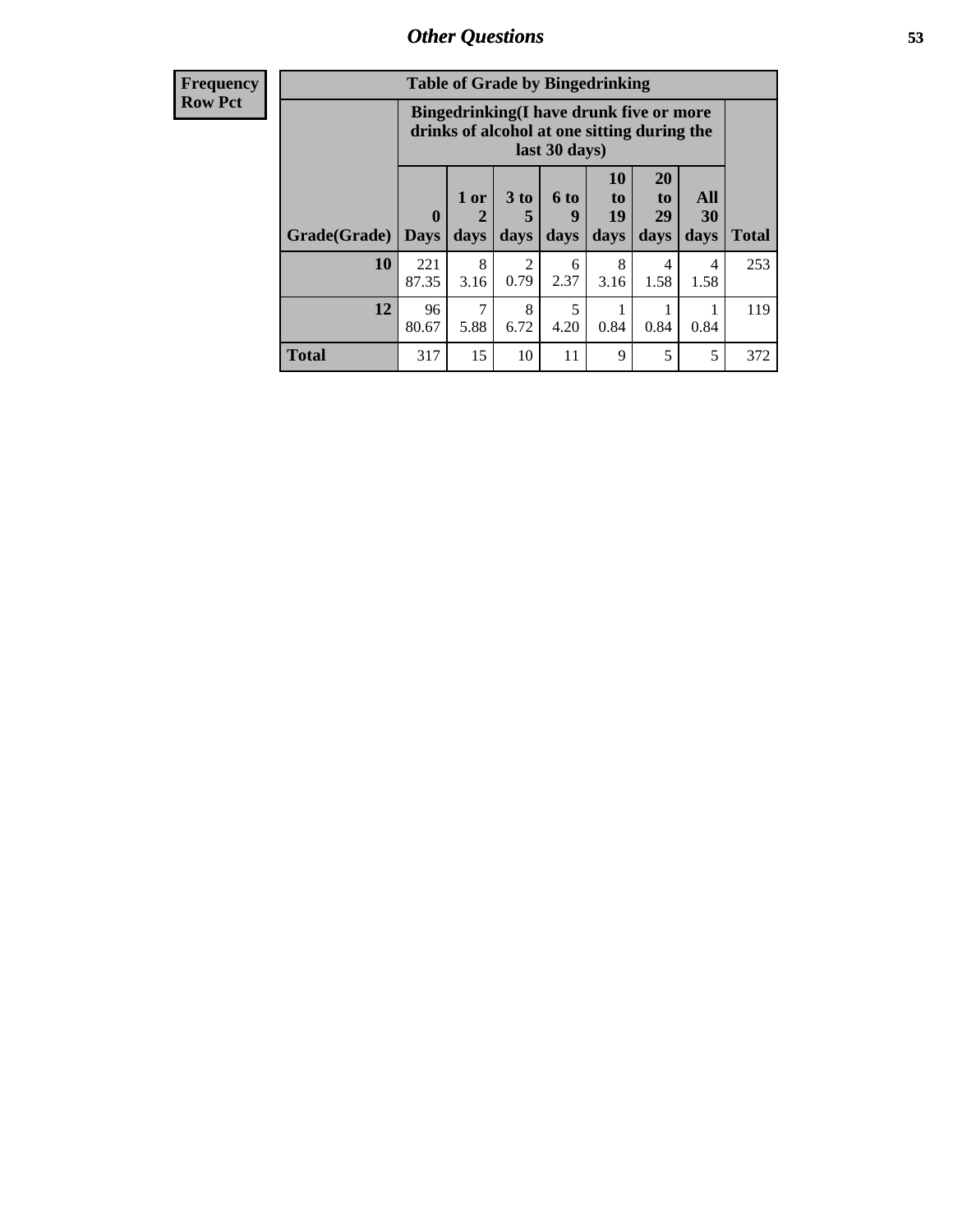## *Nutrition* **54**

| <b>Frequency</b><br>Row Pct |  |
|-----------------------------|--|
|                             |  |

|              |                                                                 | <b>Table of Grade by Dairy</b> |                             |                                    |              |
|--------------|-----------------------------------------------------------------|--------------------------------|-----------------------------|------------------------------------|--------------|
|              | Dairy (I eat at least 3 servings of dairy<br>products each day) |                                |                             |                                    |              |
| Grade(Grade) | <b>Strongly</b><br>Agree                                        | <b>Somewhat</b><br>Agree       | <b>Somewhat</b><br>Disagree | <b>Strongly</b><br><b>Disagree</b> | <b>Total</b> |
| 10           | 75<br>29.64                                                     | 113<br>44.66                   | 41<br>16.21                 | 24<br>9.49                         | 253          |
| 12           | 32<br>26.89                                                     | 43<br>36.13                    | 28<br>23.53                 | 16<br>13.45                        | 119          |
| <b>Total</b> | 107                                                             | 156                            | 69                          | 40                                 | 372          |

| <b>Frequency</b> |  |
|------------------|--|
| <b>Row Pct</b>   |  |

| <b>Table of Grade by Fruitveg</b> |                          |                                                                          |                                               |                                    |              |
|-----------------------------------|--------------------------|--------------------------------------------------------------------------|-----------------------------------------------|------------------------------------|--------------|
|                                   |                          | Fruitveg(I eat at least 5 servings of fruits<br>and vegetables each day) |                                               |                                    |              |
| Grade(Grade)                      | <b>Strongly</b><br>Agree | Agree                                                                    | <b>Somewhat   Somewhat</b><br><b>Disagree</b> | <b>Strongly</b><br><b>Disagree</b> | <b>Total</b> |
| 10                                | 41<br>16.21              | 87<br>34.39                                                              | 77<br>30.43                                   | 48<br>18.97                        | 253          |
| 12                                | 14<br>11.76              | 39<br>32.77                                                              | 41<br>34.45                                   | 25<br>21.01                        | 119          |
| <b>Total</b>                      | 55                       | 126                                                                      | 118                                           | 73                                 | 372          |

| <b>Frequency</b> | <b>Table of Grade by Cafeteriahealthy</b> |                          |                                                                       |                                    |                                    |              |
|------------------|-------------------------------------------|--------------------------|-----------------------------------------------------------------------|------------------------------------|------------------------------------|--------------|
| <b>Row Pct</b>   |                                           |                          | Cafeteriahealthy (School meals in my<br>school cafeteria are healthy) |                                    |                                    |              |
|                  | Grade(Grade)                              | <b>Strongly</b><br>Agree | Somewhat  <br>Agree                                                   | <b>Somewhat</b><br><b>Disagree</b> | <b>Strongly</b><br><b>Disagree</b> | <b>Total</b> |
|                  | 10                                        | 41<br>16.21              | 102<br>40.32                                                          | 55<br>21.74                        | 55<br>21.74                        | 253          |
|                  | 12                                        | 18<br>15.13              | 51<br>42.86                                                           | 30<br>25.21                        | 20<br>16.81                        | 119          |
|                  | Total                                     | 59                       | 153                                                                   | 85                                 | 75                                 | 372          |

| <b>Frequency</b> |
|------------------|
| <b>Row Pct</b>   |

| <b>Table of Grade by Cafeterianutrition</b> |                          |                                                                                           |                                    |                                    |              |
|---------------------------------------------|--------------------------|-------------------------------------------------------------------------------------------|------------------------------------|------------------------------------|--------------|
|                                             |                          | <b>Cafeterianutrition</b> (Facts about nutrition<br>are available in my school cafeteria) |                                    |                                    |              |
| Grade(Grade)                                | <b>Strongly</b><br>Agree | Somewhat  <br>Agree                                                                       | <b>Somewhat</b><br><b>Disagree</b> | <b>Strongly</b><br><b>Disagree</b> | <b>Total</b> |
| 10                                          | 58<br>22.92              | 102<br>40.32                                                                              | 55<br>21.74                        | 38<br>15.02                        | 253          |
| 12                                          | 28<br>23.53              | 47<br>39.50                                                                               | 29<br>24.37                        | 15<br>12.61                        | 119          |
| <b>Total</b>                                | 86                       | 149                                                                                       | 84                                 | 53                                 | 372          |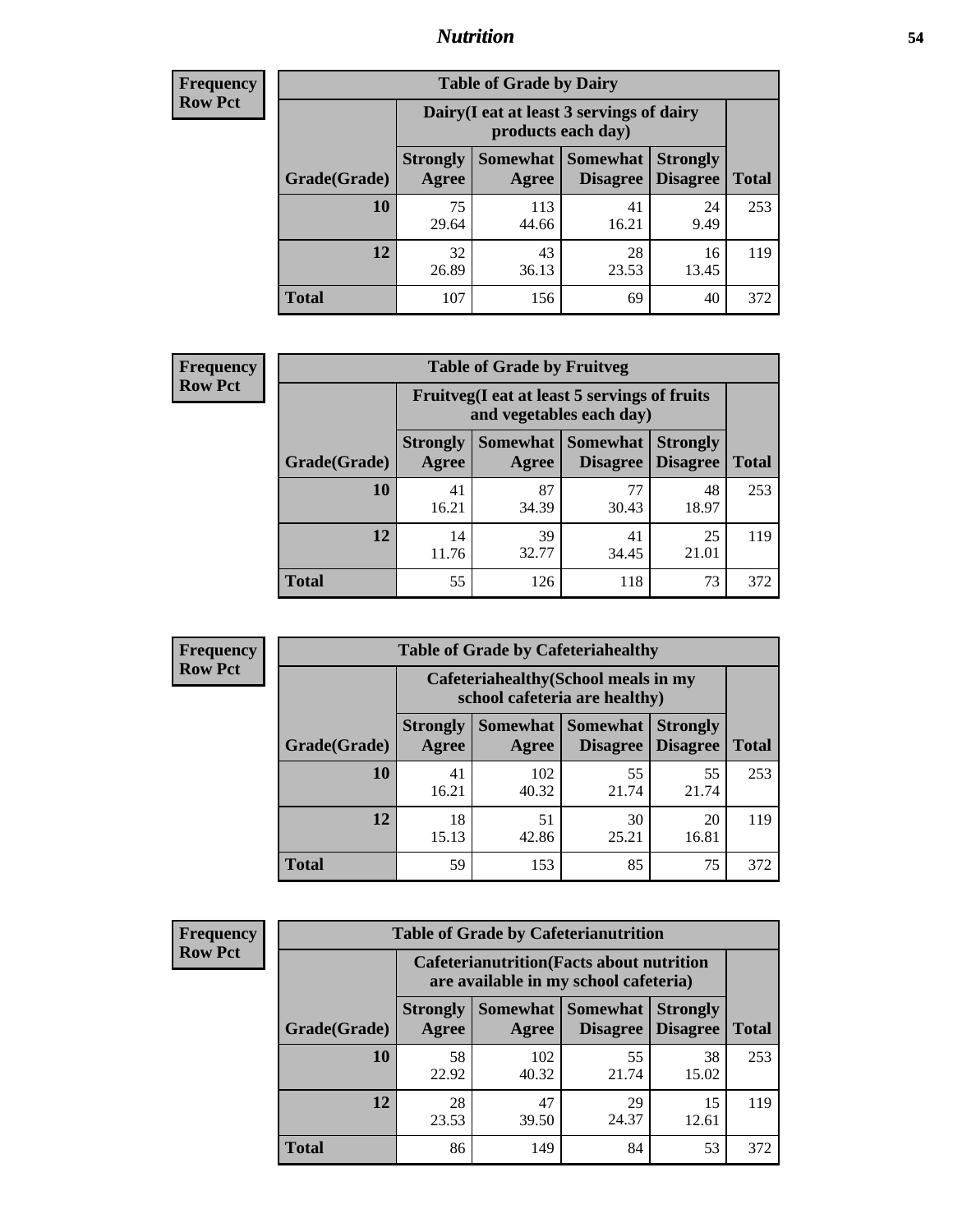## *Nutrition* **55**

| <b>Frequency</b> |
|------------------|
| <b>Row Pct</b>   |

|              |                          | <b>Table of Grade by Schoollunch</b>                            |                                 |                                    |              |
|--------------|--------------------------|-----------------------------------------------------------------|---------------------------------|------------------------------------|--------------|
|              |                          | Schoollunch(I eat school lunch three or<br>more times per week) |                                 |                                    |              |
| Grade(Grade) | <b>Strongly</b><br>Agree | Agree                                                           | Somewhat   Somewhat<br>Disagree | <b>Strongly</b><br><b>Disagree</b> | <b>Total</b> |
| 10           | 136<br>53.75             | 54<br>21.34                                                     | 18<br>7.11                      | 45<br>17.79                        | 253          |
| 12           | 50<br>42.02              | 22<br>18.49                                                     | 12<br>10.08                     | 35<br>29.41                        | 119          |
| <b>Total</b> | 186                      | 76                                                              | 30                              | 80                                 | 372          |

| <b>Frequency</b> |  |
|------------------|--|
| <b>Row Pct</b>   |  |

|              |                                                                     | <b>Table of Grade by Foodchoices</b> |                             |                                    |              |
|--------------|---------------------------------------------------------------------|--------------------------------------|-----------------------------|------------------------------------|--------------|
|              | Foodchoices (I make healthy food choices in<br>my school cafeteria) |                                      |                             |                                    |              |
| Grade(Grade) | <b>Strongly</b><br>Agree                                            | Somewhat  <br>Agree                  | <b>Somewhat</b><br>Disagree | <b>Strongly</b><br><b>Disagree</b> | <b>Total</b> |
| 10           | 51<br>20.16                                                         | 103<br>40.71                         | 47<br>18.58                 | 52<br>20.55                        | 253          |
| 12           | 26<br>21.85                                                         | 42<br>35.29                          | 26<br>21.85                 | 25<br>21.01                        | 119          |
| <b>Total</b> | 77                                                                  | 145                                  | 73                          | 77                                 | 372          |

| <b>Frequency</b><br><b>Row Pct</b> |
|------------------------------------|
|                                    |

| <b>Table of Grade by Wholewheat</b> |                          |                                                                                                             |                                   |                                    |              |  |
|-------------------------------------|--------------------------|-------------------------------------------------------------------------------------------------------------|-----------------------------------|------------------------------------|--------------|--|
|                                     |                          | Wholewheat (There are whole wheat and<br>multigrain breads and cereals available in<br>my school cafeteria) |                                   |                                    |              |  |
| Grade(Grade)                        | <b>Strongly</b><br>Agree | Agree                                                                                                       | Somewhat   Somewhat  <br>Disagree | <b>Strongly</b><br><b>Disagree</b> | <b>Total</b> |  |
| 10                                  | 78<br>30.83              | 88<br>34.78                                                                                                 | 60<br>23.72                       | 27<br>10.67                        | 253          |  |
| 12                                  | 35<br>29.41              | 47<br>39.50                                                                                                 | 15<br>12.61                       | 22<br>18.49                        | 119          |  |
| <b>Total</b>                        | 113                      | 135                                                                                                         | 75                                | 49                                 | 372          |  |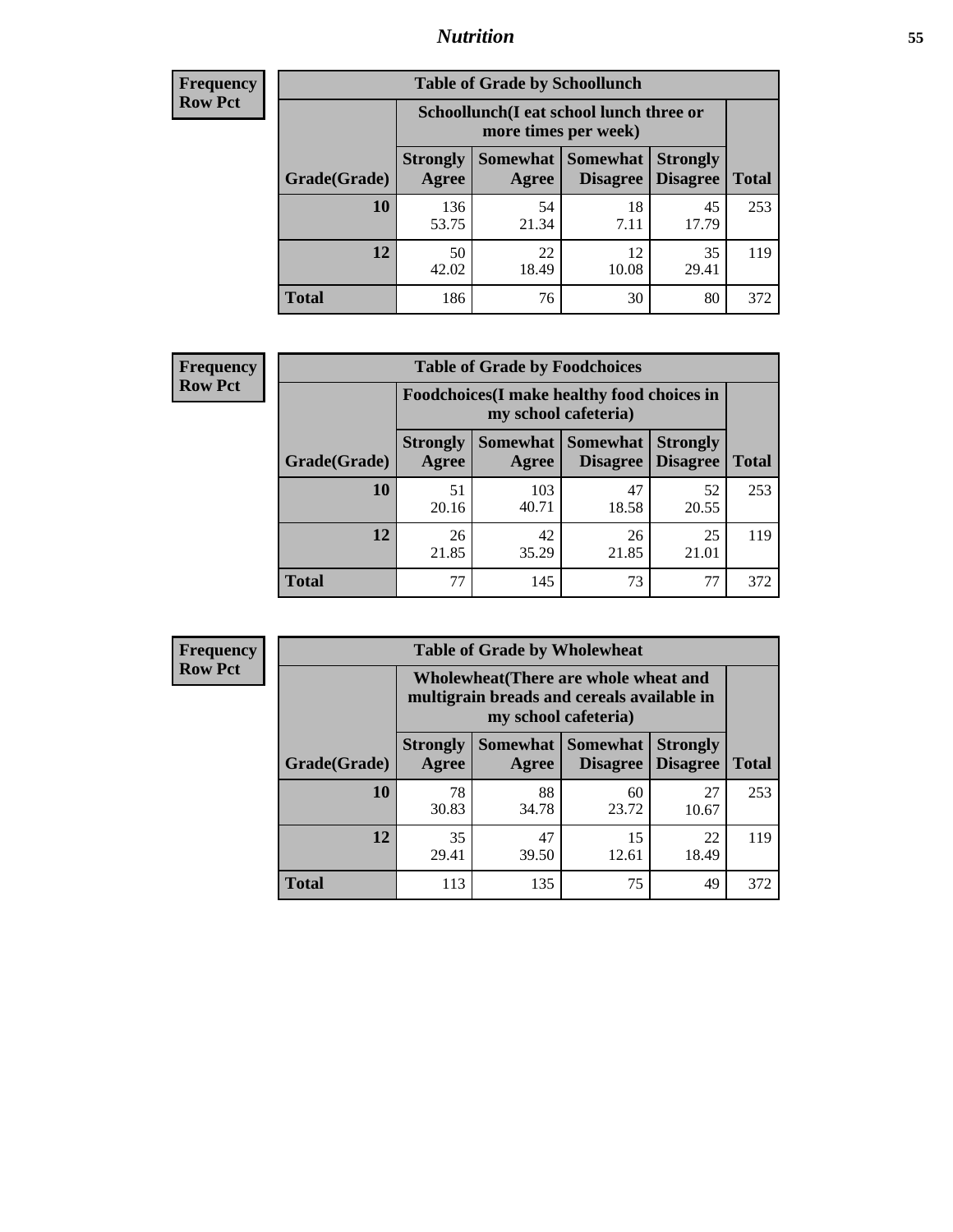## *Nutrition* **56**

**Frequency Row Pct**

| <b>Table of Grade by Healthyvending</b> |                                                                                                                                               |                          |                                    |                                    |              |  |  |
|-----------------------------------------|-----------------------------------------------------------------------------------------------------------------------------------------------|--------------------------|------------------------------------|------------------------------------|--------------|--|--|
|                                         | Healthyvending (If only healthy snacks and<br>beverages were available in the vending<br>machines during the school day,<br>I would buy them) |                          |                                    |                                    |              |  |  |
| Grade(Grade)                            | <b>Strongly</b><br>Agree                                                                                                                      | <b>Somewhat</b><br>Agree | <b>Somewhat</b><br><b>Disagree</b> | <b>Strongly</b><br><b>Disagree</b> | <b>Total</b> |  |  |
| 10                                      | 64<br>25.30                                                                                                                                   | 85<br>33.60              | 48<br>18.97                        | 56<br>22.13                        | 253          |  |  |
| 12                                      | 37<br>31.09                                                                                                                                   | 23<br>19.33              | 26<br>21.85                        | 33<br>27.73                        | 119          |  |  |
| <b>Total</b>                            | 101                                                                                                                                           | 108                      | 74                                 | 89                                 | 372          |  |  |

**Frequency Row Pct**

| <b>Table of Grade by Schoolbreakfast</b> |                                                                                                                                         |             |                                        |                                    |              |  |
|------------------------------------------|-----------------------------------------------------------------------------------------------------------------------------------------|-------------|----------------------------------------|------------------------------------|--------------|--|
|                                          | Schoolbreakfast (If breakfast were<br>available at school,<br>but outside the cafeteria,<br>I would eat breakfast at school more often) |             |                                        |                                    |              |  |
| Grade(Grade)                             | <b>Strongly</b><br>Agree                                                                                                                | Agree       | Somewhat   Somewhat<br><b>Disagree</b> | <b>Strongly</b><br><b>Disagree</b> | <b>Total</b> |  |
| 10                                       | 91<br>35.97                                                                                                                             | 83<br>32.81 | 31<br>12.25                            | 48<br>18.97                        | 253          |  |
| 12                                       | 49<br>41.18                                                                                                                             | 35<br>29.41 | 12<br>10.08                            | 23<br>19.33                        | 119          |  |
| <b>Total</b>                             | 140                                                                                                                                     | 118         | 43                                     | 71                                 | 372          |  |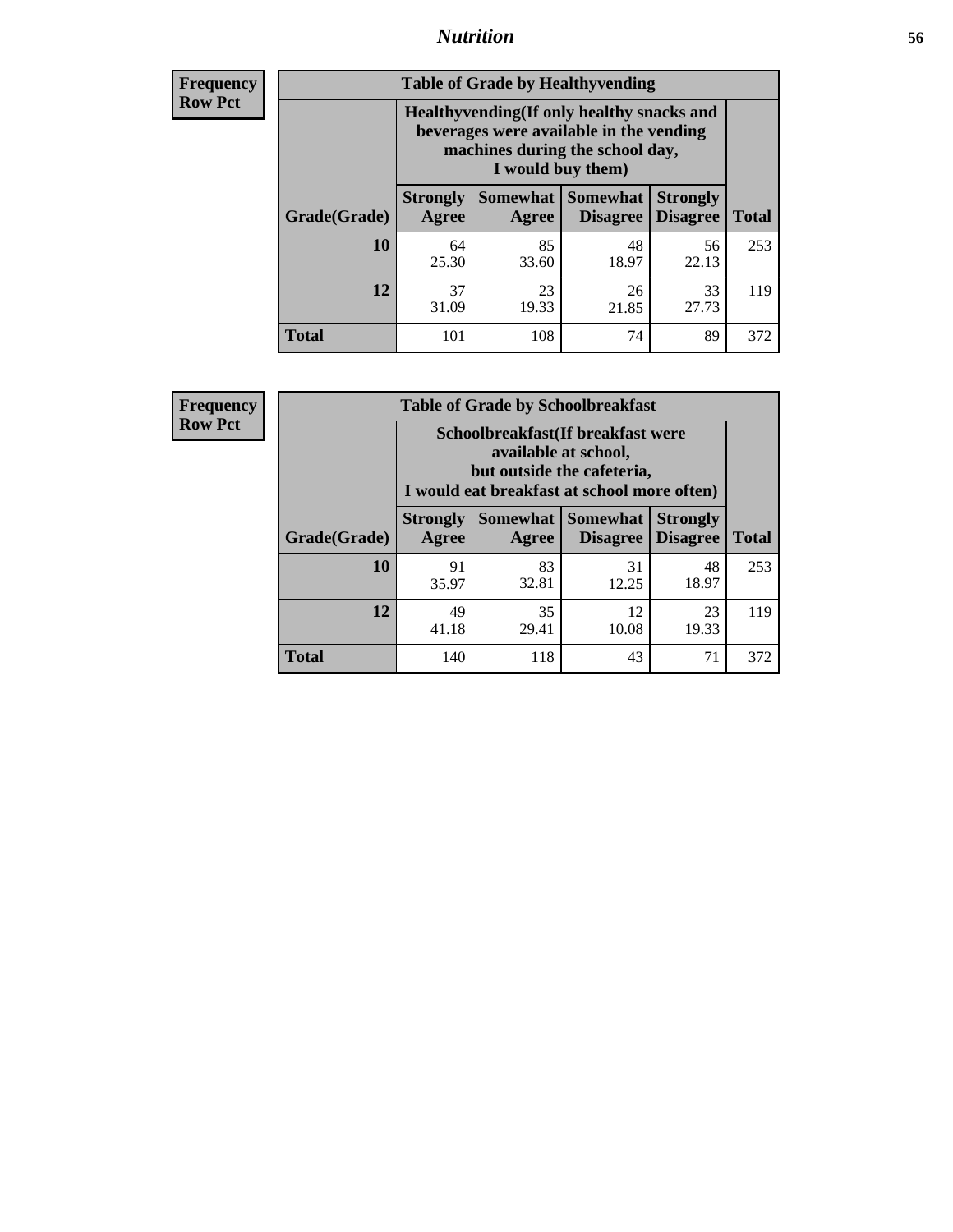| Frequency<br><b>Col Pct</b> | <b>Table of Educationaids by Grade</b>                                                                    |                    |             |              |  |
|-----------------------------|-----------------------------------------------------------------------------------------------------------|--------------------|-------------|--------------|--|
|                             | <b>Educationaids</b> (I<br>have been<br>taught about<br><b>HIV/AIDS</b> at<br>school in the<br>past year) | Grade(Grade)<br>10 | 12          | <b>Total</b> |  |
|                             | Yes                                                                                                       | 229<br>90.51       | 68<br>57.14 | 297          |  |
|                             | N <sub>0</sub>                                                                                            | 24<br>9.49         | 51<br>42.86 | 75           |  |
|                             | <b>Total</b>                                                                                              | 253                | 119         | 372          |  |

| Frequency      | <b>Table of Educationcharacter by Grade</b> |              |       |              |  |  |
|----------------|---------------------------------------------|--------------|-------|--------------|--|--|
| <b>Col Pct</b> | Educationcharacter(I<br>have been taught    |              |       |              |  |  |
|                | about character<br>education in the past    | Grade(Grade) |       |              |  |  |
|                | year at school)                             | 10           | 12    | <b>Total</b> |  |  |
|                | Yes                                         | 203          | 79    | 282          |  |  |
|                |                                             | 80.24        | 66.39 |              |  |  |
|                | N <sub>0</sub>                              | 50           | 40    | 90           |  |  |
|                |                                             | 19.76        | 33.61 |              |  |  |
|                | <b>Total</b>                                | 253          | 119   | 372          |  |  |

| Frequency      | <b>Table of Gradcoach1 by Grade</b>              |              |             |              |
|----------------|--------------------------------------------------|--------------|-------------|--------------|
| <b>Col Pct</b> | Gradcoach1(I<br>know who my<br><b>Graduation</b> | Grade(Grade) |             |              |
|                | Coach is)                                        | 10           | 12          | <b>Total</b> |
|                | Yes                                              | 123<br>48.62 | 76<br>63.87 | 199          |
|                | N <sub>0</sub>                                   | 130<br>51.38 | 43<br>36.13 | 173          |
|                | <b>Total</b>                                     | 253          | 119         | 372          |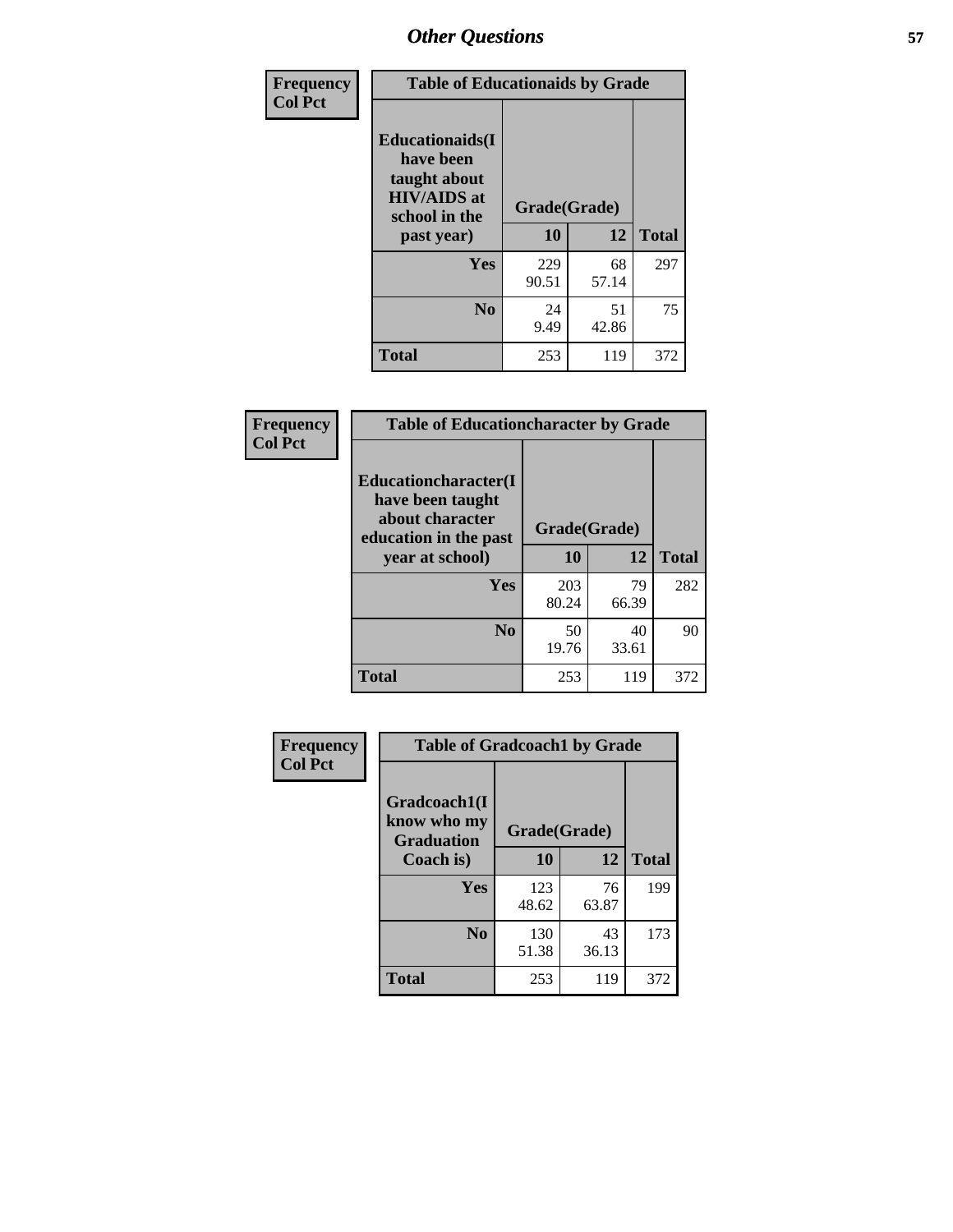| Frequency      | <b>Table of Gradcoach2 by Grade</b>       |              |              |              |  |
|----------------|-------------------------------------------|--------------|--------------|--------------|--|
| <b>Col Pct</b> |                                           |              |              |              |  |
|                | Gradcoach2(I                              |              |              |              |  |
|                | have<br>contacted my<br><b>Graduation</b> |              | Grade(Grade) |              |  |
|                | Coach)                                    | 10           | 12           | <b>Total</b> |  |
|                | Yes                                       | 33<br>13.04  | 48<br>40.34  | 81           |  |
|                | N <sub>0</sub>                            | 220<br>86.96 | 71<br>59.66  | 291          |  |
|                | <b>Total</b>                              | 253          | 119          | 372          |  |

| Frequency<br><b>Col Pct</b> | <b>Table of Gradcoach3 by Grade</b>                                         |              |             |              |
|-----------------------------|-----------------------------------------------------------------------------|--------------|-------------|--------------|
|                             | Gradcoach3(I<br>have received<br>assistance<br>from my<br><b>Graduation</b> | Grade(Grade) |             |              |
|                             | Coach)                                                                      | 10           | 12          | <b>Total</b> |
|                             | Yes                                                                         | 25<br>9.88   | 48<br>40.34 | 73           |
|                             | N <sub>0</sub>                                                              | 73<br>28.85  | 26<br>21.85 | 99           |
|                             | Don't know                                                                  | 155<br>61.26 | 45<br>37.82 | 200          |
|                             | <b>Total</b>                                                                | 253          | 119         | 372          |

| Frequency      | <b>Table of Selfharm by Grade</b>                                                                                                                                                      |              |                    |              |  |
|----------------|----------------------------------------------------------------------------------------------------------------------------------------------------------------------------------------|--------------|--------------------|--------------|--|
| <b>Col Pct</b> | <b>Selfharm</b> (During<br>the past 12<br>months,<br>I harmed myself<br>on purpose<br><b>Suicideconsider</b><br>During the past<br>12 months,<br>I seriously<br>considered<br>suicide) | 10           | Grade(Grade)<br>12 | <b>Total</b> |  |
|                | Yes                                                                                                                                                                                    | 26<br>10.28  | 14<br>11.76        | 40           |  |
|                | N <sub>0</sub>                                                                                                                                                                         | 227<br>89.72 | 105<br>88.24       | 332          |  |
|                | Total                                                                                                                                                                                  | 253          | 119                | 372          |  |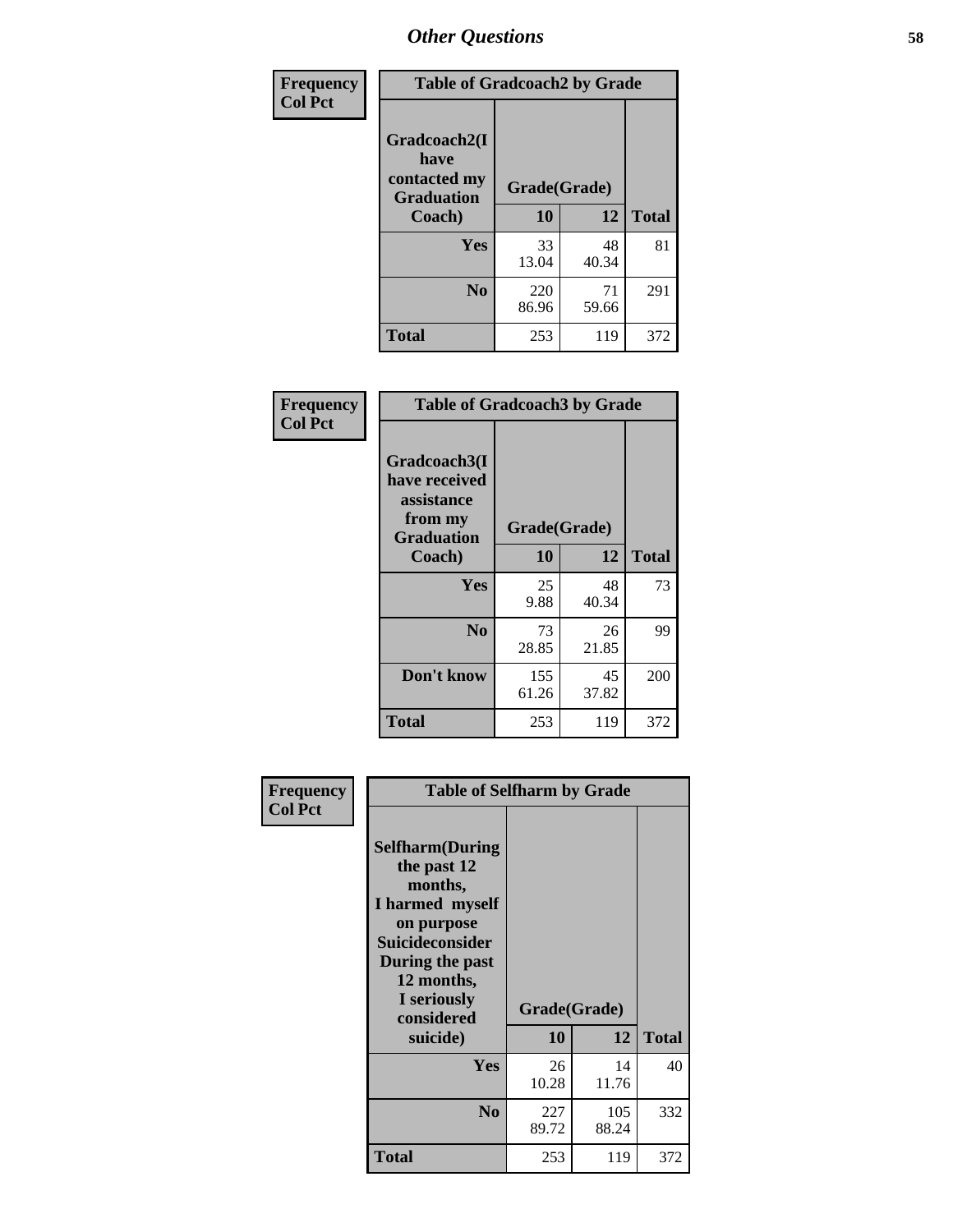| <b>Frequency</b> |                 |              | <b>Table of Suicideconsider by Grade</b> |              |  |
|------------------|-----------------|--------------|------------------------------------------|--------------|--|
| <b>Col Pct</b>   |                 | Grade(Grade) |                                          |              |  |
|                  | Suicideconsider | <b>10</b>    | 12                                       | <b>Total</b> |  |
|                  | Yes             | 35<br>13.83  | 13<br>10.92                              | 48           |  |
|                  | N <sub>0</sub>  | 218<br>86.17 | 106<br>89.08                             | 324          |  |
|                  | Total           | 253          | 119                                      | 372          |  |

| Frequency      | <b>Table of Suicideattempt by Grade</b>                            |              |              |              |
|----------------|--------------------------------------------------------------------|--------------|--------------|--------------|
| <b>Col Pct</b> | Suicideattempt(I<br>have attempted<br>suicide in the<br>last year) | Grade(Grade) |              |              |
|                |                                                                    | 10           | 12           | <b>Total</b> |
|                | Yes                                                                | 15<br>5.93   | 10<br>8.40   | 25           |
|                | N <sub>0</sub>                                                     | 238<br>94.07 | 109<br>91.60 | 347          |
|                | <b>Total</b>                                                       | 253          | 119          | 372          |

| Frequency      | <b>Table of Instantmessaged by Grade</b>                       |              |             |              |  |
|----------------|----------------------------------------------------------------|--------------|-------------|--------------|--|
| <b>Col Pct</b> | <b>Instantmessaged</b> (I<br>have instant<br>messaged people I | Grade(Grade) |             |              |  |
|                | do not even know)                                              | 10           | 12          | <b>Total</b> |  |
|                | Yes                                                            | 111<br>43.87 | 46<br>38.66 | 157          |  |
|                | N <sub>0</sub>                                                 | 142<br>56.13 | 73<br>61.34 | 215          |  |
|                | <b>Total</b>                                                   | 253          | 119         | 372          |  |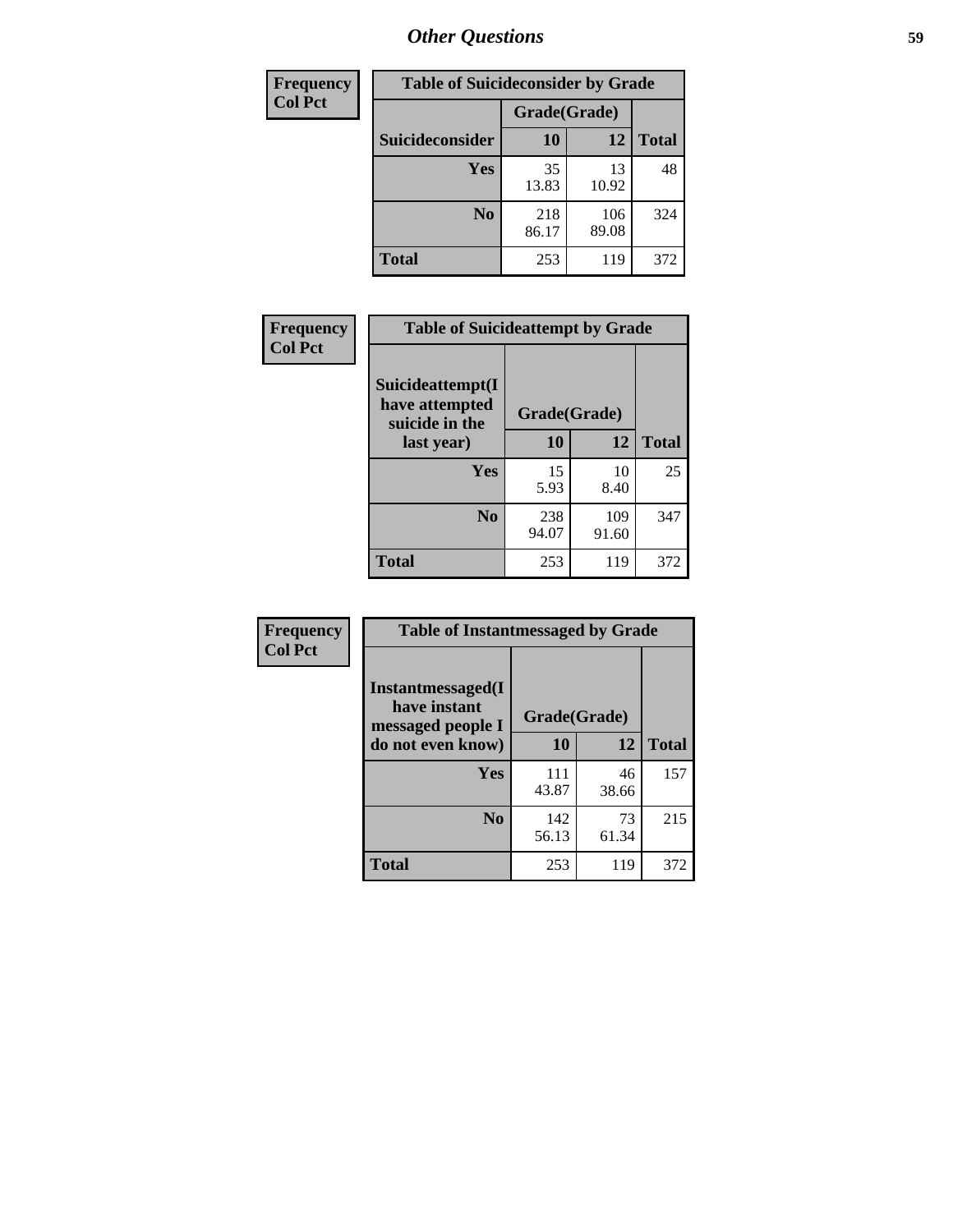| Frequency      | <b>Table of Getsalong by Grade</b>                          |                    |             |              |  |  |  |
|----------------|-------------------------------------------------------------|--------------------|-------------|--------------|--|--|--|
| <b>Col Pct</b> | <b>Getsalong</b> (I get<br>along with other<br>students and | Grade(Grade)<br>10 |             | <b>Total</b> |  |  |  |
|                | adults)                                                     |                    | 12          |              |  |  |  |
|                | <b>Strongly Agree</b>                                       | 129<br>50.99       | 64<br>53.78 | 193          |  |  |  |
|                | <b>Somewhat Agree</b>                                       | 112<br>44.27       | 49<br>41.18 | 161          |  |  |  |
|                | <b>Somewhat Disagree</b>                                    | 6<br>2.37          | 3<br>2.52   | 9            |  |  |  |
|                | <b>Strongly Disagree</b>                                    | 6<br>2.37          | 3<br>2.52   | 9            |  |  |  |
|                | <b>Total</b>                                                | 253                | 119         | 372          |  |  |  |

| Frequency      | <b>Table of Safehome by Grade</b> |                           |             |              |  |  |  |
|----------------|-----------------------------------|---------------------------|-------------|--------------|--|--|--|
| <b>Col Pct</b> | Safehome(I feel<br>safe at home)  | Grade(Grade)<br><b>10</b> | 12          | <b>Total</b> |  |  |  |
|                | <b>Strongly Agree</b>             | 164<br>64.82              | 84<br>70.59 | 248          |  |  |  |
|                | <b>Somewhat Agree</b>             | 60<br>23.72               | 26<br>21.85 | 86           |  |  |  |
|                | <b>Somewhat Disagree</b>          | 15<br>5.93                | 6<br>5.04   | 21           |  |  |  |
|                | <b>Strongly Disagree</b>          | 14<br>5.53                | 3<br>2.52   | 17           |  |  |  |
|                | <b>Total</b>                      | 253                       | 119         | 372          |  |  |  |

| Frequency      | <b>Table of Adulttalk by Grade</b>                                                  |              |             |              |  |  |  |
|----------------|-------------------------------------------------------------------------------------|--------------|-------------|--------------|--|--|--|
| <b>Col Pct</b> | <b>Adulttalk(I</b><br>know an<br>adult at<br>school that<br>I can talk<br>with if I | Grade(Grade) |             |              |  |  |  |
|                | need help)                                                                          | 10           | 12          | <b>Total</b> |  |  |  |
|                | Yes                                                                                 | 187<br>73.91 | 83<br>69.75 | 270          |  |  |  |
|                | N <sub>0</sub>                                                                      | 66<br>26.09  | 36<br>30.25 | 102          |  |  |  |
|                | <b>Total</b>                                                                        | 253          | 119         | 372          |  |  |  |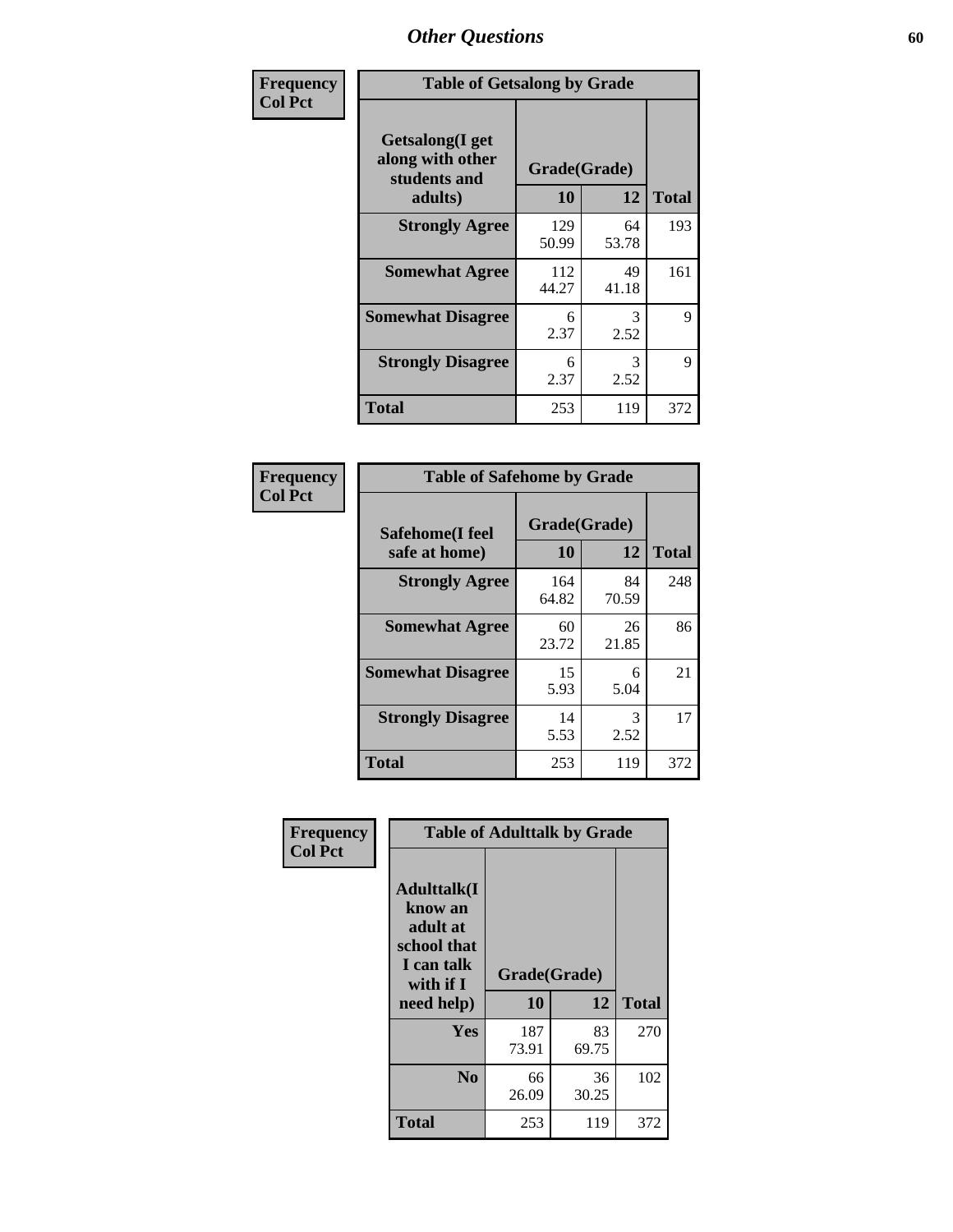**Frequency Row Pct**

r

| <b>Table of Grade by Tytime</b> |             |                                                                                         |             |             |             |             |              |  |  |  |
|---------------------------------|-------------|-----------------------------------------------------------------------------------------|-------------|-------------|-------------|-------------|--------------|--|--|--|
|                                 |             | Tytime (On an average school day,<br>how much unsupervised time do I spend watching TV) |             |             |             |             |              |  |  |  |
|                                 |             | <b>Less that</b>                                                                        |             | $2 - 3$     | $4 - 5$     | $6+$        |              |  |  |  |
| Grade(Grade)                    | None        | hour/day                                                                                | hour/day    | hours/day   | hours/day   | hours/day   | <b>Total</b> |  |  |  |
| 10                              | 33<br>13.04 | 57<br>22.53                                                                             | 28<br>11.07 | 65<br>25.69 | 42<br>16.60 | 28<br>11.07 | 253          |  |  |  |
| 12                              | 23<br>19.33 | 21<br>17.65                                                                             | 14<br>11.76 | 38<br>31.93 | 7.56        | 14<br>11.76 | 119          |  |  |  |
| <b>Total</b>                    | 56          | 78                                                                                      | 42          | 103         | 51          | 42          | 372          |  |  |  |

**Frequency Row Pct**

| <b>Table of Grade by Computertime</b> |             |                                                                                                   |             |                      |                      |                   |              |  |  |  |
|---------------------------------------|-------------|---------------------------------------------------------------------------------------------------|-------------|----------------------|----------------------|-------------------|--------------|--|--|--|
|                                       |             | Computertime (On an average school day,<br>how much unsupervised time do I spend on the computer) |             |                      |                      |                   |              |  |  |  |
| Grade(Grade)                          | None        | <b>Less that</b><br>hour/day                                                                      | hour/day    | $2 - 3$<br>hours/day | $4 - 5$<br>hours/day | $6+$<br>hours/day | <b>Total</b> |  |  |  |
| 10                                    | 57<br>22.53 | 54<br>21.34                                                                                       | 37<br>14.62 | 69<br>27.27          | 18<br>7.11           | 18<br>7.11        | 253          |  |  |  |
| 12                                    | 31<br>26.05 | 27<br>13<br>29<br>14<br>10.92<br>24.37<br>4.20<br>22.69<br>11.76                                  |             |                      |                      |                   |              |  |  |  |
| <b>Total</b>                          | 88          | 81                                                                                                | 50          | 98                   | 32                   | 23                | 372          |  |  |  |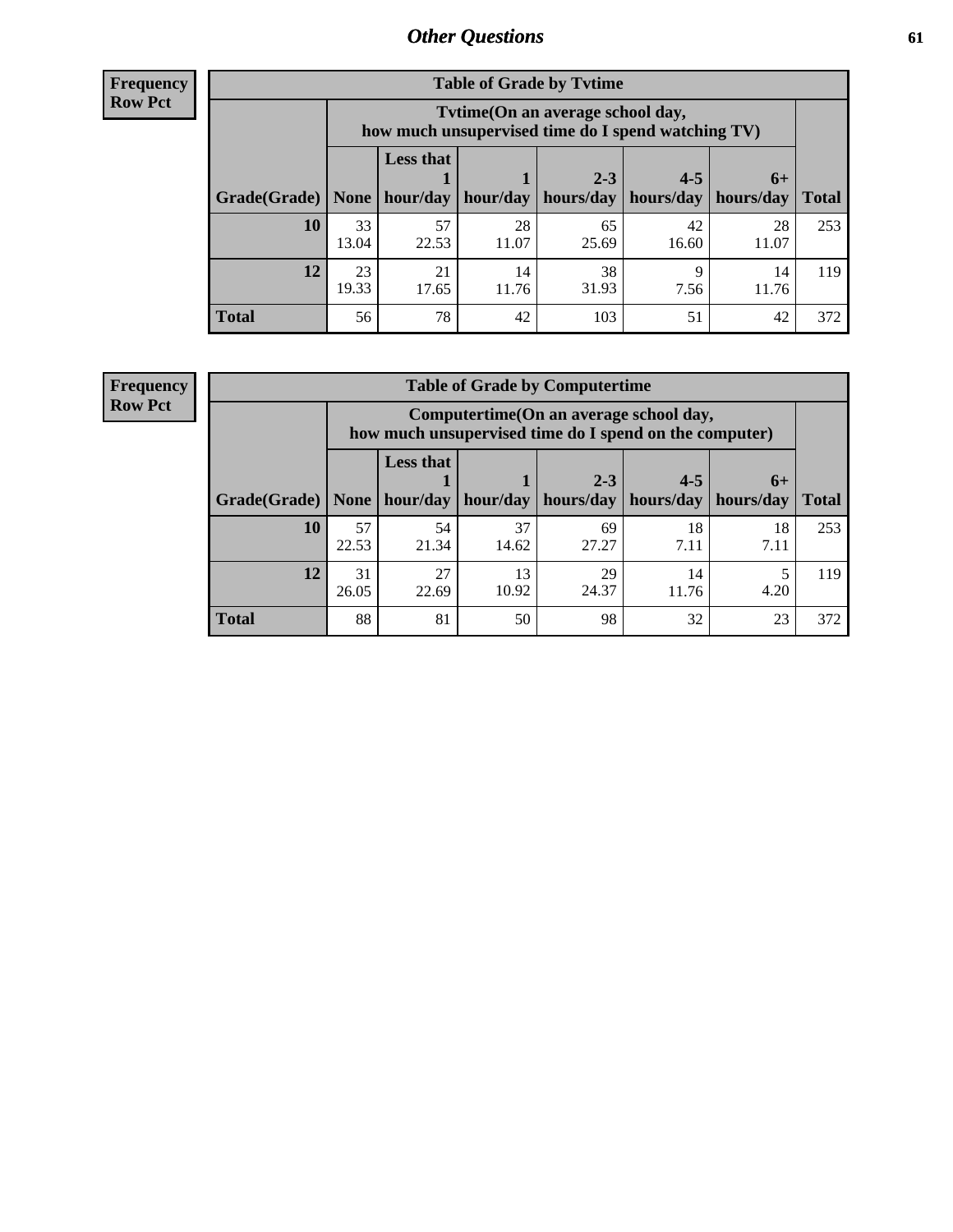#### *Questions about Driving Laws* **62** *Driving Questions were asked only of high school students.*

| <b>Frequency</b> |
|------------------|
| <b>Row Pct</b>   |

| <b>Table of Grade by License1</b> |                  |                                                                                                                                           |           |            |               |              |  |  |  |  |
|-----------------------------------|------------------|-------------------------------------------------------------------------------------------------------------------------------------------|-----------|------------|---------------|--------------|--|--|--|--|
|                                   |                  | License1(During the first 6 months of driving<br>with a provisional license,<br>the only passengers who can ride with the<br>driver are:) |           |            |               |              |  |  |  |  |
| Grade(Grade)                      | <b>Parent or</b> | Family<br><b>Guardian</b>   Members                                                                                                       | Friends   | Anyone     | Don't<br>Know | <b>Total</b> |  |  |  |  |
| 10                                | 91<br>35.97      | 111<br>43.87                                                                                                                              | 3<br>1.19 | 17<br>6.72 | 31<br>12.25   | 253          |  |  |  |  |
| 12                                | 42<br>35.29      | 58<br>2<br>13<br>4<br>10.92<br>48.74<br>1.68<br>3.36                                                                                      |           |            |               |              |  |  |  |  |
| <b>Total</b>                      | 133              | 169                                                                                                                                       | 5         | 21         | 44            | 372          |  |  |  |  |

| Frequency      |              | <b>Table of Grade by License2</b>                                                                        |                  |                  |                                                      |                      |              |  |
|----------------|--------------|----------------------------------------------------------------------------------------------------------|------------------|------------------|------------------------------------------------------|----------------------|--------------|--|
| <b>Row Pct</b> |              | License2(17 yr old drivers with a<br>provisional driver's license cannot<br>drive between the hours of:) |                  |                  |                                                      |                      |              |  |
|                | Grade(Grade) | <b>Midnight</b><br>to 6am                                                                                | 1am<br>to<br>5am | 1am<br>to<br>6am | N <sub>0</sub><br>curfew<br>for $17$<br>year<br>olds | Don't<br><b>Know</b> | <b>Total</b> |  |
|                | 10           | 130<br>51.38                                                                                             | 36<br>14.23      | 14<br>5.53       | 20<br>7.91                                           | 53<br>20.95          | 253          |  |
|                | 12           | 63<br>52.94                                                                                              | 18<br>15.13      | 11<br>9.24       | 11<br>9.24                                           | 16<br>13.45          | 119          |  |
|                | <b>Total</b> | 193                                                                                                      | 54               | 25               | 31                                                   | 69                   | 372          |  |

| Frequency      |              | <b>Table of Grade by License3</b> |                                                                                        |             |           |             |               |              |  |  |
|----------------|--------------|-----------------------------------|----------------------------------------------------------------------------------------|-------------|-----------|-------------|---------------|--------------|--|--|
| <b>Row Pct</b> |              |                                   | License3(For drivers under the age of 21,<br>what level of alcohol is considered DUI?) |             |           |             |               |              |  |  |
|                | Grade(Grade) | Any<br><b>Amount</b>              | 0.02                                                                                   | 0.04        | 0.06      | 0.08        | Don't<br>know | <b>Total</b> |  |  |
|                | 10           | 58<br>22.92                       | 80<br>31.62                                                                            | 26<br>10.28 | 9<br>3.56 | 27<br>10.67 | 53<br>20.95   | 253          |  |  |
|                | 12           | 38<br>31.93                       | 34<br>28.57                                                                            | 14<br>11.76 | 3<br>2.52 | 6<br>5.04   | 24<br>20.17   | 119          |  |  |
|                | <b>Total</b> | 96                                | 114                                                                                    | 40          | 12        | 33          | 77            | 372          |  |  |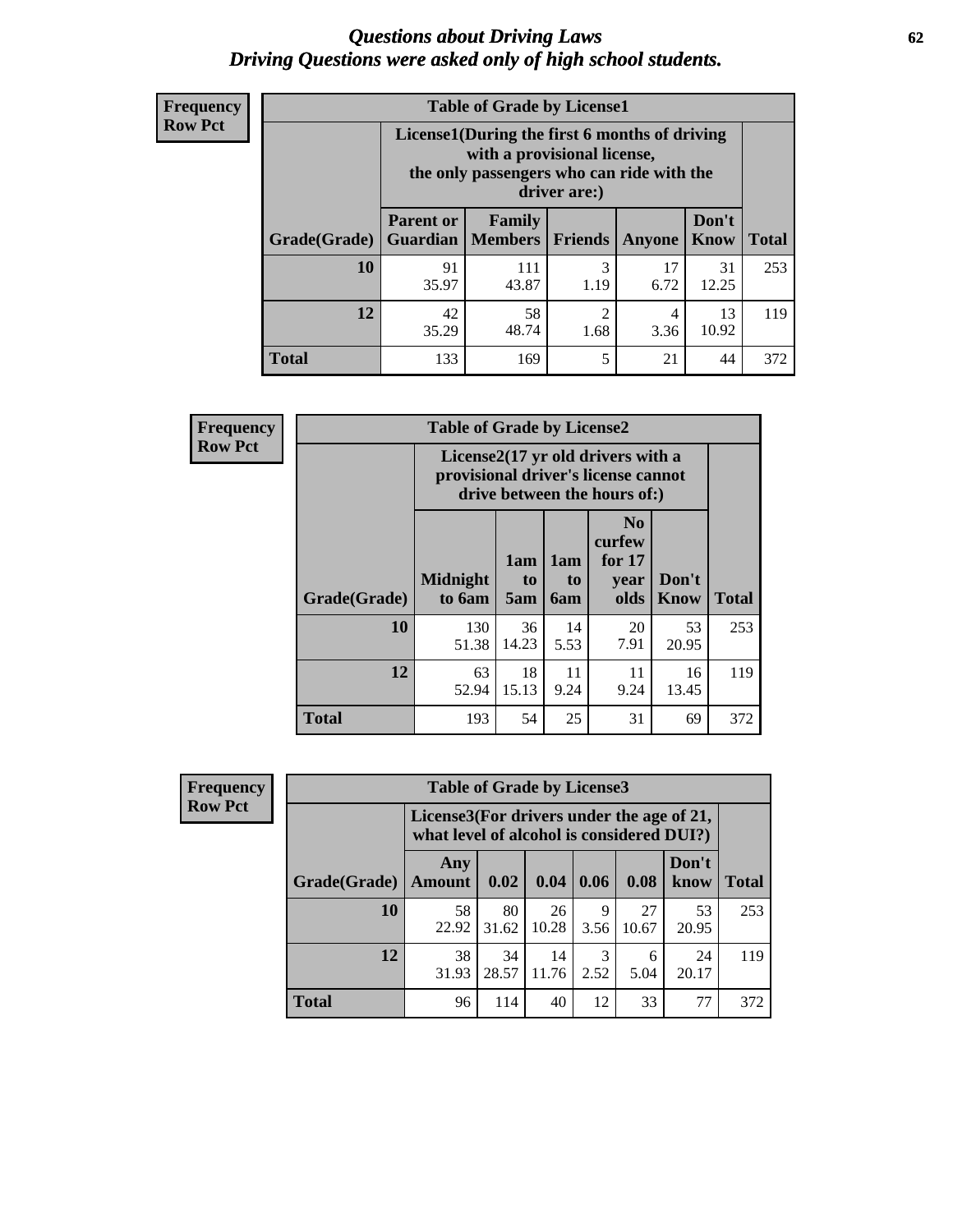#### *Questions about Driving Laws* **63** *Driving Questions were asked only of high school students.*

**Frequency Row Pct**

| <b>Table of Grade by License4</b> |             |                                                                                                                                                                                                                                                                                |             |             |            |             |     |  |  |
|-----------------------------------|-------------|--------------------------------------------------------------------------------------------------------------------------------------------------------------------------------------------------------------------------------------------------------------------------------|-------------|-------------|------------|-------------|-----|--|--|
|                                   |             | License4(A driver under 21 automatically<br>loses his/her license if caught exceeding the<br>posted speet limit by:)<br>Can't<br>lose<br>license<br><b>Depends</b><br>$15+$<br>$25+$<br>$35+$<br>Don't<br>for<br>on<br><b>Total</b><br>mph<br>speeding<br>know<br>mph<br>judge |             |             |            |             |     |  |  |
| Grade(Grade)                      | mph         |                                                                                                                                                                                                                                                                                |             |             |            |             |     |  |  |
| 10                                | 63<br>24.90 | 34<br>13.44                                                                                                                                                                                                                                                                    | 30<br>11.86 | 32<br>12.65 | 17<br>6.72 | 77<br>30.43 | 253 |  |  |
| 12                                | 31<br>26.05 | 7<br>32<br>9<br>5<br>35<br>26.89<br>5.88<br>4.20<br>7.56<br>29.41                                                                                                                                                                                                              |             |             |            |             |     |  |  |
| <b>Total</b>                      | 94          | 66                                                                                                                                                                                                                                                                             | 37          | 41          | 22         | 112         | 372 |  |  |

| Frequency      | <b>Table of Grade by License5</b> |             |                                                                                                                                      |                     |       |
|----------------|-----------------------------------|-------------|--------------------------------------------------------------------------------------------------------------------------------------|---------------------|-------|
| <b>Row Pct</b> |                                   |             | License5(A)<br>Georgia teenager<br>with family<br>connections or a<br>good lawyer can<br>break a teen<br>driving law and<br>license) | keep their driver's |       |
|                | Grade(Grade)                      | <b>Yes</b>  | N <sub>0</sub>                                                                                                                       | Don't<br>know       | Total |
|                | 10                                | 43<br>17.00 | 111<br>43.87                                                                                                                         | 99<br>39.13         | 253   |
|                | 12                                | 43<br>36.13 | 46<br>38.66                                                                                                                          | 30<br>25.21         | 119   |
|                | <b>Total</b>                      | 86          | 157                                                                                                                                  | 129                 | 372   |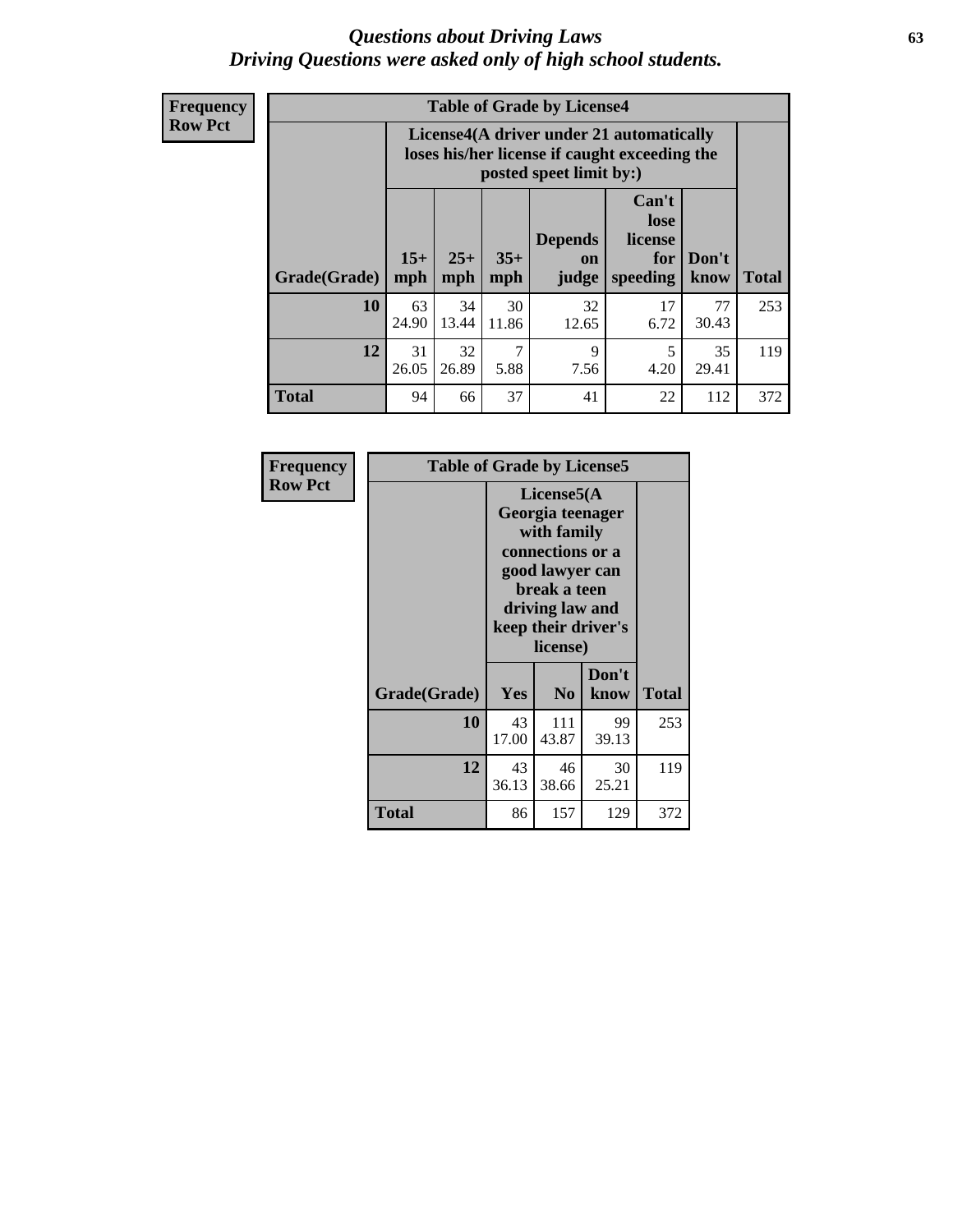#### *Questions about Driving Laws* **64** *Driving Questions were asked only of high school students.*

| <b>Frequency</b> | <b>Table of Grade by License6</b> |                                                                                                                                                 |                |               |              |
|------------------|-----------------------------------|-------------------------------------------------------------------------------------------------------------------------------------------------|----------------|---------------|--------------|
| <b>Row Pct</b>   |                                   | License <sub>6</sub> (I know a<br>friend or<br>classmate that<br>broke a teen<br>driving law,<br>but was allowed to<br>keep his/her<br>license) |                |               |              |
|                  | Grade(Grade)                      | <b>Yes</b>                                                                                                                                      | N <sub>0</sub> | Don't<br>know | <b>Total</b> |
|                  | 10                                | 69<br>27.27                                                                                                                                     | 104<br>41.11   | 80<br>31.62   | 253          |
|                  | 12                                | 21<br>53<br>45<br>37.82<br>44.54<br>17.65                                                                                                       |                |               | 119          |
|                  | Total                             | 122                                                                                                                                             | 149            | 101           | 372          |

| <b>Frequency</b> | <b>Table of Grade by License7</b> |                                                                             |                                                                                               |                                                   |                        |              |  |
|------------------|-----------------------------------|-----------------------------------------------------------------------------|-----------------------------------------------------------------------------------------------|---------------------------------------------------|------------------------|--------------|--|
| <b>Row Pct</b>   |                                   |                                                                             | License7(A student under the age of 18 cam loser<br>his/her driving privileges if he or she:) |                                                   |                        |              |  |
|                  | Grade(Grade)                      | <b>Have</b><br>more than<br>10<br>unexcused<br>absences<br>per school<br>yr | Drop out<br>without  <br>graduating                                                           | <b>Bring</b><br>alcohol/drugs/weapon<br>to school | All of<br>the<br>above | <b>Total</b> |  |
|                  | 10                                | 22<br>8.70                                                                  | 25<br>9.88                                                                                    | 10<br>3.95                                        | 196<br>77.47           | 253          |  |
|                  | 12                                | 16<br>13.45                                                                 | 15<br>12.61                                                                                   | 4<br>3.36                                         | 84<br>70.59            | 119          |  |
|                  | <b>Total</b>                      | 38                                                                          | 40                                                                                            | 14                                                | 280                    | 372          |  |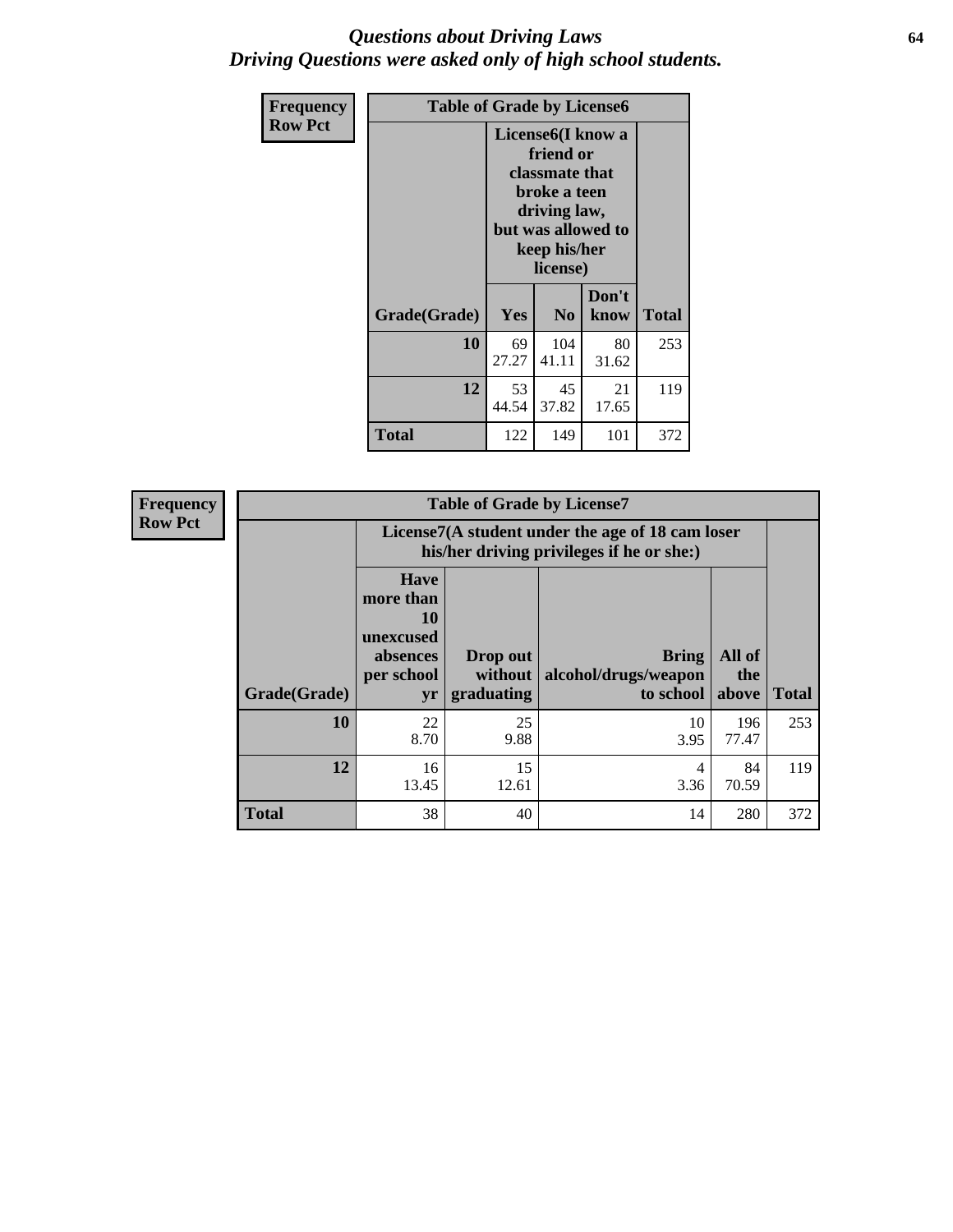# *Select Results by Gender* **65**

| Frequency      | <b>Table of SchoolClimate2 by Gender</b>          |                                 |              |              |
|----------------|---------------------------------------------------|---------------------------------|--------------|--------------|
| <b>Col Pct</b> | SchoolClimate2(I<br>feel successful at<br>school) | Gender(Gender)<br><b>Female</b> | <b>Male</b>  | <b>Total</b> |
|                | <b>Strongly Agree</b>                             | 55<br>32.35                     | 50<br>24.75  | 105          |
|                | <b>Somewhat Agree</b>                             | 101<br>59.41                    | 117<br>57.92 | 218          |
|                | <b>Somewhat Disagree</b>                          | 10<br>5.88                      | 26<br>12.87  | 36           |
|                | <b>Strongly Disagree</b>                          | 4<br>2.35                       | 9<br>4.46    | 13           |
|                | <b>Total</b>                                      | 170                             | 202          | 372          |

| <b>Frequency</b> | <b>Table of SchoolClimate6 by Gender</b>                 |                                 |              |     |  |
|------------------|----------------------------------------------------------|---------------------------------|--------------|-----|--|
| <b>Col Pct</b>   | <b>SchoolClimate6(Teachers</b><br>treat me with respect) | Gender(Gender)<br><b>Female</b> | <b>Total</b> |     |  |
|                  | <b>Strongly Agree</b>                                    | 63<br>37.06                     | 69<br>34.16  | 132 |  |
|                  | <b>Somewhat Agree</b>                                    | 72<br>42.35                     | 78<br>38.61  | 150 |  |
|                  | <b>Somewhat Disagree</b>                                 | 23<br>13.53                     | 33<br>16.34  | 56  |  |
|                  | <b>Strongly Disagree</b>                                 | 12<br>7.06                      | 22<br>10.89  | 34  |  |
|                  | <b>Total</b>                                             | 170                             | 202          | 372 |  |

| Frequency      | <b>Table of SchoolClimate8 by Gender</b>                                             |                                 |             |              |
|----------------|--------------------------------------------------------------------------------------|---------------------------------|-------------|--------------|
| <b>Col Pct</b> | <b>SchoolClimate8(Students</b><br>are frequently<br>recognized for good<br>behavior) | Gender(Gender)<br><b>Female</b> | <b>Male</b> | <b>Total</b> |
|                | <b>Strongly Agree</b>                                                                | 36<br>21.18                     | 37<br>18.32 | 73           |
|                | <b>Somewhat Agree</b>                                                                | 83<br>48.82                     | 97<br>48.02 | 180          |
|                | <b>Somewhat Disagree</b>                                                             | 33<br>19.41                     | 40<br>19.80 | 73           |
|                | <b>Strongly Disagree</b>                                                             | 18<br>10.59                     | 28<br>13.86 | 46           |
|                | Total                                                                                | 170                             | 202         | 372          |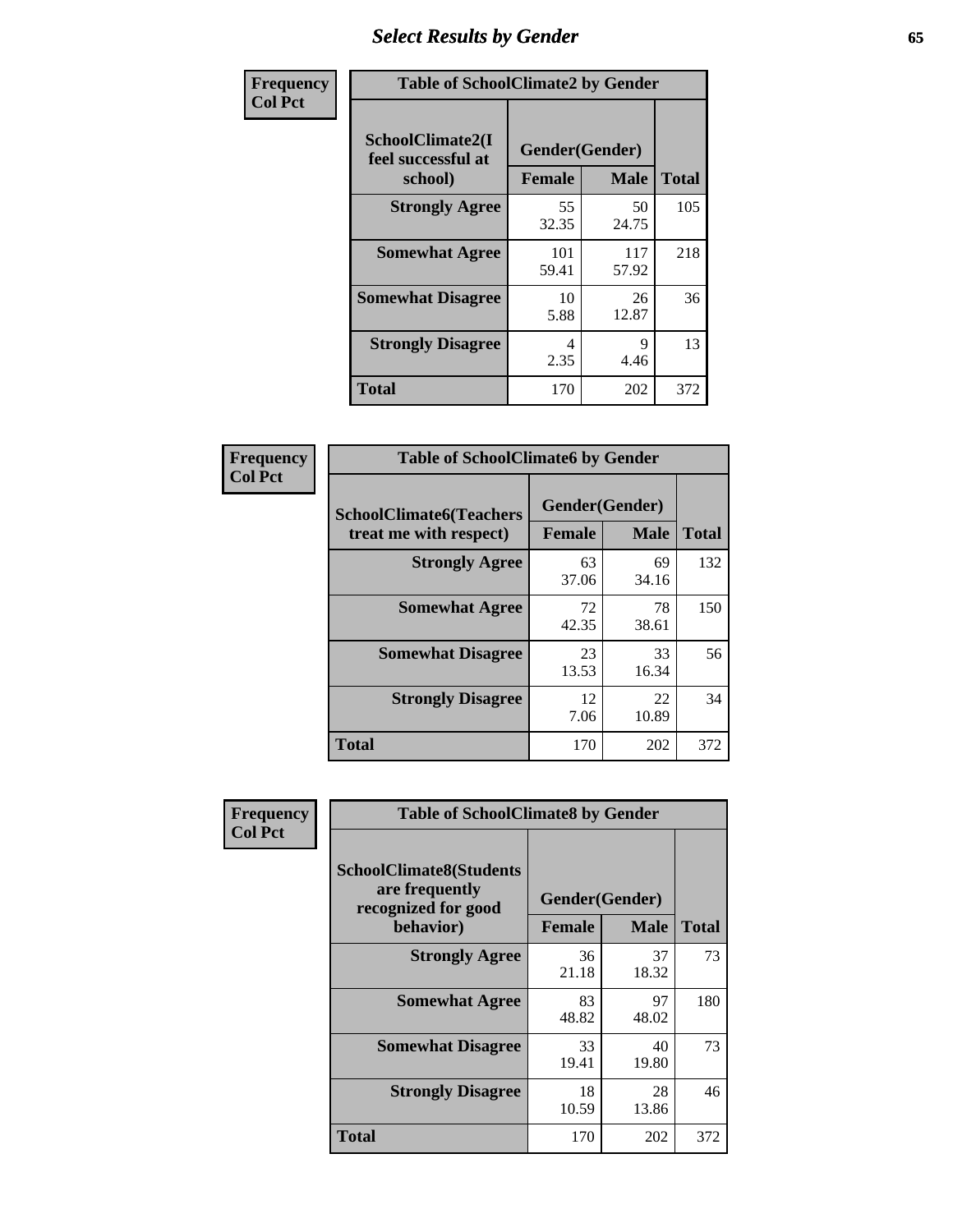# *Select Results by Gender* **66**

| Frequency      | <b>Table of Gender by Dropout</b> |                                                                        |                |              |
|----------------|-----------------------------------|------------------------------------------------------------------------|----------------|--------------|
| <b>Row Pct</b> |                                   | Dropout(I<br>have<br>thought<br>about<br>dropping<br>out of<br>school) |                |              |
|                | Gender(Gender)                    | Yes                                                                    | N <sub>0</sub> | <b>Total</b> |
|                | <b>Female</b>                     | 64<br>37.65                                                            | 106<br>62.35   | 170          |
|                | <b>Male</b>                       | 77<br>38.12                                                            | 125<br>61.88   | 202          |
|                | <b>Total</b>                      | 141                                                                    | 231            | 372          |

| <b>Frequency</b> | <b>Table of Gender by Dropoutreason</b> |                                                                    |              |                                 |                                |              |              |
|------------------|-----------------------------------------|--------------------------------------------------------------------|--------------|---------------------------------|--------------------------------|--------------|--------------|
| <b>Row Pct</b>   |                                         | Dropoutreason(If I dropped out the<br>reason would most likely be) |              |                                 |                                |              |              |
|                  | Gender(Gender)                          | Won't<br>Drop<br>out                                               | <b>Bored</b> | <b>Family</b><br><b>Reasons</b> | <b>Being</b><br><b>Bullied</b> | <b>Other</b> | <b>Total</b> |
|                  | <b>Female</b>                           | 90<br>52.94                                                        | 8<br>4.71    | 29<br>17.06                     | 0.59                           | 42<br>24.71  | 170          |
|                  | <b>Male</b>                             | 107<br>52.97                                                       | 38<br>18.81  | 18<br>8.91                      | 4<br>1.98                      | 35<br>17.33  | 202          |
|                  | <b>Total</b>                            | 197                                                                | 46           | 47                              | 5                              | 77           | 372          |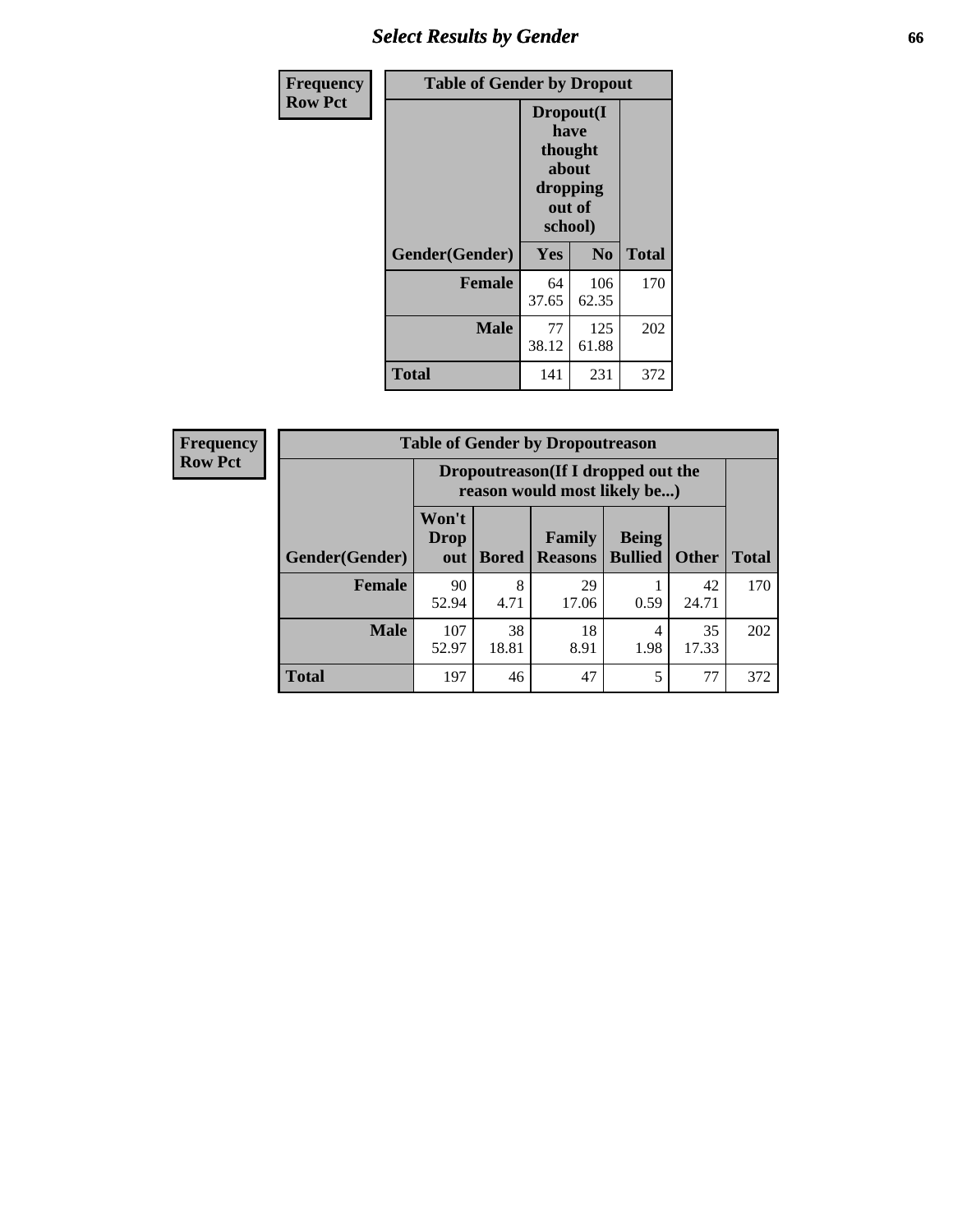*School Safety* **67**

| Frequency      | <b>Table of Gender by Bullied2</b> |                 |                |              |
|----------------|------------------------------------|-----------------|----------------|--------------|
| <b>Row Pct</b> |                                    | <b>Bullied2</b> |                |              |
|                | Gender(Gender)                     | <b>Yes</b>      | N <sub>0</sub> | <b>Total</b> |
|                | <b>Female</b>                      | 26<br>15.29     | 144<br>84.71   | 170          |
|                | <b>Male</b>                        | 17<br>8.42      | 185<br>91.58   | 202          |
|                | <b>Total</b>                       | 43              | 329            | 372          |

| <b>Frequency</b> | <b>Table of Gender by Bulliedothers2</b> |                       |                |       |
|------------------|------------------------------------------|-----------------------|----------------|-------|
| <b>Row Pct</b>   |                                          | <b>Bulliedothers2</b> |                |       |
|                  | Gender(Gender)                           | <b>Yes</b>            | N <sub>0</sub> | Total |
|                  | <b>Female</b>                            | 11<br>6.47            | 159<br>93.53   | 170   |
|                  | <b>Male</b>                              | 14<br>6.93            | 188<br>93.07   | 202   |
|                  | <b>Total</b>                             | 25                    | 347            | 372   |

| Frequency      | <b>Table of Gender by Weaponschool2</b> |                      |                |              |
|----------------|-----------------------------------------|----------------------|----------------|--------------|
| <b>Row Pct</b> |                                         | <b>Weaponschool2</b> |                |              |
|                | Gender(Gender)                          | Yes                  | N <sub>0</sub> | <b>Total</b> |
|                | <b>Female</b>                           | 1.18                 | 168<br>98.82   | 170          |
|                | <b>Male</b>                             | 3<br>1.49            | 199<br>98.51   | 202          |
|                | <b>Total</b>                            | 5                    | 367            | 372          |

| Frequency      | <b>Table of Gender by Absentunsafe2</b> |               |                |              |
|----------------|-----------------------------------------|---------------|----------------|--------------|
| <b>Row Pct</b> |                                         | Absentunsafe2 |                |              |
|                | Gender(Gender)                          | Yes           | N <sub>0</sub> | <b>Total</b> |
|                | <b>Female</b>                           | 4.12          | 163<br>95.88   | 170          |
|                | <b>Male</b>                             | 1.98          | 198<br>98.02   | 202          |
|                | <b>Total</b>                            | 11            | 361            | 372          |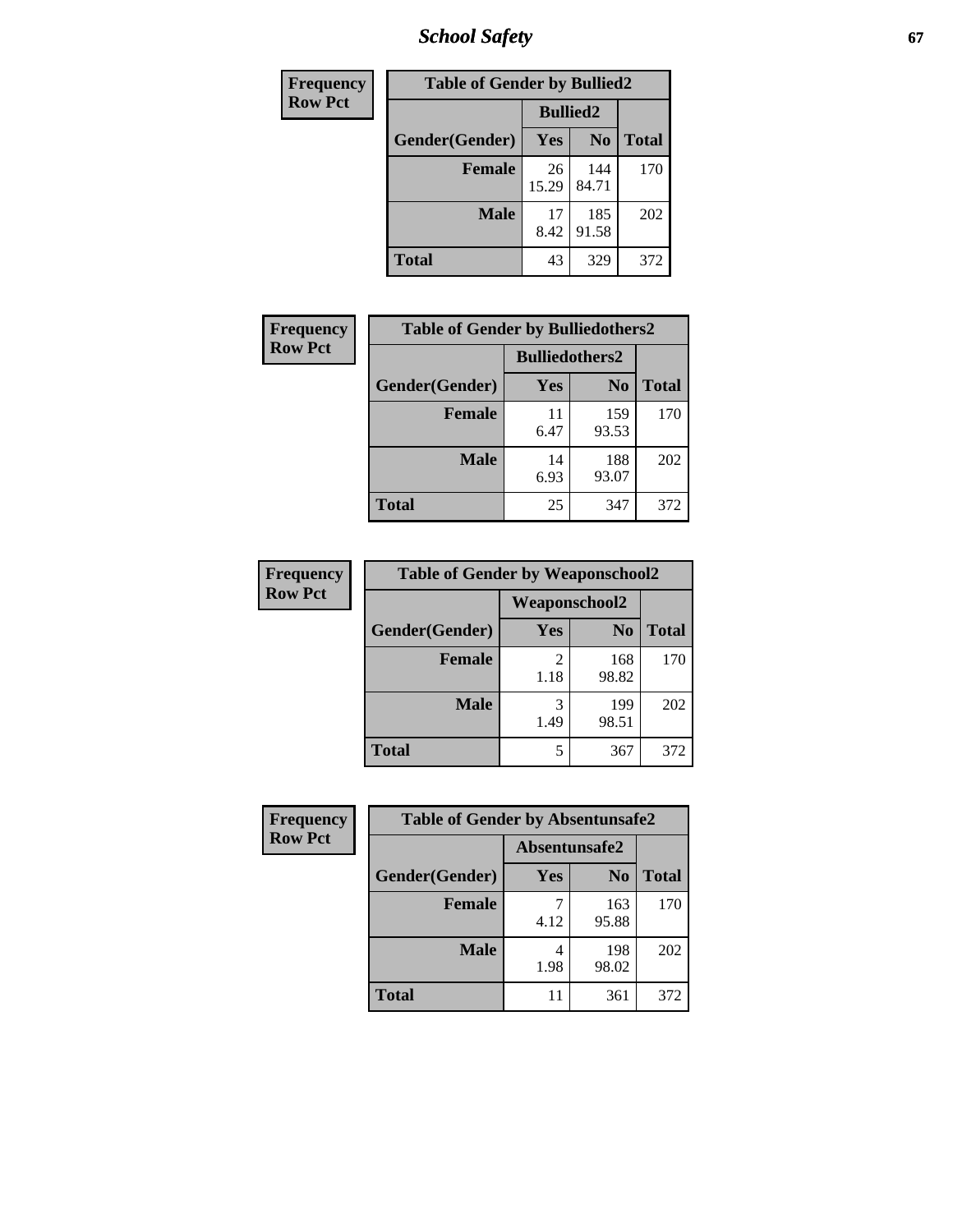*School Safety* **68**

| Frequency      | <b>Table of Gender by Gangself</b> |                                                                                                |              |              |
|----------------|------------------------------------|------------------------------------------------------------------------------------------------|--------------|--------------|
| <b>Row Pct</b> |                                    | Gangself(I<br>have<br>participated<br>in illegal gang<br>activities in<br>the past 30<br>days) |              |              |
|                | Gender(Gender)                     | Yes                                                                                            | No           | <b>Total</b> |
|                | <b>Female</b>                      | 7<br>4.12                                                                                      | 163<br>95.88 | 170          |
|                | <b>Male</b>                        | 11<br>5.45                                                                                     | 191<br>94.55 | 202          |
|                | <b>Total</b>                       | 18                                                                                             | 354          | 372          |

| Frequency      | <b>Table of Gender by Gangpeers</b> |                                                                                                                             |                |              |  |
|----------------|-------------------------------------|-----------------------------------------------------------------------------------------------------------------------------|----------------|--------------|--|
| <b>Row Pct</b> |                                     | <b>Gangpeers</b> (I<br>have friends<br>who have<br>participated<br>in illegal gang<br>activities in<br>the past 30<br>days) |                |              |  |
|                | Gender(Gender)                      | Yes                                                                                                                         | N <sub>0</sub> | <b>Total</b> |  |
|                | <b>Female</b>                       | 48<br>28.24                                                                                                                 | 122<br>71.76   | 170          |  |
|                | <b>Male</b>                         | 60<br>29.70                                                                                                                 | 142<br>70.30   | 202          |  |
|                | <b>Total</b>                        | 108                                                                                                                         | 264            | 372          |  |

| Frequency      | <b>Table of Gender by Pickedon2</b> |             |                |              |
|----------------|-------------------------------------|-------------|----------------|--------------|
| <b>Row Pct</b> |                                     | Pickedon2   |                |              |
|                | Gender(Gender)                      | Yes         | N <sub>0</sub> | <b>Total</b> |
|                | <b>Female</b>                       | 69<br>40.59 | 101<br>59.41   | 170          |
|                | <b>Male</b>                         | 53<br>26.24 | 149<br>73.76   | 202          |
|                | <b>Total</b>                        | 122         | 250            | 372          |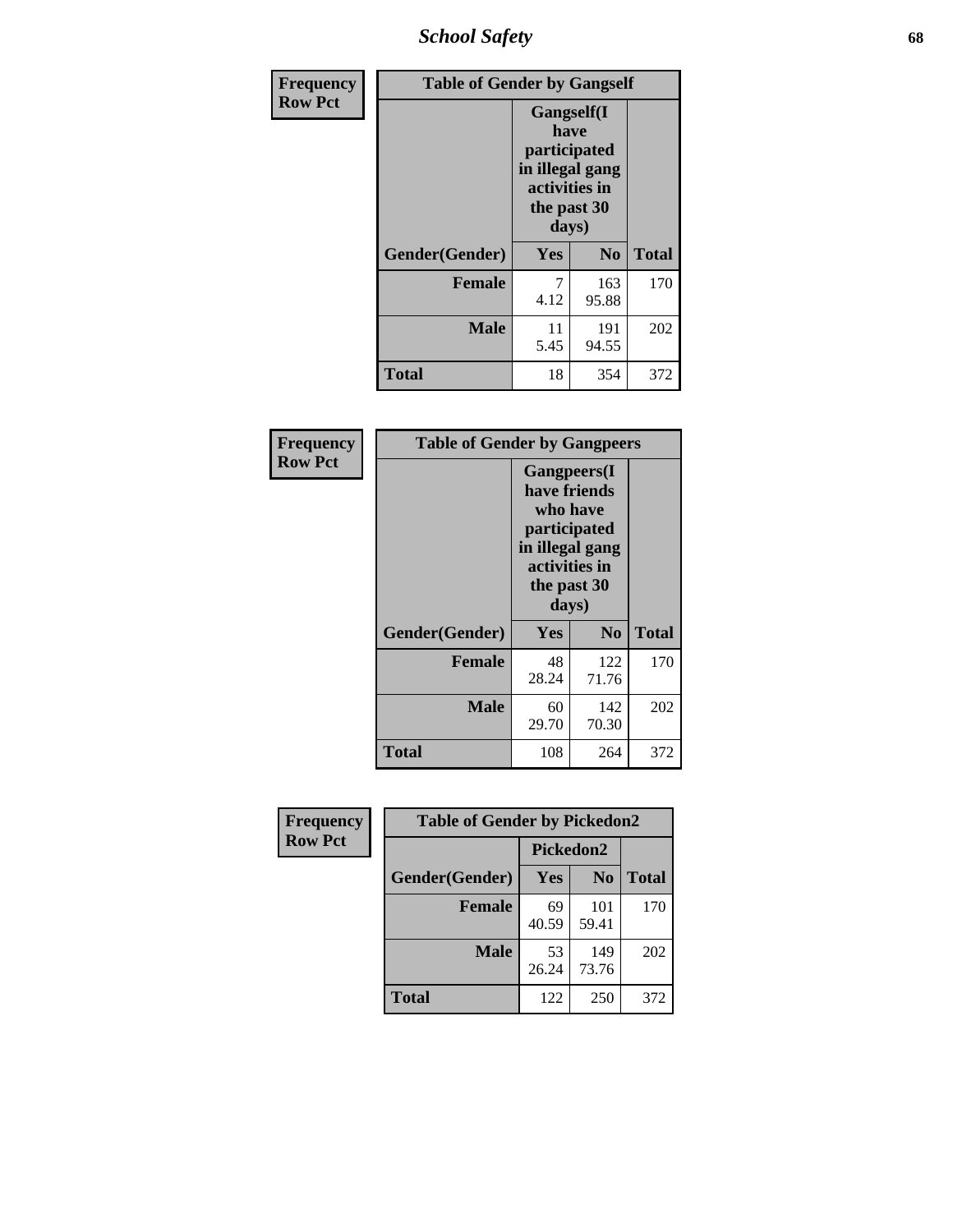*School Safety* **69**

| Frequency      | <b>Table of Gender by Safeschool2</b> |              |                |              |
|----------------|---------------------------------------|--------------|----------------|--------------|
| <b>Row Pct</b> |                                       | Safeschool2  |                |              |
|                | Gender(Gender)                        | Yes          | N <sub>0</sub> | <b>Total</b> |
|                | <b>Female</b>                         | 131<br>77.06 | 39<br>22.94    | 170          |
|                | Male                                  | 147<br>72.77 | 55<br>27.23    | 202          |
|                | <b>Total</b>                          | 278          | 94             | 372          |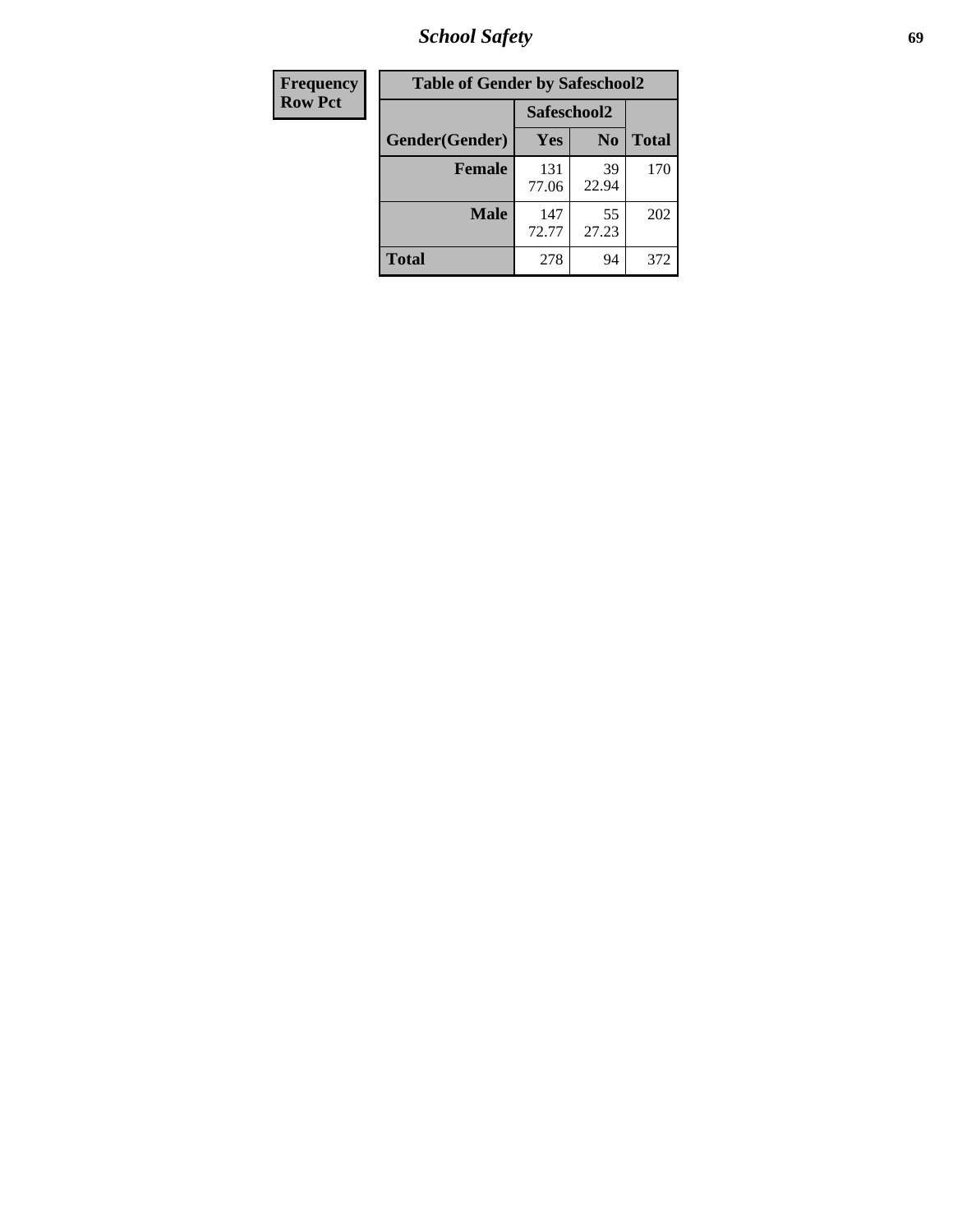# *Incidence of Drug Use* **70**

| Frequency      |                | <b>Table of Gender by AlcoholAlt</b>     |                |              |
|----------------|----------------|------------------------------------------|----------------|--------------|
| <b>Row Pct</b> |                | AlcoholAlt(Alcohol<br>use, past 30 days) |                |              |
|                | Gender(Gender) | Yes                                      | N <sub>0</sub> | <b>Total</b> |
|                | <b>Female</b>  | 37<br>21.76                              | 133<br>78.24   | 170          |
|                | <b>Male</b>    | 56<br>27.72                              | 146<br>72.28   | 202          |
|                | <b>Total</b>   | 93                                       | 279            | 372          |

| <b>Frequency</b> | <b>Table of Gender by TobaccoAny</b> |                                          |                |              |
|------------------|--------------------------------------|------------------------------------------|----------------|--------------|
| <b>Row Pct</b>   |                                      | TobaccoAny(Tobacco<br>use, past 30 days) |                |              |
|                  | Gender(Gender)                       | Yes                                      | N <sub>0</sub> | <b>Total</b> |
|                  | <b>Female</b>                        | 24<br>14.12                              | 146<br>85.88   | 170          |
|                  | <b>Male</b>                          | 51<br>25.25                              | 151<br>74.75   | 202          |
|                  | <b>Total</b>                         | 75                                       | 297            | 372          |

| <b>Frequency</b> | <b>Table of Gender by MarijuanaAlt</b> |             |                                              |       |
|------------------|----------------------------------------|-------------|----------------------------------------------|-------|
| <b>Row Pct</b>   |                                        |             | MarijuanaAlt(Marijuana<br>use, past 30 days) |       |
|                  | Gender(Gender)                         | <b>Yes</b>  | N <sub>0</sub>                               | Total |
|                  | <b>Female</b>                          | 11<br>6.47  | 159<br>93.53                                 | 170   |
|                  | <b>Male</b>                            | 22<br>10.89 | 180<br>89.11                                 | 202   |
|                  | <b>Total</b>                           | 33          | 339                                          | 372   |

| <b>Frequency</b> | <b>Table of Gender by OtherDrugAny</b> |                                                      |                |              |
|------------------|----------------------------------------|------------------------------------------------------|----------------|--------------|
| <b>Row Pct</b>   |                                        | <b>OtherDrugAny(Other</b><br>drug use, past 30 days) |                |              |
|                  | <b>Gender</b> (Gender)                 | <b>Yes</b>                                           | N <sub>0</sub> | <b>Total</b> |
|                  | <b>Female</b>                          | 12<br>7.06                                           | 158<br>92.94   | 170          |
|                  | <b>Male</b>                            | 12<br>5.94                                           | 190<br>94.06   | 202          |
|                  | <b>Total</b>                           | 24                                                   | 348            | 372          |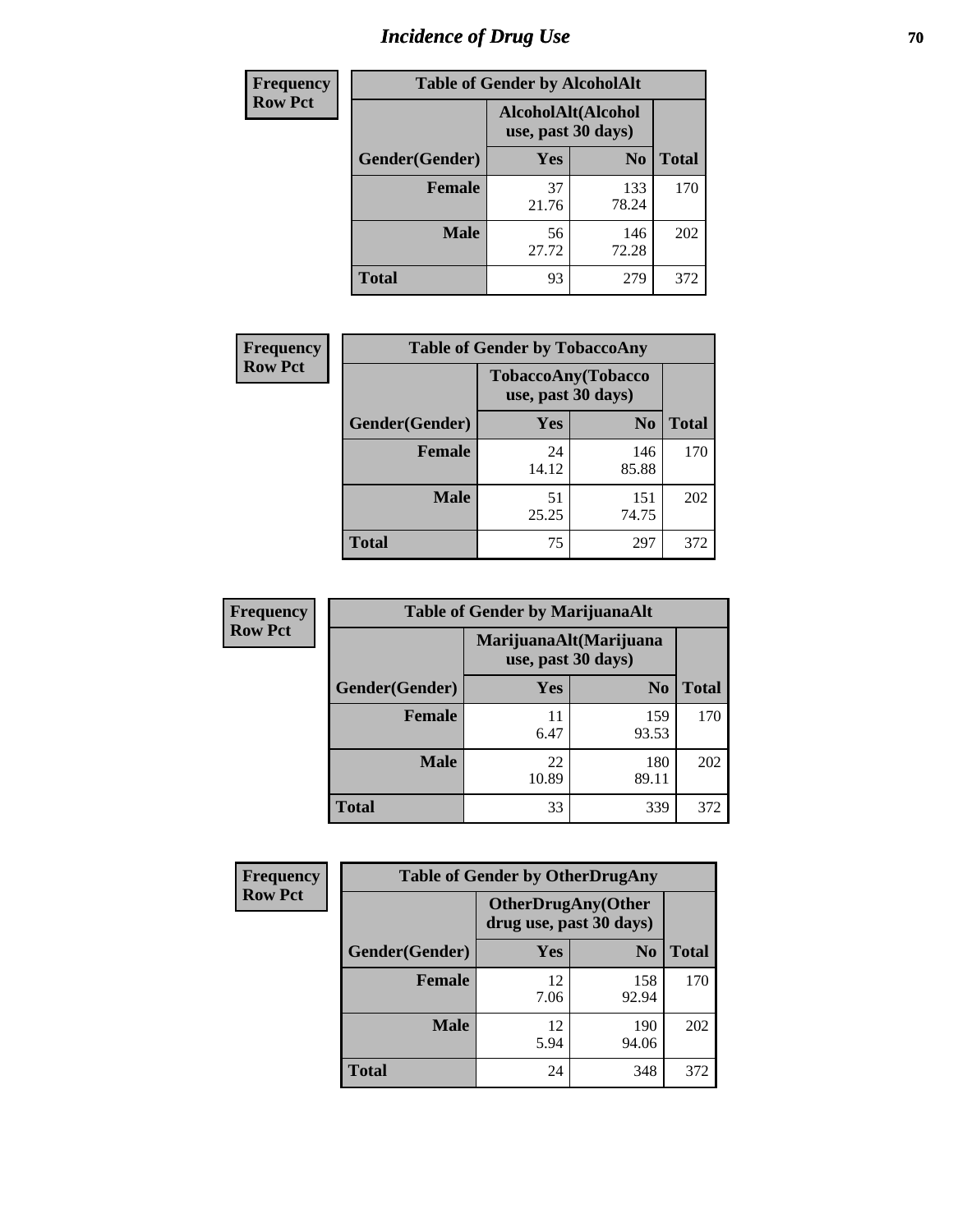### *Average Age at Onset of Use* **71** *Results for "Average Age at Onset of Use" questions exclude students who said they did not use that substance*

#### **Gender=Female**

| <i><b>Variable</b></i> | Label                                                              | <b>Mean</b> |
|------------------------|--------------------------------------------------------------------|-------------|
| Alcoholinit2           | I started using alcohol when I was                                 | 13.89       |
| Cigarettesinit2        | I started smoking tobacco when I was                               | 13.26       |
| Smokelessinit2         | I started chewing tobacco when I was                               | 13.00       |
| Marijuanainit2         | I started using marijuana when I was                               | 14.25       |
| Cocaineinit2           | I started using cocaine when I was                                 | 14.25       |
| Inhalantsinit2         | I started using inhalants when I was                               | 13.00       |
| Steroidsinit2          | I started using steroids when I was                                |             |
| Ecstasyinit2           | I started using ecstasy when I was                                 | 15.67       |
| Methinit2              | I started using methamphetamines when I was                        | 14.50       |
| Hallucinogensinit2     | I started using hallucinogens when I was                           | 15.00       |
| Prescription in t2     | I started using prescription drugs not prescribed to me when I was | 13.13       |

#### **Gender=Male**

| <b>Variable</b>    | Label                                                              | <b>Mean</b> |
|--------------------|--------------------------------------------------------------------|-------------|
| Alcoholinit2       | I started using alcohol when I was                                 | 13.35       |
| Cigarettesinit2    | I started smoking tobacco when I was                               | 13.46       |
| Smokelessinit2     | I started chewing tobacco when I was                               | 13.58       |
| Marijuanainit2     | I started using marijuana when I was                               | 13.97       |
| Cocaineinit2       | I started using cocaine when I was                                 | 13.00       |
| Inhalantsinit2     | I started using inhalants when I was                               | 10.60       |
| Steroidsinit2      | I started using steroids when I was                                | 13.50       |
| Ecstasyinit2       | I started using ecstasy when I was                                 | 18.00       |
| Methinit2          | I started using methamphetamines when I was                        | 15.00       |
| Hallucinogensinit2 | I started using hallucinogens when I was                           | 14.67       |
| Prescriptioninit2  | I started using prescription drugs not prescribed to me when I was | 14.36       |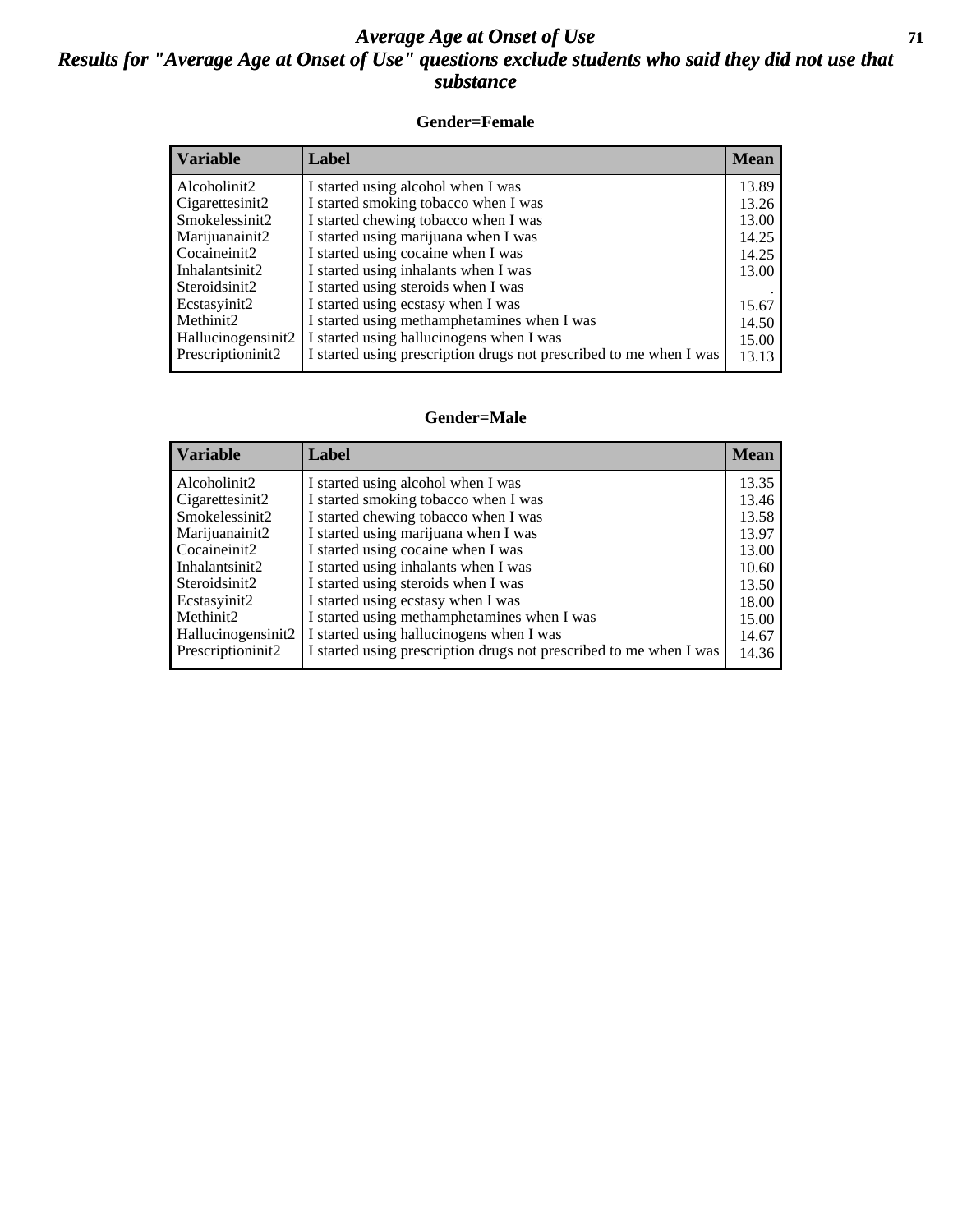# *I Think These Drugs are Harmful* **72**

| <b>Frequency</b> | <b>Table of Gender by Alcoholharmdich</b> |                                                   |                |              |
|------------------|-------------------------------------------|---------------------------------------------------|----------------|--------------|
| <b>Row Pct</b>   |                                           | Alcoholharmdich(I<br>think alcohol is<br>harmful) |                |              |
|                  | Gender(Gender)                            | Yes                                               | N <sub>0</sub> | <b>Total</b> |
|                  | <b>Female</b>                             | 138<br>81.18                                      | 32<br>18.82    | 170          |
|                  | <b>Male</b>                               | 166<br>82.18                                      | 36<br>17.82    | 202          |
|                  | Total                                     | 304                                               | 68             | 372          |

| Frequency      | <b>Table of Gender by Tobaccoharmdich</b> |                  |                               |              |
|----------------|-------------------------------------------|------------------|-------------------------------|--------------|
| <b>Row Pct</b> |                                           | think tobacco is | Tobaccoharmdich(I<br>harmful) |              |
|                | Gender(Gender)                            | Yes              | N <sub>0</sub>                | <b>Total</b> |
|                | <b>Female</b>                             | 161<br>94.71     | 9<br>5.29                     | 170          |
|                | <b>Male</b>                               | 187<br>92.57     | 15<br>7.43                    | 202          |
|                | <b>Total</b>                              | 348              | 24                            | 372          |

| Frequency      | <b>Table of Gender by Marijuanaharmdich</b> |                                |                     |              |  |
|----------------|---------------------------------------------|--------------------------------|---------------------|--------------|--|
| <b>Row Pct</b> |                                             | think marijuana is<br>harmful) | Marijuanaharmdich(I |              |  |
|                | Gender(Gender)                              | <b>Yes</b>                     | N <sub>0</sub>      | <b>Total</b> |  |
|                | <b>Female</b>                               | 155<br>91.18                   | 15<br>8.82          | 170          |  |
|                | <b>Male</b>                                 | 166<br>82.18                   | 36<br>17.82         | 202          |  |
|                | <b>Total</b>                                | 321                            | 51                  | 372          |  |

| Frequency      | <b>Table of Gender by Otherdrugharmdich</b> |                                                          |                |              |  |
|----------------|---------------------------------------------|----------------------------------------------------------|----------------|--------------|--|
| <b>Row Pct</b> |                                             | Otherdrugharmdich(I<br>think other drugs are<br>harmful) |                |              |  |
|                | Gender(Gender)                              | <b>Yes</b>                                               | N <sub>0</sub> | <b>Total</b> |  |
|                | <b>Female</b>                               | 162<br>95.29                                             | 8<br>4.71      | 170          |  |
|                | <b>Male</b>                                 | 194<br>96.04                                             | 8<br>3.96      | 202          |  |
|                | <b>Total</b>                                | 356                                                      | 16             | 372          |  |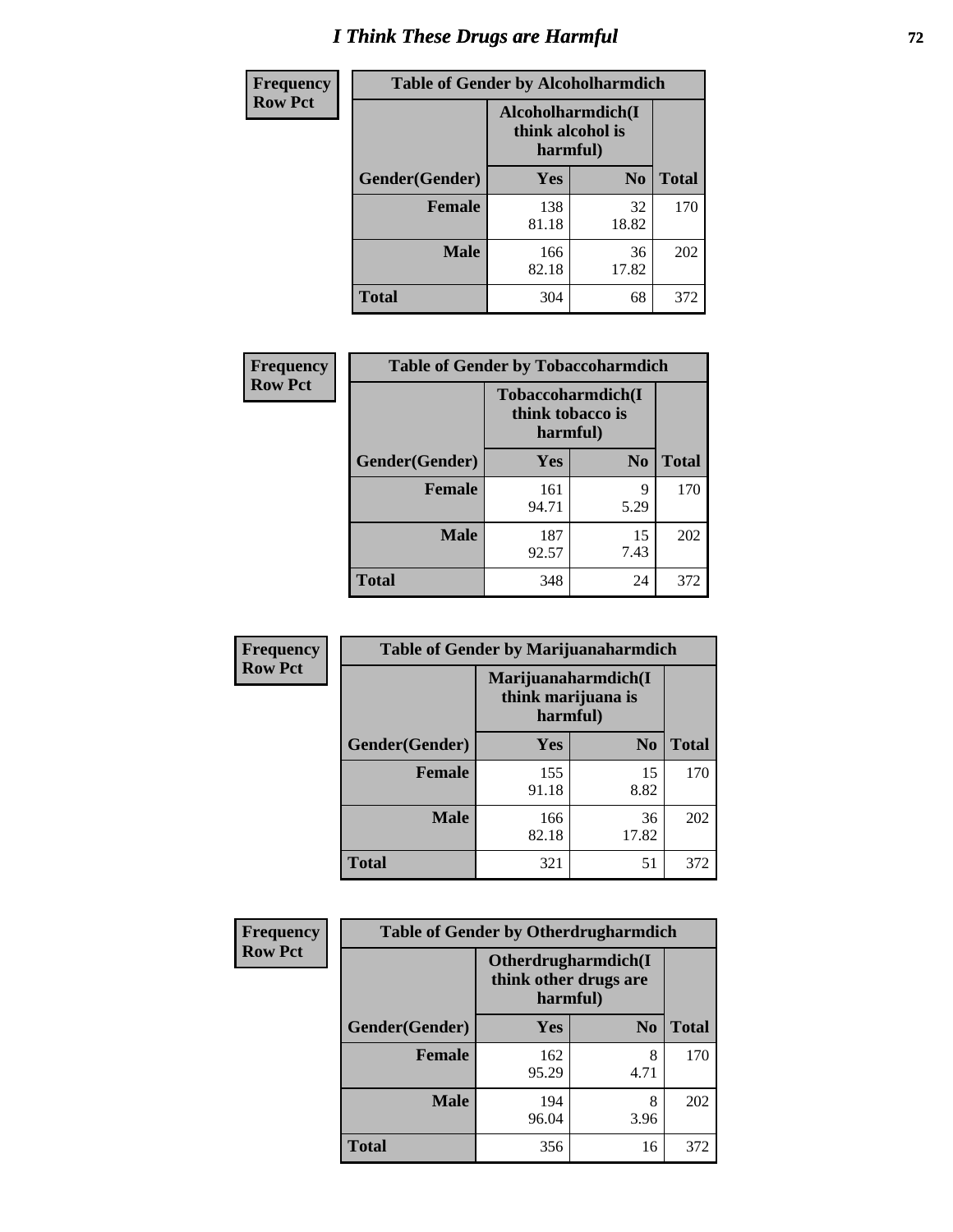| <b>Frequency</b> | <b>Table of Gender by Alcohollocation1</b> |                                                               |             |              |
|------------------|--------------------------------------------|---------------------------------------------------------------|-------------|--------------|
| <b>Row Pct</b>   |                                            | <b>Alcohollocation1(Places</b><br><b>Friends Use Alcohol)</b> |             |              |
|                  | Gender(Gender)                             |                                                               | Do Not Use  | <b>Total</b> |
|                  | <b>Female</b>                              | 109<br>64.12                                                  | 61<br>35.88 | 170          |
|                  | <b>Male</b>                                | 121<br>59.90                                                  | 81<br>40.10 | 202          |
|                  | <b>Total</b>                               | 230                                                           | 142         | 372          |

| <b>Frequency</b> | <b>Table of Gender by Alcohollocation2</b> |              |                                                               |              |
|------------------|--------------------------------------------|--------------|---------------------------------------------------------------|--------------|
| <b>Row Pct</b>   |                                            |              | <b>Alcohollocation2(Places</b><br><b>Friends Use Alcohol)</b> |              |
|                  | Gender(Gender)                             |              | Home                                                          | <b>Total</b> |
|                  | <b>Female</b>                              | 97<br>57.06  | 73<br>42.94                                                   | 170          |
|                  | <b>Male</b>                                | 133<br>65.84 | 69<br>34.16                                                   | 202          |
|                  | <b>Total</b>                               | 230          | 142                                                           | 372          |

| Frequency      | <b>Table of Gender by Alcohollocation3</b> |                                                               |               |              |
|----------------|--------------------------------------------|---------------------------------------------------------------|---------------|--------------|
| <b>Row Pct</b> |                                            | <b>Alcohollocation3(Places</b><br><b>Friends Use Alcohol)</b> |               |              |
|                | Gender(Gender)                             |                                                               | <b>School</b> | <b>Total</b> |
|                | <b>Female</b>                              | 163<br>95.88                                                  | 4.12          | 170          |
|                | <b>Male</b>                                | 195<br>96.53                                                  | 3.47          | 202          |
|                | <b>Total</b>                               | 358                                                           | 14            | 372          |

| Frequency      | <b>Table of Gender by Alcohollocation4</b> |                                                               |             |              |
|----------------|--------------------------------------------|---------------------------------------------------------------|-------------|--------------|
| <b>Row Pct</b> |                                            | <b>Alcohollocation4(Places</b><br><b>Friends Use Alcohol)</b> |             |              |
|                | <b>Gender</b> (Gender)                     |                                                               | Car         | <b>Total</b> |
|                | <b>Female</b>                              | 147<br>86.47                                                  | 23<br>13.53 | 170          |
|                | <b>Male</b>                                | 175<br>86.63                                                  | 27<br>13.37 | 202          |
|                | <b>Total</b>                               | 322                                                           | 50          | 372          |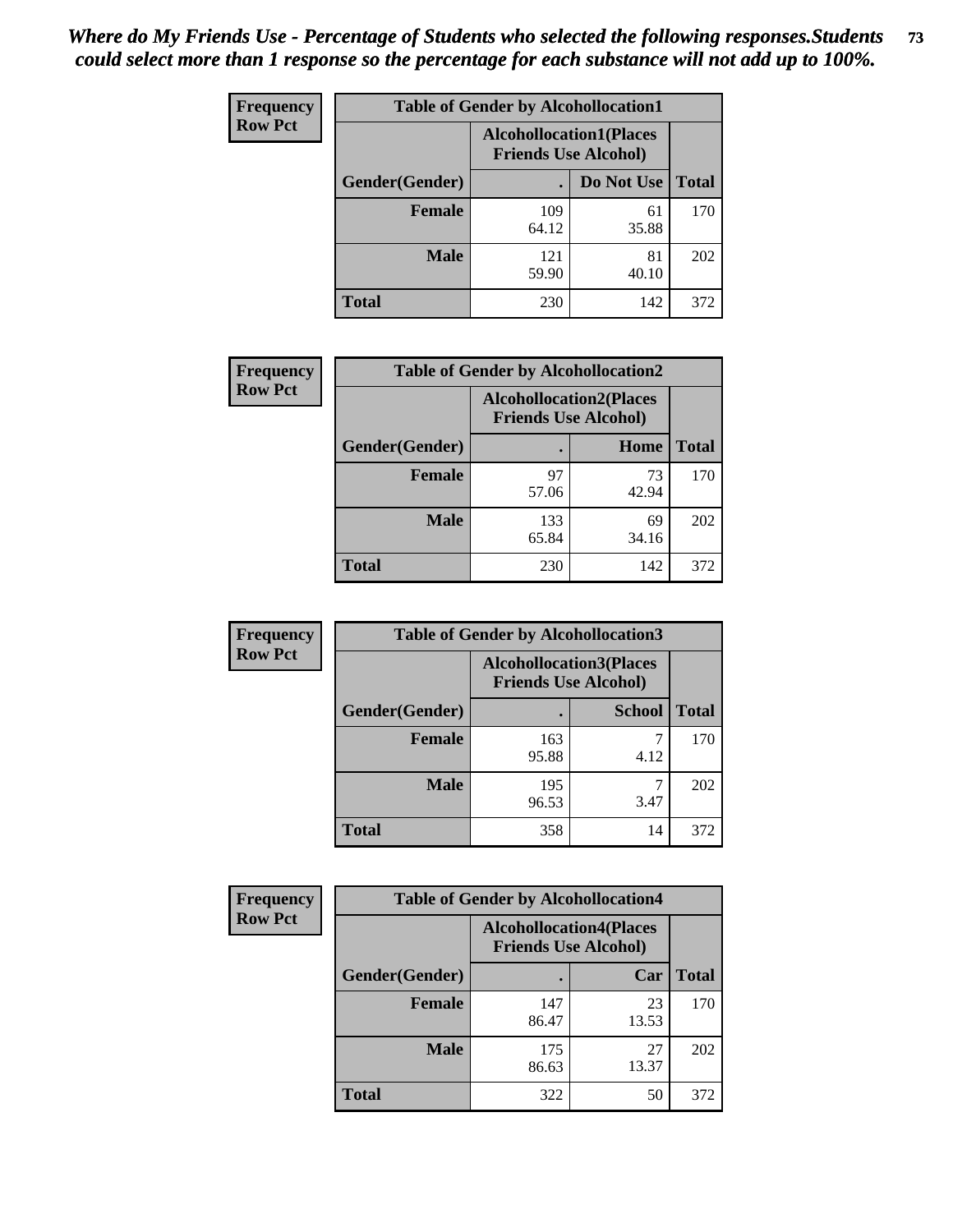| <b>Frequency</b> | <b>Table of Gender by Alcohollocation5</b> |                                                                |                                 |              |
|------------------|--------------------------------------------|----------------------------------------------------------------|---------------------------------|--------------|
| <b>Row Pct</b>   |                                            | <b>Alcohollocation5</b> (Places<br><b>Friends Use Alcohol)</b> |                                 |              |
|                  | Gender(Gender)                             |                                                                | <b>Friend's</b><br><b>House</b> | <b>Total</b> |
|                  | <b>Female</b>                              | 76<br>44.71                                                    | 94<br>55.29                     | 170          |
|                  | <b>Male</b>                                | 117<br>57.92                                                   | 85<br>42.08                     | 202          |
|                  | <b>Total</b>                               | 193                                                            | 179                             | 372          |

| Frequency      | <b>Table of Gender by Alcohollocation6</b> |                                                               |              |              |  |
|----------------|--------------------------------------------|---------------------------------------------------------------|--------------|--------------|--|
| <b>Row Pct</b> |                                            | <b>Alcohollocation6(Places</b><br><b>Friends Use Alcohol)</b> |              |              |  |
|                | <b>Gender</b> (Gender)                     |                                                               | <b>Other</b> | <b>Total</b> |  |
|                | <b>Female</b>                              | 113<br>66.47                                                  | 57<br>33.53  | 170          |  |
|                | <b>Male</b>                                | 133<br>65.84                                                  | 69<br>34.16  | 202          |  |
|                | <b>Total</b>                               | 246                                                           | 126          | 372          |  |

| Frequency      | <b>Table of Gender by Tobaccolocation1</b> |                                                               |              |              |  |
|----------------|--------------------------------------------|---------------------------------------------------------------|--------------|--------------|--|
| <b>Row Pct</b> |                                            | <b>Tobaccolocation1(Places</b><br><b>Friends Use Tobacco)</b> |              |              |  |
|                | Gender(Gender)                             |                                                               | Do Not Use   | <b>Total</b> |  |
|                | <b>Female</b>                              | 64<br>37.65                                                   | 106<br>62.35 | 170          |  |
|                | <b>Male</b>                                | 104<br>51.49                                                  | 98<br>48.51  | 202          |  |
|                | <b>Total</b>                               | 168                                                           | 204          | 372          |  |

| <b>Frequency</b> | <b>Table of Gender by Tobaccolocation2</b> |                                                               |             |              |
|------------------|--------------------------------------------|---------------------------------------------------------------|-------------|--------------|
| <b>Row Pct</b>   |                                            | <b>Tobaccolocation2(Places</b><br><b>Friends Use Tobacco)</b> |             |              |
|                  | Gender(Gender)                             |                                                               | Home        | <b>Total</b> |
|                  | <b>Female</b>                              | 111<br>65.29                                                  | 59<br>34.71 | 170          |
|                  | <b>Male</b>                                | 122<br>60.40                                                  | 80<br>39.60 | 202          |
|                  | <b>Total</b>                               | 233                                                           | 139         | 372          |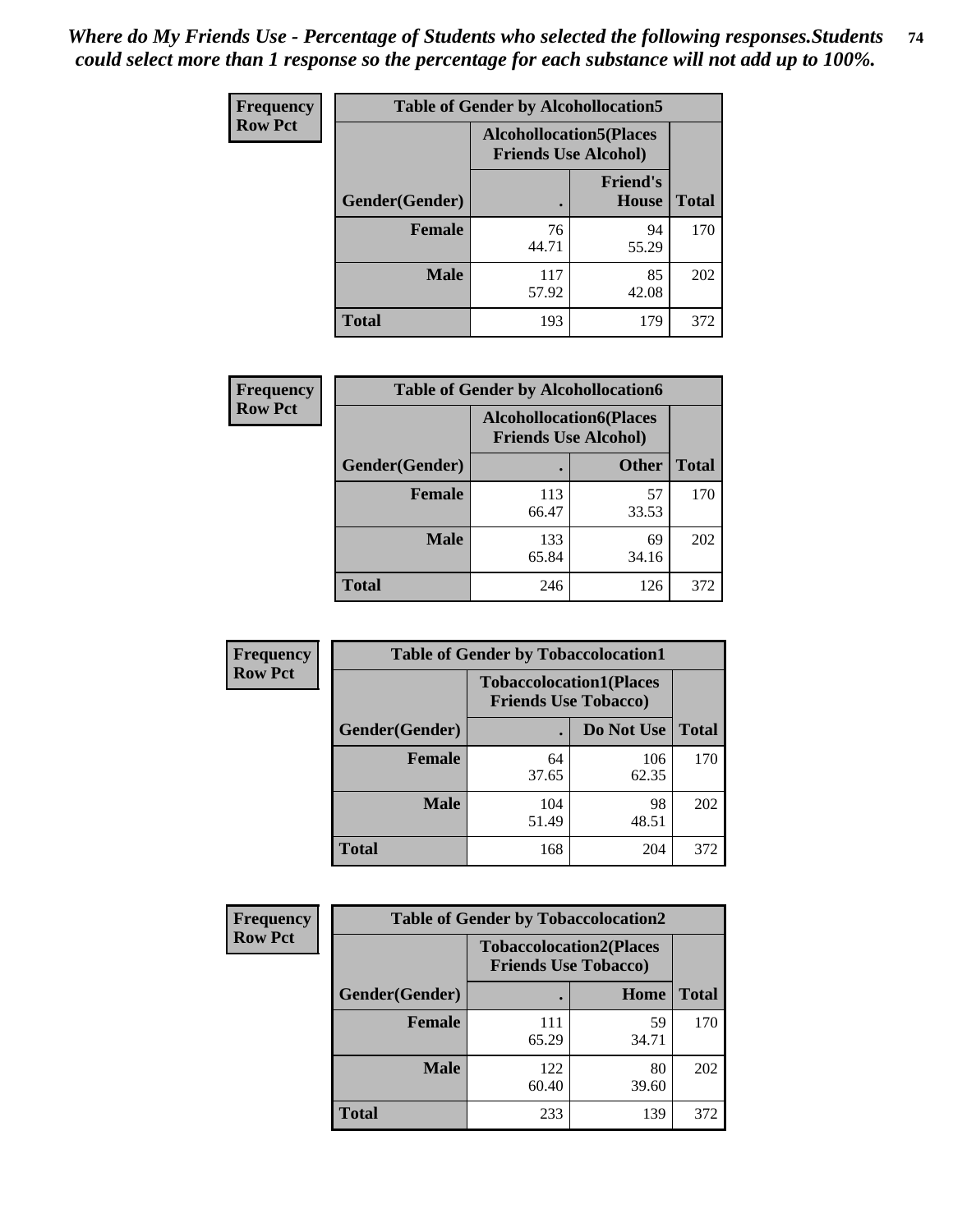| <b>Frequency</b> | <b>Table of Gender by Tobaccolocation3</b> |                             |                                |              |
|------------------|--------------------------------------------|-----------------------------|--------------------------------|--------------|
| <b>Row Pct</b>   |                                            | <b>Friends Use Tobacco)</b> | <b>Tobaccolocation3(Places</b> |              |
|                  | Gender(Gender)                             |                             | <b>School</b>                  | <b>Total</b> |
|                  | <b>Female</b>                              | 153<br>90.00                | 17<br>10.00                    | 170          |
|                  | <b>Male</b>                                | 172<br>85.15                | 30<br>14.85                    | 202          |
|                  | <b>Total</b>                               | 325                         | 47                             | 372          |

| <b>Frequency</b> |                | <b>Table of Gender by Tobaccolocation4</b>                    |             |              |
|------------------|----------------|---------------------------------------------------------------|-------------|--------------|
| <b>Row Pct</b>   |                | <b>Tobaccolocation4(Places</b><br><b>Friends Use Tobacco)</b> |             |              |
|                  | Gender(Gender) |                                                               | Car         | <b>Total</b> |
|                  | Female         | 133<br>78.24                                                  | 37<br>21.76 | 170          |
|                  | <b>Male</b>    | 135<br>66.83                                                  | 67<br>33.17 | 202          |
|                  | <b>Total</b>   | 268                                                           | 104         | 372          |

| <b>Frequency</b> | <b>Table of Gender by Tobaccolocation5</b> |                                                               |                          |              |
|------------------|--------------------------------------------|---------------------------------------------------------------|--------------------------|--------------|
| <b>Row Pct</b>   |                                            | <b>Tobaccolocation5(Places</b><br><b>Friends Use Tobacco)</b> |                          |              |
|                  | Gender(Gender)                             |                                                               | <b>Friend's</b><br>House | <b>Total</b> |
|                  | <b>Female</b>                              | 124<br>72.94                                                  | 46<br>27.06              | 170          |
|                  | <b>Male</b>                                | 128<br>63.37                                                  | 74<br>36.63              | 202          |
|                  | <b>Total</b>                               | 252                                                           | 120                      | 372          |

| Frequency      | <b>Table of Gender by Tobaccolocation6</b> |                                                               |              |              |
|----------------|--------------------------------------------|---------------------------------------------------------------|--------------|--------------|
| <b>Row Pct</b> |                                            | <b>Tobaccolocation6(Places</b><br><b>Friends Use Tobacco)</b> |              |              |
|                | <b>Gender</b> (Gender)                     |                                                               | <b>Other</b> | <b>Total</b> |
|                | Female                                     | 134<br>78.82                                                  | 36<br>21.18  | 170          |
|                | <b>Male</b>                                | 125<br>61.88                                                  | 77<br>38.12  | 202          |
|                | <b>Total</b>                               | 259                                                           | 113          | 372          |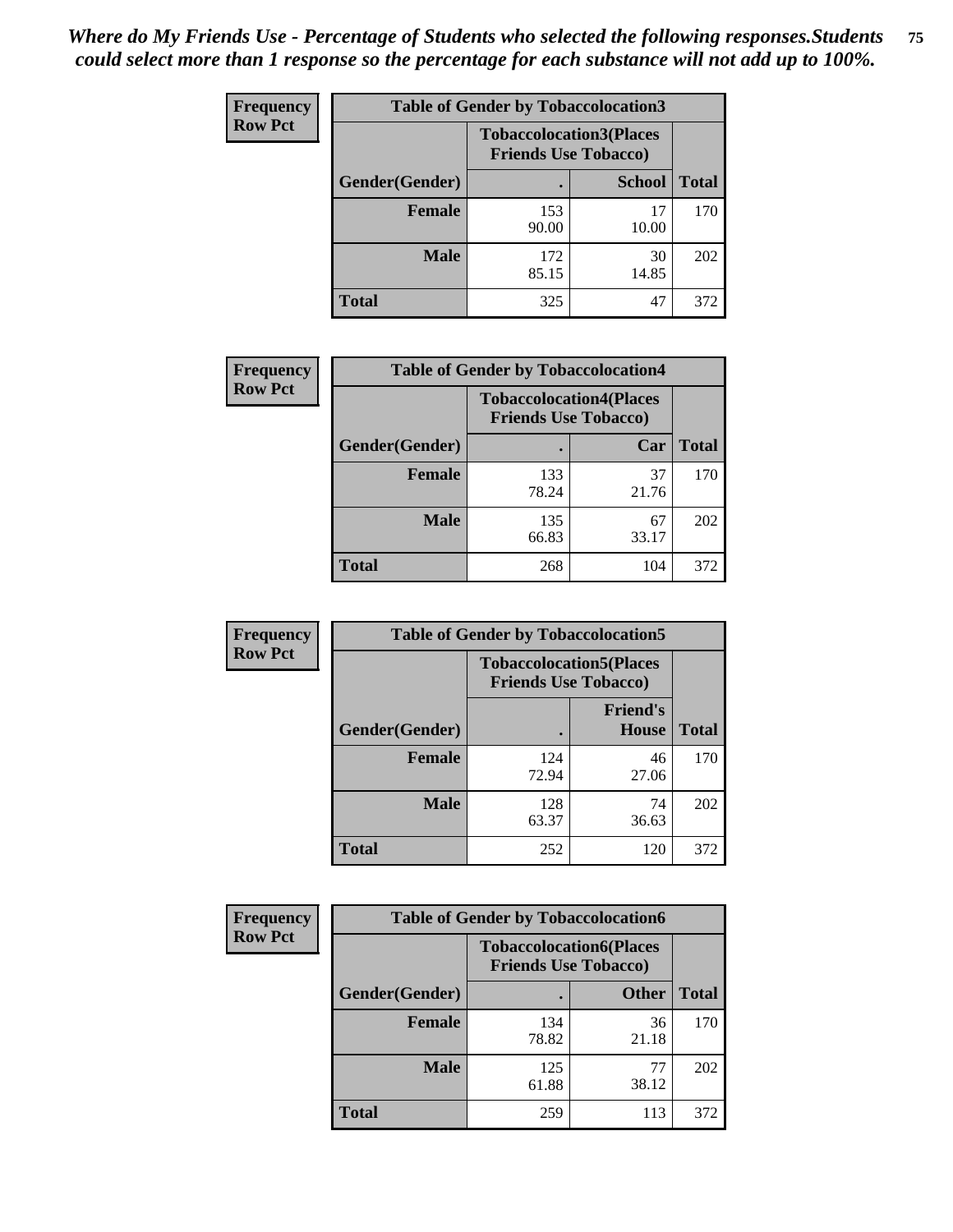| <b>Frequency</b> | <b>Table of Gender by Marijuanalocation1</b> |                                                                    |              |              |
|------------------|----------------------------------------------|--------------------------------------------------------------------|--------------|--------------|
| <b>Row Pct</b>   |                                              | <b>Marijuanalocation1(Places</b><br><b>Friends Use Marijuana</b> ) |              |              |
|                  | Gender(Gender)                               |                                                                    | Do Not Use   | <b>Total</b> |
|                  | <b>Female</b>                                | 61<br>35.88                                                        | 109<br>64.12 | 170          |
|                  | <b>Male</b>                                  | 64<br>31.68                                                        | 138<br>68.32 | 202          |
|                  | <b>Total</b>                                 | 125                                                                | 247          | 372          |

| <b>Frequency</b> | <b>Table of Gender by Marijuanalocation2</b> |                                                                    |             |              |
|------------------|----------------------------------------------|--------------------------------------------------------------------|-------------|--------------|
| <b>Row Pct</b>   |                                              | <b>Marijuanalocation2(Places</b><br><b>Friends Use Marijuana</b> ) |             |              |
|                  | Gender(Gender)                               |                                                                    | Home        | <b>Total</b> |
|                  | <b>Female</b>                                | 128<br>75.29                                                       | 42<br>24.71 | 170          |
|                  | <b>Male</b>                                  | 157<br>77.72                                                       | 45<br>22.28 | 202          |
|                  | <b>Total</b>                                 | 285                                                                | 87          | 372          |

| Frequency      | <b>Table of Gender by Marijuanalocation3</b> |                                |                                  |              |  |
|----------------|----------------------------------------------|--------------------------------|----------------------------------|--------------|--|
| <b>Row Pct</b> |                                              | <b>Friends Use Marijuana</b> ) | <b>Marijuanalocation3(Places</b> |              |  |
|                | Gender(Gender)                               |                                | <b>School</b>                    | <b>Total</b> |  |
|                | Female                                       | 165<br>97.06                   | 2.94                             | 170          |  |
|                | <b>Male</b>                                  | 188<br>93.07                   | 14<br>6.93                       | 202          |  |
|                | <b>Total</b>                                 | 353                            | 19                               | 372          |  |

| <b>Frequency</b> | <b>Table of Gender by Marijuanalocation4</b> |                                |                                  |              |
|------------------|----------------------------------------------|--------------------------------|----------------------------------|--------------|
| <b>Row Pct</b>   |                                              | <b>Friends Use Marijuana</b> ) | <b>Marijuanalocation4(Places</b> |              |
|                  | Gender(Gender)                               |                                | Car                              | <b>Total</b> |
|                  | <b>Female</b>                                | 137<br>80.59                   | 33<br>19.41                      | 170          |
|                  | <b>Male</b>                                  | 169<br>83.66                   | 33<br>16.34                      | 202          |
|                  | <b>Total</b>                                 | 306                            | 66                               | 372          |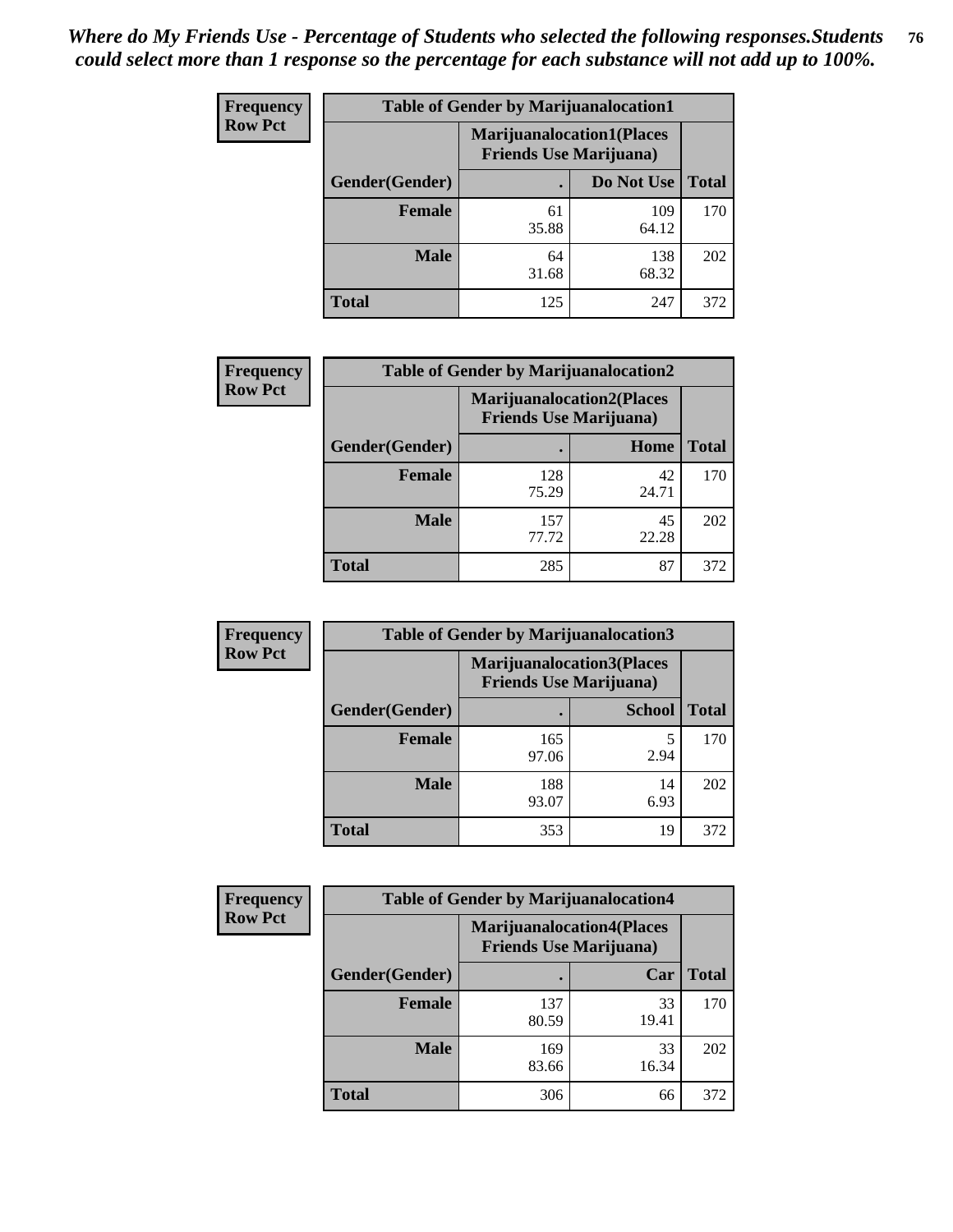| Frequency      | <b>Table of Gender by Marijuanalocation5</b> |                                                                     |                          |              |
|----------------|----------------------------------------------|---------------------------------------------------------------------|--------------------------|--------------|
| <b>Row Pct</b> |                                              | <b>Marijuanalocation5</b> (Places<br><b>Friends Use Marijuana</b> ) |                          |              |
|                | Gender(Gender)                               |                                                                     | <b>Friend's</b><br>House | <b>Total</b> |
|                | <b>Female</b>                                | 127<br>74.71                                                        | 43<br>25.29              | 170          |
|                | <b>Male</b>                                  | 159<br>78.71                                                        | 43<br>21.29              | 202          |
|                | <b>Total</b>                                 | 286                                                                 | 86                       | 372          |

| <b>Frequency</b> | <b>Table of Gender by Marijuanalocation6</b> |                                |                                  |              |
|------------------|----------------------------------------------|--------------------------------|----------------------------------|--------------|
| <b>Row Pct</b>   |                                              | <b>Friends Use Marijuana</b> ) | <b>Marijuanalocation6(Places</b> |              |
|                  | <b>Gender</b> (Gender)                       |                                | <b>Other</b>                     | <b>Total</b> |
|                  | <b>Female</b>                                | 135<br>79.41                   | 35<br>20.59                      | 170          |
|                  | <b>Male</b>                                  | 155<br>76.73                   | 47<br>23.27                      | 202          |
|                  | <b>Total</b>                                 | 290                            | 82                               | 372          |

| <b>Frequency</b> | <b>Table of Gender by Otherdruglocation1</b> |                                                                                |              |              |
|------------------|----------------------------------------------|--------------------------------------------------------------------------------|--------------|--------------|
| <b>Row Pct</b>   |                                              | <b>Otherdruglocation1(Places</b><br><b>Friends Use Other Illegal</b><br>Drugs) |              |              |
|                  | <b>Gender</b> (Gender)                       |                                                                                | Do Not Use   | <b>Total</b> |
|                  | <b>Female</b>                                | 31<br>18.24                                                                    | 139<br>81.76 | 170          |
|                  | <b>Male</b>                                  | 37<br>18.32                                                                    | 165<br>81.68 | 202          |
|                  | <b>Total</b>                                 | 68                                                                             | 304          | 372          |

| <b>Frequency</b> | <b>Table of Gender by Otherdruglocation2</b> |                                                                                |             |              |
|------------------|----------------------------------------------|--------------------------------------------------------------------------------|-------------|--------------|
| <b>Row Pct</b>   |                                              | <b>Otherdruglocation2(Places</b><br><b>Friends Use Other Illegal</b><br>Drugs) |             |              |
|                  | Gender(Gender)                               |                                                                                | Home        | <b>Total</b> |
|                  | Female                                       | 150<br>88.24                                                                   | 20<br>11.76 | 170          |
|                  | <b>Male</b>                                  | 175<br>86.63                                                                   | 27<br>13.37 | 202          |
|                  | <b>Total</b>                                 | 325                                                                            | 47          | 372          |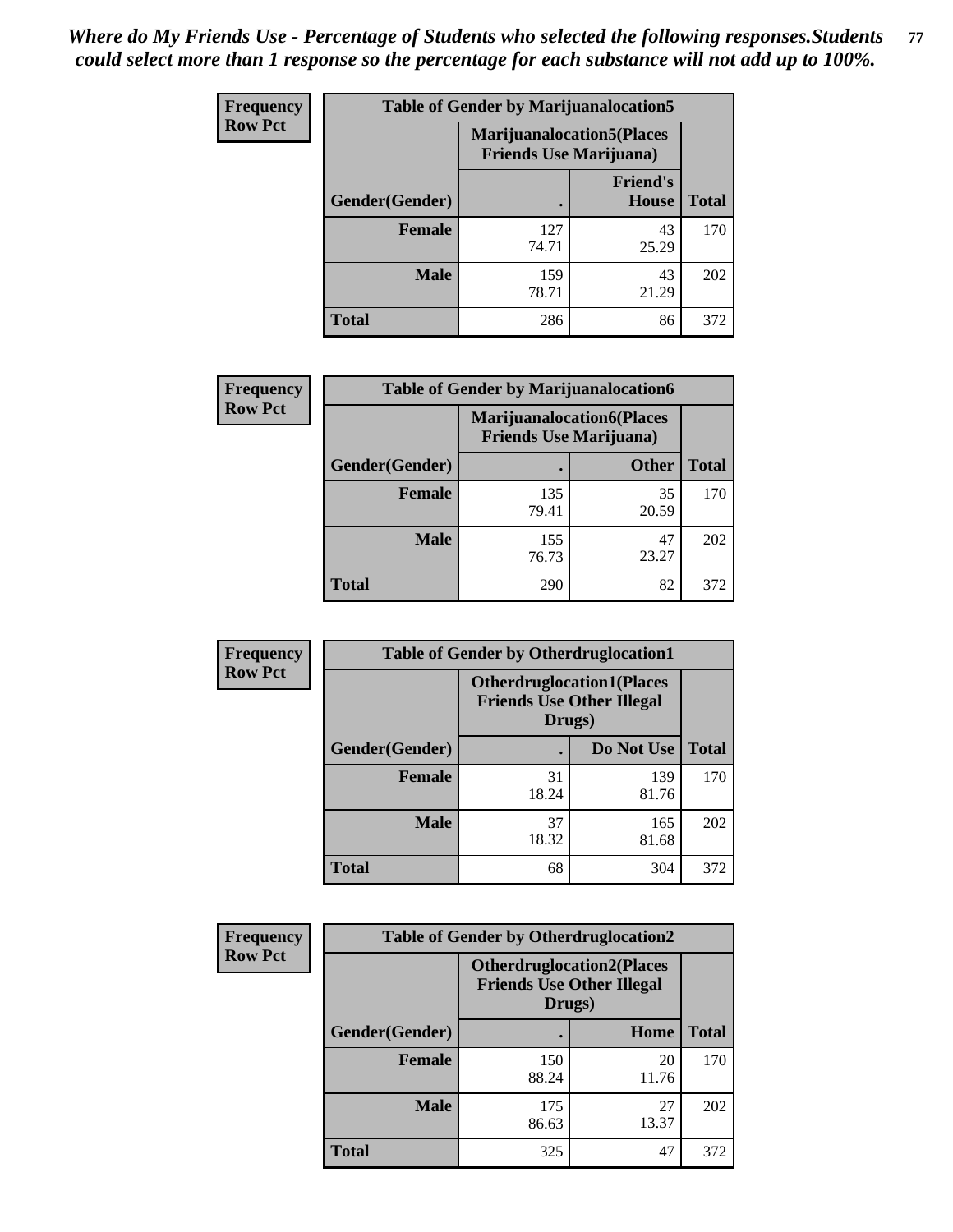| <b>Frequency</b> | <b>Table of Gender by Otherdruglocation3</b> |                                                                                |               |              |
|------------------|----------------------------------------------|--------------------------------------------------------------------------------|---------------|--------------|
| <b>Row Pct</b>   |                                              | <b>Otherdruglocation3(Places</b><br><b>Friends Use Other Illegal</b><br>Drugs) |               |              |
|                  | Gender(Gender)                               |                                                                                | <b>School</b> | <b>Total</b> |
|                  | Female                                       | 163<br>95.88                                                                   | 4.12          | 170          |
|                  | <b>Male</b>                                  | 189<br>93.56                                                                   | 13<br>6.44    | 202          |
|                  | <b>Total</b>                                 | 352                                                                            | 20            | 372          |

| Frequency      | <b>Table of Gender by Otherdruglocation4</b> |                                                                                |             |              |
|----------------|----------------------------------------------|--------------------------------------------------------------------------------|-------------|--------------|
| <b>Row Pct</b> |                                              | <b>Otherdruglocation4(Places</b><br><b>Friends Use Other Illegal</b><br>Drugs) |             |              |
|                | Gender(Gender)                               |                                                                                | Car         | <b>Total</b> |
|                | <b>Female</b>                                | 154<br>90.59                                                                   | 16<br>9.41  | 170          |
|                | <b>Male</b>                                  | 181<br>89.60                                                                   | 21<br>10.40 | 202          |
|                | <b>Total</b>                                 | 335                                                                            | 37          | 372          |

| Frequency      | <b>Table of Gender by Otherdruglocation5</b> |                                            |                                  |              |
|----------------|----------------------------------------------|--------------------------------------------|----------------------------------|--------------|
| <b>Row Pct</b> |                                              | <b>Friends Use Other Illegal</b><br>Drugs) | <b>Otherdruglocation5(Places</b> |              |
|                | Gender(Gender)                               |                                            | <b>Friend's</b><br>House         | <b>Total</b> |
|                | <b>Female</b>                                | 148<br>87.06                               | 22<br>12.94                      | 170          |
|                | <b>Male</b>                                  | 177<br>87.62                               | 25<br>12.38                      | 202          |
|                | <b>Total</b>                                 | 325                                        | 47                               | 372          |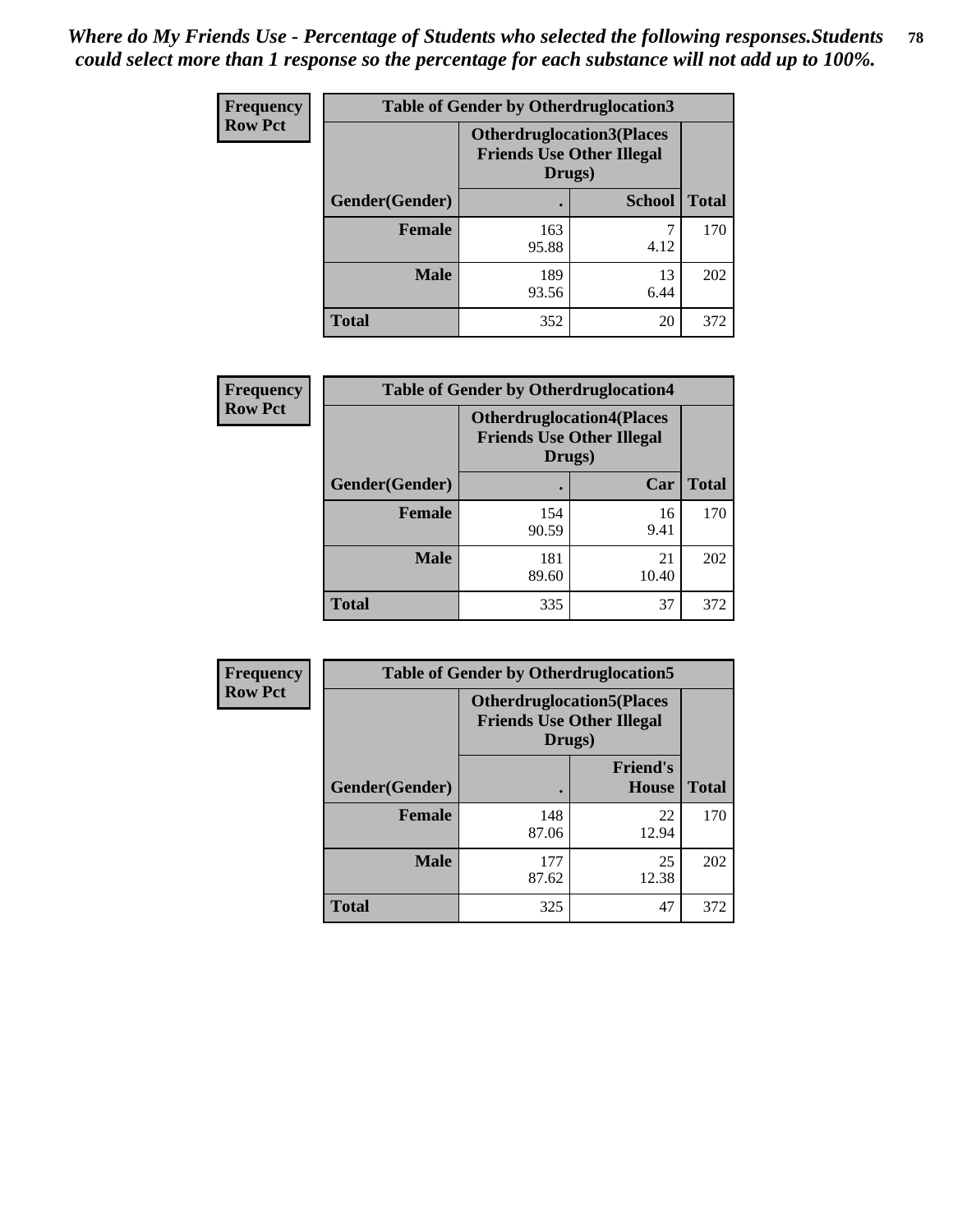| Frequency      | <b>Table of Gender by Otherdruglocation6</b> |                                            |                                  |              |
|----------------|----------------------------------------------|--------------------------------------------|----------------------------------|--------------|
| <b>Row Pct</b> |                                              | <b>Friends Use Other Illegal</b><br>Drugs) | <b>Otherdruglocation6(Places</b> |              |
|                | Gender(Gender)                               |                                            | <b>Other</b>                     | <b>Total</b> |
|                | <b>Female</b>                                | 146<br>85.88                               | 24<br>14.12                      | 170          |
|                | <b>Male</b>                                  | 173<br>85.64                               | 29<br>14.36                      | 202          |
|                | <b>Total</b>                                 | 319                                        | 53                               | 372          |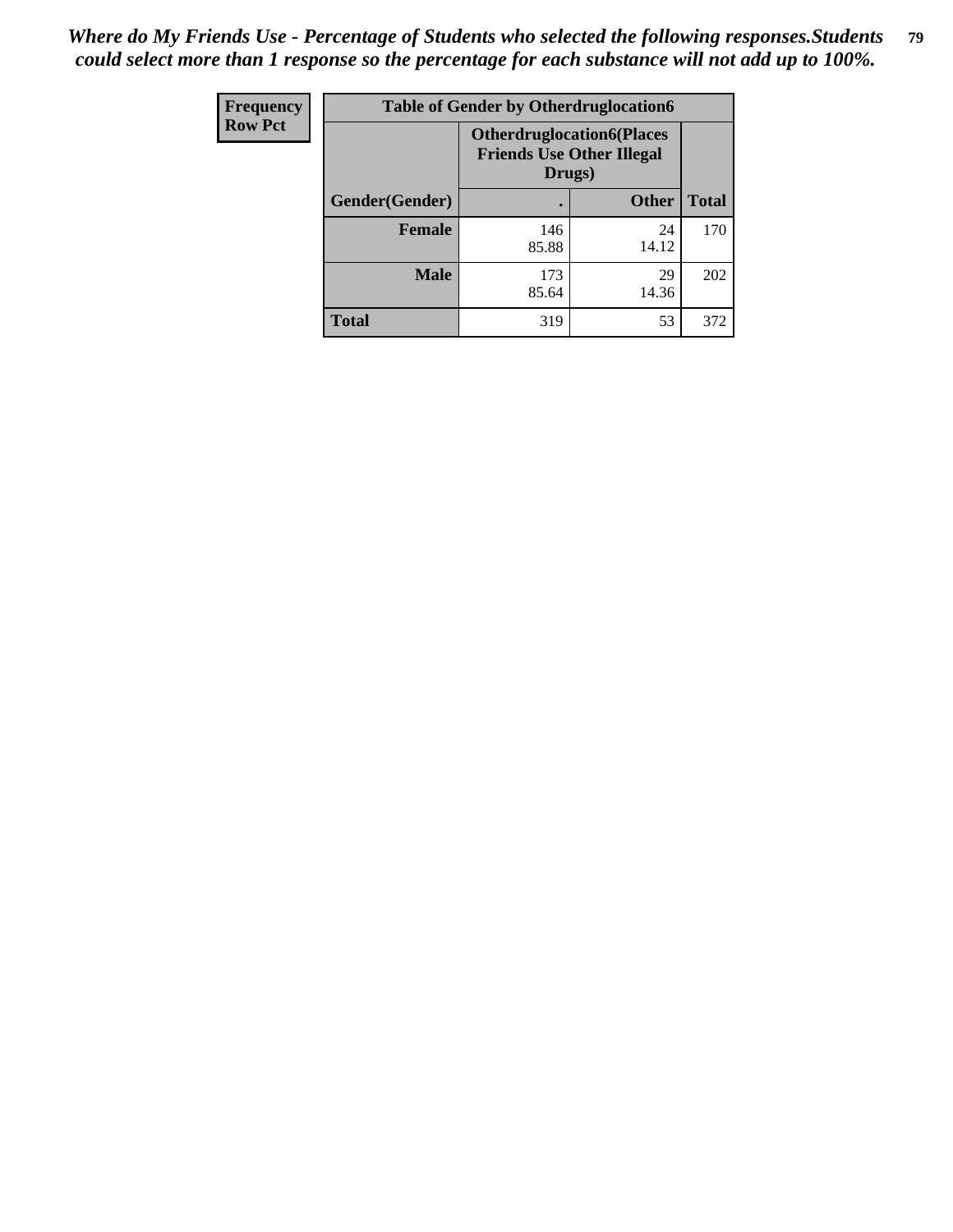| <b>Frequency</b> | <b>Table of Gender by Alcoholtime1</b> |                                                          |                      |              |
|------------------|----------------------------------------|----------------------------------------------------------|----------------------|--------------|
| <b>Row Pct</b>   |                                        | <b>Alcoholtime1(Times</b><br><b>Friends Use Alcohol)</b> |                      |              |
|                  | Gender(Gender)                         | ٠                                                        | Do Not<br><b>Use</b> | <b>Total</b> |
|                  | <b>Female</b>                          | 117<br>68.82                                             | 53<br>31.18          | 170          |
|                  | <b>Male</b>                            | 117<br>57.92                                             | 85<br>42.08          | 202          |
|                  | <b>Total</b>                           | 234                                                      | 138                  | 372          |

| Frequency      | <b>Table of Gender by Alcoholtime2</b> |                                                          |                            |              |
|----------------|----------------------------------------|----------------------------------------------------------|----------------------------|--------------|
| <b>Row Pct</b> |                                        | <b>Alcoholtime2(Times</b><br><b>Friends Use Alcohol)</b> |                            |              |
|                | Gender(Gender)                         |                                                          | <b>On Way</b><br>to School | <b>Total</b> |
|                | <b>Female</b>                          | 165<br>97.06                                             | 5<br>2.94                  | 170          |
|                | <b>Male</b>                            | 194<br>96.04                                             | 8<br>3.96                  | 202          |
|                | <b>Total</b>                           | 359                                                      | 13                         | 372          |

| Frequency      | <b>Table of Gender by Alcoholtime3</b> |                                                   |                                |              |  |
|----------------|----------------------------------------|---------------------------------------------------|--------------------------------|--------------|--|
| <b>Row Pct</b> |                                        | Alcoholtime3(Times<br><b>Friends Use Alcohol)</b> |                                |              |  |
|                | Gender(Gender)                         |                                                   | <b>During</b><br><b>School</b> | <b>Total</b> |  |
|                | Female                                 | 169<br>99.41                                      | 0.59                           | 170          |  |
|                | <b>Male</b>                            | 196<br>97.03                                      | 6<br>2.97                      | 202          |  |
|                | <b>Total</b>                           | 365                                               | 7                              | 372          |  |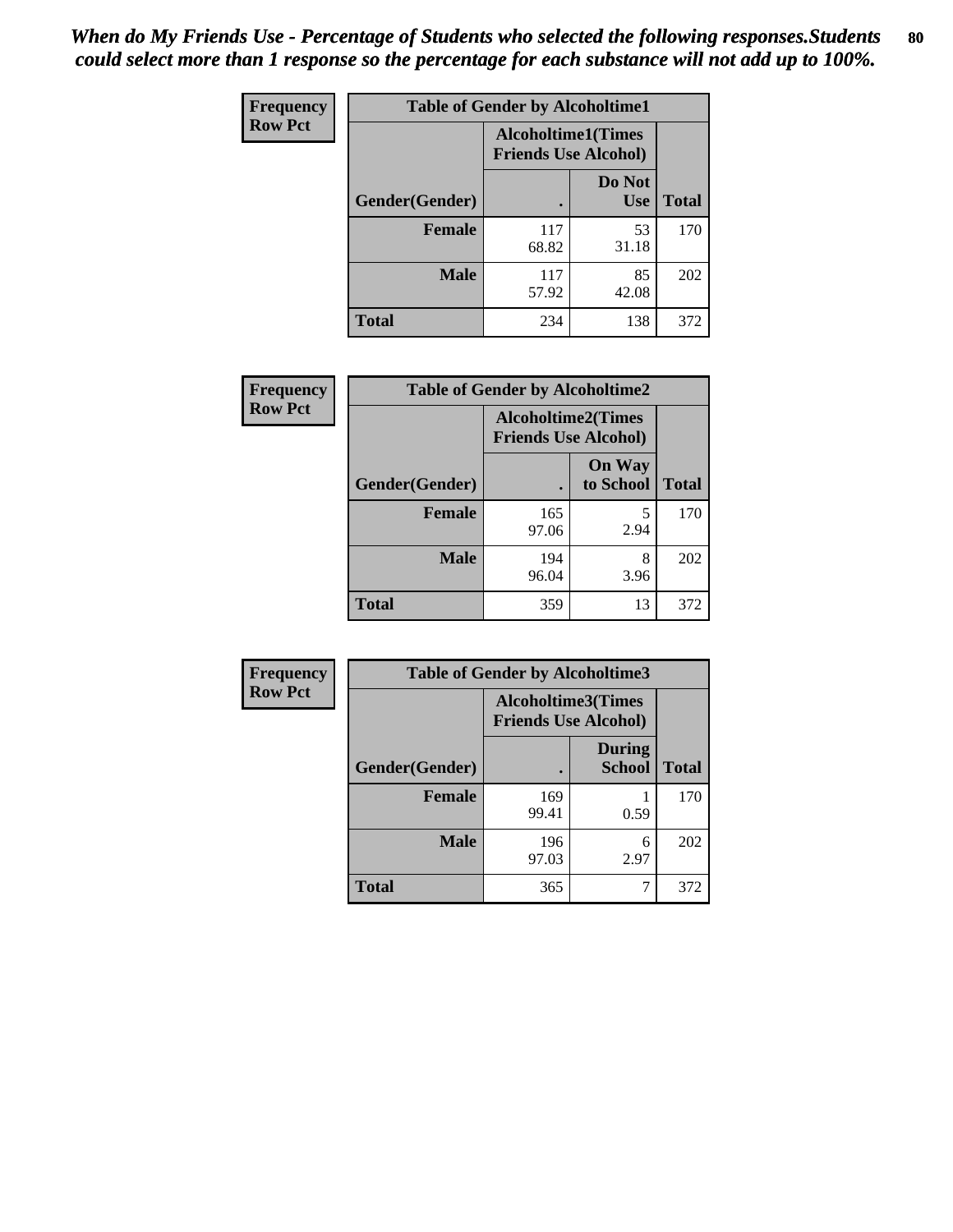*When do My Friends Use - Percentage of Students who selected the following responses.Students could select more than 1 response so the percentage for each substance will not add up to 100%.* **81**

| <b>Frequency</b> | <b>Table of Gender by Alcoholtime4</b> |                                                          |                                                |              |
|------------------|----------------------------------------|----------------------------------------------------------|------------------------------------------------|--------------|
| <b>Row Pct</b>   |                                        | <b>Alcoholtime4(Times</b><br><b>Friends Use Alcohol)</b> |                                                |              |
|                  | Gender(Gender)                         |                                                          | <b>On Way</b><br>Home<br>From<br><b>School</b> | <b>Total</b> |
|                  | <b>Female</b>                          | 159<br>93.53                                             | 11<br>6.47                                     | 170          |
|                  | <b>Male</b>                            | 191<br>94.55                                             | 11<br>5.45                                     | 202          |
|                  | <b>Total</b>                           | 350                                                      | 22                                             | 372          |

| <b>Frequency</b> | <b>Table of Gender by Alcoholtime5</b> |              |                                                           |              |  |
|------------------|----------------------------------------|--------------|-----------------------------------------------------------|--------------|--|
| <b>Row Pct</b>   |                                        |              | <b>Alcoholtime5</b> (Times<br><b>Friends Use Alcohol)</b> |              |  |
|                  | Gender(Gender)                         |              | <b>Weeknights</b>                                         | <b>Total</b> |  |
|                  | <b>Female</b>                          | 136<br>80.00 | 34<br>20.00                                               | 170          |  |
|                  | <b>Male</b>                            | 152<br>75.25 | 50<br>24.75                                               | 202          |  |
|                  | <b>Total</b>                           | 288          | 84                                                        | 372          |  |

| <b>Frequency</b> | <b>Table of Gender by Alcoholtime6</b> |             |                                                           |              |  |
|------------------|----------------------------------------|-------------|-----------------------------------------------------------|--------------|--|
| <b>Row Pct</b>   |                                        |             | <b>Alcoholtime6</b> (Times<br><b>Friends Use Alcohol)</b> |              |  |
|                  | Gender(Gender)                         |             | Weekends                                                  | <b>Total</b> |  |
|                  | Female                                 | 50<br>29.41 | 120<br>70.59                                              | 170          |  |
|                  | <b>Male</b>                            | 78<br>38.61 | 124<br>61.39                                              | 202          |  |
|                  | <b>Total</b>                           | 128         | 244                                                       | 372          |  |

| Frequency      | <b>Table of Gender by Tobaccotime1</b> |                                                          |                      |              |
|----------------|----------------------------------------|----------------------------------------------------------|----------------------|--------------|
| <b>Row Pct</b> |                                        | <b>Tobaccotime1(Times</b><br><b>Friends Use Tobacco)</b> |                      |              |
|                | Gender(Gender)                         |                                                          | Do Not<br><b>Use</b> | <b>Total</b> |
|                | Female                                 | 64<br>37.65                                              | 106<br>62.35         | 170          |
|                | <b>Male</b>                            | 101<br>50.00                                             | 101<br>50.00         | 202          |
|                | <b>Total</b>                           | 165                                                      | 207                  | 372          |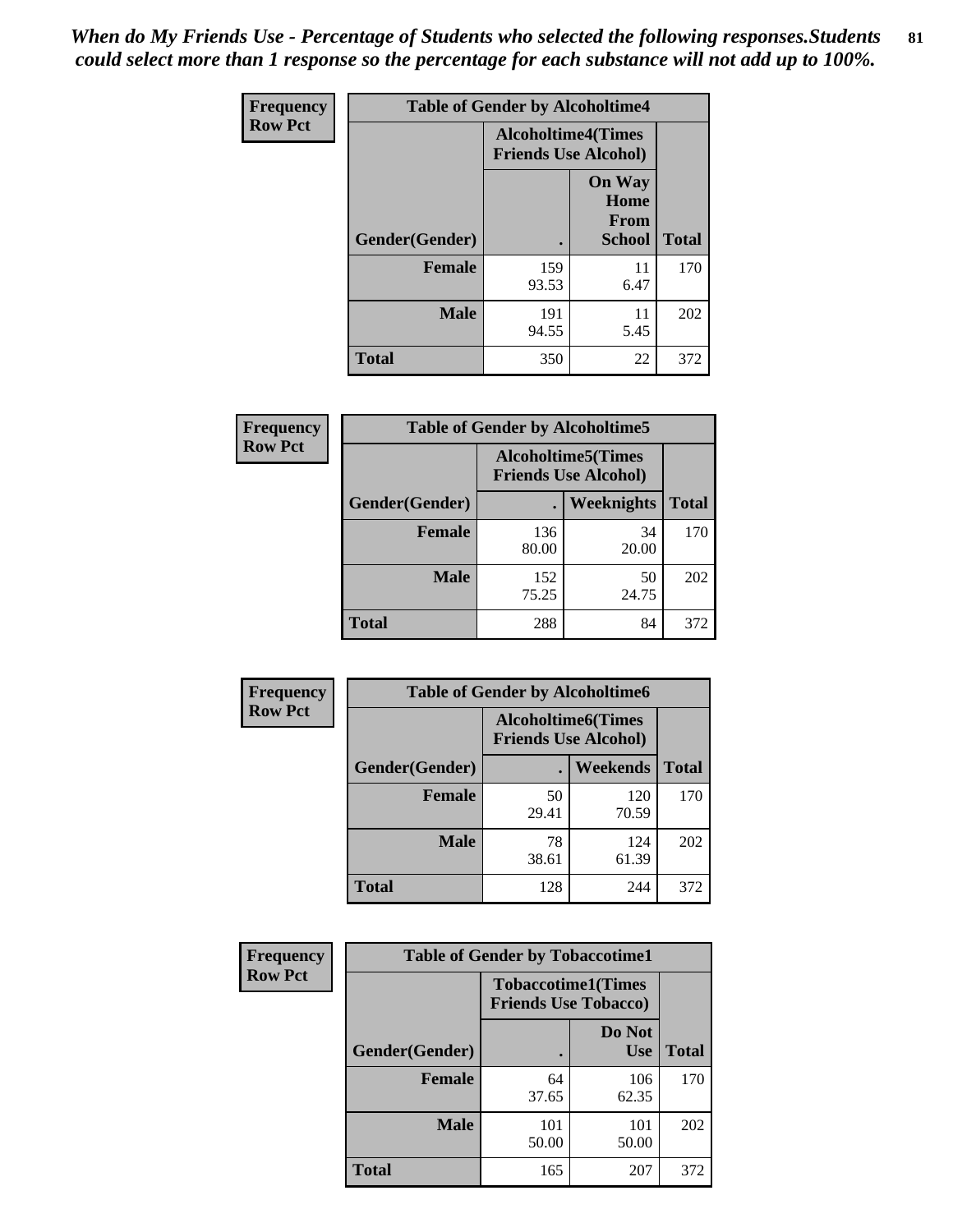*When do My Friends Use - Percentage of Students who selected the following responses.Students could select more than 1 response so the percentage for each substance will not add up to 100%.* **82**

| Frequency      | <b>Table of Gender by Tobaccotime2</b> |                                                          |                            |              |
|----------------|----------------------------------------|----------------------------------------------------------|----------------------------|--------------|
| <b>Row Pct</b> |                                        | <b>Tobaccotime2(Times</b><br><b>Friends Use Tobacco)</b> |                            |              |
|                | Gender(Gender)                         |                                                          | <b>On Way</b><br>to School | <b>Total</b> |
|                | <b>Female</b>                          | 137<br>80.59                                             | 33<br>19.41                | 170          |
|                | <b>Male</b>                            | 150<br>74.26                                             | 52<br>25.74                | 202          |
|                | <b>Total</b>                           | 287                                                      | 85                         | 372          |

| <b>Frequency</b> | <b>Table of Gender by Tobaccotime3</b> |                                                          |                                |              |
|------------------|----------------------------------------|----------------------------------------------------------|--------------------------------|--------------|
| <b>Row Pct</b>   |                                        | <b>Tobaccotime3(Times</b><br><b>Friends Use Tobacco)</b> |                                |              |
|                  | Gender(Gender)                         |                                                          | <b>During</b><br><b>School</b> | <b>Total</b> |
|                  | <b>Female</b>                          | 159<br>93.53                                             | 11<br>6.47                     | 170          |
|                  | <b>Male</b>                            | 174<br>86.14                                             | 28<br>13.86                    | 202          |
|                  | <b>Total</b>                           | 333                                                      | 39                             | 372          |

| Frequency      | <b>Table of Gender by Tobaccotime4</b> |                                                          |                                                       |              |
|----------------|----------------------------------------|----------------------------------------------------------|-------------------------------------------------------|--------------|
| <b>Row Pct</b> |                                        | <b>Tobaccotime4(Times</b><br><b>Friends Use Tobacco)</b> |                                                       |              |
|                | Gender(Gender)                         |                                                          | <b>On Way</b><br>Home<br><b>From</b><br><b>School</b> | <b>Total</b> |
|                | <b>Female</b>                          | 159<br>93.53                                             | 11<br>6.47                                            | 170          |
|                | <b>Male</b>                            | 191<br>94.55                                             | 11<br>5.45                                            | 202          |
|                | <b>Total</b>                           | 350                                                      | 22                                                    | 372          |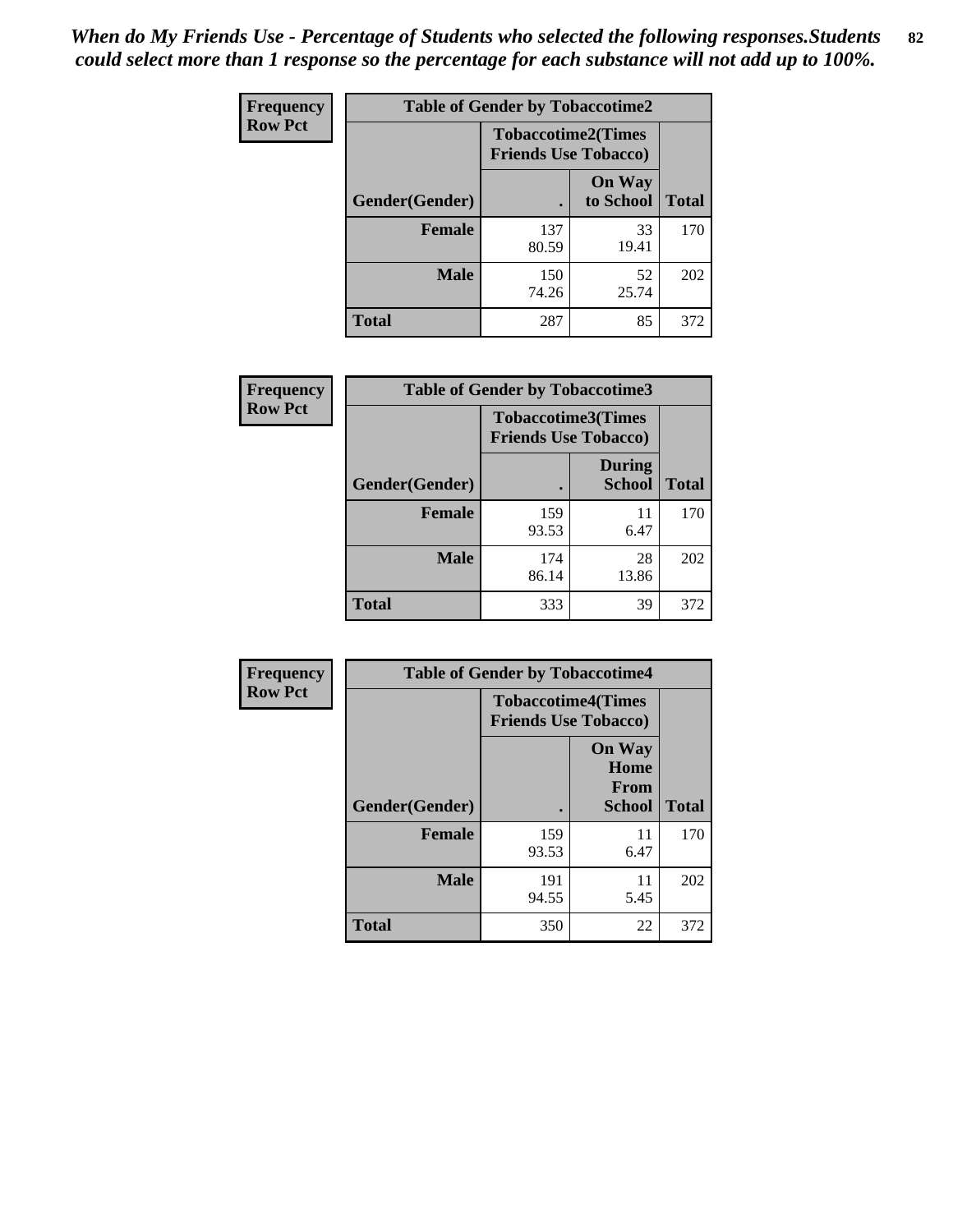| <b>Frequency</b> | <b>Table of Gender by Tobaccotime5</b> |              |                                                          |              |  |
|------------------|----------------------------------------|--------------|----------------------------------------------------------|--------------|--|
| <b>Row Pct</b>   |                                        |              | <b>Tobaccotime5(Times</b><br><b>Friends Use Tobacco)</b> |              |  |
|                  | <b>Gender</b> (Gender)                 |              | <b>Weeknights</b>                                        | <b>Total</b> |  |
|                  | Female                                 | 120<br>70.59 | 50<br>29.41                                              | 170          |  |
|                  | <b>Male</b>                            | 122<br>60.40 | 80<br>39.60                                              | 202          |  |
|                  | <b>Total</b>                           | 242          | 130                                                      | 372          |  |

| Frequency      | <b>Table of Gender by Tobaccotime6</b> |                                                          |             |              |
|----------------|----------------------------------------|----------------------------------------------------------|-------------|--------------|
| <b>Row Pct</b> |                                        | <b>Tobaccotime6(Times</b><br><b>Friends Use Tobacco)</b> |             |              |
|                | Gender(Gender)                         |                                                          | Weekends    | <b>Total</b> |
|                | Female                                 | 116<br>68.24                                             | 54<br>31.76 | 170          |
|                | <b>Male</b>                            | 104<br>51.49                                             | 98<br>48.51 | 202          |
|                | <b>Total</b>                           | 220                                                      | 152         | 372          |

| <b>Frequency</b> | <b>Table of Gender by Marijuanatime1</b> |                                                               |              |              |
|------------------|------------------------------------------|---------------------------------------------------------------|--------------|--------------|
| <b>Row Pct</b>   |                                          | <b>Marijuanatime1(Times</b><br><b>Friends Use Marijuana</b> ) |              |              |
|                  | Gender(Gender)                           |                                                               | Do Not Use   | <b>Total</b> |
|                  | <b>Female</b>                            | 60<br>35.29                                                   | 110<br>64.71 | 170          |
|                  | <b>Male</b>                              | 67<br>33.17                                                   | 135<br>66.83 | 202          |
|                  | <b>Total</b>                             | 127                                                           | 245          | 372          |

| <b>Frequency</b> | <b>Table of Gender by Marijuanatime2</b> |                                |                             |              |
|------------------|------------------------------------------|--------------------------------|-----------------------------|--------------|
| <b>Row Pct</b>   |                                          | <b>Friends Use Marijuana</b> ) | <b>Marijuanatime2(Times</b> |              |
|                  | Gender(Gender)                           |                                | On Way to<br><b>School</b>  | <b>Total</b> |
|                  | <b>Female</b>                            | 153<br>90.00                   | 17<br>10.00                 | 170          |
|                  | <b>Male</b>                              | 186<br>92.08                   | 16<br>7.92                  | 202          |
|                  | <b>Total</b>                             | 339                            | 33                          | 372          |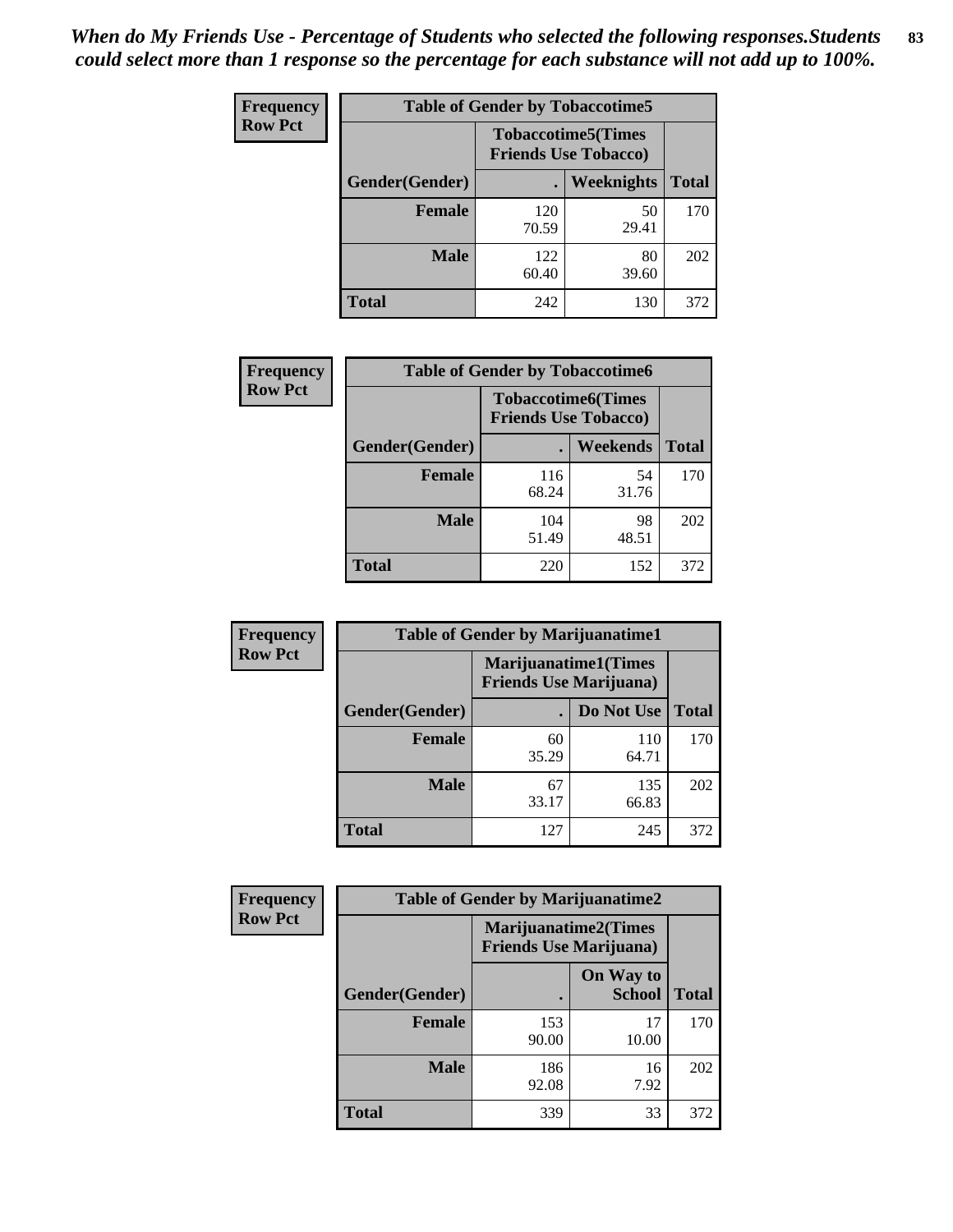*When do My Friends Use - Percentage of Students who selected the following responses.Students could select more than 1 response so the percentage for each substance will not add up to 100%.* **84**

| <b>Frequency</b> | Table of Gender by Marijuanatime3 |                                                        |                                |              |
|------------------|-----------------------------------|--------------------------------------------------------|--------------------------------|--------------|
| <b>Row Pct</b>   |                                   | Marijuanatime3(Times<br><b>Friends Use Marijuana</b> ) |                                |              |
|                  | Gender(Gender)                    |                                                        | <b>During</b><br><b>School</b> | <b>Total</b> |
|                  | <b>Female</b>                     | 166<br>97.65                                           | 4<br>2.35                      | 170          |
|                  | <b>Male</b>                       | 191<br>94.55                                           | 11<br>5.45                     | 202          |
|                  | <b>Total</b>                      | 357                                                    | 15                             | 372          |

| Frequency      | <b>Table of Gender by Marijuanatime4</b> |                                                               |                                                |              |
|----------------|------------------------------------------|---------------------------------------------------------------|------------------------------------------------|--------------|
| <b>Row Pct</b> |                                          | <b>Marijuanatime4(Times</b><br><b>Friends Use Marijuana</b> ) |                                                |              |
|                | Gender(Gender)                           |                                                               | <b>On Way</b><br>Home<br>From<br><b>School</b> | <b>Total</b> |
|                | <b>Female</b>                            | 149<br>87.65                                                  | 21<br>12.35                                    | 170          |
|                | <b>Male</b>                              | 186<br>92.08                                                  | 16<br>7.92                                     | 202          |
|                | <b>Total</b>                             | 335                                                           | 37                                             | 372          |

| Frequency      | <b>Table of Gender by Marijuanatime5</b> |                                                                |             |              |
|----------------|------------------------------------------|----------------------------------------------------------------|-------------|--------------|
| <b>Row Pct</b> |                                          | <b>Marijuanatime5</b> (Times<br><b>Friends Use Marijuana</b> ) |             |              |
|                | Gender(Gender)                           |                                                                | Weeknights  | <b>Total</b> |
|                | <b>Female</b>                            | 133<br>78.24                                                   | 37<br>21.76 | 170          |
|                | <b>Male</b>                              | 159<br>78.71                                                   | 43<br>21.29 | 202          |
|                | <b>Total</b>                             | 292                                                            | 80          | 372          |

| <b>Frequency</b> | <b>Table of Gender by Marijuanatime6</b> |                                                               |             |              |
|------------------|------------------------------------------|---------------------------------------------------------------|-------------|--------------|
| <b>Row Pct</b>   |                                          | <b>Marijuanatime6(Times</b><br><b>Friends Use Marijuana</b> ) |             |              |
|                  | Gender(Gender)                           |                                                               | Weekends    | <b>Total</b> |
|                  | <b>Female</b>                            | 107<br>62.94                                                  | 63<br>37.06 | 170          |
|                  | <b>Male</b>                              | 135<br>66.83                                                  | 67<br>33.17 | 202          |
|                  | <b>Total</b>                             | 242                                                           | 130         | 372          |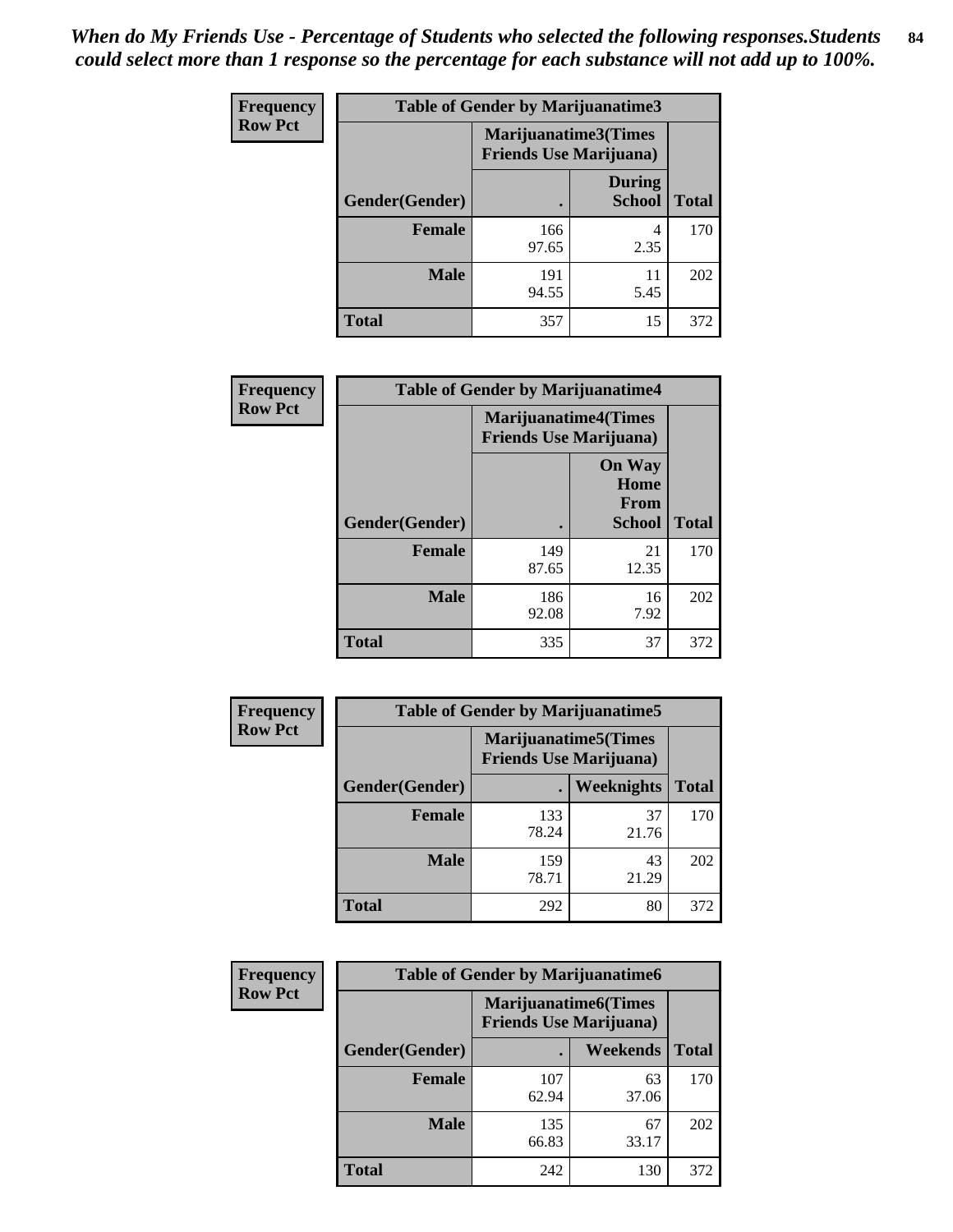*When do My Friends Use - Percentage of Students who selected the following responses.Students could select more than 1 response so the percentage for each substance will not add up to 100%.* **85**

| <b>Frequency</b> | <b>Table of Gender by Otherdrugtime1</b> |                                                    |                              |              |  |
|------------------|------------------------------------------|----------------------------------------------------|------------------------------|--------------|--|
| <b>Row Pct</b>   |                                          | <b>Friends Use Other</b><br><b>Illegal Drugs</b> ) | <b>Otherdrugtime1</b> (Times |              |  |
|                  | Gender(Gender)                           |                                                    | Do Not Use                   | <b>Total</b> |  |
|                  | <b>Female</b>                            | 29<br>17.06                                        | 141<br>82.94                 | 170          |  |
|                  | <b>Male</b>                              | 35<br>17.33                                        | 167<br>82.67                 | 202          |  |
|                  | <b>Total</b>                             | 64                                                 | 308                          | 372          |  |

| Frequency      | <b>Table of Gender by Otherdrugtime2</b> |                                                    |                             |              |
|----------------|------------------------------------------|----------------------------------------------------|-----------------------------|--------------|
| <b>Row Pct</b> |                                          | <b>Friends Use Other</b><br><b>Illegal Drugs</b> ) | <b>Otherdrugtime2(Times</b> |              |
|                | Gender(Gender)                           |                                                    | On Way to<br><b>School</b>  | <b>Total</b> |
|                | <b>Female</b>                            | 160<br>94.12                                       | 10<br>5.88                  | 170          |
|                | <b>Male</b>                              | 195<br>96.53                                       | 3.47                        | 202          |
|                | <b>Total</b>                             | 355                                                | 17                          | 372          |

| Frequency      | <b>Table of Gender by Otherdrugtime3</b> |                        |                                                         |              |
|----------------|------------------------------------------|------------------------|---------------------------------------------------------|--------------|
| <b>Row Pct</b> |                                          | <b>Illegal Drugs</b> ) | <b>Otherdrugtime3(Times</b><br><b>Friends Use Other</b> |              |
|                | Gender(Gender)                           |                        | <b>During</b><br><b>School</b>                          | <b>Total</b> |
|                | <b>Female</b>                            | 161<br>94.71           | 9<br>5.29                                               | 170          |
|                | <b>Male</b>                              | 193<br>95.54           | 9<br>4.46                                               | 202          |
|                | <b>Total</b>                             | 354                    | 18                                                      | 372          |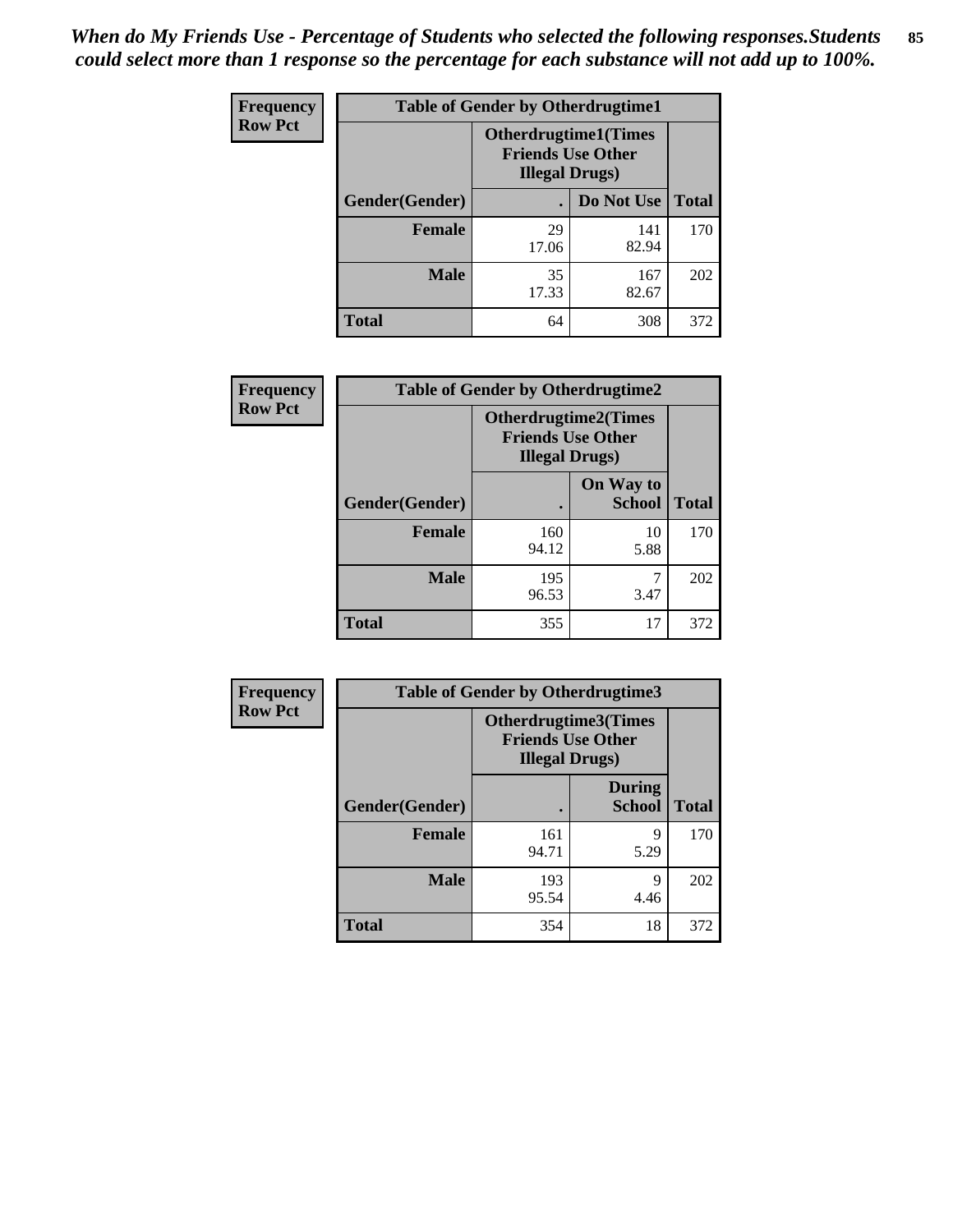*When do My Friends Use - Percentage of Students who selected the following responses.Students could select more than 1 response so the percentage for each substance will not add up to 100%.* **86**

| <b>Frequency</b> | <b>Table of Gender by Otherdrugtime4</b> |                                                    |                                                       |              |
|------------------|------------------------------------------|----------------------------------------------------|-------------------------------------------------------|--------------|
| <b>Row Pct</b>   |                                          | <b>Friends Use Other</b><br><b>Illegal Drugs</b> ) | <b>Otherdrugtime4(Times</b>                           |              |
|                  | Gender(Gender)                           |                                                    | <b>On Way</b><br>Home<br><b>From</b><br><b>School</b> | <b>Total</b> |
|                  | Female                                   | 158<br>92.94                                       | 12<br>7.06                                            | 170          |
|                  | <b>Male</b>                              | 194<br>96.04                                       | 8<br>3.96                                             | 202          |
|                  | <b>Total</b>                             | 352                                                | 20                                                    | 372          |

| Frequency      | <b>Table of Gender by Otherdrugtime5</b> |                                                                                    |             |              |
|----------------|------------------------------------------|------------------------------------------------------------------------------------|-------------|--------------|
| <b>Row Pct</b> |                                          | <b>Otherdrugtime5</b> (Times<br><b>Friends Use Other</b><br><b>Illegal Drugs</b> ) |             |              |
|                | Gender(Gender)                           |                                                                                    | Weeknights  | <b>Total</b> |
|                | <b>Female</b>                            | 151<br>88.82                                                                       | 19<br>11.18 | 170          |
|                | <b>Male</b>                              | 178<br>88.12                                                                       | 24<br>11.88 | 202          |
|                | <b>Total</b>                             | 329                                                                                | 43          | 372          |

| <b>Frequency</b> | <b>Table of Gender by Otherdrugtime6</b> |                                                                                   |             |              |
|------------------|------------------------------------------|-----------------------------------------------------------------------------------|-------------|--------------|
| <b>Row Pct</b>   |                                          | <b>Otherdrugtime6(Times</b><br><b>Friends Use Other</b><br><b>Illegal Drugs</b> ) |             |              |
|                  | Gender(Gender)                           |                                                                                   | Weekends    | <b>Total</b> |
|                  | <b>Female</b>                            | 139<br>81.76                                                                      | 31<br>18.24 | 170          |
|                  | <b>Male</b>                              | 168<br>83.17                                                                      | 34<br>16.83 | 202          |
|                  | <b>Total</b>                             | 307                                                                               | 65          | 372          |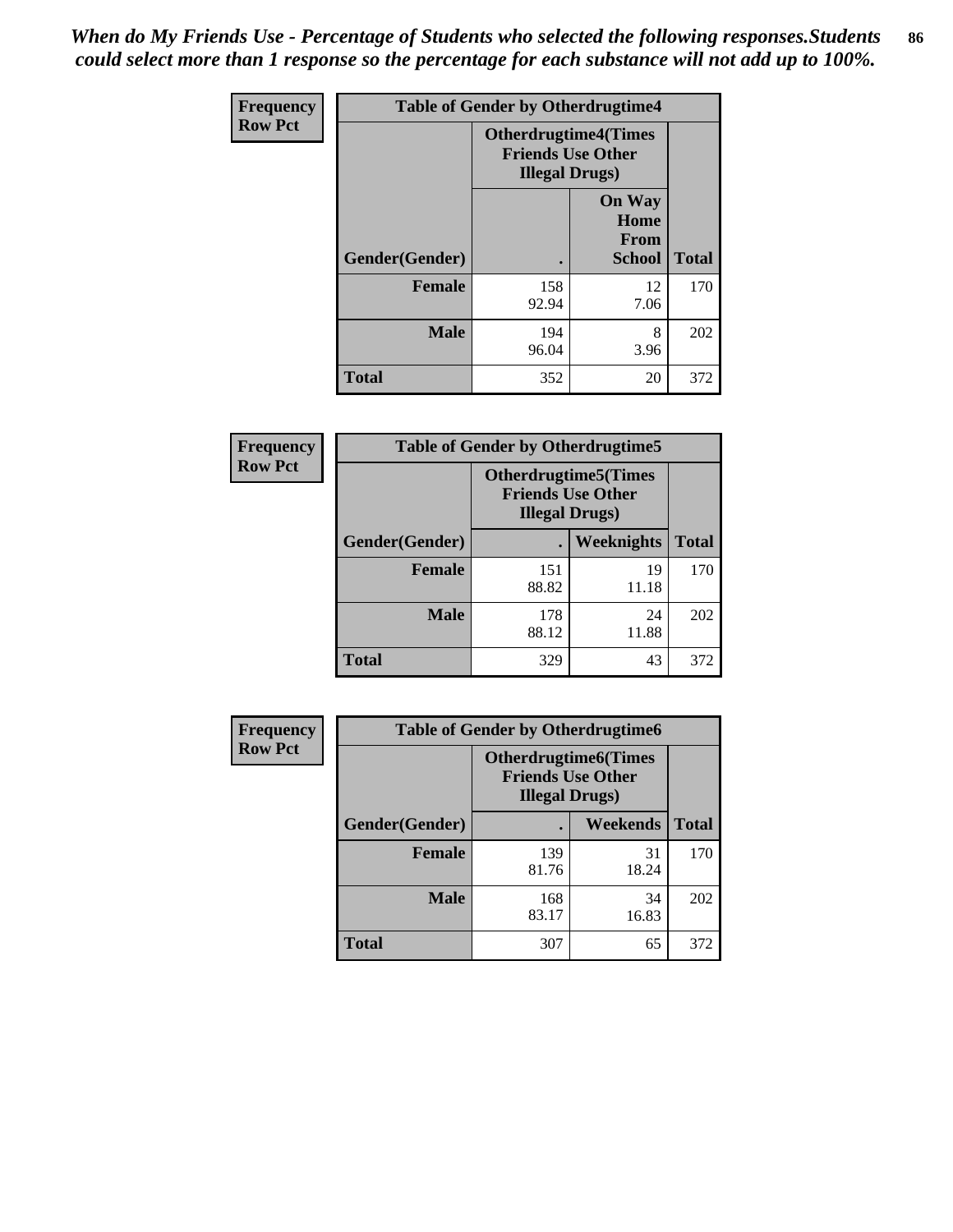# *Other Questions* **87**

| <b>Frequency</b> | <b>Table of Gender by Educationalcohol</b> |                                                                                                                                       |                |              |  |
|------------------|--------------------------------------------|---------------------------------------------------------------------------------------------------------------------------------------|----------------|--------------|--|
| <b>Row Pct</b>   |                                            | <b>Educationalcohol</b> (I<br>have been taught<br>about alcohol,<br>tobacco,<br>and other drugs<br>within the last year<br>at school) |                |              |  |
|                  | Gender(Gender)                             | <b>Yes</b>                                                                                                                            | N <sub>0</sub> | <b>Total</b> |  |
|                  | <b>Female</b>                              | 152<br>89.41                                                                                                                          | 18<br>10.59    | 170          |  |
|                  | <b>Male</b>                                | 150<br>74.26                                                                                                                          | 52<br>25.74    | 202          |  |
|                  | <b>Total</b>                               | 302                                                                                                                                   | 70             | 372          |  |

| Frequency      | <b>Table of Gender by Rodedrinking</b> |                                                                                                                     |                |              |  |
|----------------|----------------------------------------|---------------------------------------------------------------------------------------------------------------------|----------------|--------------|--|
| <b>Row Pct</b> |                                        | Rodedrinking(In<br>the past 30 days I<br>have ridden in a<br>car with a driver<br>who had been<br>drinking alcohol) |                |              |  |
|                | Gender(Gender)                         | Yes                                                                                                                 | N <sub>0</sub> | <b>Total</b> |  |
|                | <b>Female</b>                          | 27<br>15.88                                                                                                         | 143<br>84.12   | 170          |  |
|                | <b>Male</b>                            | 29<br>14.36                                                                                                         | 173<br>85.64   | 202          |  |
|                | <b>Total</b>                           | 56                                                                                                                  | 316            | 372          |  |

| Frequency      | <b>Table of Gender by Drugsschool</b> |                                                                                                                                     |                |              |  |
|----------------|---------------------------------------|-------------------------------------------------------------------------------------------------------------------------------------|----------------|--------------|--|
| <b>Row Pct</b> |                                       | <b>Drugsschool</b> (During<br>the past 12 months,<br>I have been offered,<br>sold,<br>or given illegal drugs<br>on school property) |                |              |  |
|                | Gender(Gender)                        | <b>Yes</b>                                                                                                                          | N <sub>0</sub> | <b>Total</b> |  |
|                | <b>Female</b>                         | 33<br>19.41                                                                                                                         | 137<br>80.59   | 170          |  |
|                | <b>Male</b>                           | 39<br>19.31                                                                                                                         | 163<br>80.69   | 202          |  |
|                | <b>Total</b>                          | 72                                                                                                                                  | 300            | 372          |  |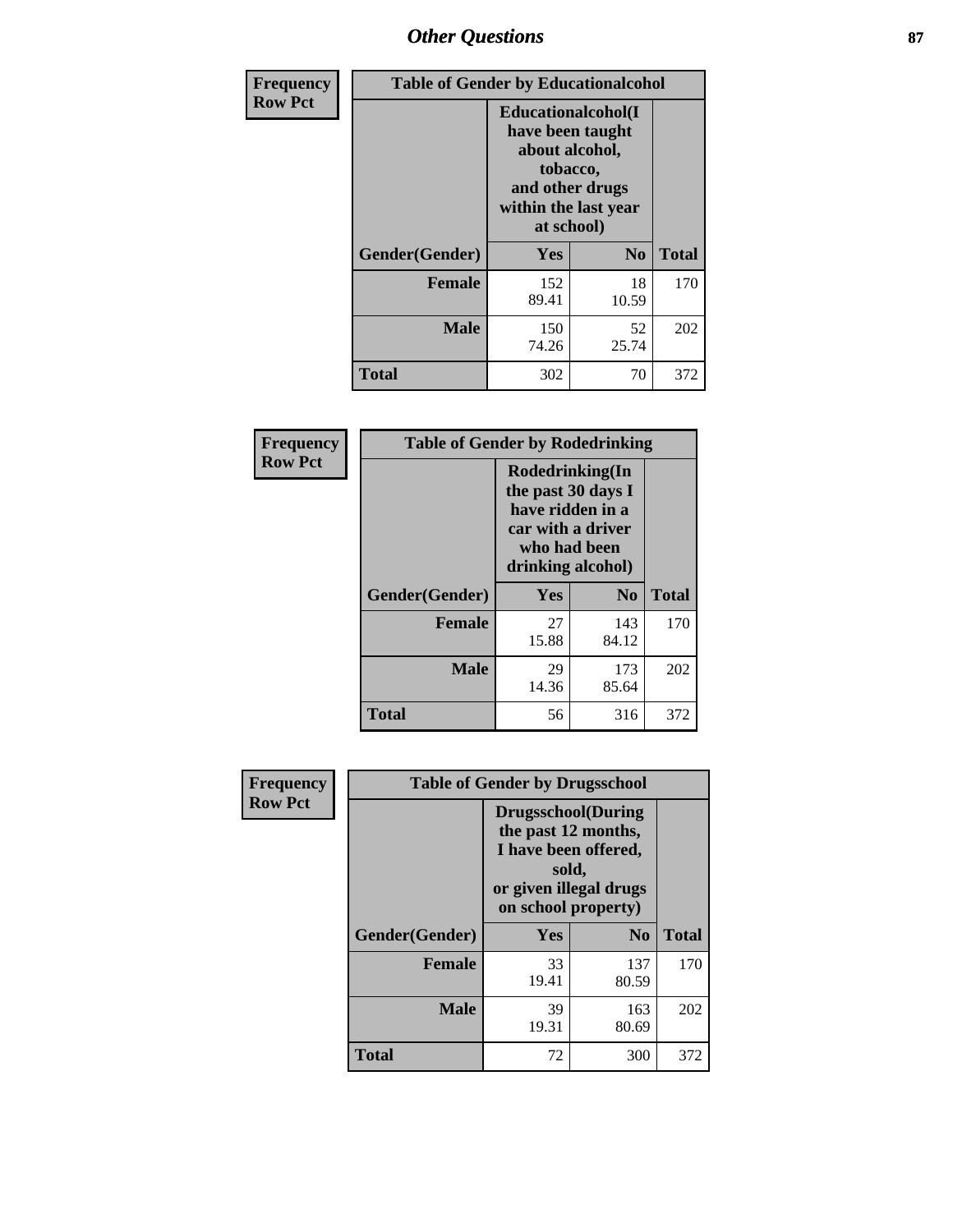# *Other Questions* **88**

**Frequency Row Pct**

| <b>Table of Gender by Bingedrinking</b> |                         |                                                                                                         |                   |                   |                        |                               |                        |              |
|-----------------------------------------|-------------------------|---------------------------------------------------------------------------------------------------------|-------------------|-------------------|------------------------|-------------------------------|------------------------|--------------|
|                                         |                         | Bingedrinking(I have drunk five or more<br>drinks of alcohol at one sitting during the<br>last 30 days) |                   |                   |                        |                               |                        |              |
| <b>Gender</b> (Gender)                  | $\bf{0}$<br><b>Days</b> | 1 or<br>days                                                                                            | 3 to<br>5<br>days | 6 to<br>9<br>days | 10<br>to<br>19<br>days | <b>20</b><br>to<br>29<br>days | All<br>30<br>days      | <b>Total</b> |
| <b>Female</b>                           | 147<br>86.47            | 3<br>1.76                                                                                               | 4<br>2.35         | 6<br>3.53         | 6<br>3.53              | 2<br>1.18                     | $\mathfrak{D}$<br>1.18 | 170          |
| <b>Male</b>                             | 170<br>84.16            | 12<br>5.94                                                                                              | 6<br>2.97         | 5<br>2.48         | 3<br>1.49              | 3<br>1.49                     | 3<br>1.49              | 202          |
| <b>Total</b>                            | 317                     | 15                                                                                                      | 10                | 11                | 9                      | 5                             | 5                      | 372          |

| Frequency      | <b>Table of Gender by Educationaids</b> |                                                                                                 |             |              |  |
|----------------|-----------------------------------------|-------------------------------------------------------------------------------------------------|-------------|--------------|--|
| <b>Row Pct</b> |                                         | <b>Educationaids</b> (I<br>have been taught<br>about HIV/AIDS<br>at school in the<br>past year) |             |              |  |
|                | Gender(Gender)                          | Yes                                                                                             | $\bf N_0$   | <b>Total</b> |  |
|                | <b>Female</b>                           | 143<br>84.12                                                                                    | 27<br>15.88 | 170          |  |
|                | <b>Male</b>                             | 154<br>76.24                                                                                    | 48<br>23.76 | 202          |  |
|                | <b>Total</b>                            | 297                                                                                             | 75          | 372          |  |

| <b>Frequency</b> | <b>Table of Gender by Suicideconsider</b> |                 |                |       |
|------------------|-------------------------------------------|-----------------|----------------|-------|
| <b>Row Pct</b>   |                                           | Suicideconsider |                |       |
|                  | Gender(Gender)                            | Yes             | N <sub>0</sub> | Total |
|                  | <b>Female</b>                             | 24<br>14.12     | 146<br>85.88   | 170   |
|                  | <b>Male</b>                               | 24<br>11.88     | 178<br>88.12   | 202   |
|                  | <b>Total</b>                              | 48              | 324            | 372   |